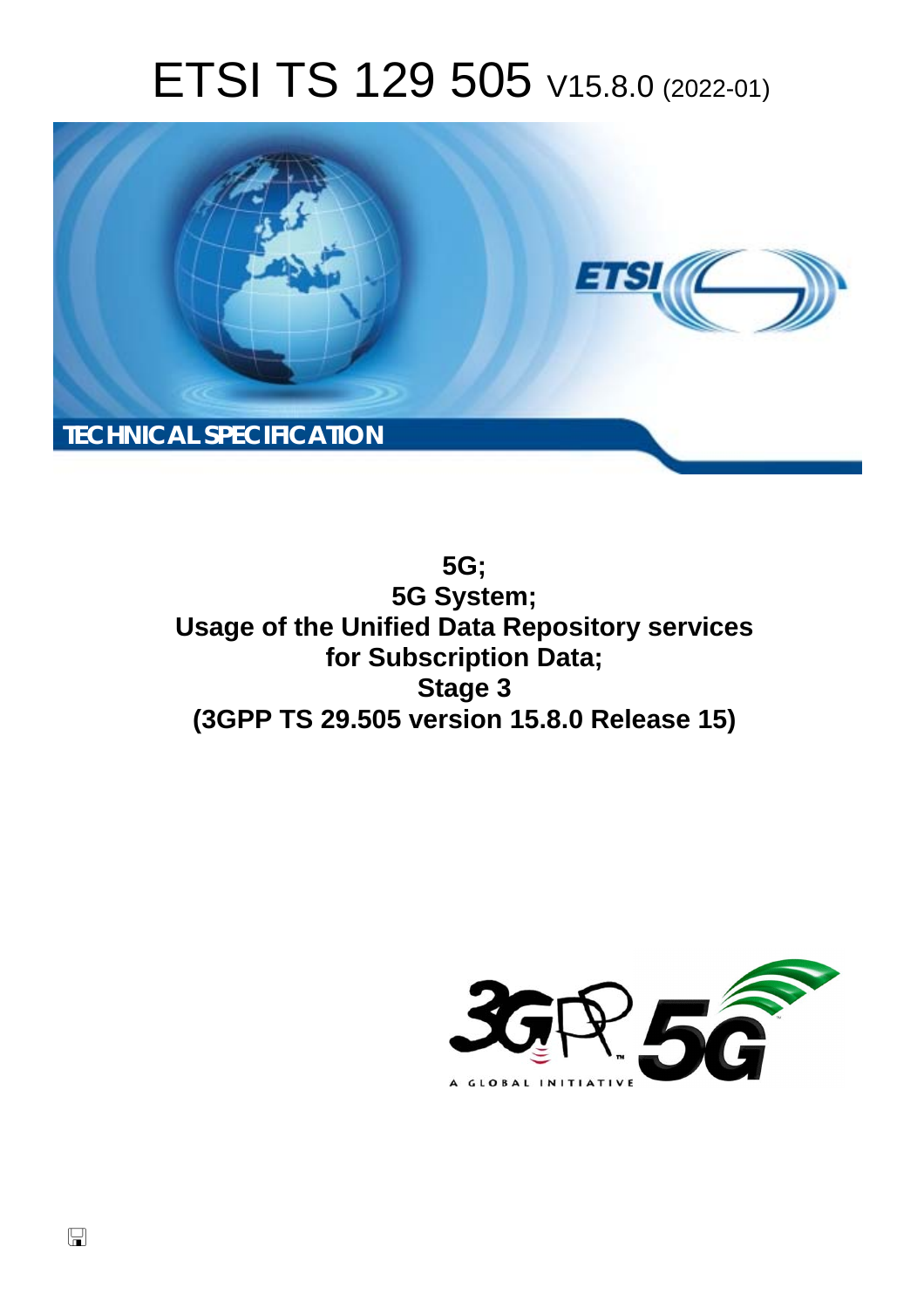Reference RTS/TSGC-0429505vf80

Keywords

 $\overline{5G}$ 

#### *ETSI*

650 Route des Lucioles F-06921 Sophia Antipolis Cedex - FRANCE

Tel.: +33 4 92 94 42 00 Fax: +33 4 93 65 47 16

Siret N° 348 623 562 00017 - APE 7112B Association à but non lucratif enregistrée à la Sous-Préfecture de Grasse (06) N° w061004871

#### *Important notice*

The present document can be downloaded from: <http://www.etsi.org/standards-search>

The present document may be made available in electronic versions and/or in print. The content of any electronic and/or print versions of the present document shall not be modified without the prior written authorization of ETSI. In case of any existing or perceived difference in contents between such versions and/or in print, the prevailing version of an ETSI deliverable is the one made publicly available in PDF format at [www.etsi.org/deliver](http://www.etsi.org/deliver).

Users of the present document should be aware that the document may be subject to revision or change of status. Information on the current status of this and other ETSI documents is available at <https://portal.etsi.org/TB/ETSIDeliverableStatus.aspx>

If you find errors in the present document, please send your comment to one of the following services: <https://portal.etsi.org/People/CommiteeSupportStaff.aspx>

#### *Notice of disclaimer & limitation of liability*

The information provided in the present deliverable is directed solely to professionals who have the appropriate degree of experience to understand and interpret its content in accordance with generally accepted engineering or other professional standard and applicable regulations.

No recommendation as to products and services or vendors is made or should be implied.

No representation or warranty is made that this deliverable is technically accurate or sufficient or conforms to any law and/or governmental rule and/or regulation and further, no representation or warranty is made of merchantability or fitness for any particular purpose or against infringement of intellectual property rights.

In no event shall ETSI be held liable for loss of profits or any other incidental or consequential damages.

Any software contained in this deliverable is provided "AS IS" with no warranties, express or implied, including but not limited to, the warranties of merchantability, fitness for a particular purpose and non-infringement of intellectual property rights and ETSI shall not be held liable in any event for any damages whatsoever (including, without limitation, damages for loss of profits, business interruption, loss of information, or any other pecuniary loss) arising out of or related to the use of or inability to use the software.

### *Copyright Notification*

No part may be reproduced or utilized in any form or by any means, electronic or mechanical, including photocopying and microfilm except as authorized by written permission of ETSI. The content of the PDF version shall not be modified without the written authorization of ETSI.

The copyright and the foregoing restriction extend to reproduction in all media.

© ETSI 2022. All rights reserved.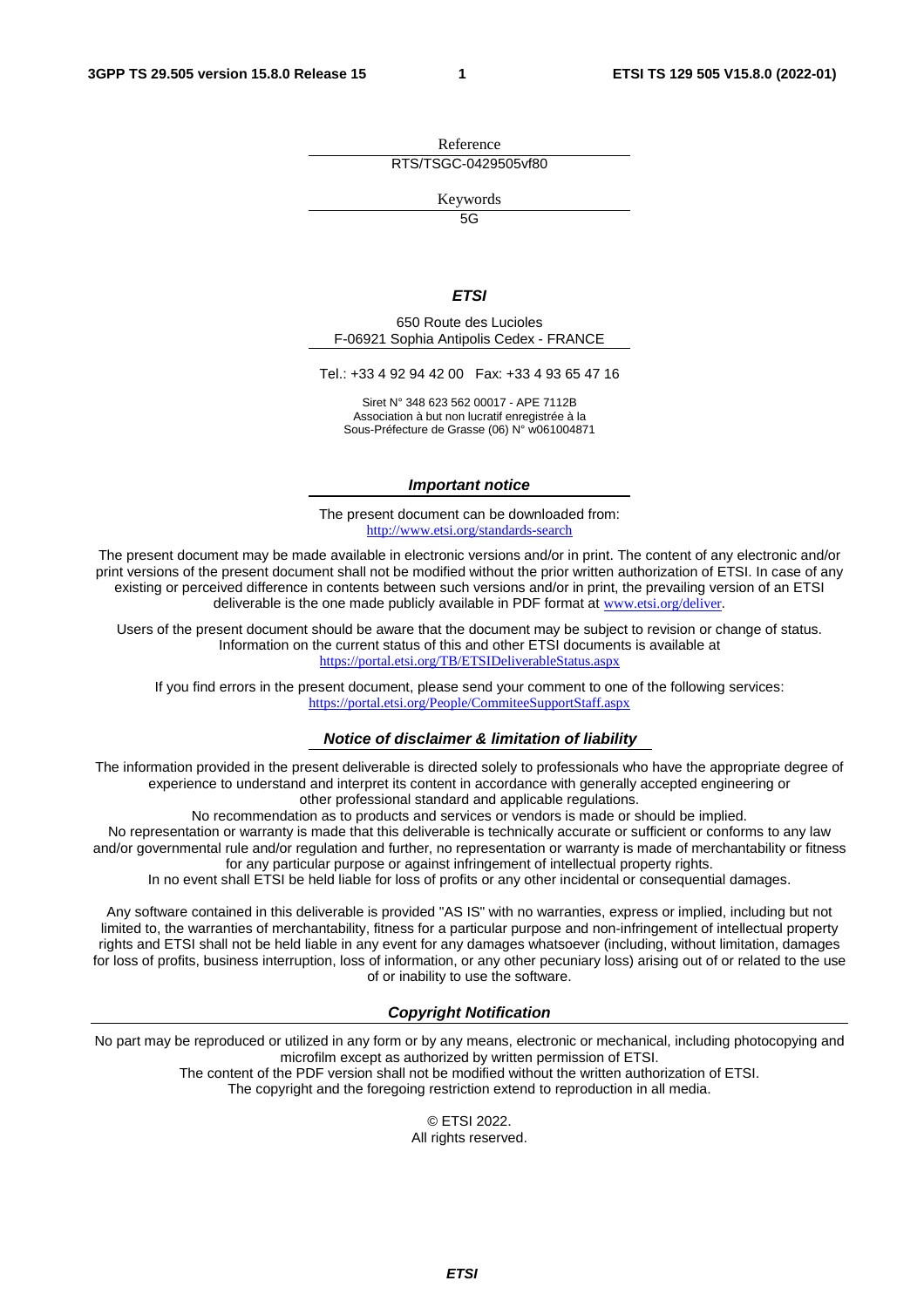# Intellectual Property Rights

#### Essential patents

IPRs essential or potentially essential to normative deliverables may have been declared to ETSI. The declarations pertaining to these essential IPRs, if any, are publicly available for **ETSI members and non-members**, and can be found in ETSI SR 000 314: *"Intellectual Property Rights (IPRs); Essential, or potentially Essential, IPRs notified to ETSI in respect of ETSI standards"*, which is available from the ETSI Secretariat. Latest updates are available on the ETSI Web server [\(https://ipr.etsi.org/](https://ipr.etsi.org/)).

Pursuant to the ETSI Directives including the ETSI IPR Policy, no investigation regarding the essentiality of IPRs, including IPR searches, has been carried out by ETSI. No guarantee can be given as to the existence of other IPRs not referenced in ETSI SR 000 314 (or the updates on the ETSI Web server) which are, or may be, or may become, essential to the present document.

#### **Trademarks**

The present document may include trademarks and/or tradenames which are asserted and/or registered by their owners. ETSI claims no ownership of these except for any which are indicated as being the property of ETSI, and conveys no right to use or reproduce any trademark and/or tradename. Mention of those trademarks in the present document does not constitute an endorsement by ETSI of products, services or organizations associated with those trademarks.

**DECT™**, **PLUGTESTS™**, **UMTS™** and the ETSI logo are trademarks of ETSI registered for the benefit of its Members. **3GPP™** and **LTE™** are trademarks of ETSI registered for the benefit of its Members and of the 3GPP Organizational Partners. **oneM2M™** logo is a trademark of ETSI registered for the benefit of its Members and of the oneM2M Partners. **GSM**® and the GSM logo are trademarks registered and owned by the GSM Association.

# Legal Notice

This Technical Specification (TS) has been produced by ETSI 3rd Generation Partnership Project (3GPP).

The present document may refer to technical specifications or reports using their 3GPP identities. These shall be interpreted as being references to the corresponding ETSI deliverables.

The cross reference between 3GPP and ETSI identities can be found under<http://webapp.etsi.org/key/queryform.asp>.

# Modal verbs terminology

In the present document "**shall**", "**shall not**", "**should**", "**should not**", "**may**", "**need not**", "**will**", "**will not**", "**can**" and "**cannot**" are to be interpreted as described in clause 3.2 of the [ETSI Drafting Rules](https://portal.etsi.org/Services/editHelp!/Howtostart/ETSIDraftingRules.aspx) (Verbal forms for the expression of provisions).

"**must**" and "**must not**" are **NOT** allowed in ETSI deliverables except when used in direct citation.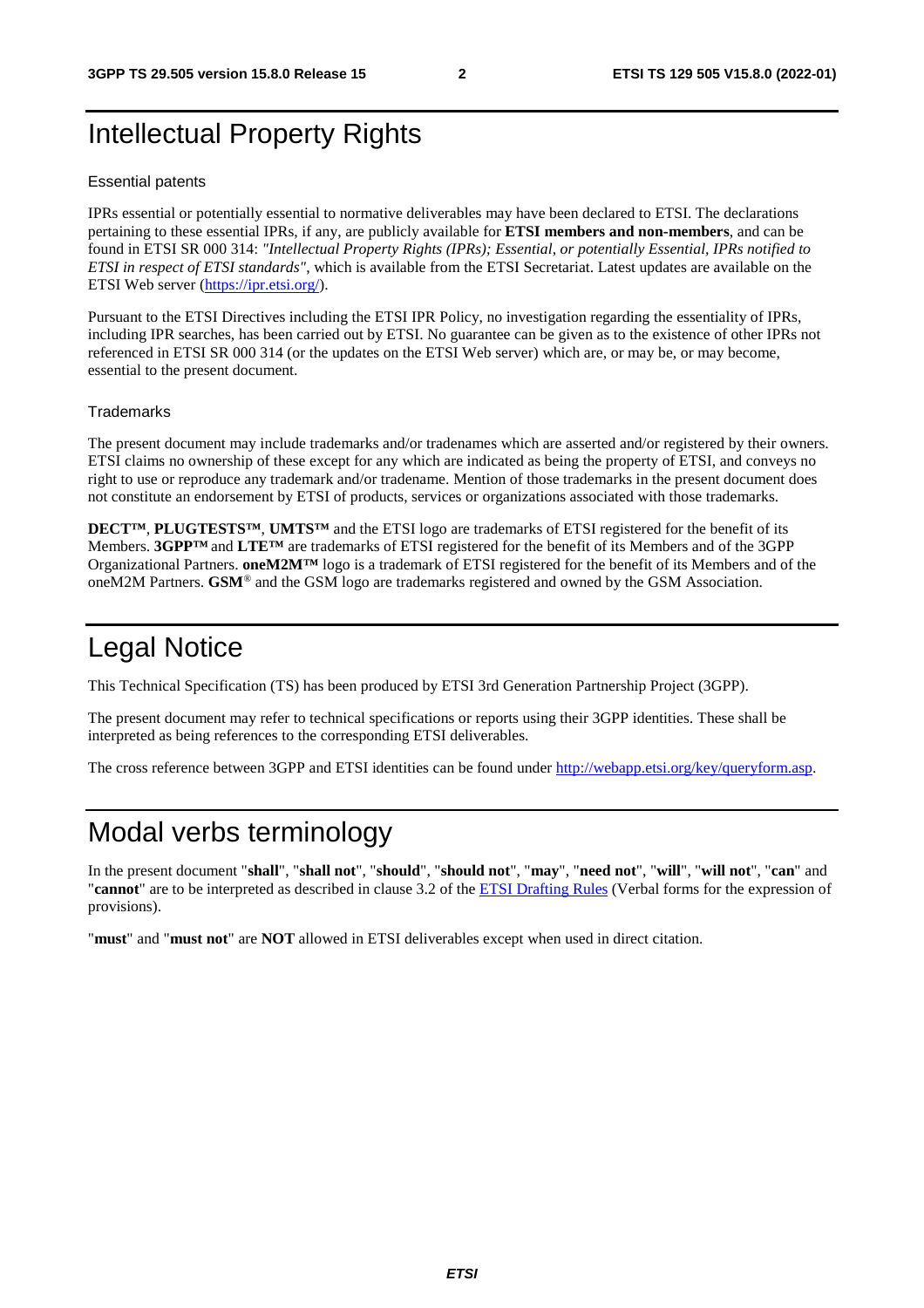$\mathbf{3}$ 

# Contents

| 1              |  |
|----------------|--|
| $\overline{2}$ |  |
| 3              |  |
| 3.1<br>3.2     |  |
| $\overline{4}$ |  |
| 5              |  |
| 5.1            |  |
| 5.2            |  |
| 5.2.1          |  |
| 5.2.2          |  |
| 5.2.2.1        |  |
| 5.2.2.2        |  |
| 5.2.2.3        |  |
| 5.2.2.3.1      |  |
| 5.2.2.3.2      |  |
| 5.2.3          |  |
| 5.2.3.1        |  |
| 5.2.3.2        |  |
| 5.2.3.3        |  |
| 5.2.3.3.1      |  |
|                |  |
| 5.2.4          |  |
| 5.2.4.1        |  |
| 5.2.4.2        |  |
| 5.2.4.3        |  |
| 5.2.4.3.1      |  |
| 5.2.5          |  |
| 5.2.5.1        |  |
| 5.2.5.2        |  |
| 5.2.5.3        |  |
| 5.2.5.3.1      |  |
| 5.2.6          |  |
| 5.2.6.1        |  |
| 5.2.6.2        |  |
| 5.2.6.3        |  |
| 5.2.6.3.1      |  |
| 5.2.6.3.2      |  |
| 5.2.6.3.3      |  |
| 5.2.7          |  |
| 5.2.7.1        |  |
| 5.2.7.2        |  |
| 5.2.7.3        |  |
| 5.2.7.3.1      |  |
| 5.2.7.3.2      |  |
| 5.2.7.3.3      |  |
| 5.2.8          |  |
| 5.2.8.1        |  |
| 5.2.8.2        |  |
| 5.2.8.3        |  |
|                |  |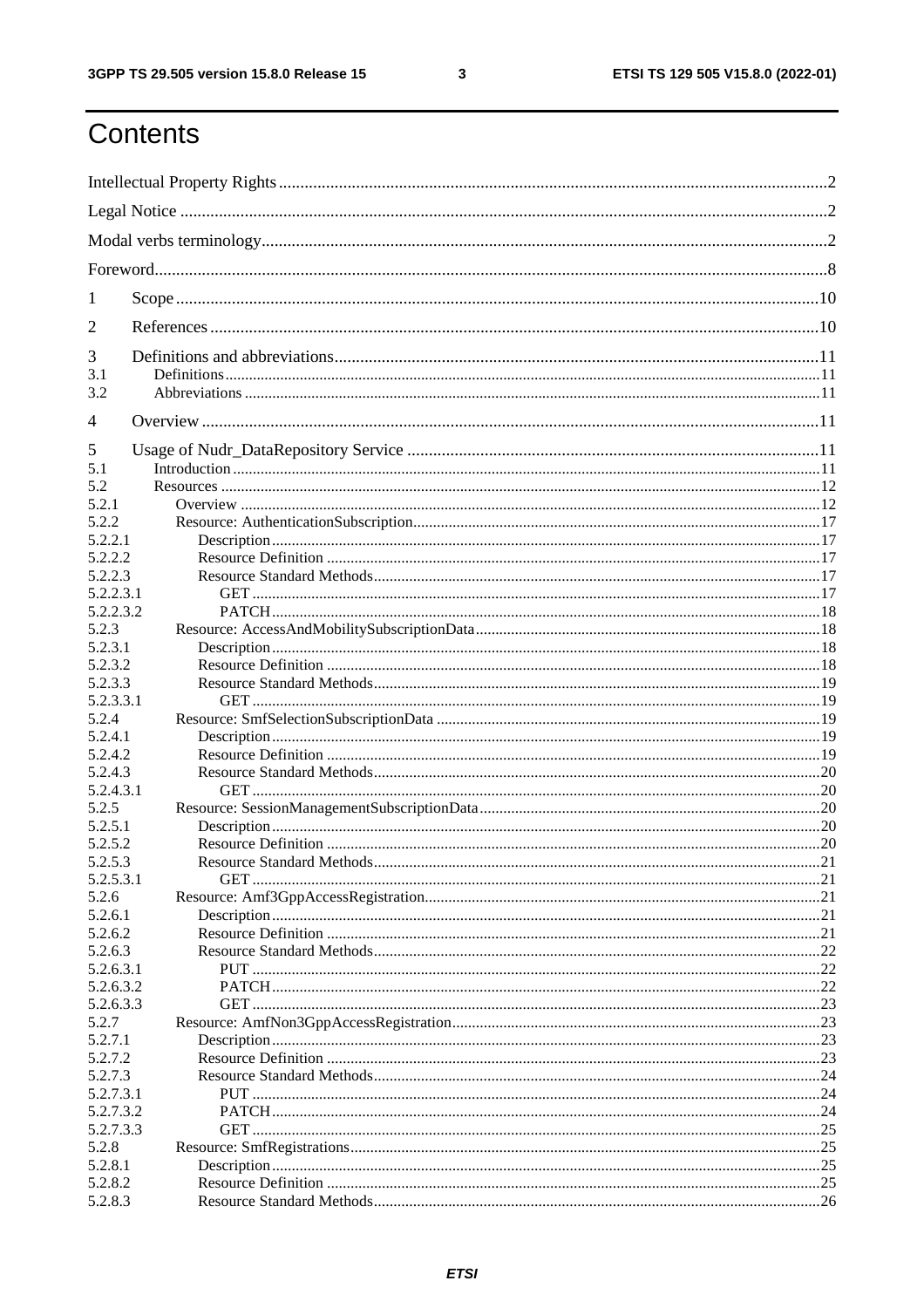#### $\overline{\mathbf{4}}$

| 5.2.8.3.1<br>5.2.9<br>5.2.9.1 |  |
|-------------------------------|--|
|                               |  |
|                               |  |
|                               |  |
| 5.2.9.2                       |  |
| 5.2.9.3                       |  |
| 5.2.9.3.1                     |  |
|                               |  |
| 5.2.9.3.2                     |  |
| 5.2.9.3.3                     |  |
| 5.2.10                        |  |
| 5.2.10.1                      |  |
| 5.2.10.2                      |  |
| 5.2.10.3                      |  |
| 5.2.10.3.1                    |  |
|                               |  |
| 5.2.10.3.2                    |  |
| 5.2.11                        |  |
| 5.2.11.1                      |  |
| 5.2.11.2                      |  |
| 5.2.11.3                      |  |
| 5.2.11.3.1                    |  |
| 5.2.11.3.2                    |  |
|                               |  |
| 5.2.11.3.4                    |  |
| 5.2.12                        |  |
| 5.2.12.1                      |  |
| 5.2.12.2                      |  |
| 5.2.12.3                      |  |
| 5.2.12.3.1                    |  |
| 5.2.12.3.2                    |  |
|                               |  |
| 5.2.12.3.4                    |  |
| 5.2.13                        |  |
| 5.2.13.1                      |  |
| 5.2.13.2                      |  |
| 5.2.13.3                      |  |
| 5.2.13.3.1                    |  |
| 5.2.14                        |  |
| 5.2.14.1                      |  |
|                               |  |
| 5.2.14.2                      |  |
|                               |  |
| 5.2.14.3                      |  |
| 5.2.14.3.1                    |  |
|                               |  |
| 5.2.14.3.2                    |  |
| 5.2.15                        |  |
| 5.2.15.1                      |  |
| 5.2.15.2                      |  |
| 5.2.15.3                      |  |
| 5.2.15.3.1                    |  |
| 5.2.16                        |  |
| 5.2.16.1                      |  |
| 5.2.16.2                      |  |
|                               |  |
| 5.2.16.3                      |  |
| 5.2.16.3.1                    |  |
| 5.2.16.3.2                    |  |
| 5.2.17                        |  |
| 5.2.17.1                      |  |
| 5.2.17.2                      |  |
| 5.2.17.3                      |  |
|                               |  |
| 5.2.17.3.1                    |  |
| 5.2.17.3.2                    |  |
| 5.2.17.3.3                    |  |
| 5.2.18                        |  |
| 5.2.18.1                      |  |
| 5.2.18.2                      |  |
| 5.2.18.3                      |  |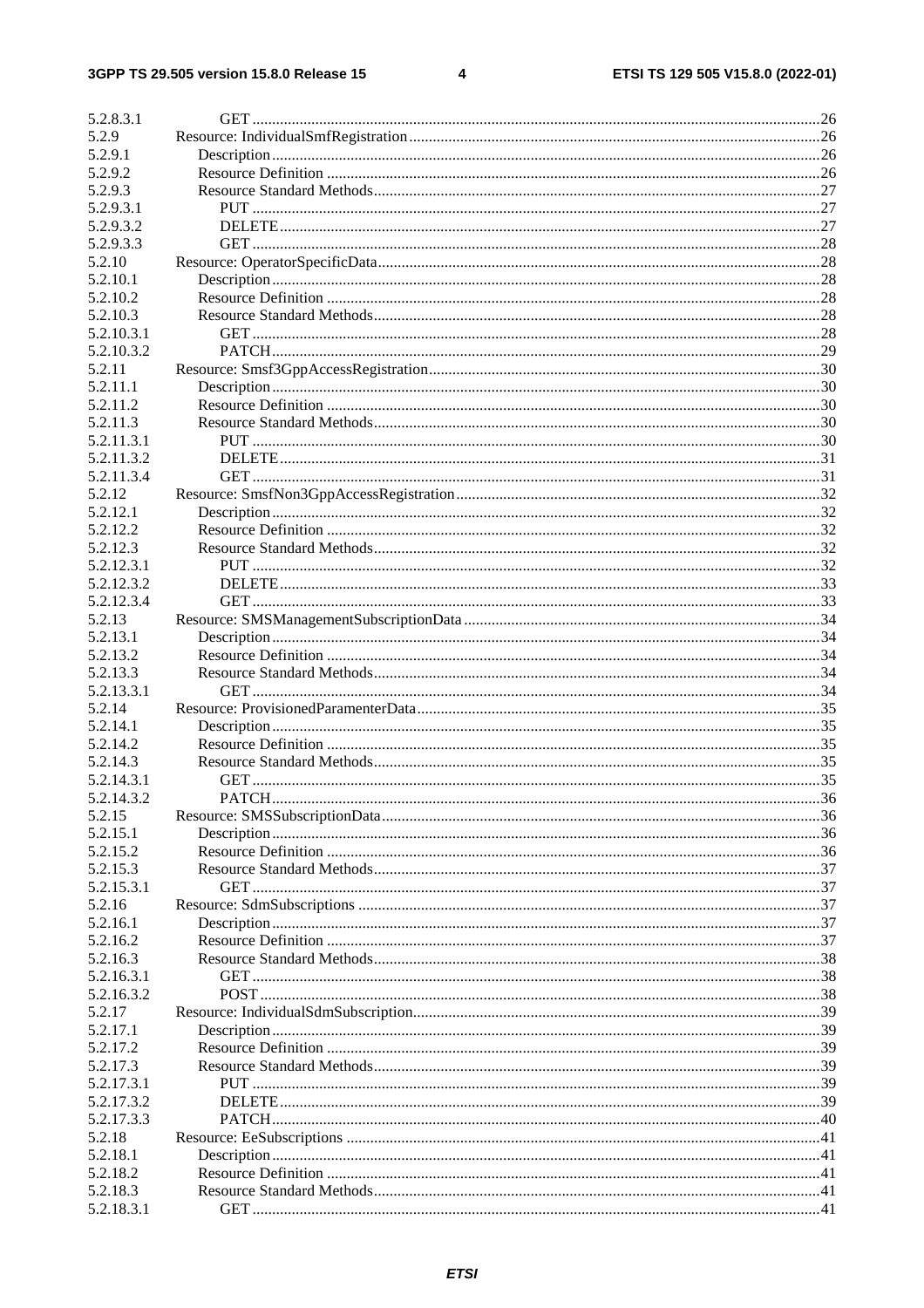# $5\phantom{a}$

| 5.2.18.3.2               |  |
|--------------------------|--|
| 5.2.19                   |  |
| 5.2.19.1                 |  |
| 5.2.19.2                 |  |
| 5.2.19.3                 |  |
| 5.2.19.3.1               |  |
| 5.2.19.3.2               |  |
| 5.2.19.3.3               |  |
| 5.2.19A                  |  |
| 5.2.19A.1                |  |
| 5.2.19A.2                |  |
| 5.2.19A.3                |  |
| 5.2.19A.3.1              |  |
| 5.2.19A.3.2              |  |
| 5.2.19A.3.3              |  |
| 5.2.20                   |  |
| 5.2.20.1                 |  |
| 5.2.20.2                 |  |
| 5.2.20.3                 |  |
| 5.2.20.3.1               |  |
| 5.2.20.3.2               |  |
| 5.2.20.3.3               |  |
| 5.2.21                   |  |
| 5.2.21.1                 |  |
| 5.2.21.2                 |  |
| 5.2.21.3                 |  |
| 5.2.21.3.1<br>5.2.21.3.2 |  |
| 5.2.22                   |  |
| 5.2.22.1                 |  |
| 5.2.22.2                 |  |
| 5.2.22.3                 |  |
| 5.2.3.3.1                |  |
| 5.2.23                   |  |
| 5.2.23.1                 |  |
| 5.2.23.2                 |  |
| 5.2.23.3                 |  |
| 5.2.23.3.1               |  |
| 5.2.24                   |  |
| 5.2.24.1                 |  |
| 5.2.24.2                 |  |
| 5.2.24.3                 |  |
| 5.2.24.3.1               |  |
| 5.2.24.3.2               |  |
| 5.2.25                   |  |
| 5.2.25.1                 |  |
| 5.2.25.2                 |  |
| 5.2.25.3                 |  |
| 5.2.25.3.1               |  |
| 5.2.25.3.2               |  |
| 5.2.25A<br>5.2.25A.1     |  |
| 5.2.25A.2                |  |
| 5.2.25A.3                |  |
| 5.2.25A.3.1              |  |
| 5.2.25A.3.2              |  |
| 5.2.26                   |  |
| 5.2.26.1                 |  |
| 5.2.26.2                 |  |
| 5.2.26.3                 |  |
| 5.2.26.3.1               |  |
| 5.2.27                   |  |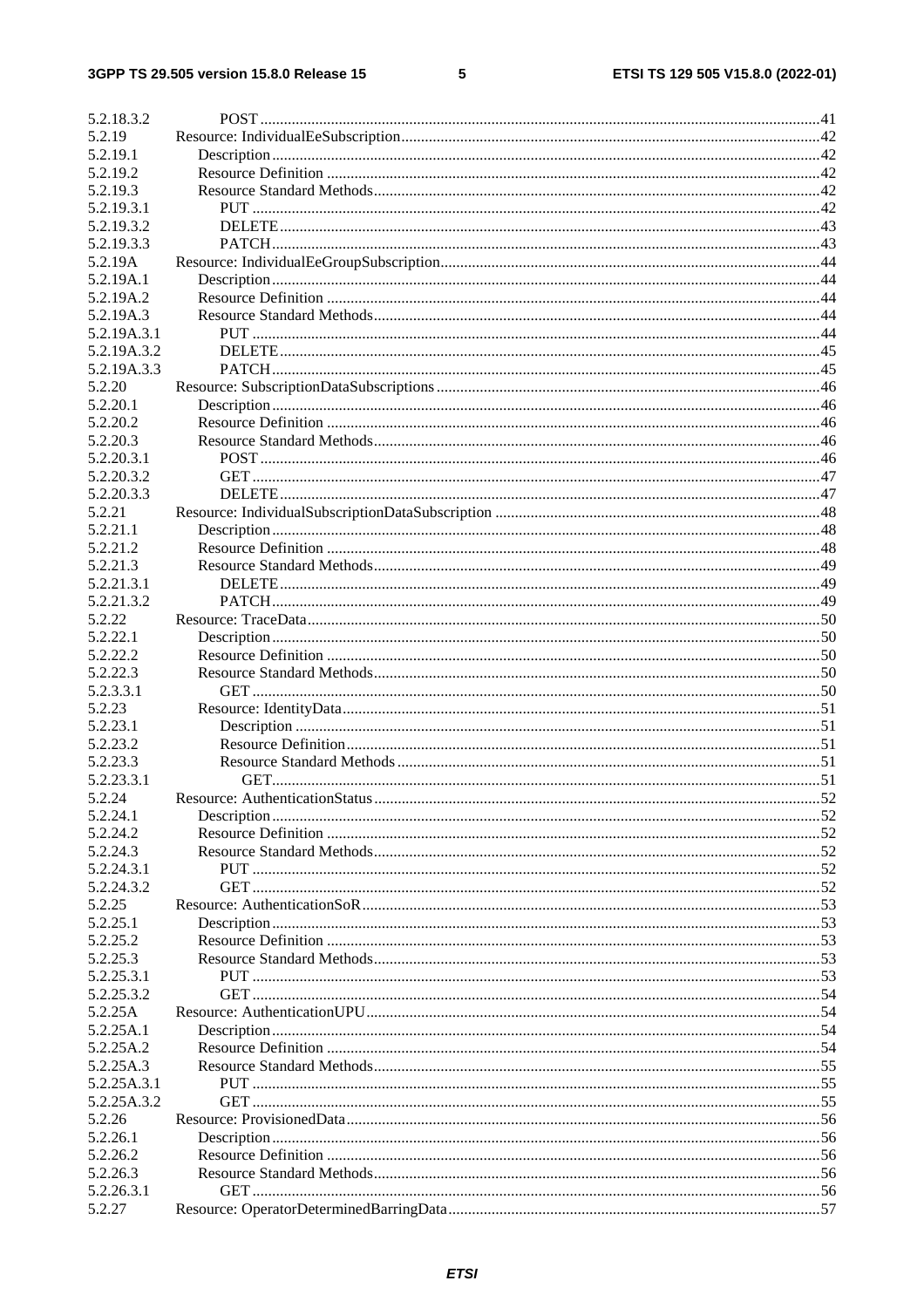#### $\bf 6$

| 5.2.27.1                 |  |
|--------------------------|--|
| 5.2.27.2                 |  |
| 5.2.27.3<br>5.2.27.3.1   |  |
| 5.2.28                   |  |
| 5.2.28.1                 |  |
| 5.2.28.2                 |  |
| 5.2.28.3                 |  |
| 5.2.28.3.1               |  |
| 5.2.29                   |  |
| 5.2.29.1                 |  |
| 5.2.29.2                 |  |
| 5.2.29.3                 |  |
| 5.2.29.3.1<br>5.2.29.3.2 |  |
| 5.2.30                   |  |
| 5.2.30.1                 |  |
| 5.2.30.2                 |  |
| 5.2.30.3                 |  |
| 5.2.30.3.1               |  |
| 5.2.31                   |  |
| 5.2.31.1                 |  |
| 5.2.31.2                 |  |
| 5.2.31.3                 |  |
| 5.2.31.3.1               |  |
| 5.2.31.3.2               |  |
| 5.2.31.3.3               |  |
| 5.2.31.3.4               |  |
| 5.2.32                   |  |
| 5.2.32.1                 |  |
| 5.2.32.2<br>5.2.32.3     |  |
| 5.2.32.3.1               |  |
| 5.2.33                   |  |
| 5.2.33.1                 |  |
| 5.2.33.2                 |  |
| 5.2.33.3                 |  |
| 5.2.33.3.1               |  |
| 5.3                      |  |
| 5.3.1                    |  |
| 5.3.2                    |  |
| 5.4                      |  |
| 5.4.1                    |  |
| 5.4.2                    |  |
| 5.4.2.1<br>5.4.2.2       |  |
| 5.4.2.3                  |  |
| 5.4.2.4                  |  |
| 5.4.2.5                  |  |
| 5.4.2.6                  |  |
| 5.4.2.7                  |  |
| 5.4.2.8                  |  |
| 5.4.2.9                  |  |
| 5.4.2.9A                 |  |
| 5.4.2.10                 |  |
| 5.4.2.11                 |  |
| 5.4.2.12                 |  |
| 5.4.2.13                 |  |
| 5.4.2.14                 |  |
| 5.4.2.15                 |  |
| 5.4.2.16                 |  |
| 5.4.2.17                 |  |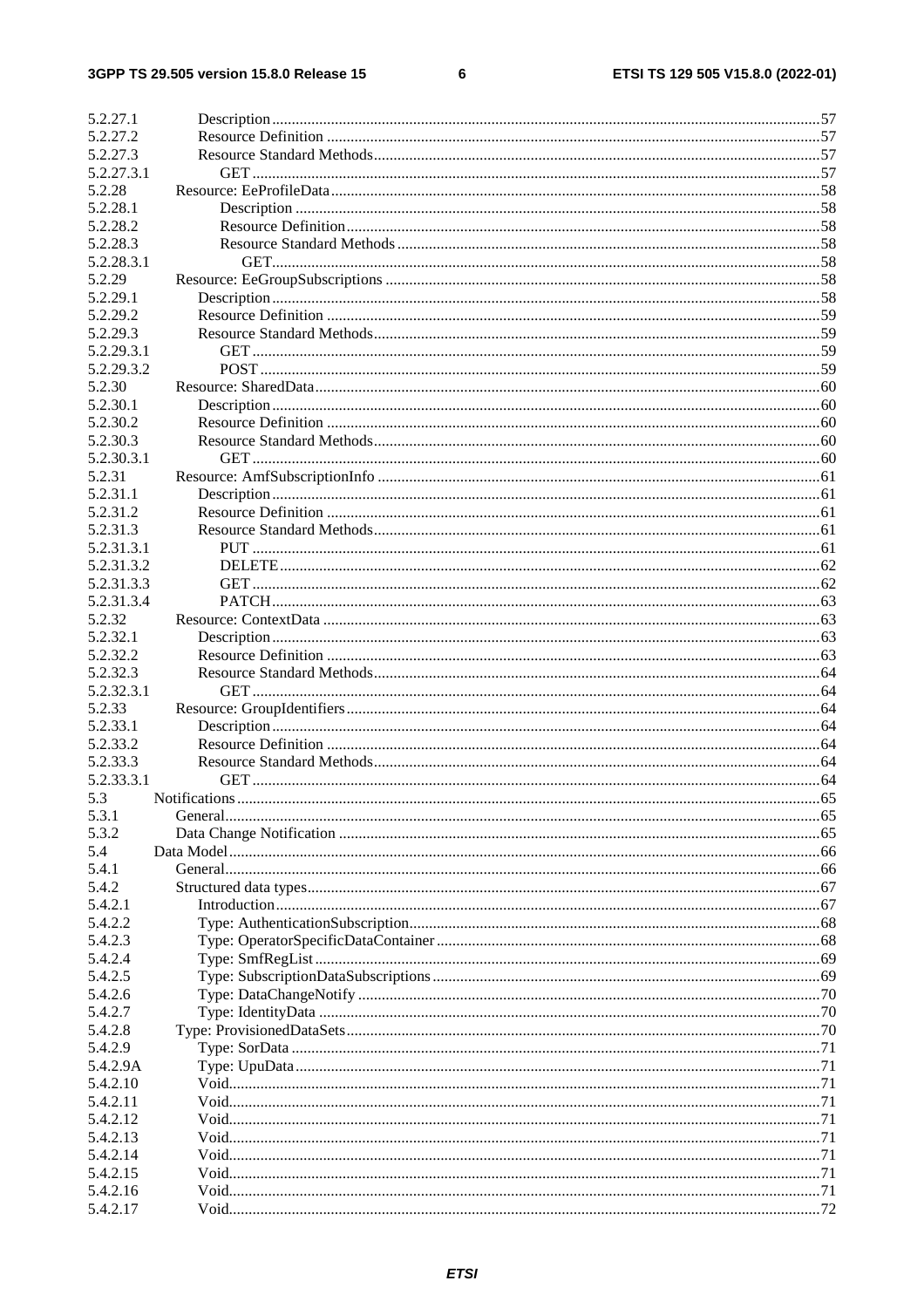#### $\overline{7}$

| 5.4.2.18 |                               |  |  |
|----------|-------------------------------|--|--|
| 5.4.2.19 |                               |  |  |
| 5.4.2.20 |                               |  |  |
| 5.4.2.21 |                               |  |  |
| 5.4.2.22 |                               |  |  |
| 5.4.2.23 |                               |  |  |
| 5.4.3    |                               |  |  |
| 5.4.3.1  |                               |  |  |
| 5.4.3.2  |                               |  |  |
| 5.4.3.3  |                               |  |  |
| 5.4.3.4  |                               |  |  |
| 5.4.3.5  |                               |  |  |
| 5.4.3.6  |                               |  |  |
| 5.4.3.7  |                               |  |  |
| 5.4.3.8  |                               |  |  |
| 5.4.3.9  |                               |  |  |
| 5.4.4    |                               |  |  |
| 5.5      |                               |  |  |
| 5.6      |                               |  |  |
|          | <b>Annex A (normative):</b>   |  |  |
| A.1      |                               |  |  |
| A.2      |                               |  |  |
|          | <b>Annex B (informative):</b> |  |  |
|          |                               |  |  |
|          |                               |  |  |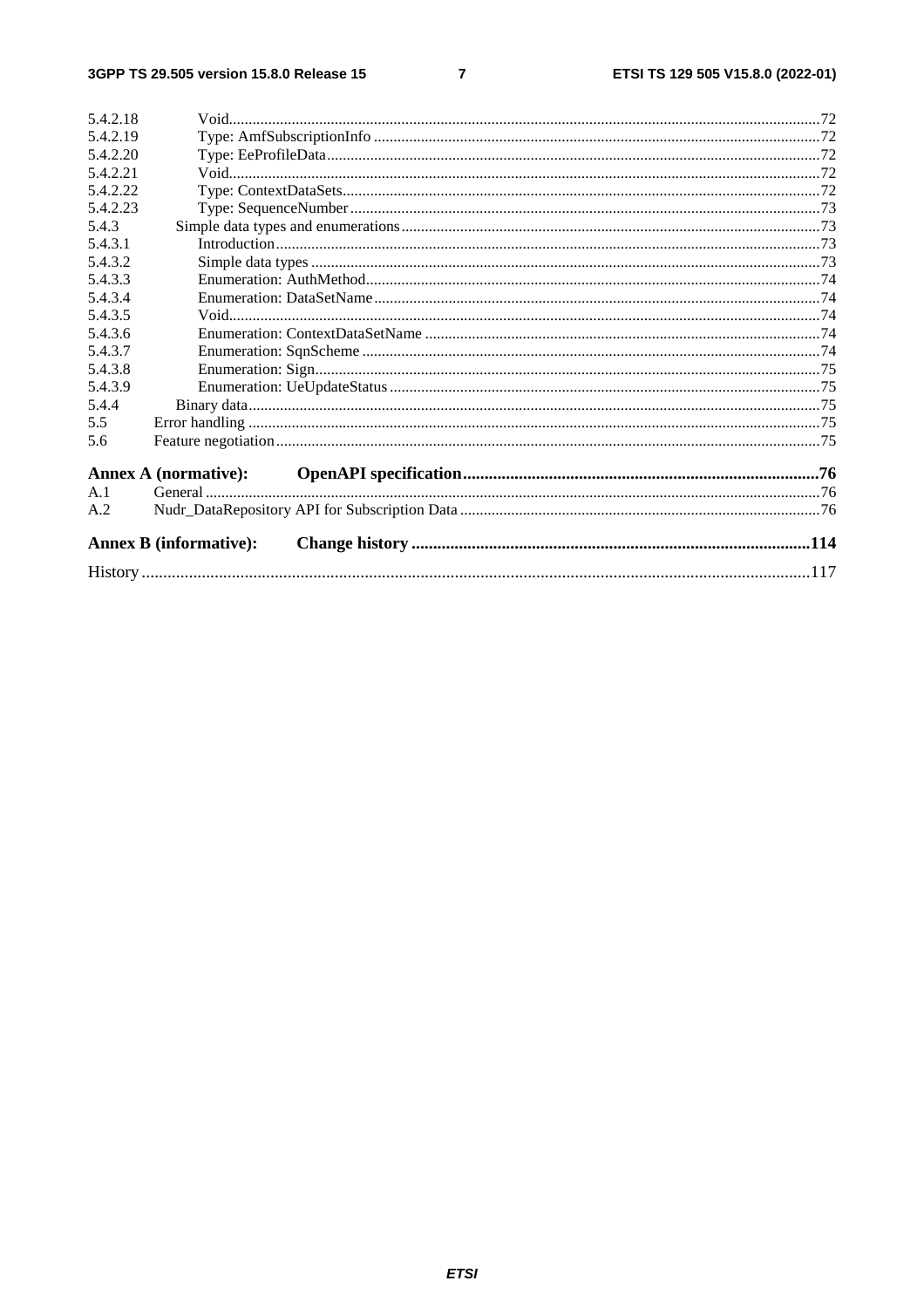# Foreword

This Technical Specification has been produced by the 3rd Generation Partnership Project (3GPP).

The contents of the present document are subject to continuing work within the TSG and may change following formal TSG approval. Should the TSG modify the contents of the present document, it will be re-released by the TSG with an identifying change of release date and an increase in version number as follows:

Version x.y.z

where:

- x the first digit:
	- 1 presented to TSG for information;
	- 2 presented to TSG for approval;
	- 3 or greater indicates TSG approved document under change control.
- y the second digit is incremented for all changes of substance, i.e. technical enhancements, corrections, updates, etc.
- z the third digit is incremented when editorial only changes have been incorporated in the document.

In the present document, modal verbs have the following meanings:

**shall** indicates a mandatory requirement to do something

**shall not** indicates an interdiction (prohibition) to do something

The constructions "shall" and "shall not" are confined to the context of normative provisions, and do not appear in Technical Reports.

The constructions "must" and "must not" are not used as substitutes for "shall" and "shall not". Their use is avoided insofar as possible, and they are not used in a normative context except in a direct citation from an external, referenced, non-3GPP document, or so as to maintain continuity of style when extending or modifying the provisions of such a referenced document.

| should     | indicates a recommendation to do something     |
|------------|------------------------------------------------|
| should not | indicates a recommendation not to do something |
| may        | indicates permission to do something           |
| need not   | indicates permission not to do something       |

The construction "may not" is ambiguous and is not used in normative elements. The unambiguous constructions "might not" or "shall not" are used instead, depending upon the meaning intended.

| can    | indicates that something is possible.  |
|--------|----------------------------------------|
| cannot | indicates that something is impossible |

The constructions "can" and "cannot" are not substitutes for "may" and "need not".

| will     | indicates that something is certain or expected to happen as a result of action taken by an agency<br>the behaviour of which is outside the scope of the present document     |
|----------|-------------------------------------------------------------------------------------------------------------------------------------------------------------------------------|
| will not | indicates that something is certain or expected not to happen as a result of action taken by an<br>agency the behaviour of which is outside the scope of the present document |
| might    | indicates a likelihood that something will happen as a result of action taken by some agency the<br>behaviour of which is outside the scope of the present document           |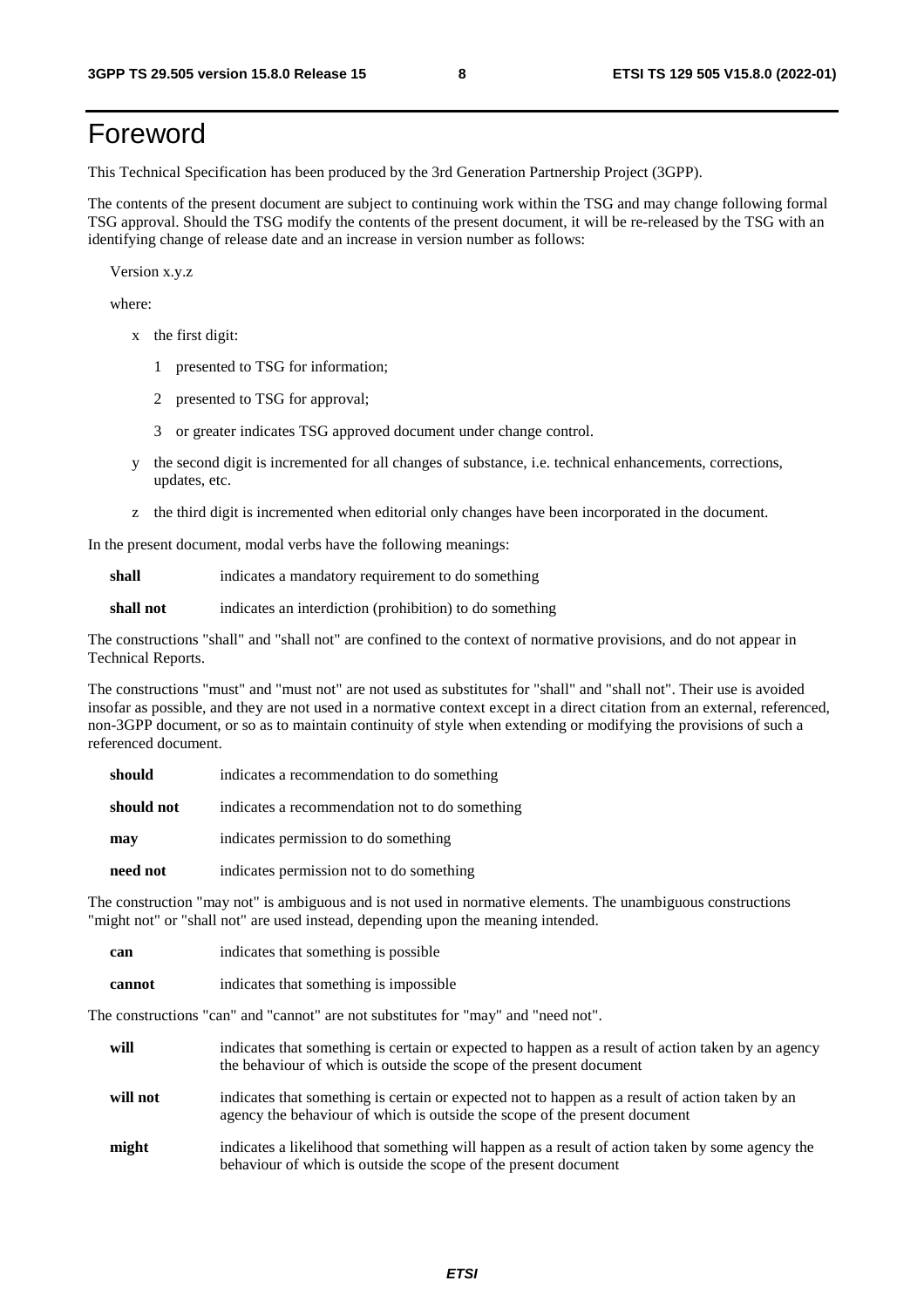| 3GPP TS 29.505 version 15.8.0 Release 15 |  |  |  |  |  |  |  |
|------------------------------------------|--|--|--|--|--|--|--|
|------------------------------------------|--|--|--|--|--|--|--|

**might not** indicates a likelihood that something will not happen as a result of action taken by some agency the behaviour of which is outside the scope of the present document

In addition:

- is (or any other verb in the indicative mood) indicates a statement of fact
- **is not** (or any other negative verb in the indicative mood) indicates a statement of fact

The constructions "is" and "is not" do not indicate requirements.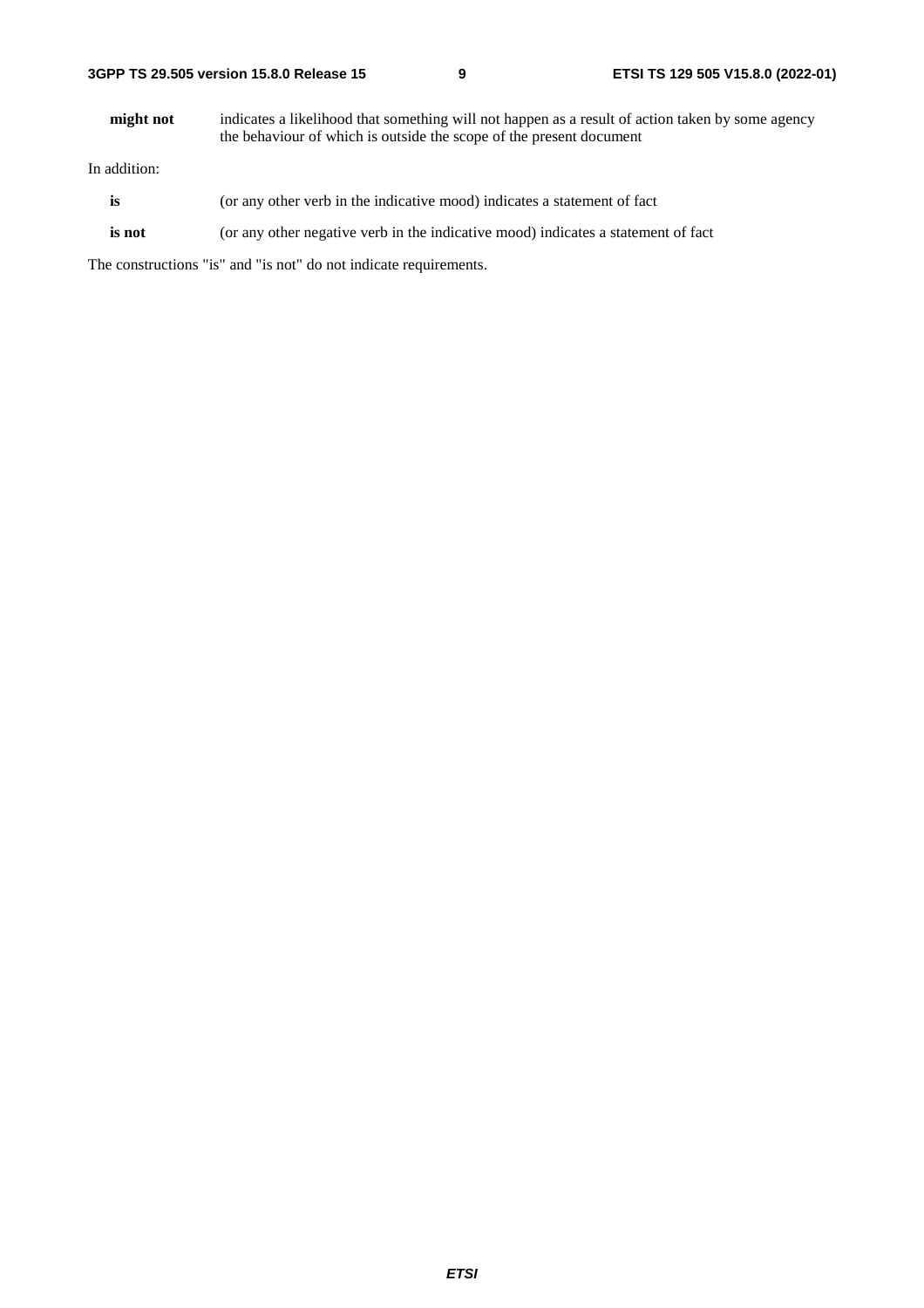# 1 Scope

The present document specifies the usage of the Unified Data Repository services for subscription data. It provides the resource definition and data model for subscription data used over the Nudr Service Based Interface. The protocol definition for Nudr Service Based Interface which is specific to subscription data is also specified in the present document.

The stage 3 protocol definition for Nudr Service Based Interface which is common for subscription data, policy data, structure data and application data for exposure is specified in 3GPP TS 29.504 [2].

# 2 References

The following documents contain provisions which, through reference in this text, constitute provisions of the present document.

- References are either specific (identified by date of publication, edition number, version number, etc.) or non-specific.
- For a specific reference, subsequent revisions do not apply.
- For a non-specific reference, the latest version applies. In the case of a reference to a 3GPP document (including a GSM document), a non-specific reference implicitly refers to the latest version of that document *in the same Release as the present document*.
- [1] 3GPP TR 21.905: "Vocabulary for 3GPP Specifications".
- [2] 3GPP TS 29.504: "5G System; Unified Data Repository Services; Stage 3".
- [3] 3GPP TS 29.571: "5G System; Common Data Types for Service Based Interfaces Stage 3".
- [4] 3GPP TS 23.501: "System Architecture for the 5G System; Stage 2".
- [5] 3GPP TS 23.003: "Numbering, addressing and identification".
- [6] 3GPP TS 29.503: "Unified Data Management Services".
- [7] 3GPP TS 29.501: "5G System; Principles and Guidelines for Services Definition; Stage 3".
- [8] 3GPP TS 29.500: "5G System; Technical Realization of Service Based Architecture; Stage 3".
- [9] 3GPP TS 33.501: "Security architecture and procedures for 5G system".
- [10] 3GPP TS 33.102: "3G Security; Security architecture".
- [11] 3GPP TS 35.206: "An example algorithm set for the 3GPP authentication and key generation functions f1, f1\*, f2, f3, f4, f5 and f5\*; Document 2: Algorithm specification".
- [12] 3GPP TS 35.231: "A second example algorithm set for the 3GPP authentication and key generation functions f1, f1\*, f2, f3, f4, f5 and f5\*; Document 1: Algorithm specification ".
- [13] 3GPP TS 29.518: "5G System; Access and Mobility Management Services; Stage 3".
- [14] 3GPP TR 21.900: "Technical Specification Group working methods".
- [15] 3GPP TS 29.509: "Authentication Server Services; Stage 3".
- [16] IETF RFC 3986: "Uniform Resource Identifier (URI): Generic Syntax".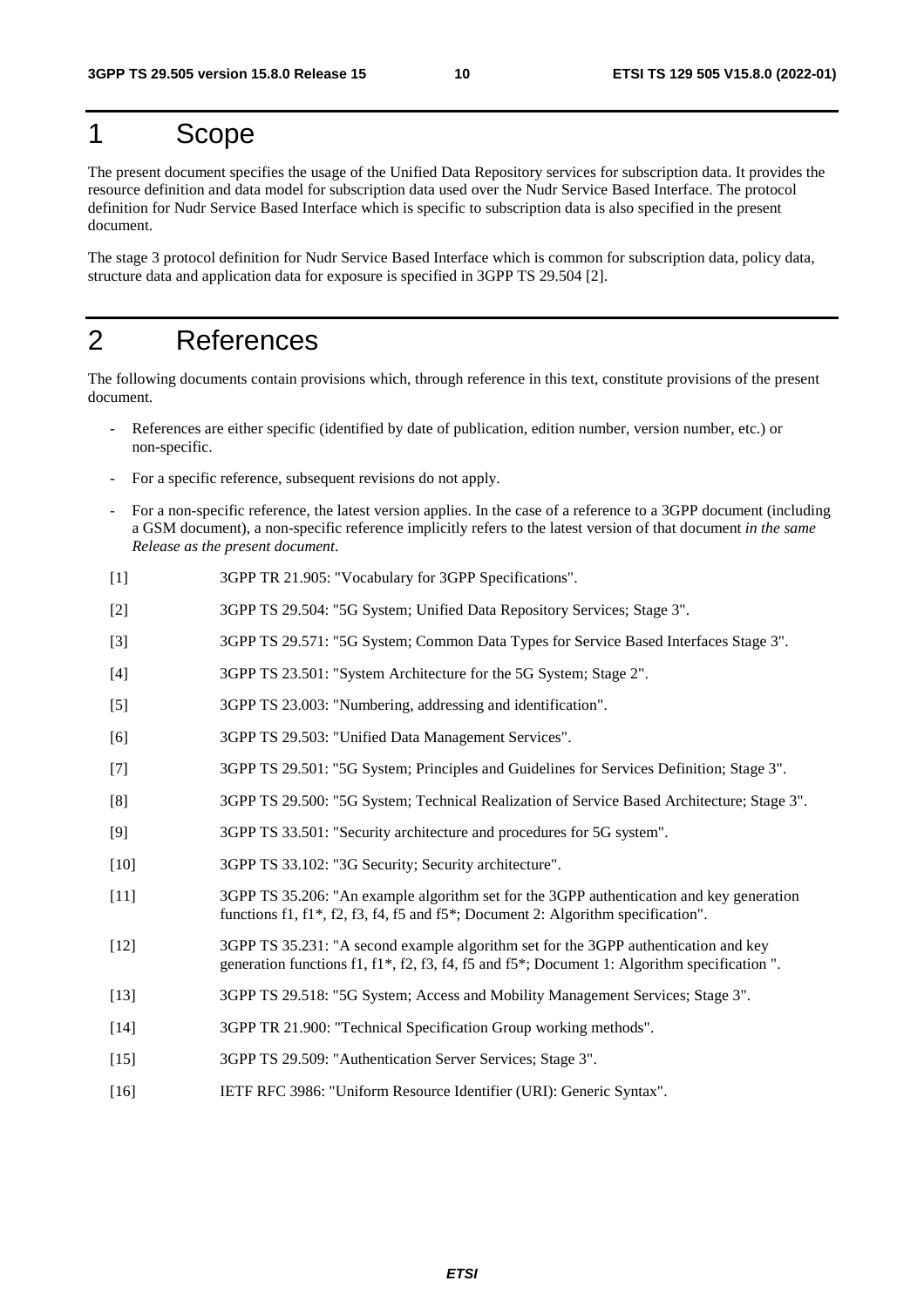# 3 Definitions and abbreviations

# 3.1 Definitions

For the purposes of the present document, the terms and definitions given in 3GPP TR 21.905 [1] and the following apply. A term defined in the present document takes precedence over the definition of the same term, if any, in 3GPP TR 21.905 [1].

**pointer of attribute:** The pointer of the attribute identifies the location of the attribute in the JSON object. The pointer of the attribute is a string with one or more segments, each segment is the name of an attribute within that JSON object, different segments are separated with a "/".

# 3.2 Abbreviations

For the purposes of the present document, the abbreviations given in 3GPP TR 21.905 [1] and the following apply. An abbreviation defined in the present document takes precedence over the definition of the same abbreviation, if any, in 3GPP TR 21.905 [1].

| 5GC         | 5G Core                                        |
|-------------|------------------------------------------------|
| AMF         | <b>Access and Mobility Management Function</b> |
| <b>DNN</b>  | Data Network Name                              |
| <b>GPSI</b> | Generic Public Subscription Identifier         |
| <b>JSON</b> | Javascript Object Notation                     |
| <b>SMF</b>  | <b>Session Management Function</b>             |
| <b>SMS</b>  | <b>Short Message Service</b>                   |
| <b>SMSF</b> | <b>SMS</b> Function                            |
| <b>SUPI</b> | <b>Subscription Permanent Identifier</b>       |
| <b>UDM</b>  | Unified Data Management                        |
| <b>UDR</b>  | Unified Data Repository                        |
|             |                                                |

# 4 Overview

The resources, data model and usage defined in the present document are used by the 5GC NFs (e.g. UDM) to access the subscription data via the Unified Data Repository services specified in 3GPP TS 29.504 [2].

# 5 Usage of Nudr\_DataRepository Service

# 5.1 Introduction

The following clauses specify the usage of Nudr\_DataRepository service for subscription data. The principles specified in 3GPP TS 29.504 [2] are followed unless explicitly specified otherwise in the following clauses.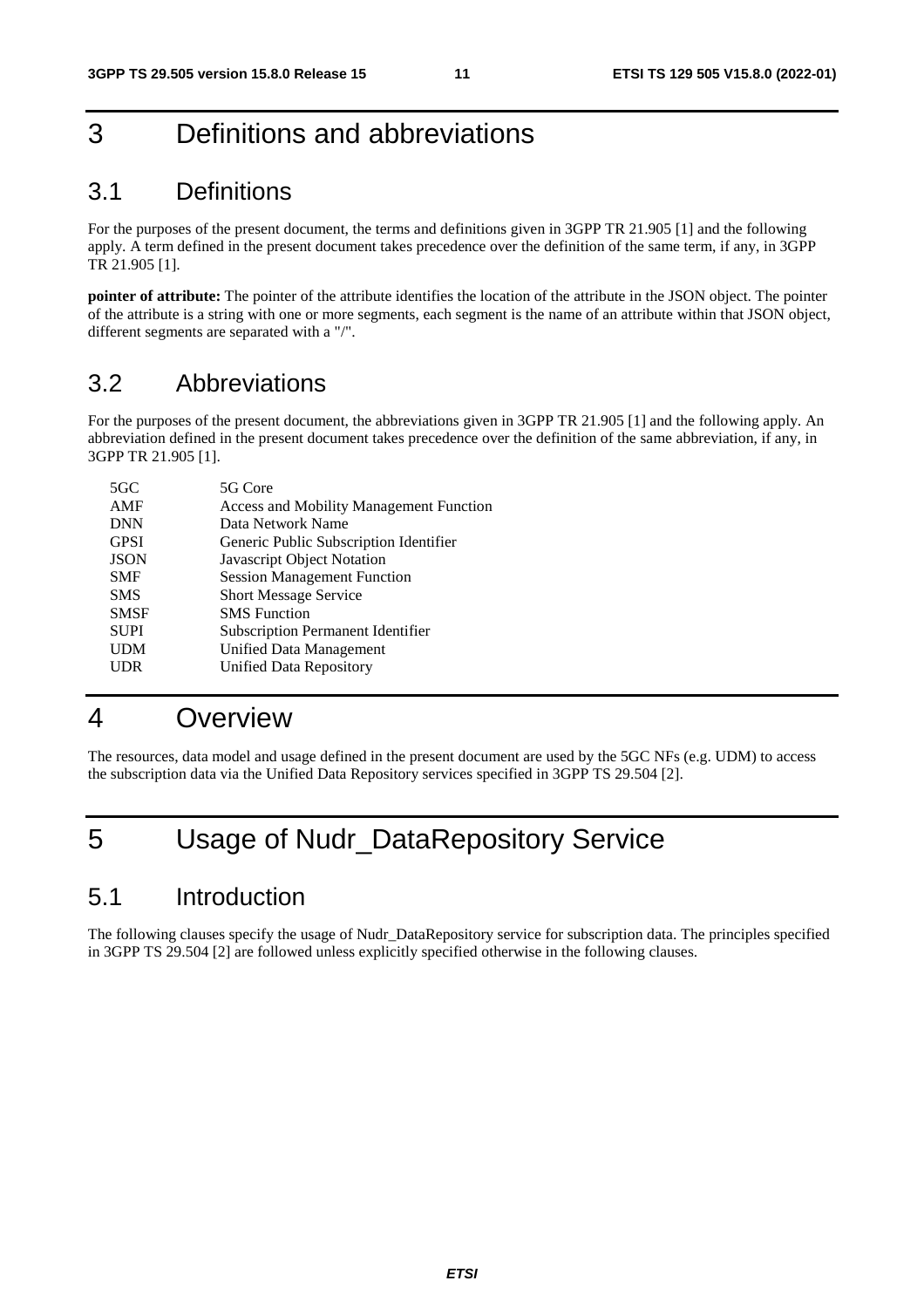# 5.2 Resources

# 5.2.1 Overview



**Figure 5.2.1-1: Resource URI sub-level structure for subscription data**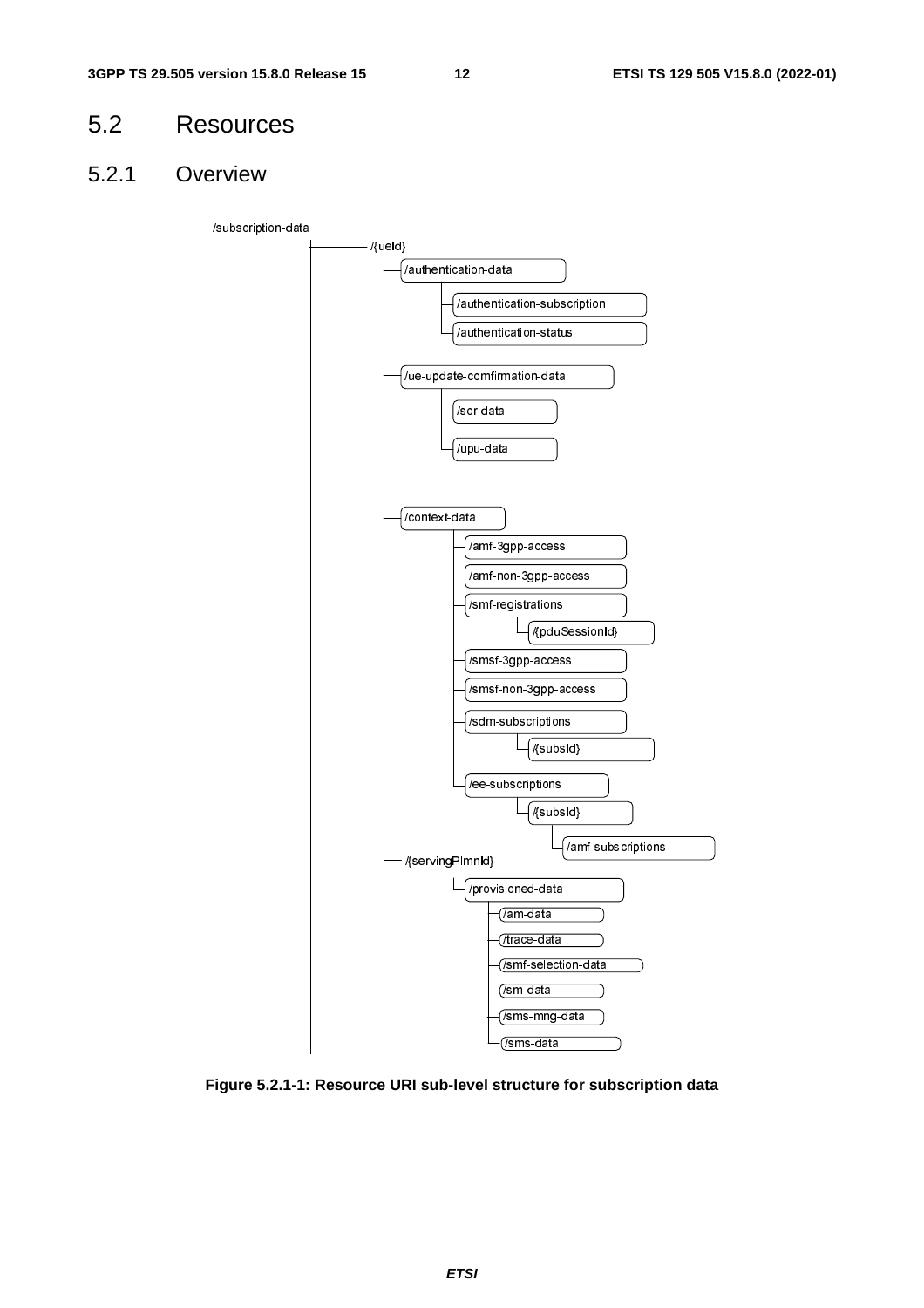



Table 5.2.1-1 provides an overview of the resources and applicable HTTP methods.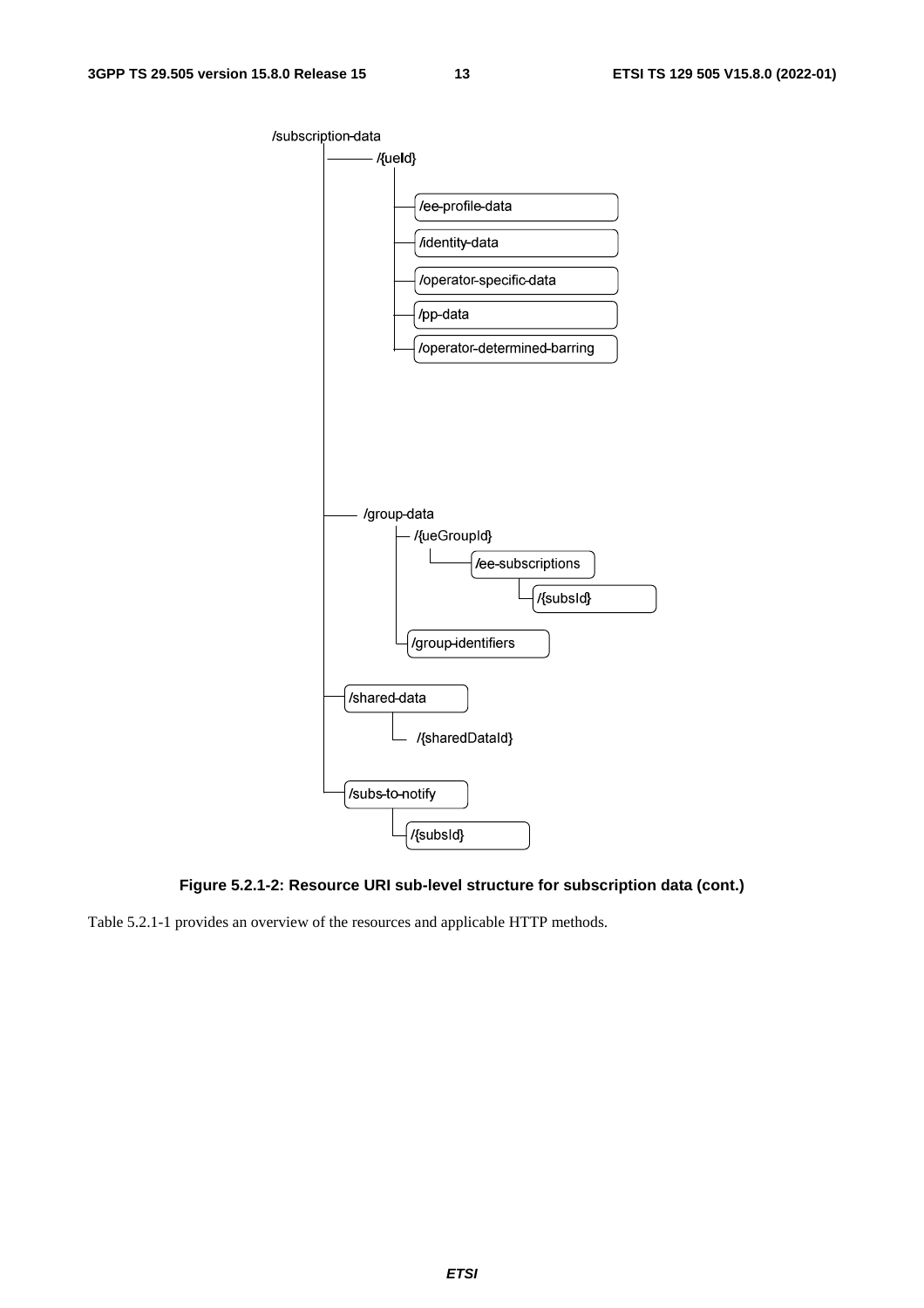| Resource name                     | <b>Resource URI</b>                                                           | <b>HTTP</b>          | <b>Description</b>                       |
|-----------------------------------|-------------------------------------------------------------------------------|----------------------|------------------------------------------|
|                                   |                                                                               | method<br><b>GET</b> |                                          |
| AuthenticationSubscription        | /subscription-data/{ueld}/authentication-<br>data/authentication-subscription |                      | Retrieve a UE's<br>authentication        |
|                                   |                                                                               |                      | subscription data                        |
|                                   |                                                                               | <b>PATCH</b>         | Update a UE's                            |
|                                   |                                                                               |                      | authentication                           |
|                                   |                                                                               |                      | subscription data                        |
|                                   |                                                                               |                      | Updates shall be                         |
|                                   |                                                                               |                      | limited to the                           |
|                                   |                                                                               |                      | sequenceNumber                           |
|                                   |                                                                               |                      | attribute. Attempts to                   |
|                                   |                                                                               |                      | patch any other<br>attribute shall be    |
|                                   |                                                                               |                      | rejected by the UDR.                     |
| AuthenticationSoR                 | /subscription-data/{ueld}/ue-update-                                          | <b>PUT</b>           | Store UE's SOR                           |
|                                   | confirmation-data/sor-data                                                    |                      | acknowledgement                          |
|                                   |                                                                               |                      | information (SoR-                        |
|                                   |                                                                               |                      | XMAC-IUE)                                |
|                                   |                                                                               | <b>GET</b>           | <b>Retrieve UE's SoR</b>                 |
|                                   |                                                                               |                      | acknowledgement                          |
|                                   |                                                                               |                      | information                              |
| AuthenticationUPU                 | /subscription-data/{ueld}/ue-update-<br>confirmation-data/upu-data            | PUT                  | Store UE Parameter<br>Update             |
|                                   |                                                                               |                      | acknowledgement                          |
|                                   |                                                                               |                      | information (UPU-                        |
|                                   |                                                                               |                      | XMAC-IUE)                                |
|                                   |                                                                               | <b>GET</b>           | <b>Retrieve UE</b>                       |
|                                   |                                                                               |                      | Parameter Update                         |
|                                   |                                                                               |                      | acknowledgement                          |
|                                   |                                                                               |                      | information                              |
| AuthenticationStatus              | /subscription-data/{ueld}/authentication-                                     | <b>PUT</b>           | Store a UE's                             |
|                                   | data/authentication-status                                                    | <b>GET</b>           | authentication status<br>Retrieve a UE's |
|                                   |                                                                               |                      | authentication status                    |
| ProvisionedData                   | /subscription-                                                                | <b>GET</b>           | Retrieve the UE's                        |
|                                   | data/{ueld}/{servingPlmnld}/provisioned-                                      |                      | subscribed                               |
|                                   | data                                                                          |                      | Provisioned Data                         |
| AccessAndMobilitySubscriptionData | /subscription-                                                                | <b>GET</b>           | Retrieve the UE's                        |
|                                   | data/{ueld}/{servingPlmnld}/provisioned-                                      |                      | subscribed Access                        |
|                                   | data /am-data                                                                 | <b>GET</b>           | and Mobility Data<br>Retrieve the UE's   |
| SmfSelectionSubscriptionData      | /subscription-<br>data/{ueld}/{servingPlmnld}/provisioned-                    |                      | subscribed SMF                           |
|                                   | data/smf-selection-subscription-data                                          |                      | <b>Selection Data</b>                    |
| SessionManagementSubscriptionData | /subscription-                                                                | <b>GET</b>           | Retrieve the UE's                        |
|                                   | data/{ueld}/{servingPlmnld}/provisioned-                                      |                      | subscribed SM                            |
|                                   | data/sm-data                                                                  |                      | Subscription Data                        |
| ContextData                       | /subscription-data/{ueld}/context-data                                        | <b>GET</b>           | Retrieve the UE's                        |
|                                   |                                                                               |                      | context Data                             |
|                                   |                                                                               | <b>PUT</b>           | Create and Update                        |
|                                   |                                                                               |                      | the AMF registration<br>for 3GPP access  |
|                                   |                                                                               | PATCH                | Modify the AMF                           |
|                                   | /subscription-data/{ueld}/context-                                            |                      | registration for 3GPP                    |
| Amf3GppAccessRegistration         | data/amf-3gpp-access                                                          |                      | access                                   |
|                                   |                                                                               | <b>GET</b>           | Retrieve the AMF                         |
|                                   |                                                                               |                      | registration                             |
|                                   |                                                                               |                      | information for 3GPP                     |
|                                   |                                                                               |                      | access                                   |
|                                   |                                                                               | <b>PUT</b>           | <b>Update the AMF</b>                    |
|                                   | /subscription-data/{ueld}/ context-                                           |                      | registration for non<br>3GPP access      |
| AmfNon3GppAccessRegistration      | data/amf-non-3gpp-access                                                      | <b>PATCH</b>         | Modify the AMF                           |
|                                   |                                                                               |                      | registration for non                     |
|                                   |                                                                               |                      | 3GPP access                              |

| Table 5.2.1-1: Resources and methods overview |  |  |
|-----------------------------------------------|--|--|
|-----------------------------------------------|--|--|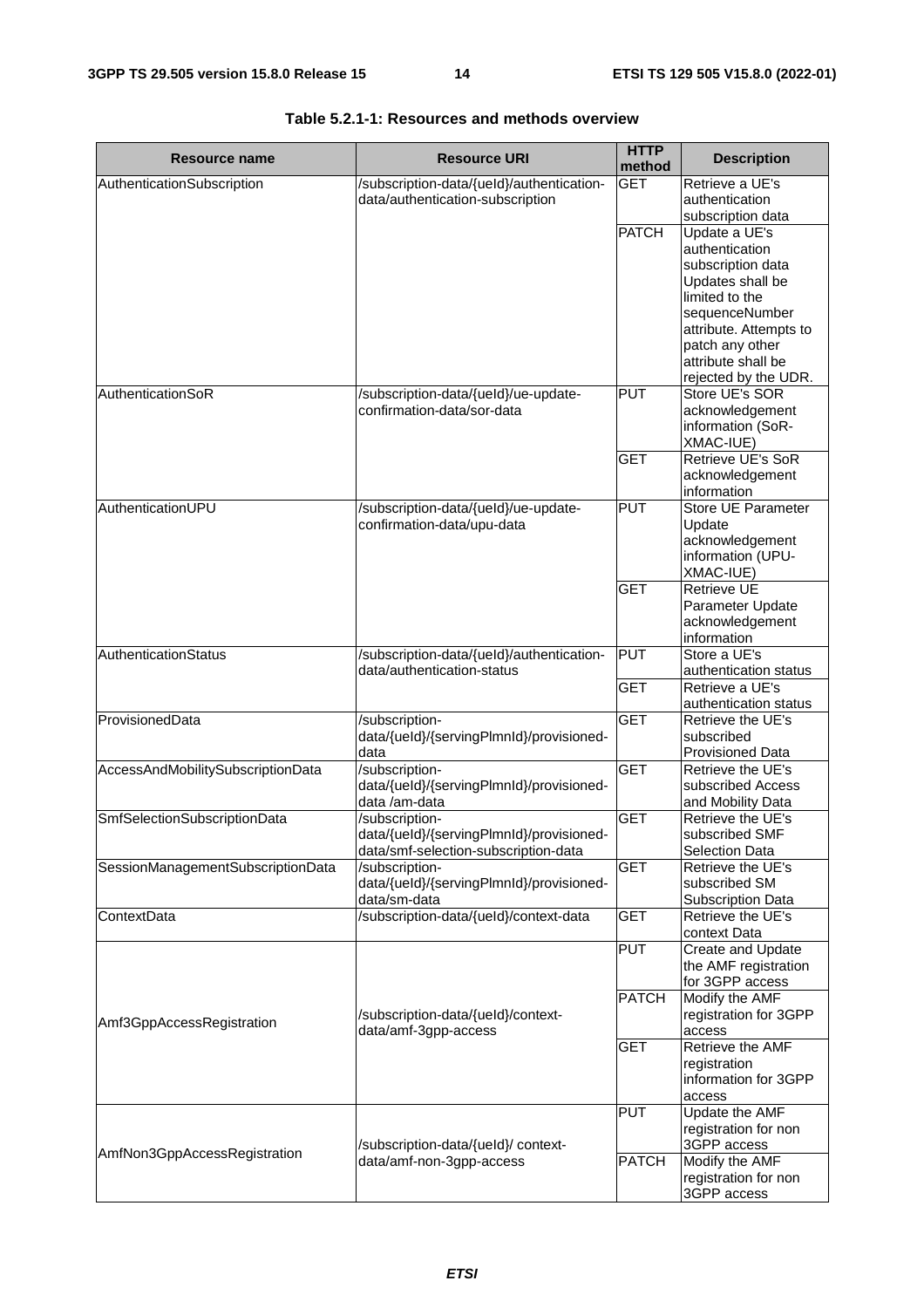|                               |                                                                 | <b>GET</b>    | Retrieve the AMF                         |
|-------------------------------|-----------------------------------------------------------------|---------------|------------------------------------------|
|                               |                                                                 |               | registration                             |
|                               |                                                                 |               | information for non                      |
|                               |                                                                 |               | 3GPP access                              |
| SmfRegistrations              | /subscription-data/{ueld}/context-                              | <b>GET</b>    | Retrieve the list of the                 |
|                               | data/smf-registrations                                          |               | <b>SMF</b> registrations                 |
|                               |                                                                 | <b>PUT</b>    | Store an individual                      |
|                               |                                                                 |               | SMF registration                         |
|                               |                                                                 |               | identified by PDU                        |
| IndividualSmfRegistration     | /subscription-data/{ueld}/context-data                          |               | Session Id                               |
|                               | /smf-registrations/{pduSessionId}                               | <b>DELETE</b> | Delete an individual                     |
|                               |                                                                 |               | SMF registration                         |
|                               |                                                                 | <b>GET</b>    | Retrieve individual                      |
|                               |                                                                 |               | <b>SMF</b> registration                  |
|                               |                                                                 | <b>GET</b>    | retrieve the operator                    |
|                               |                                                                 |               | specific subscription                    |
| OperatorSpecificData          | /subscription-data/{ueld}/operator-                             |               | data of a UE                             |
|                               | specific-data                                                   | <b>PATCH</b>  | modify the operator                      |
|                               |                                                                 |               | specific subscription<br>data of a UE    |
|                               |                                                                 | <b>GET</b>    | Retrieve the UE's                        |
| OperatorDeterminedBarringData | /subscription-data/{ueld}/operator-<br>determined-barring-data  |               | <b>Operator Determined</b>               |
|                               |                                                                 |               | <b>Barring</b>                           |
| SMSManagementSubscriptionData | /subscription-                                                  | <b>GET</b>    | Retrieve the UE's                        |
|                               | data/{ueld}/{servingPlmnld}/provisioned-                        |               | subscribed SMS                           |
|                               | data/sms-mng-data                                               |               | management                               |
|                               |                                                                 |               | subscription data.                       |
|                               |                                                                 | <b>PUT</b>    | Create or Update the                     |
|                               |                                                                 |               | SMSF registration                        |
|                               |                                                                 | <b>DELETE</b> | Delete the SMSF                          |
|                               | /subscription-data/{ueld}/context-data                          |               | registration for 3GPP                    |
| Smsf3GppAccessRegistration    | /smsf-3gpp-access                                               |               | access                                   |
|                               |                                                                 | <b>GET</b>    | Retrieve the SMSF                        |
|                               |                                                                 |               | registration                             |
|                               |                                                                 |               | information                              |
|                               |                                                                 | <b>PUT</b>    | Create or Update the                     |
|                               |                                                                 |               | SMSF registration for                    |
|                               |                                                                 |               | non 3GPP access                          |
|                               |                                                                 | <b>DELETE</b> | Delete the SMSF                          |
| SmsfNon3GppAccessRegistration | /subscription-data/{ueld}/context-data<br>/smsf-non-3gpp-access |               | registration for non                     |
|                               |                                                                 | <b>GET</b>    | 3GPP access                              |
|                               |                                                                 |               | <b>Retrieve the SMSF</b>                 |
|                               |                                                                 |               | registration                             |
|                               |                                                                 |               | information for non                      |
|                               |                                                                 |               | 3GPP access                              |
| SdmSubscriptions              | /subscription-data/{ueld}/context-                              | <b>GET</b>    | <b>Retrieve SDM</b>                      |
|                               | data/sdm-subscriptions                                          |               | subscriptions                            |
|                               |                                                                 | <b>POST</b>   | Create an individual<br>SDM subscription |
| IndividualSdmSubscription     | /subscription-data/{ueld}/context-                              | <b>PUT</b>    | Update an individual                     |
|                               | data/sdm-subscriptions/{subsld}                                 |               | SDM subscription                         |
|                               |                                                                 | <b>DELETE</b> | Delete an individual                     |
|                               |                                                                 |               | SDM subscription                         |
|                               |                                                                 | <b>PATCH</b>  | Update an individual                     |
|                               |                                                                 |               | <b>SDM Subscription</b>                  |
| EeSubscriptions               | /subscription-data/{ueld}/context-                              | <b>GET</b>    | <b>Retrieve EE</b>                       |
|                               | data/ee-subscriptions                                           |               | subscriptions                            |
|                               |                                                                 | <b>POST</b>   | Create an EE                             |
|                               |                                                                 |               | subscription                             |
| IndividualEeSubscription      | /subscription-data/{ueld}/context-                              | <b>PUT</b>    | Update an individual                     |
|                               | data/ee-subscriptions/{subsld}                                  |               | <b>EE</b> subscription                   |
|                               |                                                                 | <b>DELETE</b> | Delete an individual                     |
|                               |                                                                 |               | EE subscription                          |
|                               |                                                                 | <b>PATCH</b>  | Update an individual                     |
|                               |                                                                 |               | EE subscription                          |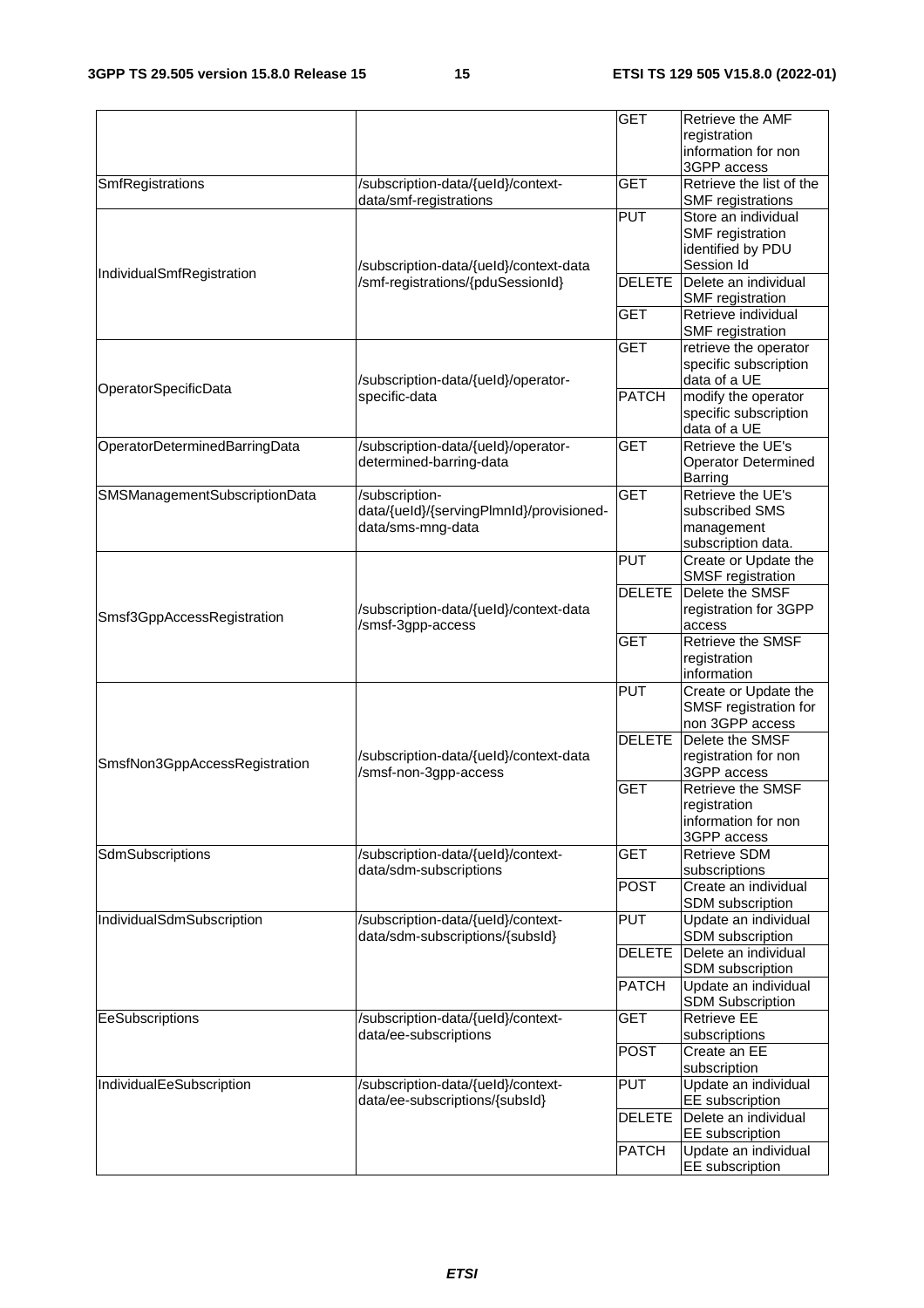| AmfSubscriptionInfo                    | /subscription-data/{ueld}/context-<br>data/ee-subscriptions/{subsId}/amf-<br>subscriptions | <b>PUT</b>    | Store information<br>related the a received<br>Amf-EE-Subscription                                                                |
|----------------------------------------|--------------------------------------------------------------------------------------------|---------------|-----------------------------------------------------------------------------------------------------------------------------------|
|                                        |                                                                                            | <b>DELETE</b> | response<br>Delete the Amf-EE-<br>subscriptions                                                                                   |
|                                        |                                                                                            | <b>GET</b>    | <b>Retrieve AMF-</b><br>subscriptions                                                                                             |
|                                        |                                                                                            | <b>PATCH</b>  | Update AMF-<br>subscriptions                                                                                                      |
| EeProfileData                          | /subscription-data/{ueld}/ee-profile-data                                                  | <b>GET</b>    | Retrieve the UE's<br>subscribed EE profile<br>data.                                                                               |
| ProvisionedParamenterData              | /subscription-data/{ueld}/pp-data                                                          | <b>PATCH</b>  | Update of provisioned<br>parameters.                                                                                              |
|                                        |                                                                                            | <b>GET</b>    | Retrieves the UE's<br>provisioned<br>parameters.                                                                                  |
| <b>SMSSubscriptionData</b>             | /subscription-<br>data/{ueld}/{servingPlmnld}/provisioned-<br>data/sms-data                | <b>GET</b>    | Retrieve the UE's<br>subscribed SMS<br>subscription data.                                                                         |
| SubscriptionDataSubscriptions          | /subscription-data/subs-to-notify                                                          | <b>GET</b>    | Retrieve existing<br>subscriptions                                                                                                |
|                                        |                                                                                            | <b>POST</b>   | Create a subscription,<br>i.e. subscribe a node<br>to receive notification<br>for change of data                                  |
|                                        |                                                                                            | <b>DELETE</b> | Deletes multiple<br>subscriptions for a<br>given UE.                                                                              |
| IndividualSubscriptionDataSubscription | /subscription-data/subs-to-<br>notify/{subsId}                                             | <b>DELETE</b> | Delete the<br>subscription identified<br>by {subsld}, i.e.<br>unsubscribe a node<br>to receive notification<br>for change of data |
|                                        |                                                                                            | <b>PATCH</b>  | Update an individual<br>Subscription to<br>notification                                                                           |
| EeGroupSubscriptions                   | /subscription-data/group-<br>data/{ueGroupId}/ee-subscriptions                             | <b>GET</b>    | <b>Retrieve EE</b><br>subscriptions for<br>groups of UEs                                                                          |
|                                        |                                                                                            | <b>POST</b>   | Create an EE<br>subscription for<br>groups of UEs                                                                                 |
| IndividualEeGroupSubscription          | /subscription-data/group-<br>data/{ueGroupId}/ee-<br>subscriptions/{subsId}                | <b>PUT</b>    | Update an individual<br>EE subscription for a<br>group of UEs                                                                     |
|                                        |                                                                                            | <b>DELETE</b> | Delete an individual<br>EE subscription for a<br>group of UEs                                                                     |
|                                        |                                                                                            | <b>PATCH</b>  | Update an individual<br>EE subscription for a<br>group of UEs                                                                     |
| TraceData                              | /subscription-<br>data/{ueld}/{servingPlmnld}/provisioned-<br>data /trace-data             | <b>GET</b>    | Retrieve the UE's<br>trace configuration<br>data                                                                                  |
| IdentityData                           | /subscription-data/{ueld}/identity-data                                                    | <b>GET</b>    | Retrieve identity data<br>that corresponds to<br>the provided ueld                                                                |
| SharedData<br>(Collection)             | /subscription-data/shared-data                                                             | <b>GET</b>    | Retrieve shared data                                                                                                              |
| GroupIdentifiers                       | /subscription-data/group-data/group-<br>identifiers                                        | GET           | Retrieve group<br>identifiers                                                                                                     |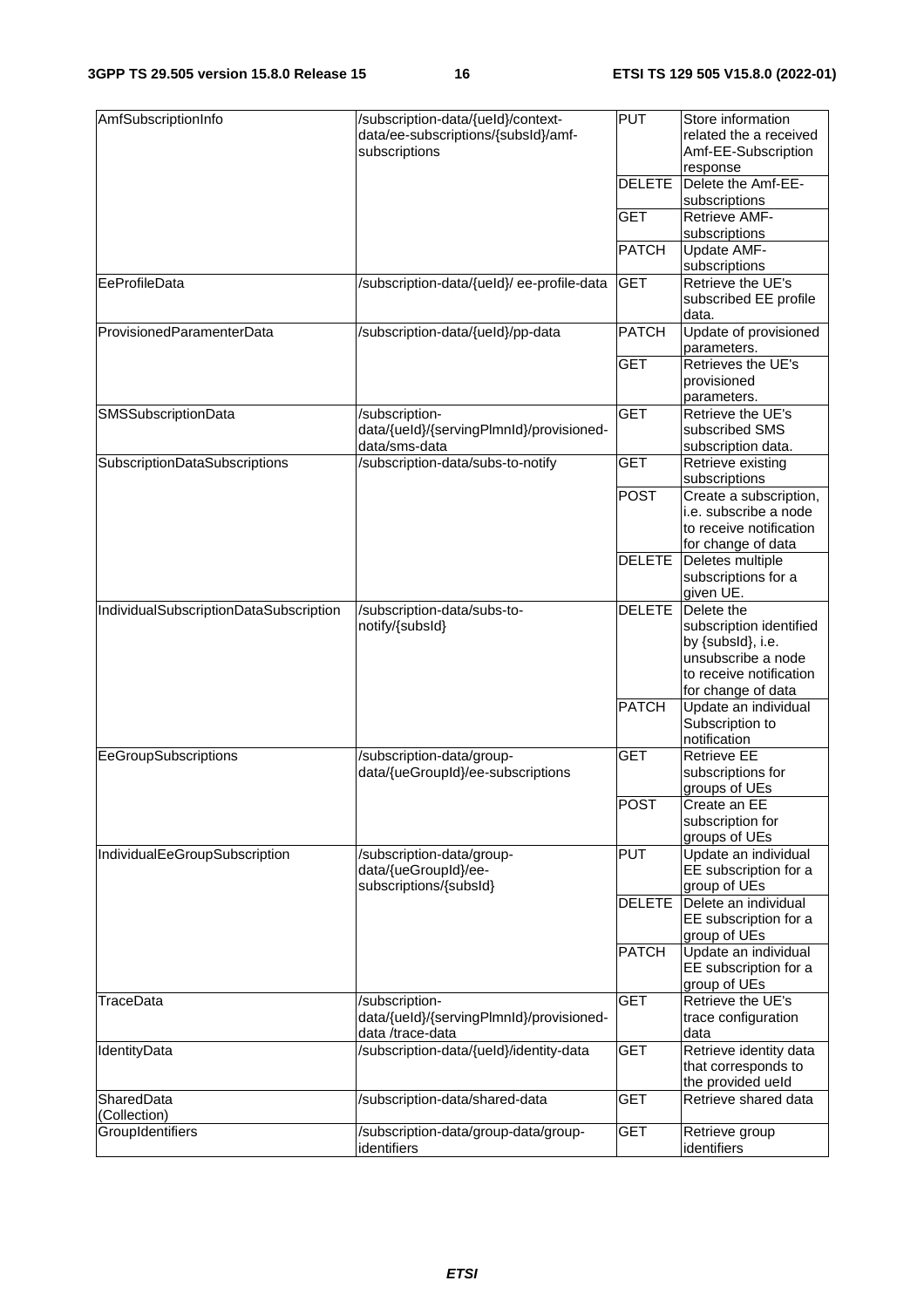# 5.2.2 Resource: AuthenticationSubscription

# 5.2.2.1 Description

This resource is modelled with the Document resource archetype (see clause C.1 of 3GPP TS 29.501 [7]).

- NOTE 1: This resource contains security-sensitive attributes, such as the long-term key of the UE (see "encPermanentKey" attribute of the AuthenticationSubscription data type in clause 5.4.2.2). No security for this is specified in this release.
- NOTE 2: Although these security-sensitive attributes are stored in an encrypted form in the UDR, operators can consider its storage separately from other types of subscription data. How to achieve this in a secure way is implementation-specific; a description of a typical mechanism can be found in the informative Annex X in 3GPP TS 29.500 [8].

# 5.2.2.2 Resource Definition

Resource URI: {apiRoot}/nudr-dr/<apiVersion>/subscription-data/{ueId}/authentication-data/authenticationsubscription

This resource shall support the resource URI variables defined in table 5.2.2.2-1.

# **Table 5.2.2.2-1: Resource URI variables for this resource**

| <b>Name</b> | <b>Definition</b>                                                                                                                  |
|-------------|------------------------------------------------------------------------------------------------------------------------------------|
| apiRoot     | See 3GPP TS 29.504 [2] clause 6.1.1                                                                                                |
| lueld       | Represents the Subscription Identifier SUPI (see 3GPP TS 23.501 [4] clause 5.9.2)<br>pattern: " $\frac{(m}{5.15})$   nai-.+ .+)\$" |

# 5.2.2.3 Resource Standard Methods

# 5.2.2.3.1 GET

This method shall support the URI query parameters specified in table 5.2.2.3.1-1.

#### **Table 5.2.2.3.1-1: URI query parameters supported by the GET method on this resource**

| <b>Name</b>                    | Data type             | <b>Cardinality</b> | <b>Description</b>                |
|--------------------------------|-----------------------|--------------------|-----------------------------------|
| supported-<br><b>Ifeatures</b> | SupportedFeatures   O | 10                 | see 3GPP TS 29.500 [8] clause 6.6 |

This method shall support the request data structures specified in table 5.2.2.3.1-2 and the response data structures and response codes specified in table 5.2.2.3.1-3.

# **Table 5.2.2.3.1-2: Data structures supported by the GET Request Body on this resource**

| Data type | <b>Cardinality</b> | <b>Description</b> |
|-----------|--------------------|--------------------|
| ln/a      |                    |                    |

### **Table 5.2.2.3.1-3: Data structures supported by the GET Response Body on this resource**

| Data type                                                                                  |  | <b>Cardinality Response</b> |        | <b>Description</b>                                                                            |  |  |
|--------------------------------------------------------------------------------------------|--|-----------------------------|--------|-----------------------------------------------------------------------------------------------|--|--|
|                                                                                            |  |                             | codes  |                                                                                               |  |  |
| AuthenticationSubscription M  1                                                            |  |                             | 200 OK | Upon success, a response body containing the<br>AuthenticationSubscription shall be returned. |  |  |
| <b>NOTE:</b><br>In addition common data structures as listed in table 5.5-1 are supported. |  |                             |        |                                                                                               |  |  |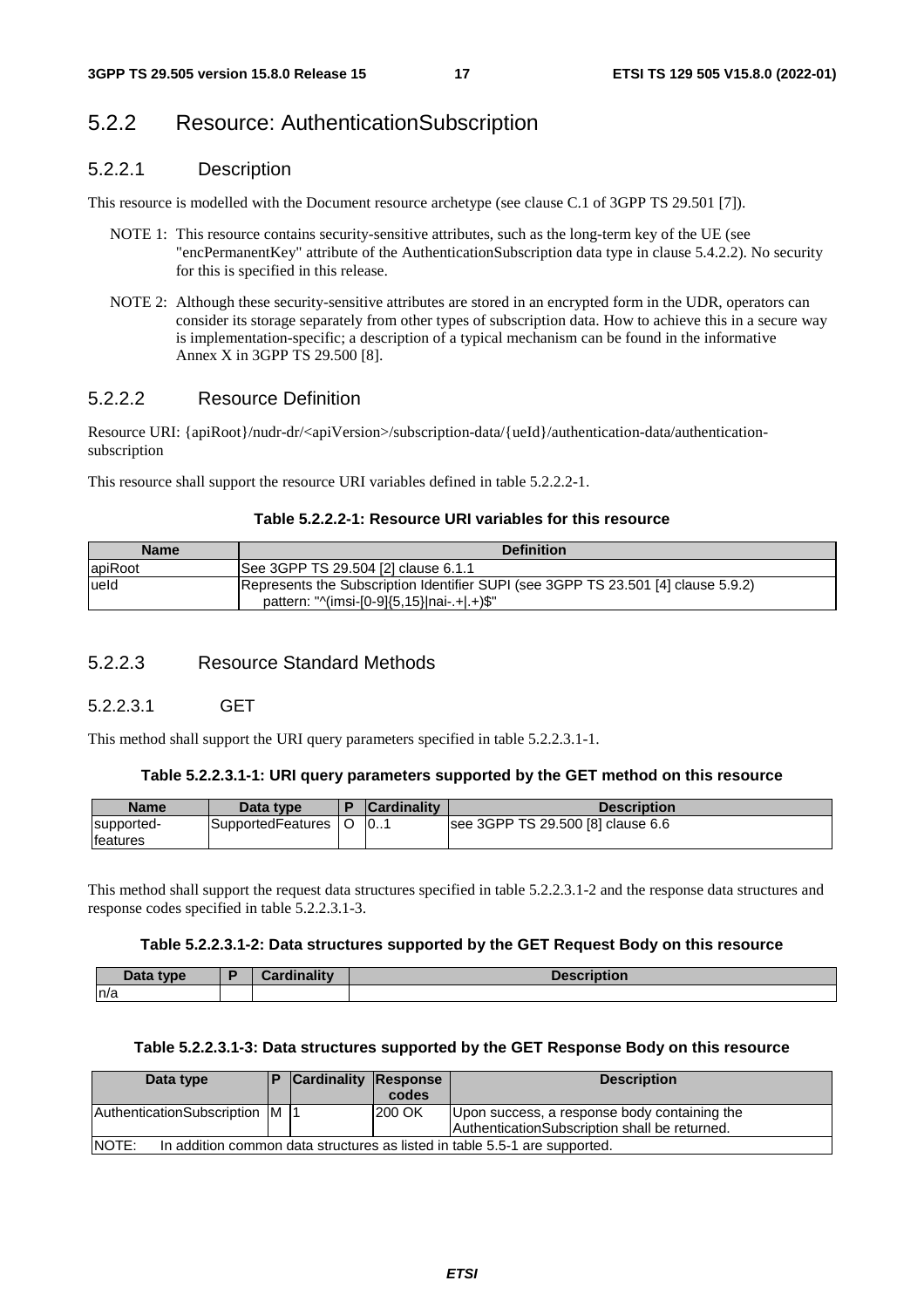# 5.2.2.3.2 PATCH

This method is used to modify the authentication data of UE in the UDR.

This method shall support the URI query parameters specified in table 5.2.2.3.2-1.

# **Table 5.2.2.3.2-1: URI query parameters supported by the PATCH method on this resource**

| <b>Name</b> | <b>Pata type</b><br>Data | والمقالم وبالمستدر | ---- |
|-------------|--------------------------|--------------------|------|
| n/a         |                          |                    |      |

This method shall support the request data structures specified in table 5.2.2.3.2-2 and the response data structures and response codes specified in table 5.2.2.3.2-3.

# **Table 5.2.2.3.2-2: Data structures supported by the PATCH Request Body on this resource**

| larra<br>:hitem<br>эн | M | 7N | UE<br>⊧delta.<br>$\alpha$ data to the authentication subscription of a $^{\circ}$<br>⊪Contains ∶<br>the |
|-----------------------|---|----|---------------------------------------------------------------------------------------------------------|

# **Table 5.2.2.3.2-3: Data structures supported by the PATCH Response Body on this resource**

| Data type             | Р | Cardinality | <b>Response</b><br>codes | <b>Description</b>                                                               |
|-----------------------|---|-------------|--------------------------|----------------------------------------------------------------------------------|
|                       |   |             |                          |                                                                                  |
| ln/a                  |   |             | 204 No                   | Upon successful modification there is no body in the response                    |
|                       |   |             | <b>Content</b>           | message.                                                                         |
| <b>ProblemDetails</b> | м |             | 1403                     | One or more attributes are not allowed to be modified                            |
|                       |   |             | Forbidden                | according to e.g. policy or local configuration.                                 |
|                       |   |             |                          | The invalidParams attribute shall contain the JSON pointers of                   |
|                       |   |             |                          | attributes which are not allowed to be modified.                                 |
|                       |   |             |                          | The cause attribute shall be set to                                              |
|                       |   |             |                          | "MODIFY_NOT_ALLOWED", see 3GPP TS 29.500 [8]                                     |
|                       |   |             |                          | table 5.2.7.2-1.                                                                 |
|                       |   |             |                          | INOTE: In addition common data structures as listed in table 5.5-1 are supported |

e 5.5-1 are supported

# 5.2.3 Resource: AccessAndMobilitySubscriptionData

# 5.2.3.1 Description

This resource represents the subscribed AccessAndMobilitySubscriptionData for a SUPI for use in a serving PLMN. It is queried by the AMF via the UDM after registering.

This resource is modelled with the Document resource archetype (see clause C.1 of 3GPP TS 29.501 [7]).

# 5.2.3.2 Resource Definition

Resource URI: {apiRoot}/nudr-dr/<apiVersion>/subscription-data/{ueId}/{servingPlmnId}/provisioned-data/am-data

This resource shall support the resource URI variables defined in table 5.2.3.2-1.

| <b>Name</b>   | <b>Definition</b>                                                                                                                                                            |
|---------------|------------------------------------------------------------------------------------------------------------------------------------------------------------------------------|
| apiRoot       | See 3GPP TS 29.504 [2] clause 6.1.1                                                                                                                                          |
| lueld         | Represents the Subscription Identifier SUPI or GPSI (see 3GPP TS 23.501 [4] clause 5.9.2)<br>pattern: "^(imsi-[0-9]{5,15} nai-.+ msisdn-[0-9]{5,15} extid-[^@]+@[^@]+ .+)\$" |
| servingPlmnld | Represents the Serving PLMN ID ( <mcc><mnc>)<br/>pattern: "^[0-9]{5,6}\$"</mnc></mcc>                                                                                        |

# **Table 5.2.3.2-1: Resource URI variables for this resource**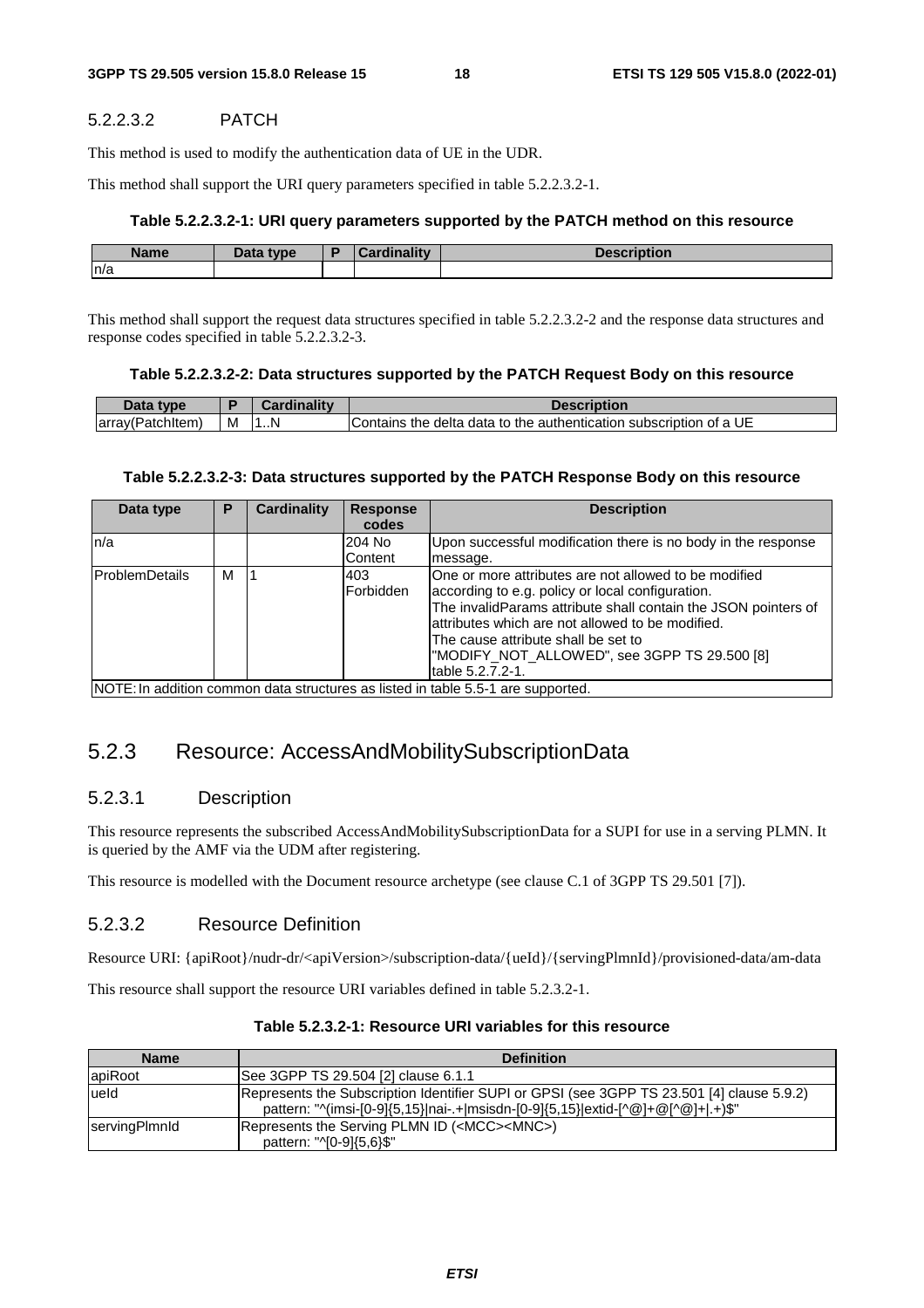# 5.2.3.3 Resource Standard Methods

# 5.2.3.3.1 GET

This method shall support the URI query parameters specified in table 5.2.3.3.1-1.

# **Table 5.2.3.3.1-1: URI query parameters supported by the GET method on this resource**

| <b>Name</b>            | Data type             | D | <b>Cardinality</b> | <b>Description</b>                                                                                                                                                                                             |
|------------------------|-----------------------|---|--------------------|----------------------------------------------------------------------------------------------------------------------------------------------------------------------------------------------------------------|
| fields                 | array(string)         |   | 1N                 | When the NF consumer only retrieves a subset of the<br>resource, the "fields" query parameter shall be included.<br>The "fields" query parameter contains the pointers of the<br>attribute(s) to be retrieved. |
| supported-<br>features | SupportedFeatures   O |   | 0.1                | see 3GPP TS 29.500 [8] clause 6.6                                                                                                                                                                              |

This method shall support the request data structures specified in table 5.2.3.3.1-2 and the response data structures and response codes specified in table 5.2.3.3.1-3.

# **Table 5.2.3.3.1-2: Data structures supported by the GET Request Body on this resource**

| <b>Pata type</b><br>Dala | Cardinalitv | <b>Description</b> |
|--------------------------|-------------|--------------------|
| n/a                      |             |                    |

# **Table 5.2.3.3.1-3: Data structures supported by the GET Response Body on this resource**

| Data type                                                                        |  | <b>Cardinality Response</b> | codes  | <b>Description</b>                                                                                          |
|----------------------------------------------------------------------------------|--|-----------------------------|--------|-------------------------------------------------------------------------------------------------------------|
| AccessAndMobilitySubscriptionData M  1                                           |  |                             | 200 OK | Upon success, a response body containing the<br>Access and Mobility Subscription Data shall be<br>returned. |
| INOTE: In addition common data structures as listed in table 5.5-1 are supported |  |                             |        |                                                                                                             |

NOTE: In addition common data structures as listed in table 5.5-1 are supported.

# 5.2.4 Resource: SmfSelectionSubscriptionData

# 5.2.4.1 Description

This resource represents the subscribed SmfSelectionSubscriptionData for a SUPI. It is queried by the UDM triggered by the AMF after registering.

This resource is modelled with the Document resource archetype (see clause C.1 of 3GPP TS 29.501 [7]).

# 5.2.4.2 Resource Definition

Resource URI: {apiRoot}/nudr-dr/<apiVersion>/subscription-data/{ueId}/{servingPlmnId}/provisioned-data/smfselection-subscription-data

This resource shall support the resource URI variables defined in table 5.2.4.2-1.

| <b>Name</b>   | <b>Definition</b>                                                                                                                                                             |
|---------------|-------------------------------------------------------------------------------------------------------------------------------------------------------------------------------|
| apiRoot       | See 3GPP TS 29.504 [2] clause 6.1.1                                                                                                                                           |
| lueld         | Represents the Subscription Identifier SUPI or GPSI (see 3GPP TS 23.501 [4] clause 5.9.2)<br>pattern: "^(imsi-[0-9]{5,15} nai-.+- msisdn-[0-9]{5,15} extid-[^@]+@[^@]+ .+)\$" |
| servingPlmnld | Represents the Serving PLMN ID ( <mcc><mnc>)<br/>pattern: "^[0-9]{5,6}\$"</mnc></mcc>                                                                                         |

# **Table 5.2.4.2-1: Resource URI variables for this resource**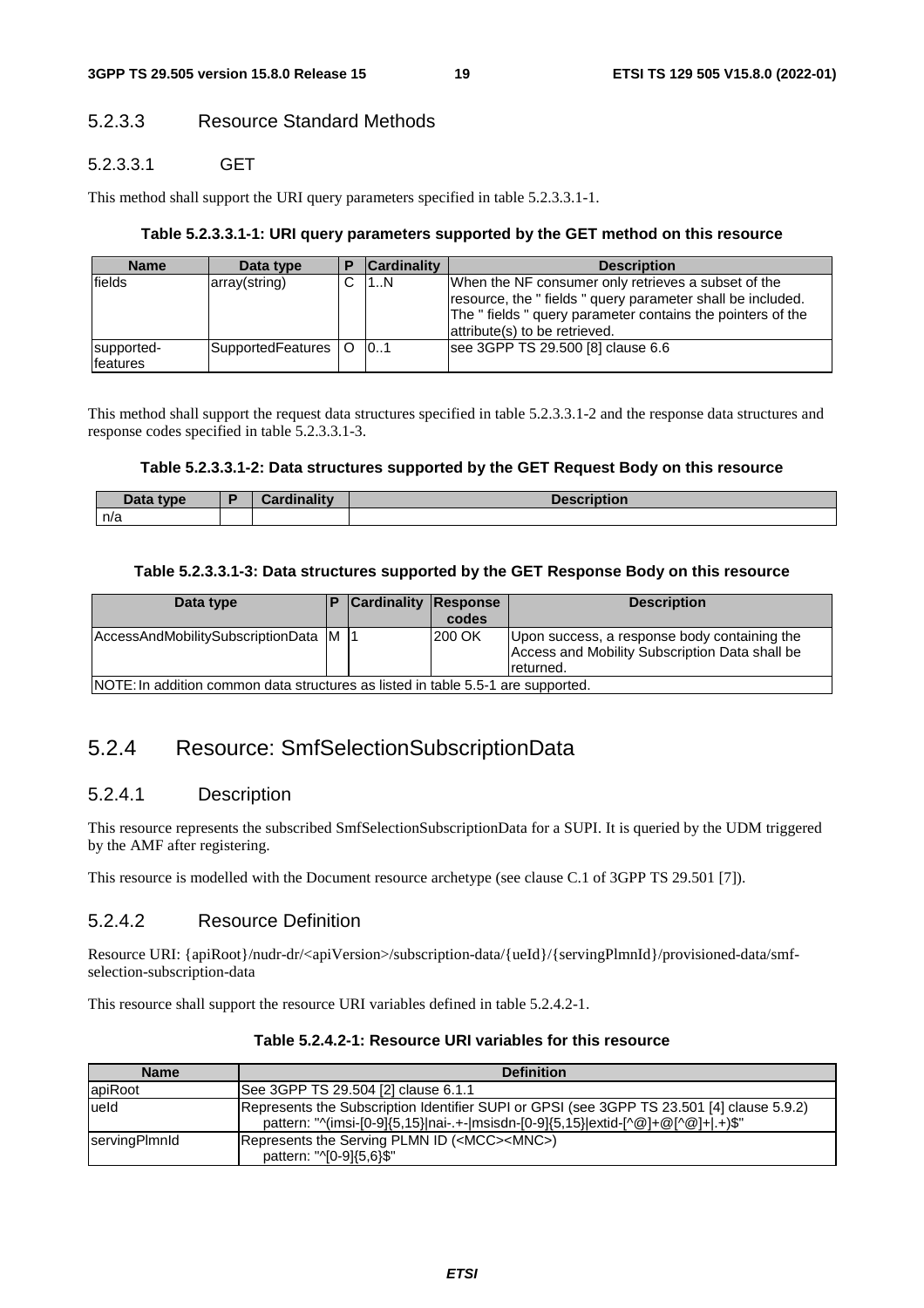# 5.2.4.3 Resource Standard Methods

# 5.2.4.3.1 GET

This method shall support the URI query parameters specified in table 5.2.4.3.1-1.

# **Table 5.2.4.3.1-1: URI query parameters supported by the GET method on this resource**

| <b>Name</b>            | Data type             | D | <b>Cardinality</b> | <b>Description</b>                                                                                                                                                                                             |
|------------------------|-----------------------|---|--------------------|----------------------------------------------------------------------------------------------------------------------------------------------------------------------------------------------------------------|
| fields                 | array(string)         |   | 1N                 | When the NF consumer only retrieves a subset of the<br>resource, the "fields" query parameter shall be included.<br>The "fields" query parameter contains the pointers of the<br>attribute(s) to be retrieved. |
| supported-<br>features | SupportedFeatures   O |   | 0.1                | see 3GPP TS 29.500 [8] clause 6.6                                                                                                                                                                              |

This method shall support the request data structures specified in table 5.2.4.3.1-2 and the response data structures and response codes specified in table 5.2.4.3.1-3.

### **Table 5.2.4.3.1-2: Data structures supported by the GET Request Body on this resource**

| That<br>type<br>Dala | المسترقان والمسترقة<br>$\blacksquare$ | <b>Description</b> |
|----------------------|---------------------------------------|--------------------|
| n/a                  |                                       |                    |

# **Table 5.2.4.3.1-3: Data structures supported by the GET Response Body on this resource**

| Data type                                                                        |  | <b>Cardinality Response</b> | codes  | <b>Description</b>                                                                                                 |  |
|----------------------------------------------------------------------------------|--|-----------------------------|--------|--------------------------------------------------------------------------------------------------------------------|--|
| SmfSelectionSubscriptionData M                                                   |  |                             | 200 OK | Upon success, a response body containing the SMF<br>Selection Subscription Data for the user shall be<br>returned. |  |
| NOTE: In addition common data structures as listed in table 5.5-1 are supported. |  |                             |        |                                                                                                                    |  |

# 5.2.5 Resource: SessionManagementSubscriptionData

# 5.2.5.1 Description

This resource represents the subscribed SessionManagementSubscriptionData for a SUPI. It is queried by the UDM triggered by the SMF during session setup, using one or both of query parameters representing the selected network slice and the DNN.

This resource is modelled with the Document resource archetype (see clause C.1 of 3GPP TS 29.501 [7]).

# 5.2.5.2 Resource Definition

Resource URI: {apiRoot}/nudr-dr/<apiVersion>/subscription-data/{ueId}/{servingPlmnId}/provisioned-data/sm-data

This resource shall support the resource URI variables defined in table 5.2.5.2-1.

| <b>Name</b>   | <b>Definition</b>                                                                                                                                                            |
|---------------|------------------------------------------------------------------------------------------------------------------------------------------------------------------------------|
| apiRoot       | ISee 3GPP TS 29.504 [2] clause 6.1.1                                                                                                                                         |
| ueld          | Represents the Subscription Identifier SUPI or GPSI (see 3GPP TS 23.501 [4] clause 5.9.2)<br>pattern: "^(imsi-[0-9]{5,15} nai-.+ msisdn-[0-9]{5,15} extid-[^@]+@[^@]+ .+)\$" |
| servingPlmnld | Represents the Serving PLMN ID ( <mcc><mnc>)<br/>pattern: "^[0-9]{5,6}\$"</mnc></mcc>                                                                                        |

**Table 5.2.5.2-1: Resource URI variables for this resource**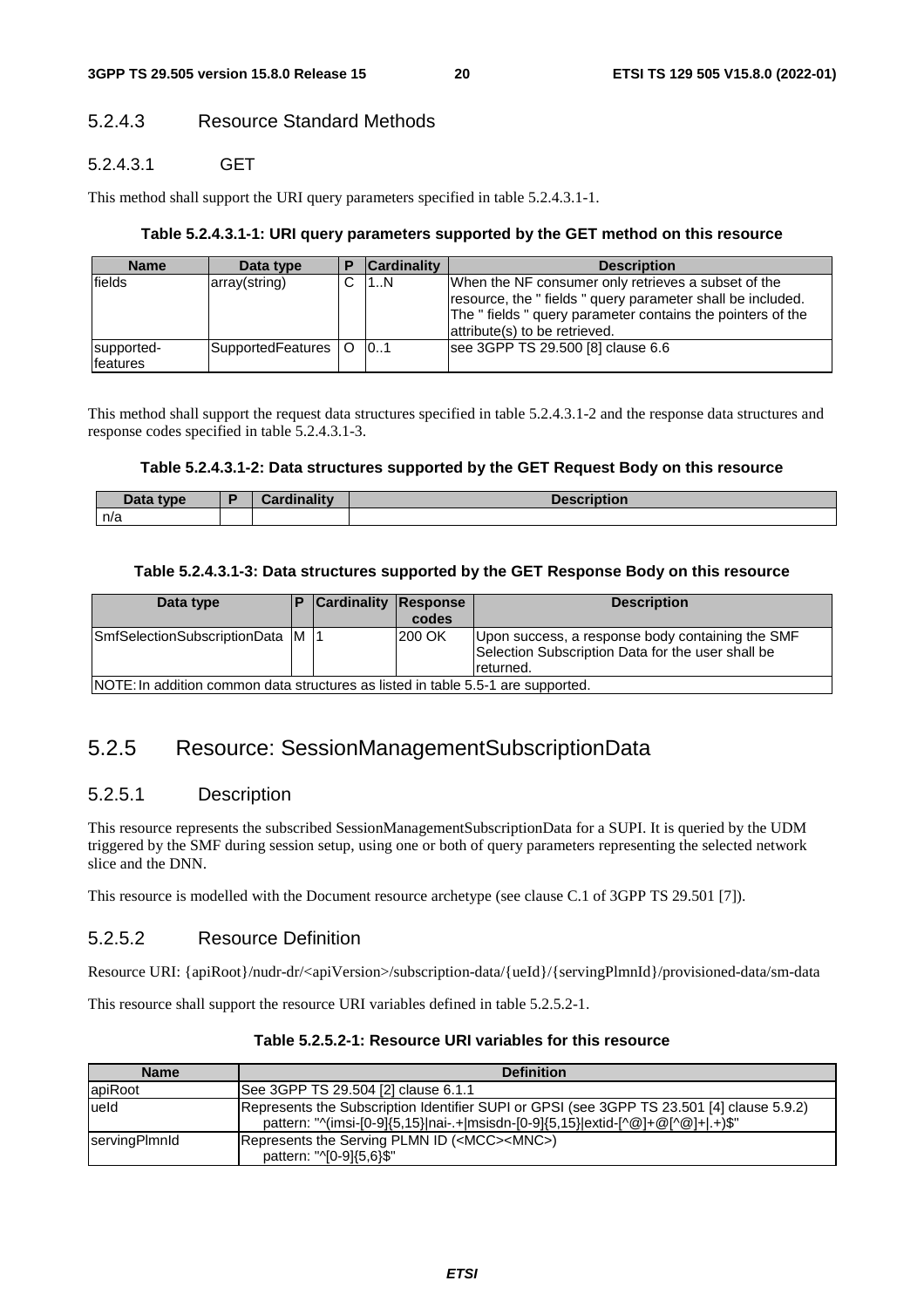# 5.2.5.3 Resource Standard Methods

# 5.2.5.3.1 GET

This method shall support the URI query parameters specified in table 5.2.5.3.1-1.

#### **Table 5.2.5.3.1-1: URI query parameters supported by the GET method on this resource**

| <b>Name</b>            | Data type         | Р | <b>Cardinality</b> | <b>Description</b>                                                                                                                                                                                             |
|------------------------|-------------------|---|--------------------|----------------------------------------------------------------------------------------------------------------------------------------------------------------------------------------------------------------|
| single-nssai           | Snssai            | D | 10.1               |                                                                                                                                                                                                                |
| ldnn.                  | <b>D</b> nn       | O | 10.1               |                                                                                                                                                                                                                |
| fields                 | array(string)     | С | 1N                 | When the NF consumer only retrieves a subset of the<br>resource, the "fields" query parameter shall be included.<br>The "fields" query parameter contains the pointers of the<br>attribute(s) to be retrieved. |
| supported-<br>features | SupportedFeatures | O | 101                | see 3GPP TS 29.500 [8] clause 6.6                                                                                                                                                                              |

If "single-nssai" is not included, and "dnn" is not included, UDR shall return all DNN configurations for all network slice(s).

If "single-nssai" is included, and "dnn" is not included, UDR shall return all DNN configurations for the requested network slice identified by "single-nssai".

If "single-nssai" is not included, and "dnn" is included, UDR shall return all DNN configurations identified by "dnn" for all network slices where such DNN is available.

If "single-nssai" is included, and "dnn" is included, UDR shall return the DNN configuration identified by "dnn", if such DNN is available in the network slice identified by "single-nssai".

This method shall support the request data structures specified in table 5.2.5.3.1-2 and the response data structures and response codes specified in table 5.2.5.3.1-3.

#### **Table 5.2.5.3.1-2: Data structures supported by the GET Request Body on this resource**

| n<br>tvne<br><b>Duce</b> | $I$ ardinality<br>$\sim$ | iption<br><b>Taerri</b> |
|--------------------------|--------------------------|-------------------------|
| In/a                     |                          |                         |

#### **Table 5.2.5.3.1-3: Data structures supported by the GET Response Body on this resource**

| Data type                                                                        | <b>Cardinality Response</b> |               | <b>Description</b>                                                                                         |
|----------------------------------------------------------------------------------|-----------------------------|---------------|------------------------------------------------------------------------------------------------------------|
|                                                                                  |                             | codes         |                                                                                                            |
| array(SessionManagementSubscriptionData)   M   1N                                |                             | <b>200 OK</b> | Upon success, a response body<br>containing the Session Management<br>Subscription data shall be returned. |
| NOTE: In addition common data structures as listed in table 5.5-1 are supported. |                             |               |                                                                                                            |

# 5.2.6 Resource: Amf3GppAccessRegistration

# 5.2.6.1 Description

This resource is used to represent AMF registrations to be stored in the UDR by the UDM.

This resource is modelled with the Document resource archetype (see clause C.1 of 3GPP TS 29.501 [7]).

# 5.2.6.2 Resource Definition

Resource URI: {apiRoot}/nudr-dr/<apiVersion>/subscription-data/{ueId}/context-data/amf-3gpp-access

This resource shall support the resource URI variables defined in table 5.2.6.2-1.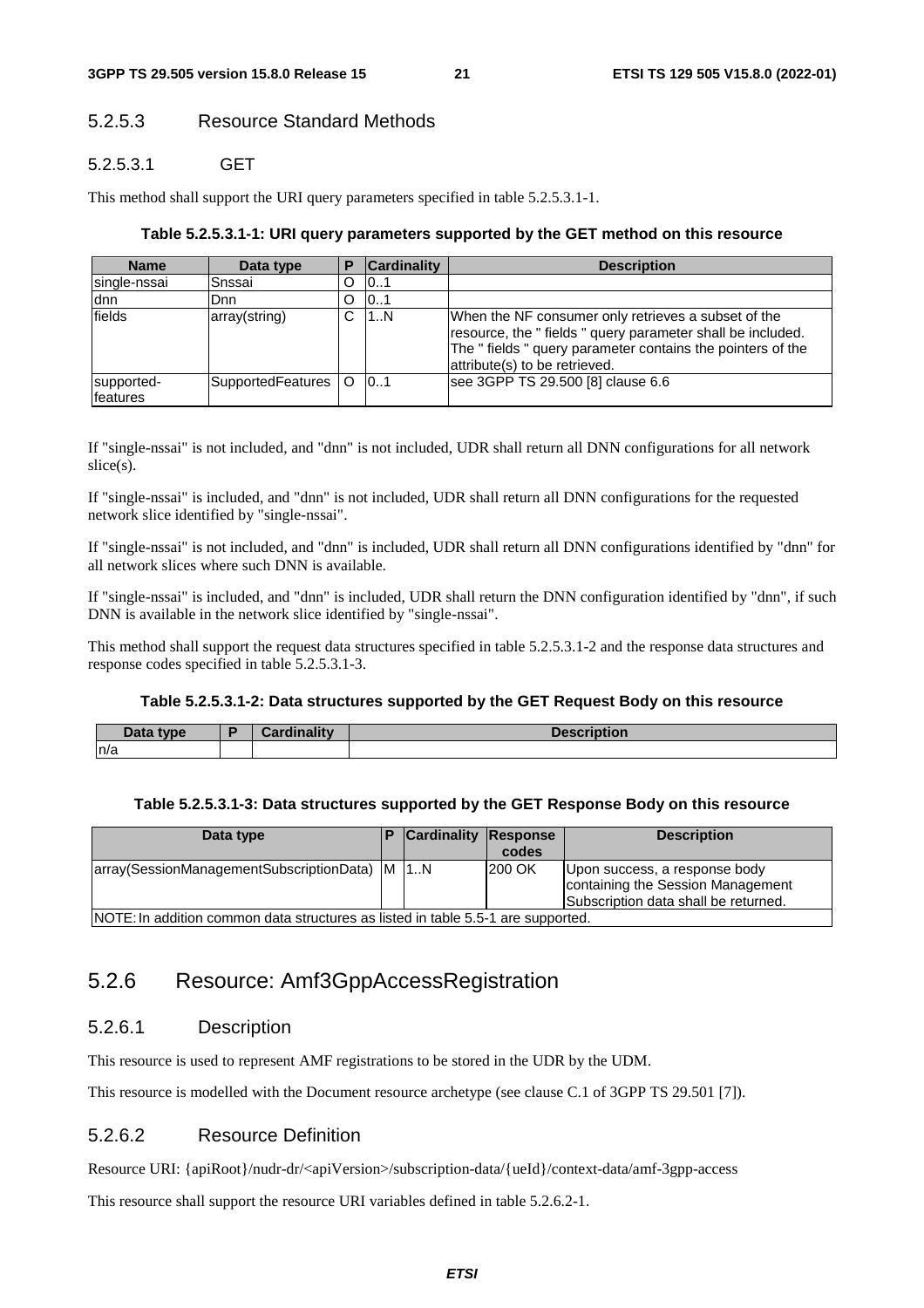| <b>Name</b> | <b>Definition</b>                                                                                                                                                            |
|-------------|------------------------------------------------------------------------------------------------------------------------------------------------------------------------------|
| apiRoot     | See 3GPP TS 29.504 [2] clause 6.1.1                                                                                                                                          |
| lueld       | Represents the Subscription Identifier SUPI or GPSI (see 3GPP TS 23.501 [4] clause 5.9.2)<br>pattern: "^(imsi-[0-9]{5,15} nai-.+ msisdn-[0-9]{5,15} extid-[^@]+@[^@]+ .+)\$" |

### **Table 5.2.6.2-1: Resource URI variables for this resource**

# 5.2.6.3 Resource Standard Methods

#### 5.2.6.3.1 PUT

This method shall support the URI query parameters specified in table 5.2.6.3.1-1.

#### **Table 5.2.6.3.1-1: URI query parameters supported by the PUT method on this resource**

| <b>Name</b> | Data type | - | Cardinality<br>. | <b>IOOOFINIAR</b><br>онон |
|-------------|-----------|---|------------------|---------------------------|
| n/a         |           |   |                  |                           |

This method shall support the request data structures specified in table 5.2.6.3.1-2 and the response data structures and response codes specified in table 5.2.6.3.1-3.

### **Table 5.2.6.3.1-2: Data structures supported by the PUT Request Body on this resource**

| Data type     |   | Cardinalitv | <b>Description</b>                                                 |
|---------------|---|-------------|--------------------------------------------------------------------|
| Amf3GppAccess | М |             | The AMF registration for 3GPP access is replaced with the received |
| Registration  |   |             | linformation.                                                      |

# **Table 5.2.6.3.1-3: Data structures supported by the PUT Response Body on this resource**

| Data type                                                                        | <b>Cardinality Response</b> |         | <b>Description</b>                                     |
|----------------------------------------------------------------------------------|-----------------------------|---------|--------------------------------------------------------|
|                                                                                  |                             | codes   |                                                        |
| ln/a                                                                             |                             | 204 No  | Upon success, an empty response body shall be returned |
|                                                                                  |                             | Content |                                                        |
| Amf3GppAccessRegistration M  1                                                   |                             | 201     | Upon success, a response body containing a             |
|                                                                                  |                             | Created | representation of the created Individual               |
|                                                                                  |                             |         | Amf3GppAccessRegistration resource shall be returned.  |
| NOTE: In addition common data structures as listed in table 5.5-1 are supported. |                             |         |                                                        |

# 5.2.6.3.2 PATCH

This method is used to modify AMF registration data for 3GPP access in the UDR.

This method shall support the URI query parameters specified in table 5.2.6.3.2-1.

#### **Table 5.2.6.3.2-1: URI query parameters supported by the PATCH method on this resource**

| <b>Name</b> | <b>Pata type</b> | ╺ | . | . |
|-------------|------------------|---|---|---|
| n/a         |                  |   |   |   |

This method shall support the request data structures specified in table 5.2.6.3.2-2 and the response data structures and response codes specified in table 5.2.6.3.2-3.

#### **Table 5.2.6.3.2-2: Data structures supported by the PATCH Request Body on this resource**

| Data<br>tvpe     |   | Cardinality | Description                                                          |
|------------------|---|-------------|----------------------------------------------------------------------|
| array(Patchitem) | M | 1.1N        | Contains the delta data to the AMF registration data for 3GPP access |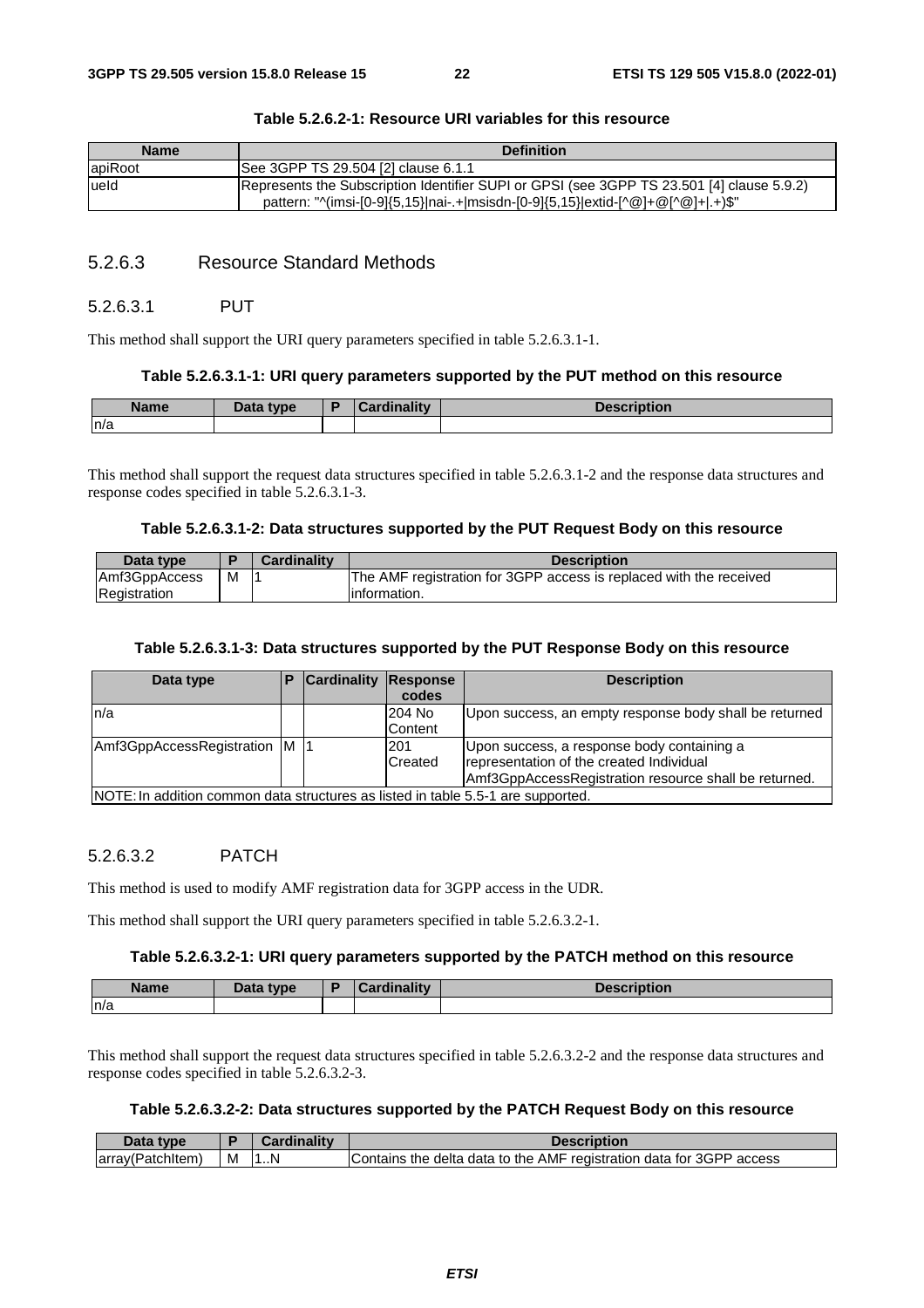### **Table 5.2.6.3.2-3: Data structures supported by the PATCH Response Body on this resource**

| Data type             | Р | <b>Cardinality</b> | <b>Response</b> | <b>Description</b>                                                               |
|-----------------------|---|--------------------|-----------------|----------------------------------------------------------------------------------|
|                       |   |                    | codes           |                                                                                  |
| n/a                   |   |                    | 204 No          | Upon successful modification there is no body in the response                    |
|                       |   |                    | Content         | message.                                                                         |
| <b>ProblemDetails</b> | M |                    | 403             | One or more attributes are not allowed to be modified                            |
|                       |   |                    | lForbidden      | according to e.g. policy or local configuration.                                 |
|                       |   |                    |                 | The invalidParams attribute shall contain the JSON pointers of                   |
|                       |   |                    |                 | attributes which are not allowed to be modified.                                 |
|                       |   |                    |                 | The cause attribute shall be set to                                              |
|                       |   |                    |                 | "MODIFY_NOT_ALLOWED", see 3GPP TS 29.500 [8]                                     |
|                       |   |                    |                 | table 5.2.7.2-1.                                                                 |
|                       |   |                    |                 | NOTE: In addition common data structures as listed in table 5.5-1 are supported. |

# 5.2.6.3.3 GET

This method shall support the URI query parameters specified in table 5.2.6.3.1-1.

#### **Table 5.2.6.3.3-1: URI query parameters supported by the GET method on this resource**

| <b>Name</b>            | Data type             | <b>Cardinality</b> | <b>Description</b>                                                                                                                                                                                             |
|------------------------|-----------------------|--------------------|----------------------------------------------------------------------------------------------------------------------------------------------------------------------------------------------------------------|
| fields                 | array(string)         | 1N                 | When the NF consumer only retrieves a subset of the<br>resource, the "fields" query parameter shall be included.<br>The "fields" query parameter contains the pointers of the<br>attribute(s) to be retrieved. |
| supported-<br>features | SupportedFeatures   O | 0.1                | see 3GPP TS 29.500 [8] clause 6.6                                                                                                                                                                              |

This method shall support the request data structures specified in table 5.2.6.3.3-2 and the response data structures and response codes specified in table 5.2.6.3.3-3.

#### **Table 5.2.6.3.3-2: Data structures supported by the GET Request Body on this resource**

| Data type | Cordinality<br><b>Warumanty</b> | <b>Description</b> |
|-----------|---------------------------------|--------------------|
| n/a       |                                 |                    |

#### **Table 5.2.6.3.3-3: Data structures supported by the GET Response Body on this resource**

| Data type                                                                        |  | <b>Cardinality Response</b> |        | <b>Description</b>                           |  |  |  |  |
|----------------------------------------------------------------------------------|--|-----------------------------|--------|----------------------------------------------|--|--|--|--|
|                                                                                  |  |                             | codes  |                                              |  |  |  |  |
| Amf3GppAccessRegistration M  1                                                   |  |                             | 200 OK | Upon success, a response body containing the |  |  |  |  |
| Amf3GppAccessRegistration shall be returned.                                     |  |                             |        |                                              |  |  |  |  |
| NOTE: In addition common data structures as listed in table 5.5-1 are supported. |  |                             |        |                                              |  |  |  |  |

# 5.2.7 Resource: AmfNon3GppAccessRegistration

# 5.2.7.1 Description

This resource is used to represent AMF registrations to be stored in the UDR.

This resource is modelled with the Document resource archetype (see clause C.1 of 3GPP TS 29.501 [7]).

# 5.2.7.2 Resource Definition

Resource URI: {apiRoot}/nudr-dr/<apiVersion>/subscription-data/{ueId}/context-data/amf-non-3gpp-access

This resource shall support the resource URI variables defined in table 5.2.7.2-1.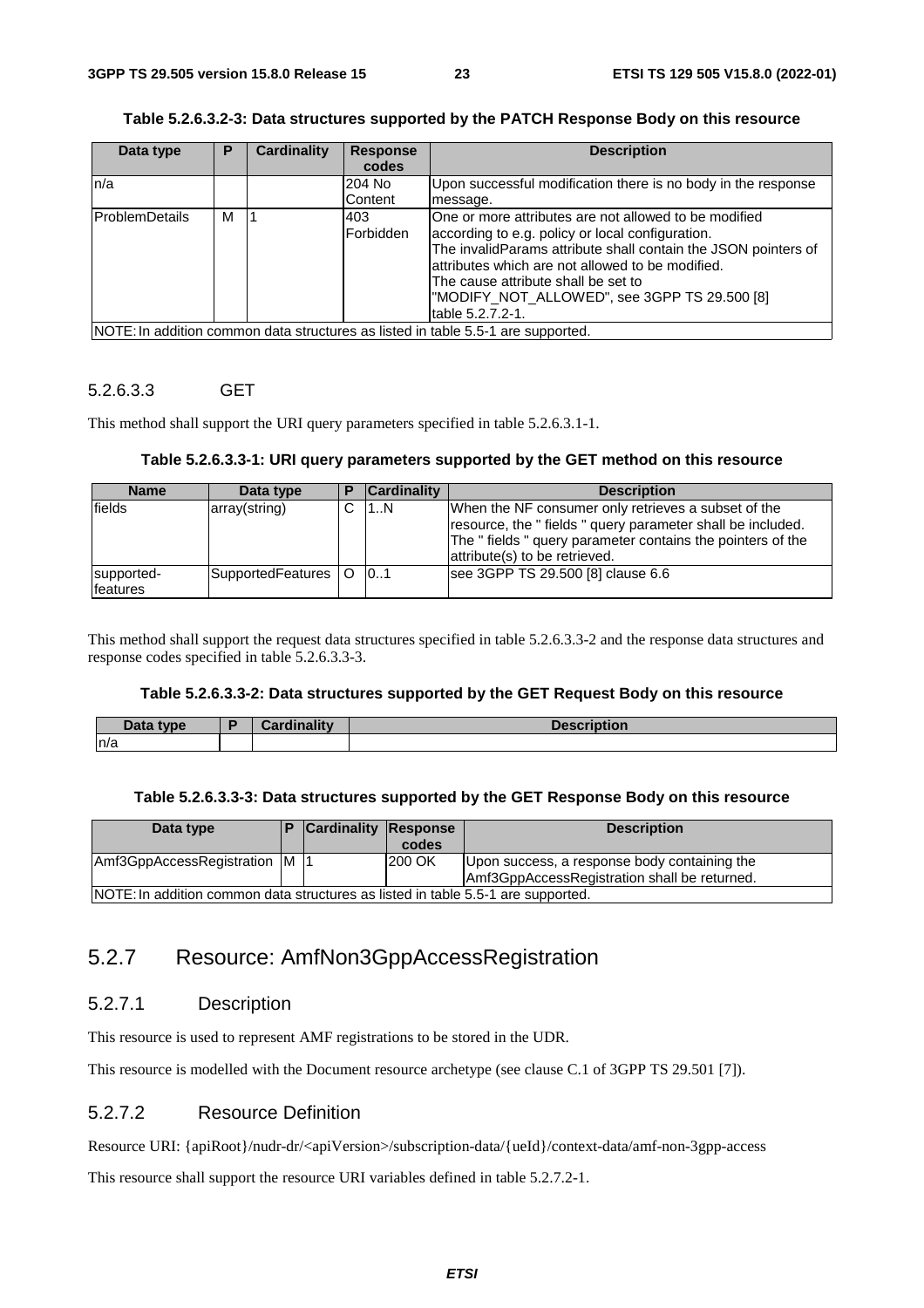| <b>Name</b> | <b>Definition</b>                                                                                                                                                            |
|-------------|------------------------------------------------------------------------------------------------------------------------------------------------------------------------------|
| apiRoot     | See 3GPP TS 29.504 [2] clause 6.1.1                                                                                                                                          |
| lueld       | Represents the Subscription Identifier SUPI or GPSI (see 3GPP TS 23.501 [4] clause 5.9.2)<br>pattern: "^(imsi-[0-9]{5,15} nai-.+ msisdn-[0-9]{5,15} extid-[^@]+@[^@]+ .+)\$" |

#### **Table 5.2.7.2-1: Resource URI variables for this resource**

# 5.2.7.3 Resource Standard Methods

#### 5.2.7.3.1 PUT

This method shall support the URI query parameters specified in table 5.2.7.3.1-1.

#### **Table 5.2.7.3.1-1: URI query parameters supported by the PUT method on this resource**

| <b>Name</b> | Data type | - | Cardinality | <b>Description</b> |
|-------------|-----------|---|-------------|--------------------|
| n/a         |           |   |             |                    |

This method shall support the request data structures specified in table 5.2.7.3.1-2 and the response data structures and response codes specified in table 5.2.7.3.1-3.

#### **Table 5.2.7.3.1-2: Data structures supported by the PUT Request Body on this resource**

| Data type       |   | <b>Cardinality</b> | <b>Description</b>                                                     |
|-----------------|---|--------------------|------------------------------------------------------------------------|
| AmfNon3GppAcc   | м |                    | The AMF registration for non 3GPP access is replaced with the received |
| essRegistration |   |                    | linformation.                                                          |

# **Table 5.2.7.3.1-3: Data structures supported by the PUT Response Body on this resource**

| Data type                                                                        | P | <b>Cardinality Response</b> |         | <b>Description</b>                             |
|----------------------------------------------------------------------------------|---|-----------------------------|---------|------------------------------------------------|
|                                                                                  |   |                             | codes   |                                                |
| n/a                                                                              |   |                             | 204 No  | Upon success, an empty response body shall be  |
|                                                                                  |   |                             | Content | returned                                       |
| AmfNon3GppAccessRegistration   M   1                                             |   |                             | 201     | Upon success, a response body containing a     |
|                                                                                  |   |                             | Created | representation of the created Individual       |
|                                                                                  |   |                             |         | AmfNon3GppAccessRegistration resource shall be |
|                                                                                  |   |                             |         | Ireturned.                                     |
| NOTE: In addition common data structures as listed in table 5.5-1 are supported. |   |                             |         |                                                |

### 5.2.7.3.2 PATCH

This method is used to modify AMF registration data for non-3GPP access in the UDR.

This method shall support the URI query parameters specified in table 5.2.7.3.2-1.

#### **Table 5.2.7.3.2-1: URI query parameters supported by the PATCH method on this resource**

| <b>Name</b> | Data type | <b>Cardinality</b> | <b>Description</b> |
|-------------|-----------|--------------------|--------------------|
| n/a         |           |                    |                    |

This method shall support the request data structures specified in table 5.2.7.3.2-2 and the response data structures and response codes specified in table 5.2.7.3.2-3.

#### **Table 5.2.7.3.2-2: Data structures supported by the PATCH Request Body on this resource**

| Data<br>type      |   | Cardinality | Description                                                               |
|-------------------|---|-------------|---------------------------------------------------------------------------|
| (array(Patchitem) | M | 1. N        | IContains the delta data to the AMF registration data for non-3GPP access |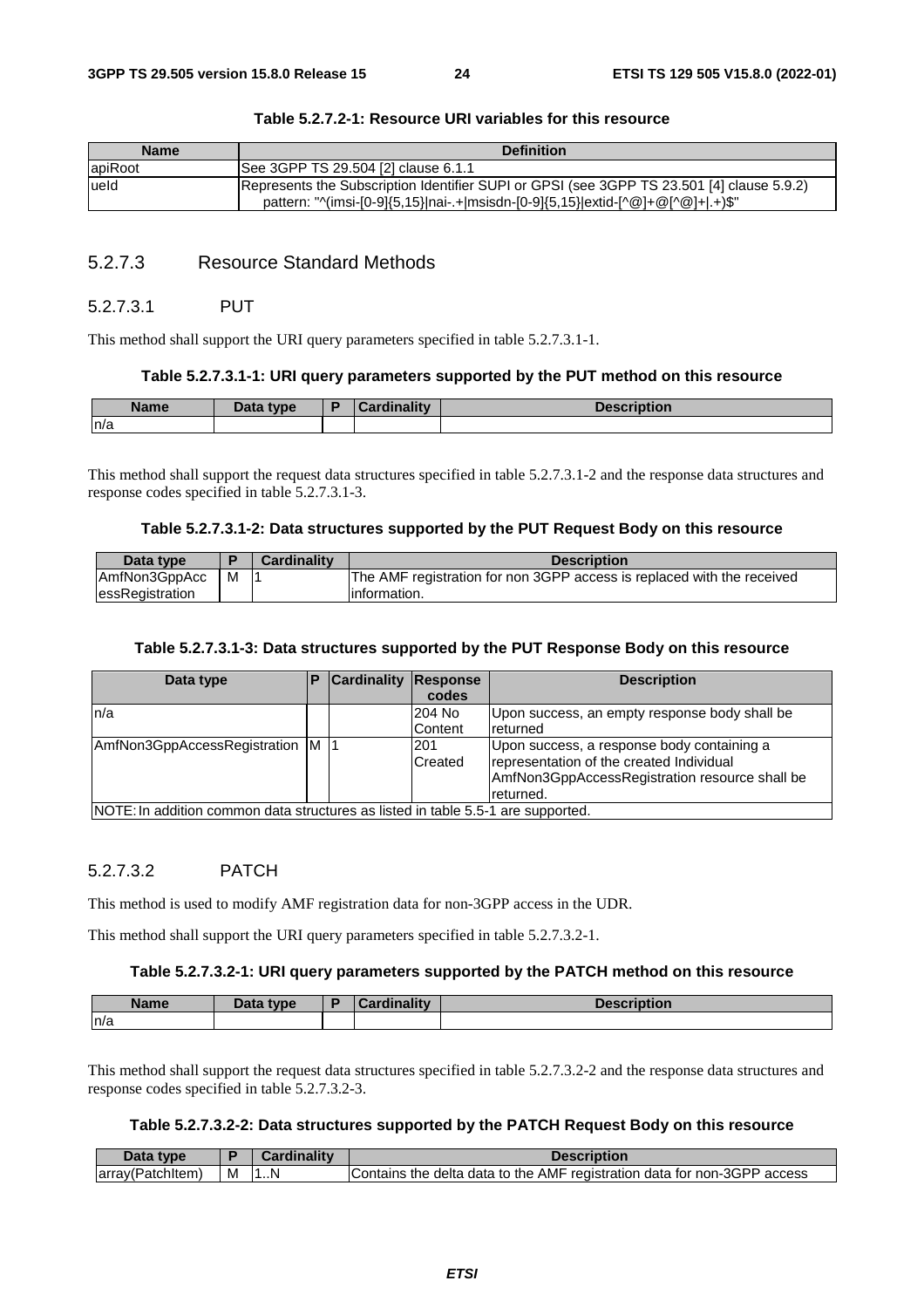### **Table 5.2.7.3.2-3: Data structures supported by the PATCH Response Body on this resource**

| Data type                                                                        | Р | <b>Cardinality</b> | <b>Response</b> | <b>Description</b>                                             |
|----------------------------------------------------------------------------------|---|--------------------|-----------------|----------------------------------------------------------------|
|                                                                                  |   |                    | codes           |                                                                |
| n/a                                                                              |   |                    | 204 No          | Upon successful modification there is no body in the response  |
|                                                                                  |   |                    | <b>Content</b>  | message.                                                       |
| <b>IProblemDetails</b>                                                           | м |                    | 403             | One or more attributes are not allowed to be modified          |
|                                                                                  |   |                    | lForbidden      | according to e.g. policy or local configuration.               |
|                                                                                  |   |                    |                 | The invalidParams attribute shall contain the JSON pointers of |
|                                                                                  |   |                    |                 | attributes which are not allowed to be modified.               |
|                                                                                  |   |                    |                 | The cause attribute shall be set to                            |
|                                                                                  |   |                    |                 | "MODIFY_NOT_ALLOWED", see 3GPP TS 29.500 [8]                   |
|                                                                                  |   |                    |                 | table 5.2.7.2-1.                                               |
| NOTE: In addition common data structures as listed in table 5.5-1 are supported. |   |                    |                 |                                                                |

# 5.2.7.3.3 GET

This method shall support the URI query parameters specified in table 5.2.7.3.1-1.

#### **Table 5.2.7.3.3-1: URI query parameters supported by the GET method on this resource**

| <b>Name</b>            | Data type             | <b>Cardinality</b> | <b>Description</b>                                                                                                                                                                                             |
|------------------------|-----------------------|--------------------|----------------------------------------------------------------------------------------------------------------------------------------------------------------------------------------------------------------|
| fields                 | array(string)         | 1N                 | When the NF consumer only retrieves a subset of the<br>resource, the "fields" query parameter shall be included.<br>The "fields" query parameter contains the pointers of the<br>attribute(s) to be retrieved. |
| supported-<br>features | SupportedFeatures   O | 0.1                | see 3GPP TS 29.500 [8] clause 6.6                                                                                                                                                                              |

This method shall support the request data structures specified in table 5.2.7.3.3-2 and the response data structures and response codes specified in table 5.2.7.3.3-3.

#### **Table 5.2.7.3.3-2: Data structures supported by the GET Request Body on this resource**

| Data type | Cardinalitv | Description |
|-----------|-------------|-------------|
| n/a       |             |             |

#### **Table 5.2.7.3.3-3: Data structures supported by the GET Response Body on this resource**

| Data type                                                                        |  | <b>Cardinality Response</b> |        | <b>Description</b>                                                                           |  |  |  |
|----------------------------------------------------------------------------------|--|-----------------------------|--------|----------------------------------------------------------------------------------------------|--|--|--|
|                                                                                  |  |                             | codes  |                                                                                              |  |  |  |
| AmfNon3GppAccessRegistration M  1                                                |  |                             | 200 OK | Upon success, a response body containing the<br>Amf3GppAccessRegistration shall be returned. |  |  |  |
| NOTE: In addition common data structures as listed in table 5.5-1 are supported. |  |                             |        |                                                                                              |  |  |  |

# 5.2.8 Resource: SmfRegistrations

# 5.2.8.1 Description

This resource is used to represent SMF registrations to be stored in the UDR.

This resource is modelled with the Store resource archetype (see clause C.1 of 3GPP TS 29.501 [7]).

# 5.2.8.2 Resource Definition

Resource URI: {apiRoot}/nudr-dr/<apiVersion>/ subscription-data/{ueId}/context-data/smf-registrations

This resource shall support the resource URI variables defined in table 6.2.3.4.2-1.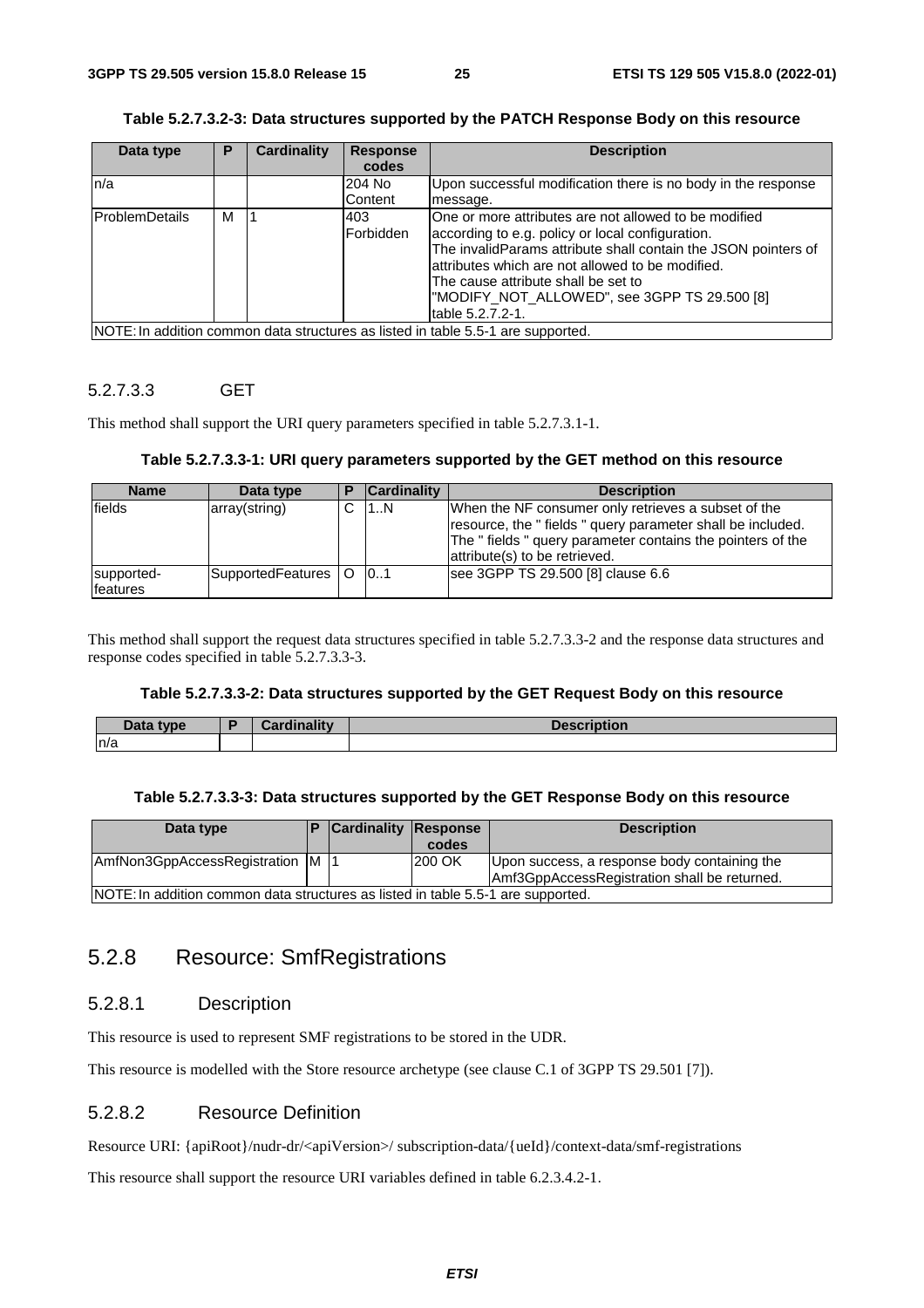| <b>Name</b> | <b>Definition</b>                                                                         |
|-------------|-------------------------------------------------------------------------------------------|
| lapiRoot    | See clause 6.4.1                                                                          |
| lueld       | Represents the Subscription Identifier SUPI or GPSI (see 3GPP TS 23.501 [2] clause 5.9.2) |
|             | pattern: "^(imsi-[0-9]{5,15} nai-.+ msisdn-[0-9]{5,15} extid-[^@]+@[^@]+ .+)\$"           |

#### **Table 5.2.8.2-1: Resource URI variables for this resource**

# 5.2.8.3 Resource Standard Methods

### 5.2.8.3.1 GET

This method shall support the URI query parameters specified in table 5.2.8.3.1-1.

#### **Table 5.2.8.3.1-1: URI query parameters supported by the GET method on this resource**

| <b>Name</b>      | Data type         |  | <b>Cardinality</b> | Description                       |
|------------------|-------------------|--|--------------------|-----------------------------------|
| supported-       | SupportedFeatures |  | 10                 | see 3GPP TS 29.500 [8] clause 6.6 |
| <b>Ifeatures</b> |                   |  |                    |                                   |

This method shall support the request data structures specified in table 5.2.8.3.1-2 and the response data structures and response codes specified in table 5.2.8.3.1-3.

#### **Table 5.2.8.3.1-2: Data structures supported by the GET Request Body on this resource**

| Data type | Cordinality | .<br>on |
|-----------|-------------|---------|
| n/a       |             |         |

# **Table 5.2.8.3.1-3: Data structures supported by the GET Response Body on this resource**

| Data type                                                                        | D | Cardinality | <b>Response</b><br>codes | <b>Description</b>                                                                                              |
|----------------------------------------------------------------------------------|---|-------------|--------------------------|-----------------------------------------------------------------------------------------------------------------|
| SmfRegList                                                                       | M |             | 200 OK                   | Upon success, a response body containing the list of SMF<br>registrations of the relevant UE shall be returned. |
| NOTE: In addition common data structures as listed in table 5.5-1 are supported. |   |             |                          |                                                                                                                 |

# 5.2.9 Resource: IndividualSmfRegistration

# 5.2.9.1 Description

This resource is used to represent individual PDU session SMF registrations to be stored in the UDR.

This resource is modelled with the Document resource archetype (see clause C.1 of 3GPP TS 29.501 [7]).

# 5.2.9.2 Resource Definition

Resource URI: {apiRoot}/nudr-dr/<apiVersion>/{ueId}/context-data/smf-registrations/{pduSessionId}

This resource shall support the resource URI variables defined in table 5.2.9.2-1.

| <b>Name</b>  | <b>Definition</b>                                                                                                                                                              |
|--------------|--------------------------------------------------------------------------------------------------------------------------------------------------------------------------------|
| apiRoot      | ISee clause 6.4.1                                                                                                                                                              |
| ueld         | Represents the Subscription Identifier SUPI or GPSI (see 3GPP TS 23.501 [11] clause 5.9.2)<br>pattern: "^(imsi-[0-9]{5,15} nai-.+- msisdn-[0-9]{5,15} extid-[^@]+@[^@]+ .+)\$" |
| pduSessionId | The pduSessionId identifies an individual SMF registration.                                                                                                                    |

**Table 5.2.9.2-1: Resource URI variables for this resource**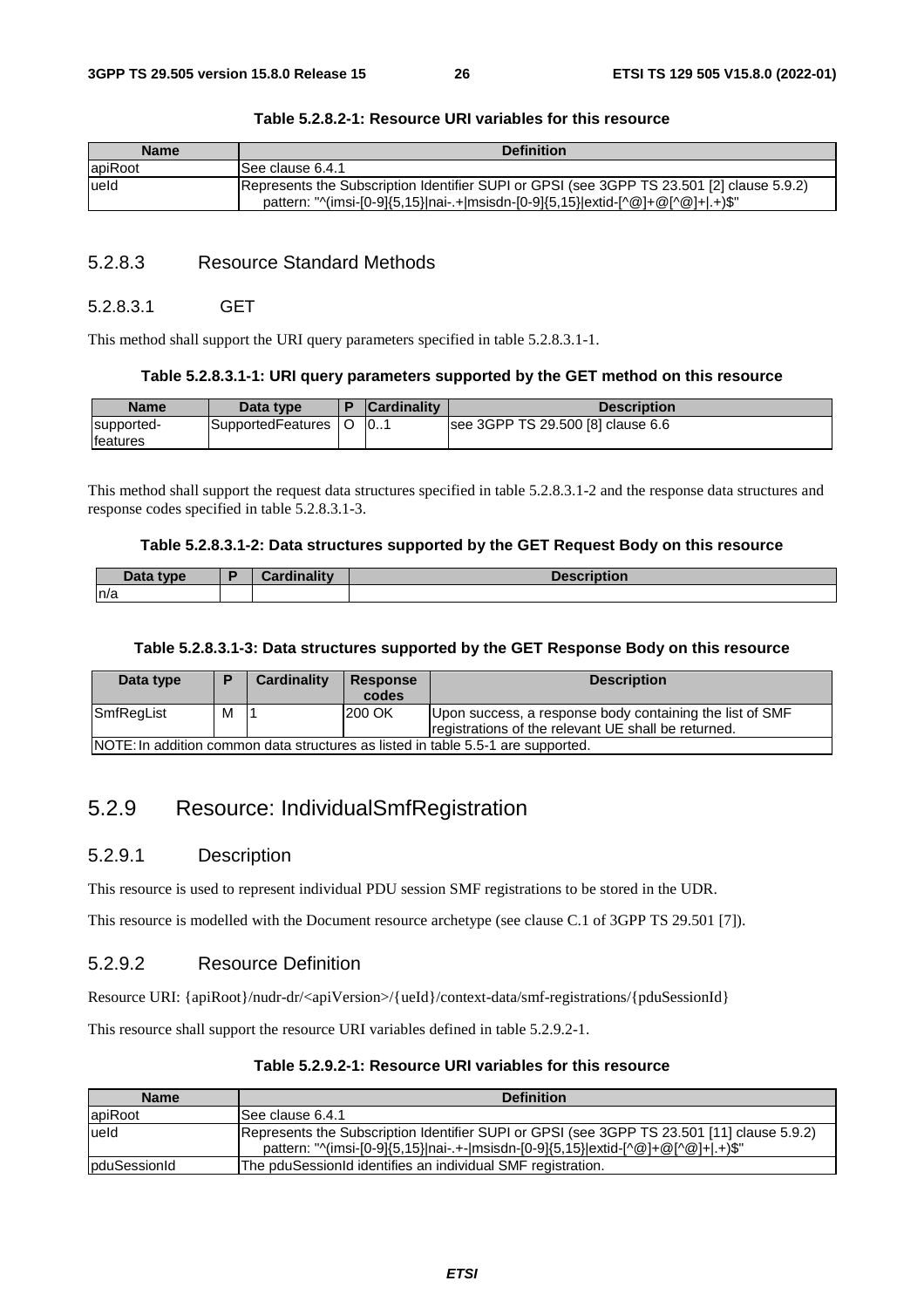# 5.2.9.3 Resource Standard Methods

# 5.2.9.3.1 PUT

This method shall support the URI query parameters specified in table 5.2.9.3.1-1.

# **Table 5.2.9.3.1-1: URI query parameters supported by the PUT method on this resource**

| <b>Name</b> | <b>Pata type</b> | $: -1:$<br><b>THE R</b><br>. | Description |
|-------------|------------------|------------------------------|-------------|
| n/a         |                  |                              |             |

This method shall support the request data structures specified in table 5.2.9.3.1-2 and the response data structures and response codes specified in table 5.2.9.3.1-3.

### **Table 5.2.9.3.1-2: Data structures supported by the PUT Request Body on this resource**

| Data type                   |   | <b>Jardinality</b> | <b>Pascription</b>                                    |
|-----------------------------|---|--------------------|-------------------------------------------------------|
| SmfR<br>tration<br>*Reaist. | M |                    | created<br>registration that is to $\,$<br>be<br>. ne |

#### **Table 5.2.9.3.1-3: Data structures supported by the PUT Response Body on this resource**

| Data type                                                                        | Р | Cardinality | <b>Response</b><br>codes | <b>Description</b>                                                                                                                    |
|----------------------------------------------------------------------------------|---|-------------|--------------------------|---------------------------------------------------------------------------------------------------------------------------------------|
| SmfRegistration                                                                  | м |             | 201<br><b>Created</b>    | Upon success, a response body containing a representation of<br>the created Individual SmfRegistration resource shall be<br>returned. |
| In/a                                                                             |   |             | 204 No<br>Content        | Upon success, an empty response body shall be returned.                                                                               |
| NOTE: In addition common data structures as listed in table 5.5-1 are supported. |   |             |                          |                                                                                                                                       |

# 5.2.9.3.2 DELETE

This method shall support the URI query parameters specified in table 5.2.9.3.2-1.

#### **Table 5.2.9.3.2-1: URI query parameters supported by the DELETE method on this resource**

| <b>Name</b> | Data type | <b>Cordinality</b><br>$\sim$ | <b>Description</b> |
|-------------|-----------|------------------------------|--------------------|
| n/a         |           |                              |                    |

This method shall support the request data structures specified in table 5.2.9.3.2-2 and the response data structures and response codes specified in table 5.2.9.3.2-3.

#### **Table 5.2.9.3.2-2: Data structures supported by the DELETE Request Body on this resource**

| Data type | Cardinality<br>Garumanty | Descrintion<br><b>IDIION</b> |
|-----------|--------------------------|------------------------------|
| ln/a      |                          |                              |

### **Table 5.2.9.3.2-3: Data structures supported by the DELETE Response Body on this resource**

| Data type                                                                        | D | <b>Cardinality</b> | <b>Response</b> | <b>Description</b>                                      |  |
|----------------------------------------------------------------------------------|---|--------------------|-----------------|---------------------------------------------------------|--|
|                                                                                  |   |                    | codes           |                                                         |  |
| In/a                                                                             |   |                    | 204 No          | Upon success, an empty response body shall be returned. |  |
|                                                                                  |   |                    | Content         |                                                         |  |
| NOTE: In addition common data structures as listed in table 5.5-1 are supported. |   |                    |                 |                                                         |  |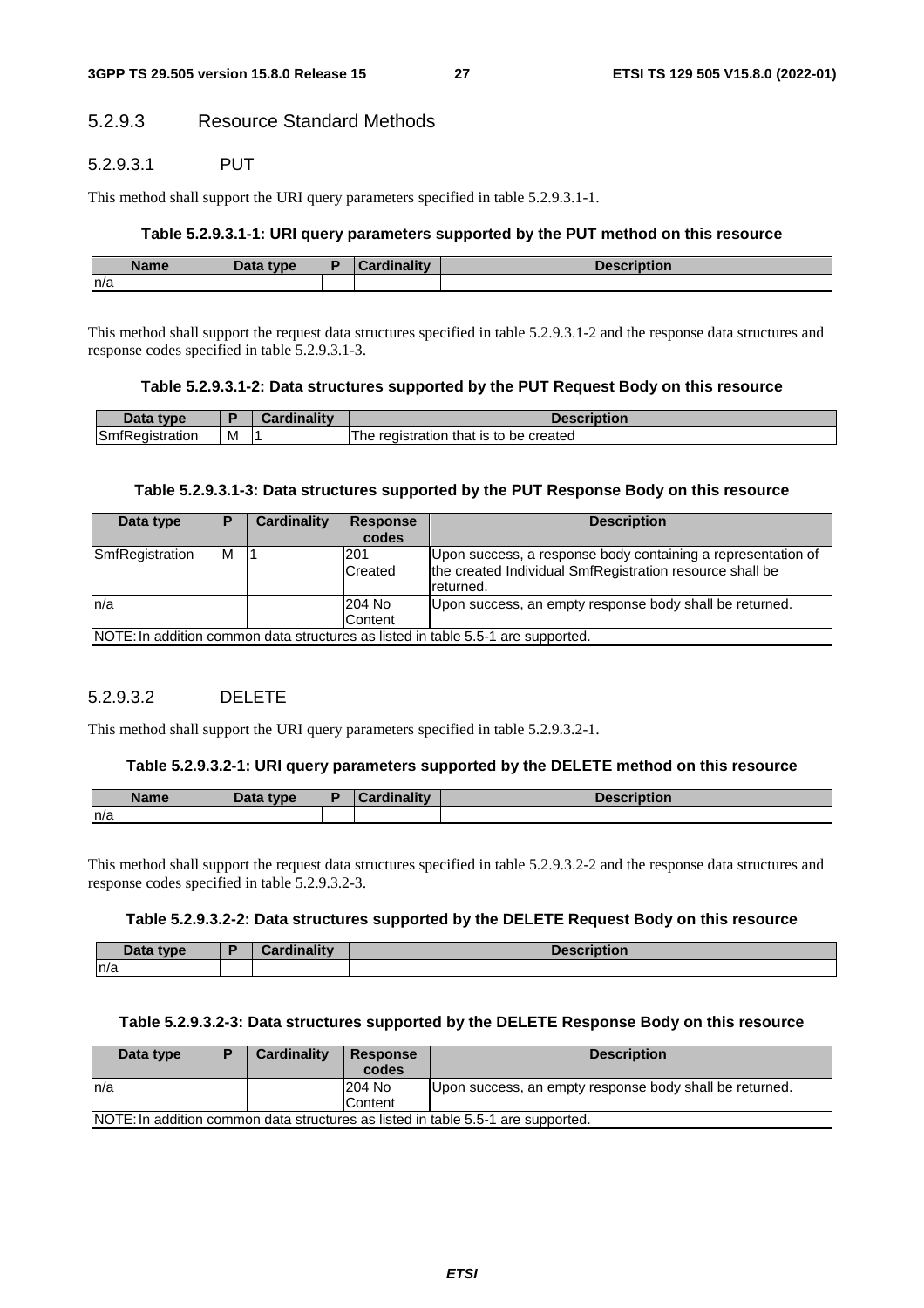# 5.2.9.3.3 GET

This method shall support the URI query parameters specified in table 5.2.9.3.3-1.

#### **Table 5.2.9.3.3-1: URI query parameters supported by the GET method on this resource**

| <b>Name</b>                    | Data type                  | <b>Cardinality</b> | <b>Description</b>                                                                                                                                                                                             |
|--------------------------------|----------------------------|--------------------|----------------------------------------------------------------------------------------------------------------------------------------------------------------------------------------------------------------|
| lfields                        | array(string)              | 1N                 | When the NF consumer only retrieves a subset of the<br>resource, the "fields" query parameter shall be included.<br>The "fields" query parameter contains the pointers of the<br>attribute(s) to be retrieved. |
| supported-<br><b>Ifeatures</b> | SupportedFeatures   O   01 |                    | see 3GPP TS 29.500 [8] clause 6.6                                                                                                                                                                              |

This method shall support the request data structures specified in table 5.2.9.3.3-2 and the response data structures and response codes specified in table 5.2.9.3.3-3.

#### **Table 5.2.9.3.3-2: Data structures supported by the GET Request Body on this resource**

| Data type | Cordinality | <b>Description</b> |
|-----------|-------------|--------------------|
| n/a       |             |                    |

#### **Table 5.2.9.3.3-3: Data structures supported by the GET Response Body on this resource**

| Data type                                                                        | D | <b>Cardinality</b> | <b>Response</b><br>codes | <b>Description</b>                           |  |  |
|----------------------------------------------------------------------------------|---|--------------------|--------------------------|----------------------------------------------|--|--|
|                                                                                  |   |                    |                          |                                              |  |  |
| <b>SmfRegistration</b>                                                           | M |                    | 200 OK                   | The SMF registration that is to be retrieved |  |  |
| NOTE: In addition common data structures as listed in table 5.5-1 are supported. |   |                    |                          |                                              |  |  |

# 5.2.10 Resource: OperatorSpecificData

# 5.2.10.1 Description

This resource represents the UE's operator specific data.

This resource is modelled with the Document resource archetype (see clause C.1 of 3GPP TS 29.501 [7]).

# 5.2.10.2 Resource Definition

Resource URI: {apiRoot}/nudr-dr/<apiVersion>/subscription-data/{ueId}/operator-specific-data

This resource shall support the resource URI variables defined in table 5.2.10.2-1.

# **Table 5.2.10.2-1: Resource URI variables for this resource**

| <b>Name</b> | <b>Definition</b>                                                                                                                                                            |  |  |  |
|-------------|------------------------------------------------------------------------------------------------------------------------------------------------------------------------------|--|--|--|
| lapiRoot    | See 3GPP TS 29.504 [2] clause 6.1.1                                                                                                                                          |  |  |  |
| ueld        | Represents the Subscription Identifier SUPI or GPSI (see 3GPP TS 23.501 [4] clause 5.9.2)<br>pattern: "^(imsi-[0-9]{5,15} nai-.+ msisdn-[0-9]{5,15} extid-[^@]+@[^@]+ .+)\$" |  |  |  |
| INOTE:      | The content of ueld SUPI or GPSI depends on the service.                                                                                                                     |  |  |  |

# 5.2.10.3 Resource Standard Methods

# 5.2.10.3.1 GET

This method is used to retrieve operator specific data from the UDR.

This method shall support the URI query parameters specified in table 5.2.10.3.1-1.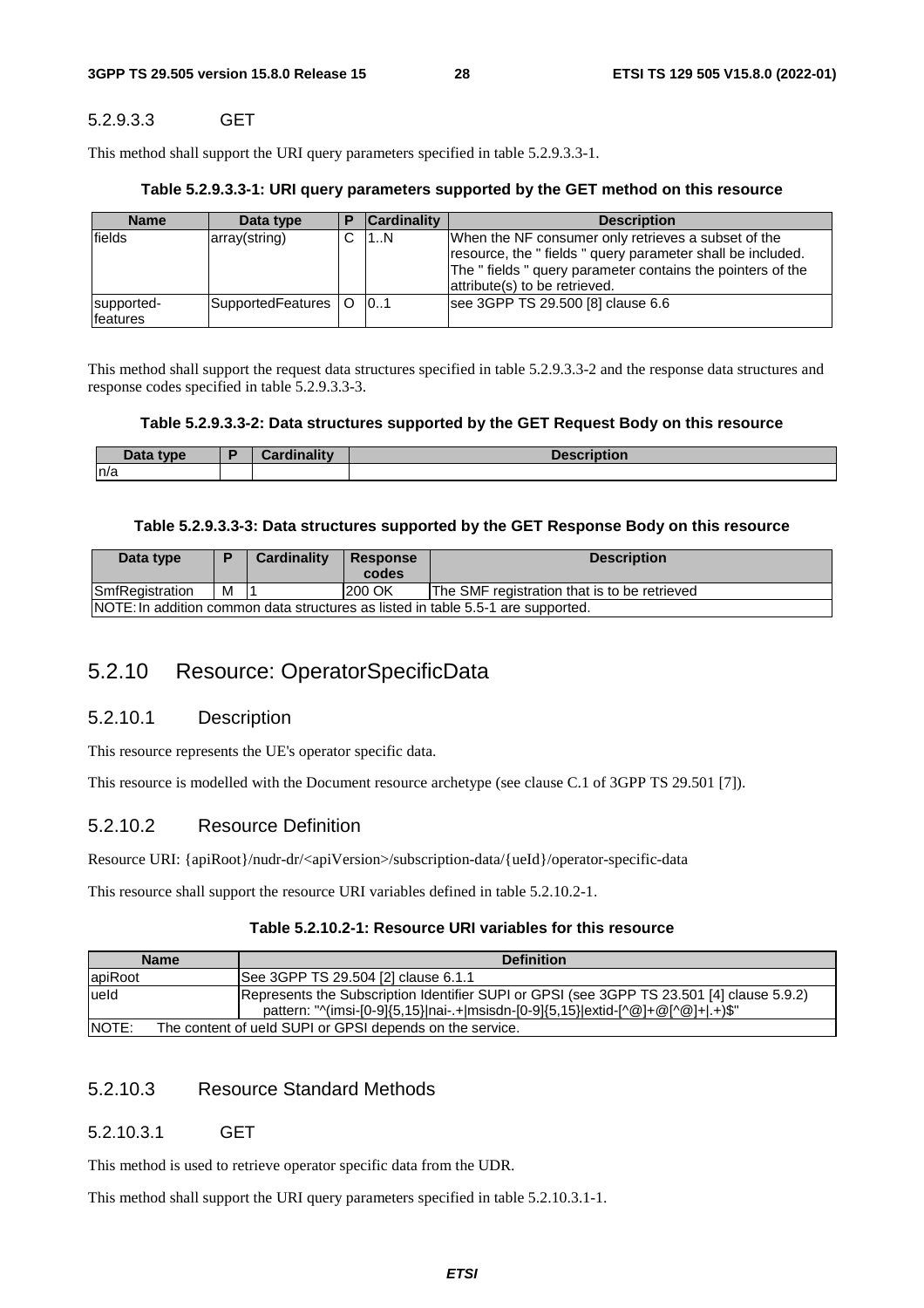| <b>Name</b>                   | Data type             | <b>Cardinality</b> | <b>Description</b>                                                                                                                                                                                             |
|-------------------------------|-----------------------|--------------------|----------------------------------------------------------------------------------------------------------------------------------------------------------------------------------------------------------------|
| fields                        | array(string)         | 1N                 | When the NF consumer only retrieves a subset of the<br>resource, the "fields" query parameter shall be included.<br>The "fields" query parameter contains the pointers of the<br>attribute(s) to be retrieved. |
| supported-<br><b>features</b> | SupportedFeatures   O | 101                | see 3GPP TS 29.500 [8] clause 6.6                                                                                                                                                                              |

# **Table 5.2.10.3.1-1: URI query parameters supported by the GET method on this resource**

This method shall support the request data structures specified in table 5.2.10.3.1-2 and the response data structures and response codes specified in table 5.2.10.3.1-3.

### **Table 5.2.10.3.1-2: Data structures supported by the GET Request Body on this resource**

| <b>Data</b><br>type | Cardinalitv | <b>Description</b> |
|---------------------|-------------|--------------------|
| ln/a                |             |                    |

# **Table 5.2.10.3.1-3: Data structures supported by the GET Response Body on this resource**

| Data type                                                                        | <b>P</b> Cardinality Response | codes  | <b>Description</b>                                                                                                                                                                          |
|----------------------------------------------------------------------------------|-------------------------------|--------|---------------------------------------------------------------------------------------------------------------------------------------------------------------------------------------------|
| Imap(OperatorSpecificDataContainer)   M   1.N                                    |                               | 200 OK | Upon success, a response body containing a<br>map shall be returned. The key of the map is<br>operator specific data element name and the<br>value is the operator specific data of the UE. |
| NOTE: In addition common data structures as listed in table 5.5-1 are supported. |                               |        |                                                                                                                                                                                             |

# 5.2.10.3.2 PATCH

This method is used to modify operator specific data in the UDR.

This method shall support the URI query parameters specified in table 5.2.10.3.2-1.

#### **Table 5.2.10.3.2-1: URI query parameters supported by the PATCH method on this resource**

| <b>Name</b> | Data type | بدئا ومنا<br>$-$<br>-----<br>. Idlity | <b>Docorintian</b><br>TDUOIL |
|-------------|-----------|---------------------------------------|------------------------------|
| n/a         |           |                                       |                              |

This method shall support the request data structures specified in table 5.2.10.3.2-2 and the response data structures and response codes specified in table 5.2.10.3.2-3.

#### **Table 5.2.10.3.2-2: Data structures supported by the PATCH Request Body on this resource**

| Data type        |   | <b>Cardinality</b> | Description                                           |
|------------------|---|--------------------|-------------------------------------------------------|
| array(Patchitem) | м | 11N                | Contains the delta data to the operator specific data |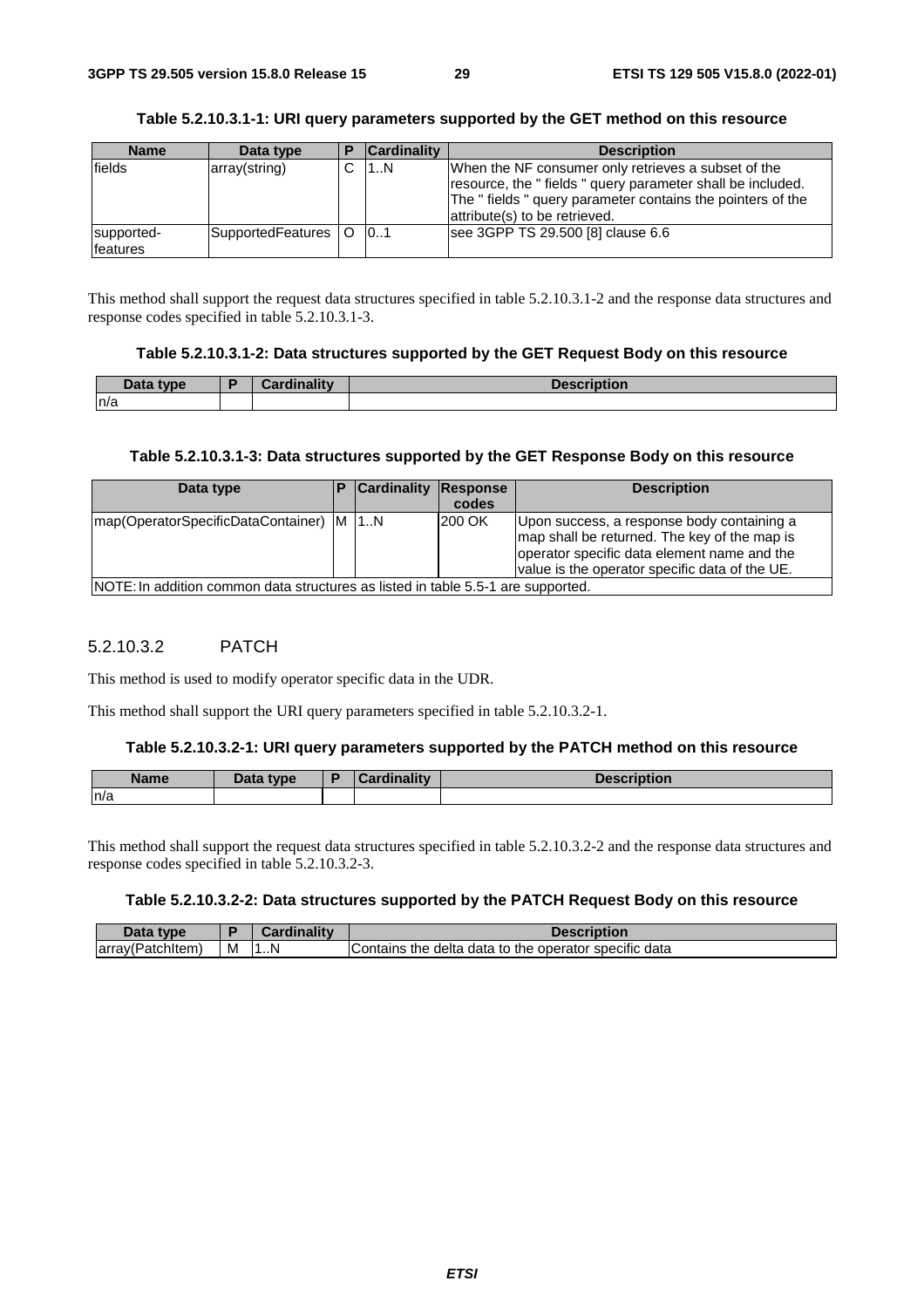| Table 5.2.10.3.2-3: Data structures supported by the PATCH Response Body on this resource |
|-------------------------------------------------------------------------------------------|
|-------------------------------------------------------------------------------------------|

| Data type                                                                        | Р | <b>Cardinality</b> | <b>Response</b>  | <b>Description</b>                                                                                                                                                                                                                                                                                                                         |
|----------------------------------------------------------------------------------|---|--------------------|------------------|--------------------------------------------------------------------------------------------------------------------------------------------------------------------------------------------------------------------------------------------------------------------------------------------------------------------------------------------|
|                                                                                  |   |                    | codes            |                                                                                                                                                                                                                                                                                                                                            |
| ln/a                                                                             |   |                    | 204 No           | Upon successful modification there is no body in the response                                                                                                                                                                                                                                                                              |
|                                                                                  |   |                    | Content          | message.                                                                                                                                                                                                                                                                                                                                   |
| <b>ProblemDetails</b>                                                            | м |                    | 403<br>Forbidden | One or more attributes are not allowed to be modified<br>according to e.g. policy or local configuration.<br>The invalidParams attribute shall contain the JSON pointers of<br>attributes which are not allowed to be modified.<br>The cause attribute shall be set to<br>"MODIFY NOT ALLOWED", see 3GPP TS 29.500 [8]<br>table 5.2.7.2-1. |
| NOTE: In addition common data structures as listed in table 5.5-1 are supported. |   |                    |                  |                                                                                                                                                                                                                                                                                                                                            |

# 5.2.11 Resource: Smsf3GppAccessRegistration

# 5.2.11.1 Description

This resource represents registered SMSF for 3GPP access.

This resource is modelled with the Document resource archetype (see clause C.1 of 3GPP TS 29.501 [7]).-

# 5.2.11.2 Resource Definition

Resource URI: {apiRoot}/nudr-dr/<apiVersion>/subscription-data/{ueId}/context-data/smsf-3gpp-access

This resource shall support the resource URI variables defined in table 5.2.11.2-1.

#### **Table 5.2.11.2-1: Resource URI variables for this resource**

| <b>Name</b> | <b>Definition</b>                                                                                                                                                            |
|-------------|------------------------------------------------------------------------------------------------------------------------------------------------------------------------------|
| apiRoot     | See 3GPP TS 29.504 [2] clause 6.1.1                                                                                                                                          |
| lueld       | Represents the Subscription Identifier SUPI or GPSI (see 3GPP TS 23.501 [4] clause 5.9.2)<br>pattern: "^(imsi-[0-9]{5,15} nai-.+ msisdn-[0-9]{5,15} extid-[^@]+@[^@]+ .+)\$" |

# 5.2.11.3 Resource Standard Methods

# 5.2.11.3.1 PUT

This method shall support the URI query parameters specified in table 5.2.11.3.1-1.

#### **Table 5.2.11.3.1-1: URI query parameters supported by the PUT method on this resource**

| <b>Name</b> | Data type | D | sedinality | <b>Description</b> |
|-------------|-----------|---|------------|--------------------|
| n/a         |           |   |            |                    |

This method shall support the request data structures specified in table 5.2.11.3.1-2 and the response data structures and response codes specified in table 5.2.11.3.1-3.

#### **Table 5.2.11.3.1-2: Data structures supported by the PUT Request Body on this resource**

| Data type        |   | <b>Cardinality</b> | <b>Description</b>                                                   |
|------------------|---|--------------------|----------------------------------------------------------------------|
| SmsfRegistration | м |                    | The SMSF registration for 3GPP access is created or updated with the |
|                  |   |                    | received information.                                                |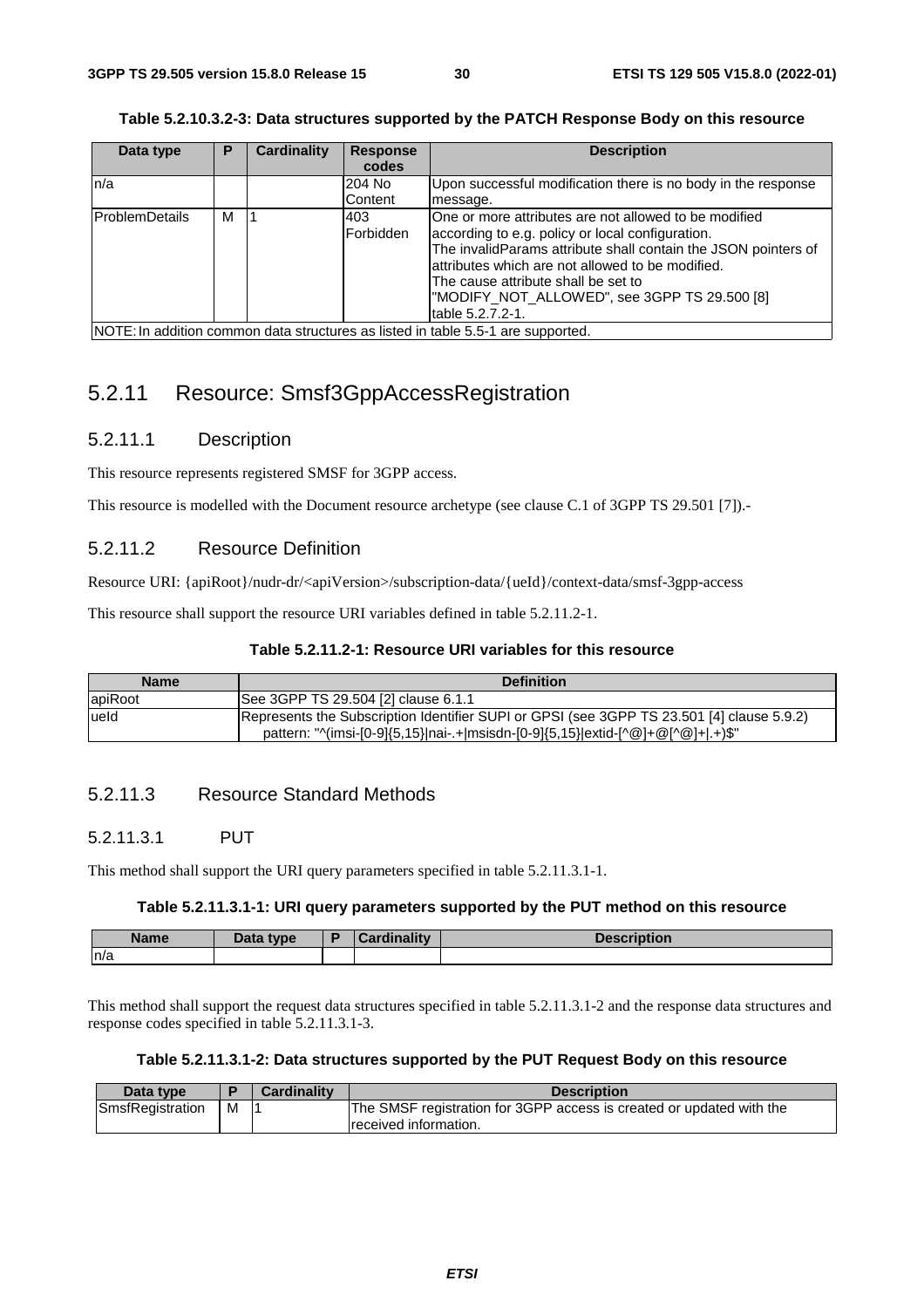| Data type                                                                        | Е | <b>Cardinality</b> | <b>Response</b><br>codes | <b>Description</b>                                                                                                      |  |
|----------------------------------------------------------------------------------|---|--------------------|--------------------------|-------------------------------------------------------------------------------------------------------------------------|--|
| n/a                                                                              |   |                    | 204 No                   | Upon success, an empty response body shall be returned                                                                  |  |
|                                                                                  |   |                    | Content                  |                                                                                                                         |  |
| SmsfRegistration                                                                 | м |                    | 201<br>Created           | Upon success, a response body containing a representation of<br>the created Individual SmsfRegistration for 3GPP access |  |
|                                                                                  |   |                    |                          | resource shall be returned.                                                                                             |  |
| NOTE: In addition common data structures as listed in table 5.5-1 are supported. |   |                    |                          |                                                                                                                         |  |

### **Table 5.2.11.3.1-3: Data structures supported by the PUT Response Body on this resource**

# 5.2.11.3.2 DELETE

This method shall support the URI query parameters specified in table 5.2.11.3.2-1.

### **Table 5.2.11.3.2-1: URI query parameters supported by the DELETE method on this resource**

| <b>Name</b> | <b>Pata type</b><br>Dald | <b>Hinolity</b> | <b><i><u>Innervinting</u></i></b><br><b>UESCHDUUI</b> |
|-------------|--------------------------|-----------------|-------------------------------------------------------|
| n/a         |                          |                 |                                                       |

This method shall support the request data structures specified in table 5.2.11.3.2-2 and the response data structures and response codes specified in table 5.2.11.3.2-3.

#### **Table 5.2.11.3.2-2: Data structures supported by the DELETE Request Body on this resource**

| $\mathbf{a}$<br>tvne | والمقال والمسافر | iption                                        |
|----------------------|------------------|-----------------------------------------------|
| n/a                  |                  | body shall<br>l he<br>emptv.<br>request<br>be |

#### **Table 5.2.11.3.2-3: Data structures supported by the DELETE Response Body on this resource**

| Data type                                                                         |  | Cardinality | Response<br>codes | <b>Description</b>                                      |  |
|-----------------------------------------------------------------------------------|--|-------------|-------------------|---------------------------------------------------------|--|
| ln/a                                                                              |  |             | 204 No            | Upon success, an empty response body shall be returned. |  |
|                                                                                   |  |             | <b>Content</b>    |                                                         |  |
| INOTE: In addition common data structures as listed in table 5.5-1 are supported. |  |             |                   |                                                         |  |

# 5.2.11.3.4 GET

This method shall support the URI query parameters specified in table 5.2.11.3.4-1.

# **Table 5.2.11.3.4-1: URI query parameters supported by the GET method on this resource**

| <b>Name</b>            | Data type                  | <b>Cardinality</b> | <b>Description</b>                                                                                                                                                                                             |
|------------------------|----------------------------|--------------------|----------------------------------------------------------------------------------------------------------------------------------------------------------------------------------------------------------------|
| fields                 | array(string)              | 11N                | When the NF consumer only retrieves a subset of the<br>resource, the "fields" query parameter shall be included.<br>The "fields" query parameter contains the pointers of the<br>attribute(s) to be retrieved. |
| supported-<br>features | SupportedFeatures   O   01 |                    | see 3GPP TS 29.500 [8] clause 6.6                                                                                                                                                                              |

This method shall support the request data structures specified in table 5.2.11.3.4-2 and the response data structures and response codes specified in table 5.2.11.3.4-3.

# **Table 5.2.11.3.4-2: Data structures supported by the GET Request Body on this resource**

| Data type | <b>Cardinality</b> | <b>Description</b> |
|-----------|--------------------|--------------------|
| n/a       |                    |                    |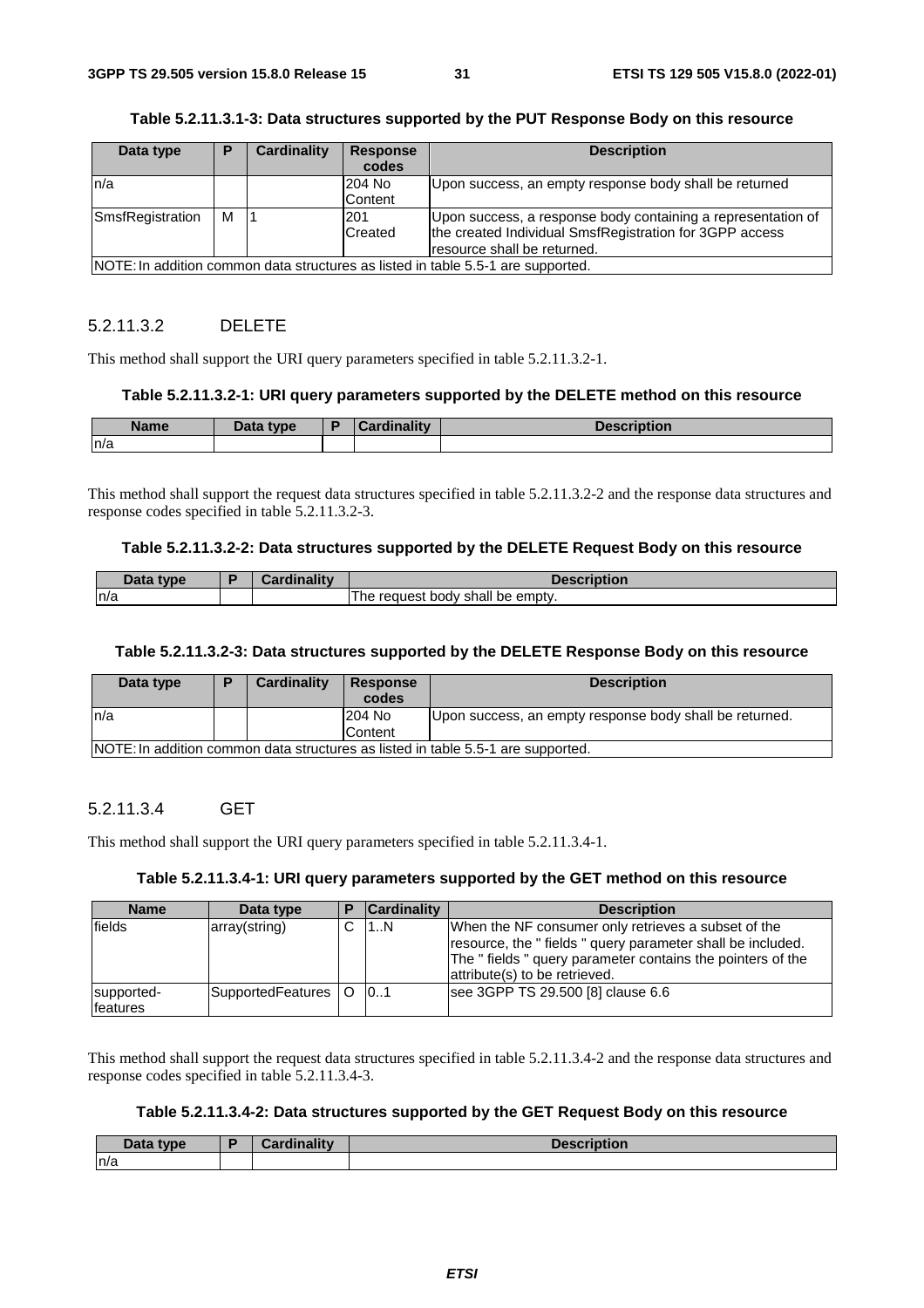| Data type                                                                         |   | Cardinality | Response | <b>Description</b>                                                                                        |  |  |
|-----------------------------------------------------------------------------------|---|-------------|----------|-----------------------------------------------------------------------------------------------------------|--|--|
|                                                                                   |   |             | codes    |                                                                                                           |  |  |
| SmsfRegistration                                                                  | м |             | 200 OK   | Upon success, a response body containing the SMSF<br>registration for 3GPP access Data shall be returned. |  |  |
| INOTE: In addition common data structures as listed in table 5.5-1 are supported. |   |             |          |                                                                                                           |  |  |

# 5.2.12 Resource: SmsfNon3GppAccessRegistration

# 5.2.12.1 Description

This resource represents registered SMSF for Non 3GPP access.

This resource is modelled with the Document resource archetype (see clause C.1 of 3GPP TS 29.501 [7]).

# 5.2.12.2 Resource Definition

Resource URI: {apiRoot}/nudr-dr/<apiVersion>/subscription-data/{ueId}/context-data/smsf-non-3gpp-access

This resource shall support the resource URI variables defined in table 5.2.12.2-1.

# **Table 5.2.12.2-1: Resource URI variables for this resource**

| <b>Name</b> | <b>Definition</b>                                                                                                                                                            |
|-------------|------------------------------------------------------------------------------------------------------------------------------------------------------------------------------|
| apiRoot     | See 3GPP TS 29.504 [2] clause 6.1.1                                                                                                                                          |
| lueld       | Represents the Subscription Identifier SUPI or GPSI (see 3GPP TS 23.501 [4] clause 5.9.2)<br>pattern: "^(imsi-[0-9]{5,15} nai-.+ msisdn-[0-9]{5,15} extid-[^@]+@[^@]+ .+)\$" |

# 5.2.12.3 Resource Standard Methods

# 5.2.12.3.1 PUT

This method shall support the URI query parameters specified in table 5.2.12.3.1-1.

#### **Table 5.2.12.3.1-1: URI query parameters supported by the PUT method on this resource**

| <b>Name</b> | Data type | <b>Cardinality</b> | <b>Description</b> |
|-------------|-----------|--------------------|--------------------|
| n/a         |           |                    |                    |

This method shall support the request data structures specified in table 5.2.12.3.1-2 and the response data structures and response codes specified in table 5.2.12.3.1-3.

# **Table 5.2.12.3.1-2: Data structures supported by the PUT Request Body on this resource**

| Data type        |   | <b>Cardinality</b> | <b>Description</b>                                                       |
|------------------|---|--------------------|--------------------------------------------------------------------------|
| SmsfRegistration | M |                    | The SMSF registration for non 3GPP access is created or updated with the |
|                  |   |                    | received information.                                                    |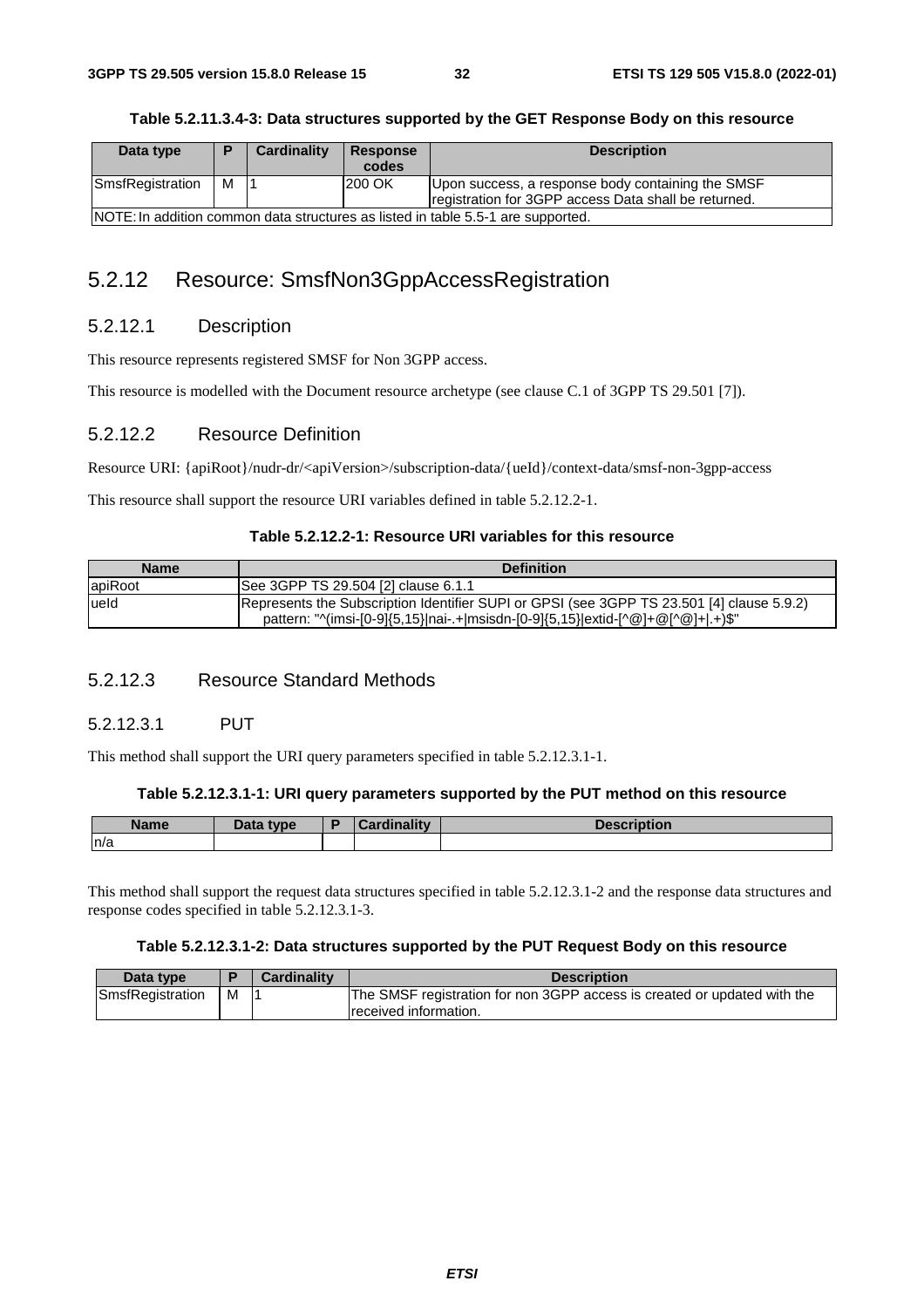| Data type                                                                        | P | <b>Cardinality</b> | <b>Response</b><br>codes | <b>Description</b>                                           |  |
|----------------------------------------------------------------------------------|---|--------------------|--------------------------|--------------------------------------------------------------|--|
| ln/a                                                                             |   |                    | 204 No                   | Upon success, an empty response body shall be returned       |  |
|                                                                                  |   |                    | Content                  |                                                              |  |
| SmsfRegistration                                                                 | м |                    | 201                      | Upon success, a response body containing a representation of |  |
|                                                                                  |   |                    | <b>Created</b>           | the created Individual SmsfRegistration for non 3GPP access  |  |
|                                                                                  |   |                    |                          | resource shall be returned.                                  |  |
| NOTE: In addition common data structures as listed in table 5.5-1 are supported. |   |                    |                          |                                                              |  |

### **Table 5.2.12.3.1-3: Data structures supported by the PUT Response Body on this resource**

# 5.2.12.3.2 DELETE

This method shall support the URI query parameters specified in table 5.2.12.3.2-1.

#### **Table 5.2.12.3.2-1: URI query parameters supported by the DELETE method on this resource**

| <b>Name</b> | Data type | <b>Cardinality</b> | <b>Decerintian</b><br>чон |
|-------------|-----------|--------------------|---------------------------|
| ln/a        |           |                    |                           |

This method shall support the request data structures specified in table 5.2.12.3.2-2 and the response data structures and response codes specified in table 5.2.12.3.2-3.

#### **Table 5.2.12.3.2-2: Data structures supported by the DELETE Request Body on this resource**

| Data type | <b>Cardinality</b> | Description                             |
|-----------|--------------------|-----------------------------------------|
| n/a       |                    | t body shall be empty.<br>reauest<br>he |

#### **Table 5.2.12.3.2-3: Data structures supported by the DELETE Response Body on this resource**

| Data type                                                                         |  | Cardinality | Response<br>codes | <b>Description</b>                                      |  |  |
|-----------------------------------------------------------------------------------|--|-------------|-------------------|---------------------------------------------------------|--|--|
| ln/a                                                                              |  |             | 204 No            | Upon success, an empty response body shall be returned. |  |  |
|                                                                                   |  |             | <b>Content</b>    |                                                         |  |  |
| INOTE: In addition common data structures as listed in table 5.5-1 are supported. |  |             |                   |                                                         |  |  |

# 5.2.12.3.4 GET

This method shall support the URI query parameters specified in table 5.2.12.3.4-1.

# **Table 5.2.12.3.4-1: URI query parameters supported by the GET method on this resource**

| <b>Name</b>            | Data type                  | <b>Cardinality</b> | <b>Description</b>                                                                                                                                                                                             |
|------------------------|----------------------------|--------------------|----------------------------------------------------------------------------------------------------------------------------------------------------------------------------------------------------------------|
| fields                 | array(string)              | 11N                | When the NF consumer only retrieves a subset of the<br>resource, the "fields" query parameter shall be included.<br>The "fields" query parameter contains the pointers of the<br>attribute(s) to be retrieved. |
| supported-<br>features | SupportedFeatures   O   01 |                    | see 3GPP TS 29.500 [8] clause 6.6                                                                                                                                                                              |

This method shall support the request data structures specified in table 5.2.12.3.4-2 and the response data structures and response codes specified in table 5.2.12.3.4-3.

# **Table 5.2.12.3.4-2: Data structures supported by the GET Request Body on this resource**

| <b>Data</b><br>type | <b>Cordinality</b><br>116111 | <b>Description</b> |
|---------------------|------------------------------|--------------------|
| n/a                 |                              |                    |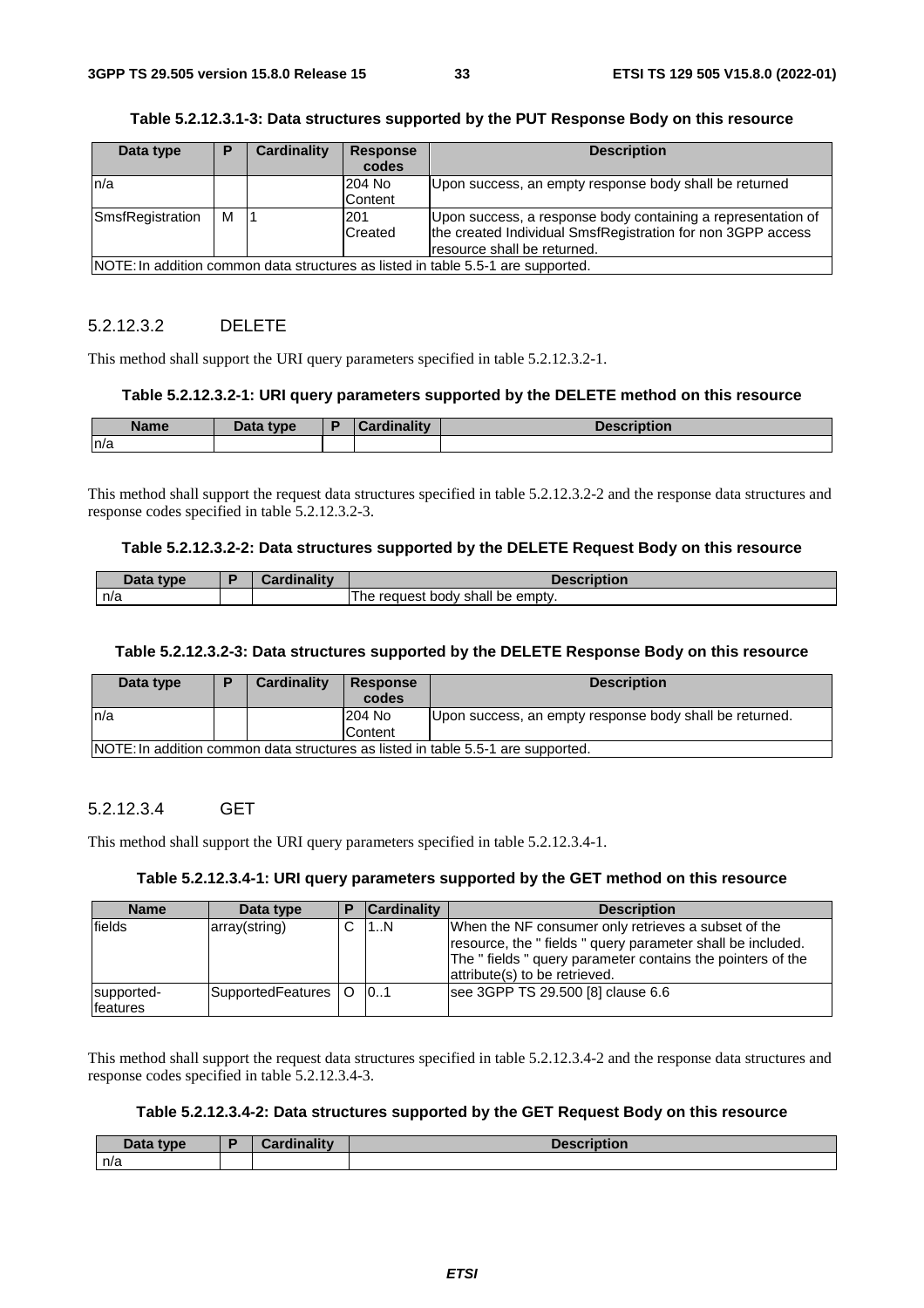| Data type                                                                         | D | Cardinality | <b>Response</b> | <b>Description</b>                                       |  |
|-----------------------------------------------------------------------------------|---|-------------|-----------------|----------------------------------------------------------|--|
|                                                                                   |   |             | codes           |                                                          |  |
| SmsfRegistration                                                                  | м |             | 200 OK          | Upon success, a response body containing the SMSF        |  |
|                                                                                   |   |             |                 | registration for non 3GPP access Data shall be returned. |  |
| INOTE: In addition common data structures as listed in table 5.5-1 are supported. |   |             |                 |                                                          |  |

# 5.2.13 Resource: SMSManagementSubscriptionData

# 5.2.13.1 Description

This resource represents the subscribed SMSManagementSubscriptionData for a SUPI for use in a serving PLMN. It is queried by the SMSF via the UDM after registering.

This resource is modelled with the Document resource archetype (see clause C.1 of 3GPP TS 29.501 [7]).

# 5.2.13.2 Resource Definition

Resource URI: {apiRoot}/nudr-dr/<apiVersion>/subscription-data/{ueId}/{servingPlmnId}/provisioned-data/sms-mngdata

This resource shall support the resource URI variables defined in table 5.2.13.2-1.

# **Table 5.2.13.2-1: Resource URI variables for this resource**

| <b>Name</b>   | <b>Definition</b>                                                                                                                                                            |
|---------------|------------------------------------------------------------------------------------------------------------------------------------------------------------------------------|
| apiRoot       | See 3GPP TS 29.504 [2] clause 6.1.1                                                                                                                                          |
| lueld         | Represents the Subscription Identifier SUPI or GPSI (see 3GPP TS 23.501 [4] clause 5.9.2)<br>pattern: "^(imsi-[0-9]{5,15} nai-.+ msisdn-[0-9]{5,15} extid-[^@]+@[^@]+ .+)\$" |
| servingPlmnld | Represents the Serving PLMN ID ( <mcc><mnc>)<br/>pattern: "^[0-9]{5,6}\$"</mnc></mcc>                                                                                        |

# 5.2.13.3 Resource Standard Methods

# 5.2.13.3.1 GET

This method shall support the URI query parameters specified in table 5.2.13.3.1-1.

#### **Table 5.2.13.3.1-1: URI query parameters supported by the GET method on this resource**

| <b>Name</b>                    | Data type         | D | <b>Cardinality</b> | Description                       |
|--------------------------------|-------------------|---|--------------------|-----------------------------------|
| supported-<br><b>Ifeatures</b> | SupportedFeatures |   | $\mathsf{I}0$      | see 3GPP TS 29.500 [8] clause 6.6 |

This method shall support the request data structures specified in table 5.2.13.3.1-2 and the response data structures and response codes specified in table 5.2.13.3.1-3.

# **Table 5.2.13.3.1-2: Data structures supported by the GET Request Body on this resource**

| <b>Pata type</b><br>Dala | Cordinality<br>rumanty | <b>Description</b> |
|--------------------------|------------------------|--------------------|
| n/a                      |                        |                    |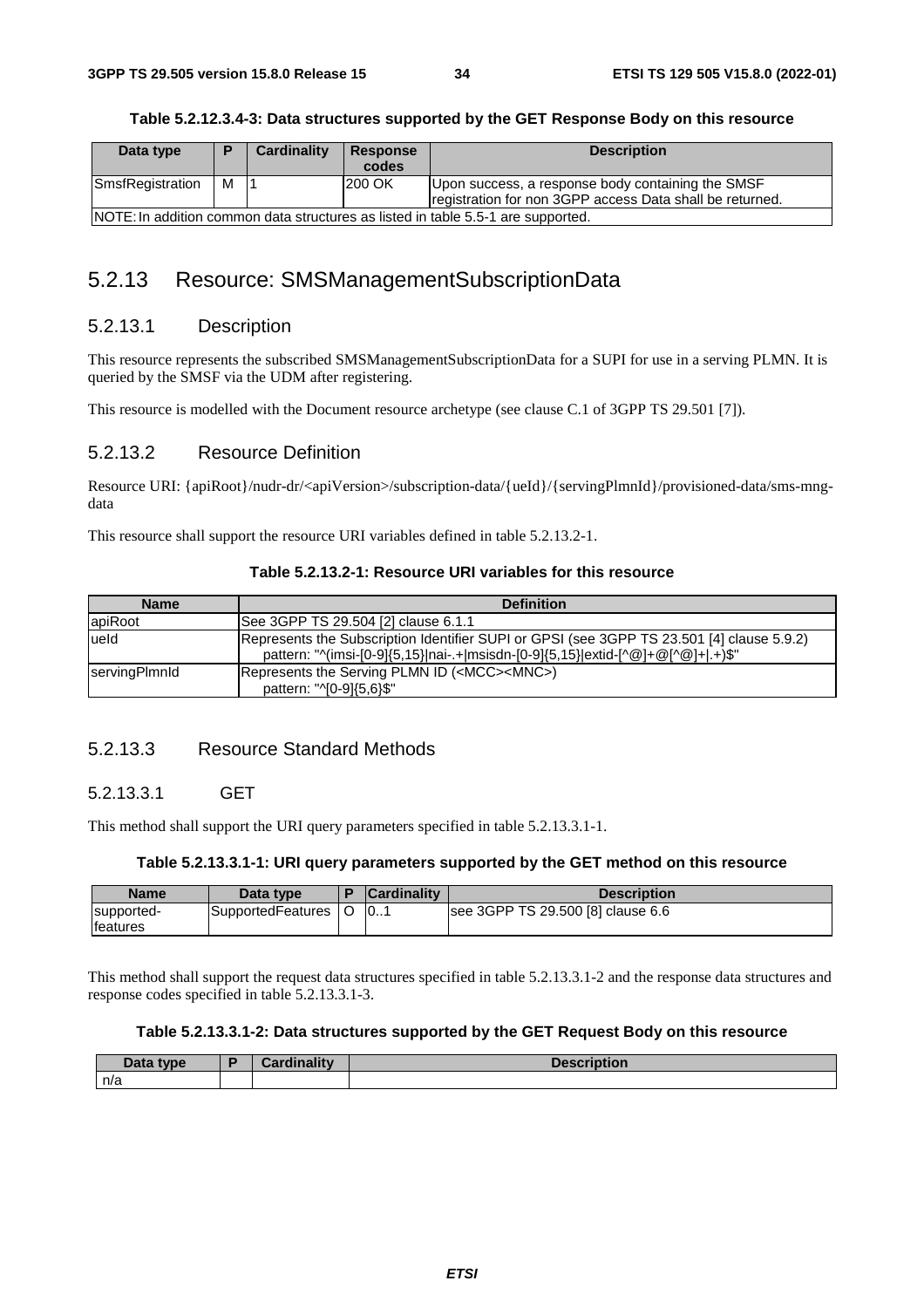### **Table 5.2.13.3.1-3: Data structures supported by the GET Response Body on this resource**

| Data type                                                                        |  | <b>Cardinality Response</b> | codes  | <b>Description</b>                                                                                            |
|----------------------------------------------------------------------------------|--|-----------------------------|--------|---------------------------------------------------------------------------------------------------------------|
| SmsManagementSubscriptionData M  1                                               |  |                             | 200 OK | Upon success, a response body containing the<br><b>SMS Management Subscription Data shall be</b><br>returned. |
| NOTE: In addition common data structures as listed in table 5.5-1 are supported. |  |                             |        |                                                                                                               |

# 5.2.14 Resource: ProvisionedParamenterData

# 5.2.14.1 Description

This resource represents the subscribed ProvisionedParameterData for a GPSI. It is triggered by the AF/NEF via the UDM to update provisioned data stored for the subscriber.

This resource is modelled with the Document resource archetype (see clause C.1 of 3GPP TS 29.501 [7]).

# 5.2.14.2 Resource Definition

Resource URI: {apiRoot}/nudr-dr/<apiVersion>/subscription-data/{ueId}/pp-data

This resource shall support the resource URI variables defined in table 5.2.14.2-1.

# **Table 5.2.14.2-1: Resource URI variables for this resource**

| <b>Name</b> | <b>Definition</b>                                                                                                                                                            |
|-------------|------------------------------------------------------------------------------------------------------------------------------------------------------------------------------|
| apiRoot     | See 3GPP TS 29.504 [2] clause 6.1.1                                                                                                                                          |
| lueld       | Represents the Subscription Identifier SUPI or GPSI (see 3GPP TS 23.501 [4] clause 5.9.2)<br>pattern: "^(imsi-[0-9]{5,15} nai-.+ msisdn-[0-9]{5,15} extid-[^@]+@[^@]+ .+)\$" |

# 5.2.14.3 Resource Standard Methods

# 5.2.14.3.1 GET

This method retrieves the provisioned data of a given UE.

This method shall support the URI query parameters specified in table 5.2.14.3.1-1.

# **Table 5.2.14.3.1-1: URI query parameters supported by the GET method on this resource**

| <b>Name</b>      | Data type         | <b>Cardinality</b> | <b>Description</b>                |
|------------------|-------------------|--------------------|-----------------------------------|
| supported-       | SupportedFeatures | 0                  | see 3GPP TS 29.500 [8] clause 6.6 |
| <b>Ifeatures</b> |                   |                    |                                   |

This method shall support the request data structures specified in table 5.2.14.3.1-2 and the response data structures and response codes specified in table 5.2.14.3.1-3.

# **Table 5.2.14.3.1-2: Data structures supported by the GET Request Body on this resource**

| Data type | <b>Cardinalis Communication</b> | <b>Sescription</b> |
|-----------|---------------------------------|--------------------|
| n/a       |                                 |                    |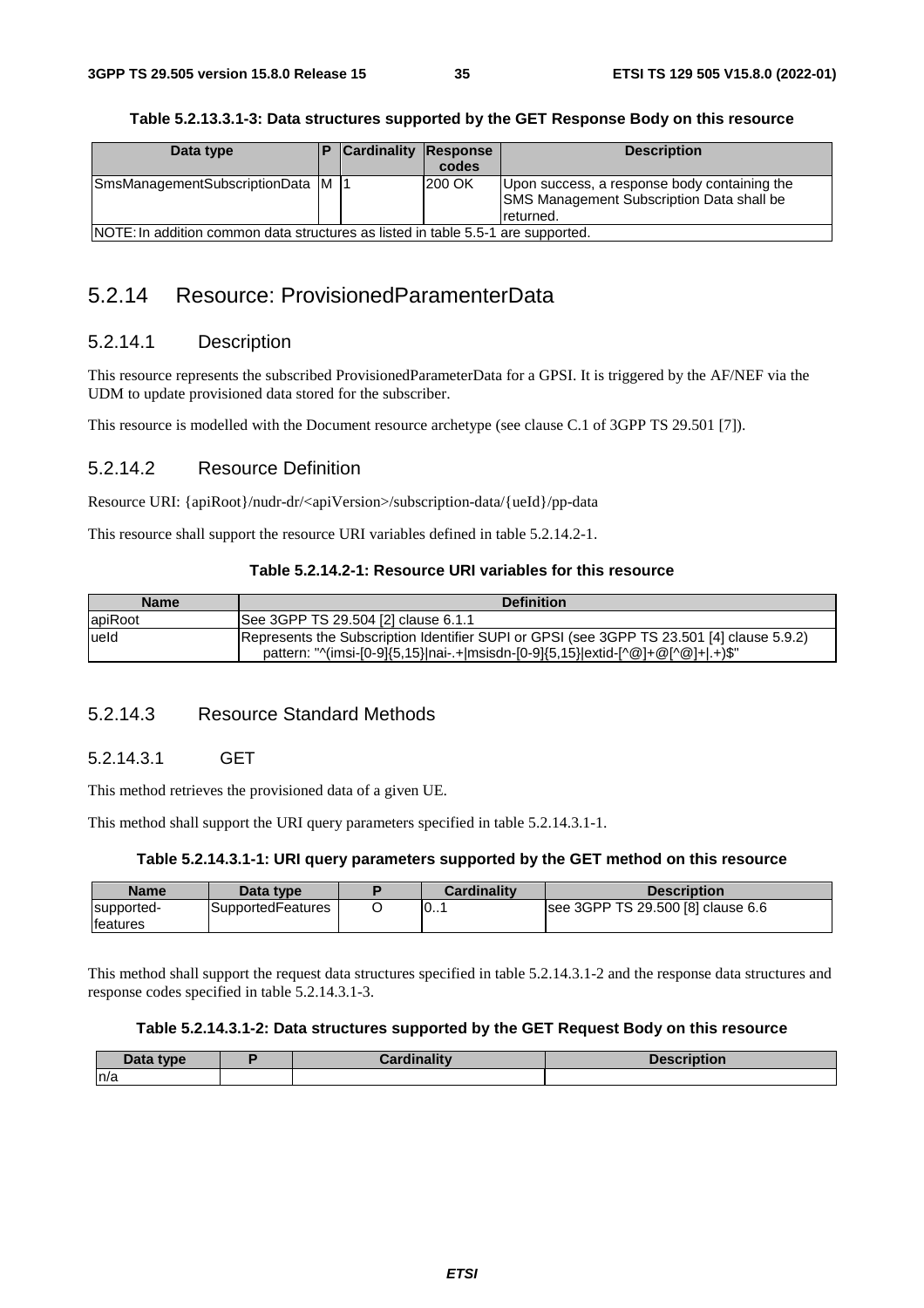#### **Table 5.2.14.3.1-3: Data structures supported by the GET Response Body on this resource**

| Data type |   | <b>Cardinality</b> | <b>Response</b><br>codes | <b>Description</b>                                                                        |
|-----------|---|--------------------|--------------------------|-------------------------------------------------------------------------------------------|
| PpData    | М |                    | 200 OK                   | Upon success, a response body is returned<br>containing the provisioned data of the GPSI. |

### 5.2.14.3.2 PATCH

This method is used to modify the provisioned parameter data in the UDR.

This method shall support the URI query parameters specified in table 5.2.14.3.2-1.

#### **Table 5.2.14.3.2-1: URI query parameters supported by the PATCH method on this resource**

| <b>Name</b> | Data tyne<br><u>sala</u> | `ordinolity | Oooorintion<br>uon |
|-------------|--------------------------|-------------|--------------------|
| n/a         |                          |             |                    |

This method shall support the request data structures specified in table 5.2.14.3.2-2 and the response data structures and response codes specified in table 5.2.14.3.2-3.

#### **Table 5.2.14.3.2-2: Data structures supported by the PATCH Request Body on this resource**

| Data type        |   | <b>Cardinality</b> | <b>Description</b>                                        |
|------------------|---|--------------------|-----------------------------------------------------------|
| array(Patchitem) | M | 1N                 | Contains the delta data to the provisioned parameter data |

#### **Table 5.2.14.3.2-3: Data structures supported by the PATCH Response Body on this resource**

| Data type              | Р | Cardinality | <b>Response</b>          | <b>Description</b>                                                                                                                                                                                                                                                                                                                         |
|------------------------|---|-------------|--------------------------|--------------------------------------------------------------------------------------------------------------------------------------------------------------------------------------------------------------------------------------------------------------------------------------------------------------------------------------------|
|                        |   |             | codes                    |                                                                                                                                                                                                                                                                                                                                            |
| n/a                    |   |             | 204 No<br><b>Content</b> | Upon successful modification there is no body in the response<br>message.                                                                                                                                                                                                                                                                  |
| <b>IProblemDetails</b> | М |             | 1403<br>Forbidden        | One or more attributes are not allowed to be modified<br>according to e.g. policy or local configuration.<br>The invalidParams attribute shall contain the JSON pointers of<br>attributes which are not allowed to be modified.<br>The cause attribute shall be set to<br>"MODIFY NOT ALLOWED", see 3GPP TS 29.500 [8]<br>table 5.2.7.2-1. |
|                        |   |             |                          | INOTE: In addition common data structures as listed in table 5.5-1 are supported                                                                                                                                                                                                                                                           |

NOTE: In addition common data structures as listed in table 5.5-1 are supported.

# 5.2.15 Resource: SMSSubscriptionData

### 5.2.15.1 Description

This resource represents the subscribed SMS Subscription Data for a SUPI for use in a serving PLMN. It is queried by the AMF via the UDM after registering.

This resource is modelled with the Document resource archetype (see clause C.1 of 3GPP TS 29.501 [7]).

### 5.2.15.2 Resource Definition

Resource URI: {apiRoot}/nudr-dr/<apiVersion>/subscription-data/{ueId}/{serving-plmn-id}/provisioned-data/sms-data

This resource shall support the resource URI variables defined in table 5.2.15.2-1.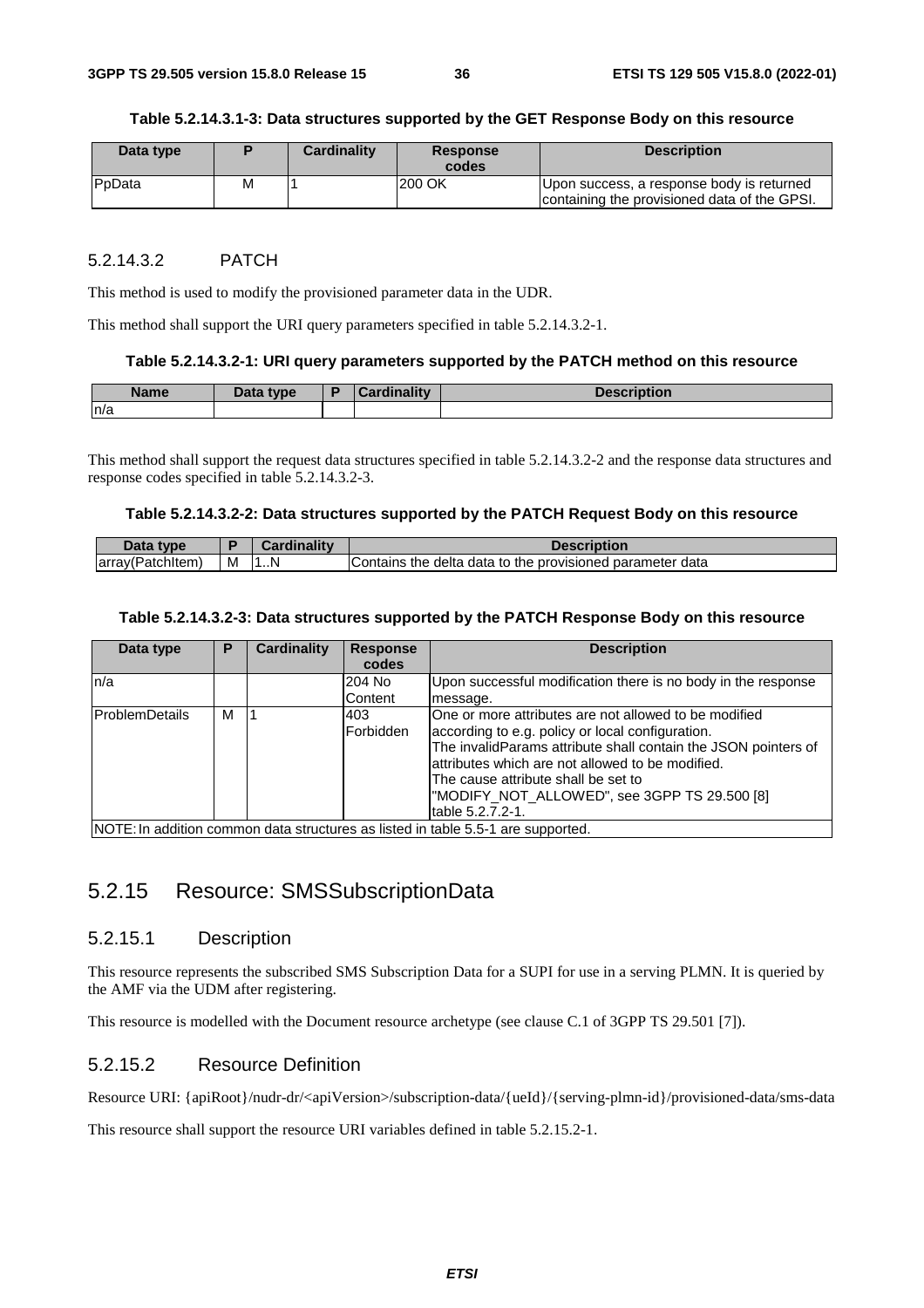| <b>Name</b>     | <b>Definition</b>                                                                                                                                                            |
|-----------------|------------------------------------------------------------------------------------------------------------------------------------------------------------------------------|
| apiRoot         | See 3GPP TS 29.504 [2] clause 6.1.1                                                                                                                                          |
| Ue-id           | Represents the Subscription Identifier SUPI or GPSI (see 3GPP TS 23.501 [4] clause 5.9.2)<br>pattern: "^(imsi-[0-9]{5,15} nai-.+ msisdn-[0-9]{5,15} extid-[^@]+@[^@]+ .+)\$" |
| serving-plmn-id | Represents the Serving PLMN ID ( <mcc><mnc>)<br/>pattern: "^[0-9]{5,6}\$"</mnc></mcc>                                                                                        |

### 5.2.15.3 Resource Standard Methods

### 5.2.15.3.1 GET

This method shall support the URI query parameters specified in table 5.2.15.3.1-1.

#### **Table 5.2.15.3.1-1: URI query parameters supported by the GET method on this resource**

| <b>Name</b>                    | Data type         | <b>Cardinality</b> | <b>Description</b>                |
|--------------------------------|-------------------|--------------------|-----------------------------------|
| supported-<br><b>Ifeatures</b> | SupportedFeatures | 0                  | See 3GPP TS 29.500 [8] clause 6.6 |

This method shall support the request data structures specified in table 5.2.15.3.1-2 and the response data structures and response codes specified in table 5.2.15.3.1-3.

### **Table 5.2.15.3.1-2: Data structures supported by the GET Request Body on this resource**

| Data type | Cordinalis<br>ruman<br>$\sim$ | <b>Description</b> |
|-----------|-------------------------------|--------------------|
| n/a       |                               |                    |

### **Table 5.2.15.3.1-3: Data structures supported by the GET Response Body on this resource**

| Data type               | Cardinality | Response<br>codes | <b>Description</b>                                                                                  |
|-------------------------|-------------|-------------------|-----------------------------------------------------------------------------------------------------|
| SmsSubscriptionData   M |             | 200 OK            | Upon success, a response body containing the SMS<br>Management Subscription Data shall be returned. |
|                         |             |                   | NOTE: In addition common data structures as listed in table 5.5-1 are supported.                    |

# 5.2.16 Resource: SdmSubscriptions

### 5.2.16.1 Description

This resource represents the collection of SDM Subscriptions for a UE.

This resource is modelled with the Collection resource archetype (see clause C.1 of 3GPP TS 29.501 [7]).

## 5.2.16.2 Resource Definition

Resource URI: {apiRoot}/nudr-dr/<apiVersion>/subscription-data/{ueId}/context-data/sdm-subscriptions

This resource shall support the resource URI variables defined in table 5.2.16.2-1.

### **Table 5.2.16.2-1: Resource URI variables for this resource**

| <b>Name</b> | <b>Definition</b>                                                                                                                                                |
|-------------|------------------------------------------------------------------------------------------------------------------------------------------------------------------|
| apiRoot     | See 3GPP TS 29.504 [2] clause 6.1.1                                                                                                                              |
| ueld        | Represents the Subscription Identifier SUPI or GPSI (see 3GPP TS 23.501 [4] clause 5.9.2)<br>pattern: "(imsi-[0-9]{5,15} nai-.+ msisdn-[0-9]{5,15} extid-.+ .+)" |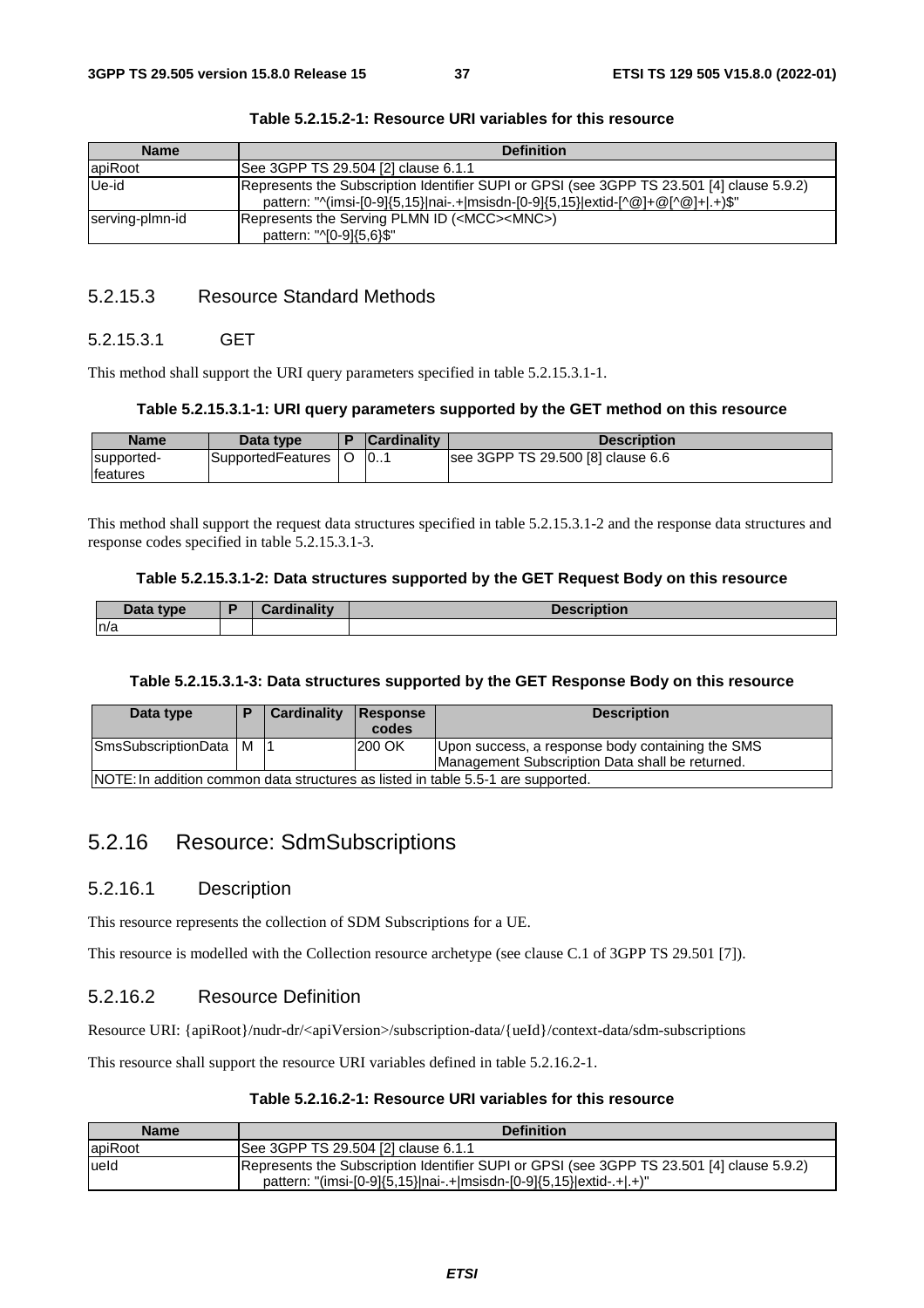## 5.2.16.3 Resource Standard Methods

### 5.2.16.3.1 GET

This method shall support the URI query parameters specified in table 5.2.16.3.1-1.

#### **Table 5.2.16.3.1-1: URI query parameters supported by the GET method on this resource**

| <b>Name</b>                    | Data type         | <b>Cardinality</b> | Description                       |
|--------------------------------|-------------------|--------------------|-----------------------------------|
| supported-<br><b>Ifeatures</b> | SupportedFeatures | 10                 | see 3GPP TS 29.500 [8] clause 6.6 |

This method shall support the request data structures specified in table 5.2.16.3.1-2 and the response data structures and response codes specified in table 5.2.16.3.1-3.

### **Table 5.2.16.3.1-2: Data structures supported by the GET Request Body on this resource**

| Data type | Cardinalitv<br>. | <b>Description</b> |
|-----------|------------------|--------------------|
| n/a       |                  |                    |

#### **Table 5.2.16.3.1-3: Data structures supported by the GET Response Body on this resource**

| Data type                                                                        |  | <b>Cardinality Response</b> | codes  | <b>Description</b>                                                                                     |  |
|----------------------------------------------------------------------------------|--|-----------------------------|--------|--------------------------------------------------------------------------------------------------------|--|
| array(SdmSubscription)   M   1N                                                  |  |                             | 200 OK | Upon success, a response body containing the individual<br><b>SDM</b> subscriptions shall be returned. |  |
| NOTE: In addition common data structures as listed in table 5.5-1 are supported. |  |                             |        |                                                                                                        |  |

### 5.2.16.3.2 POST

This method shall support the URI query parameters specified in table 5.2.16.3.2-1.

#### **Table 5.2.16.3.2-1: URI query parameters supported by the POST method on this resource**

| <b>Name</b> | <b>Pata type</b> | Cardinality | <b>Description</b> |
|-------------|------------------|-------------|--------------------|
| n/a         |                  |             |                    |

This method shall support the request data structures specified in table 5.2.16.3.1-2 and the response data structures and response codes specified in table 5.2.16.3.1-3.

#### **Table 5.2.16.3.2-2: Data structures supported by the POST Request Body on this resource**

| tvne       |   | <b>ALC</b> |                                                                                                                       |
|------------|---|------------|-----------------------------------------------------------------------------------------------------------------------|
| DSCriduor' | M |            | UDR.<br>$\cdot$<br>the<br>stored<br><b>Ildentifies</b><br>subscriber<br>subscription<br>data<br>the<br>ır<br>to<br>be |

#### **Table 5.2.16.3.2-3: Data structures supported by the POST Response Body on this resource**

| Data type       | P                                                                                | Cardinality | <b>Response</b><br>codes | <b>Description</b>                                                                                                                                                                                                                                    |  |  |  |
|-----------------|----------------------------------------------------------------------------------|-------------|--------------------------|-------------------------------------------------------------------------------------------------------------------------------------------------------------------------------------------------------------------------------------------------------|--|--|--|
| SdmSubscription | м                                                                                |             | 201<br>Created           | Upon success, a response body containing a representation of<br>the Ueld's Individual subscription resource shall be returned.<br>The HTTP response shall include a "Location" HTTP header<br>that contains the resource URI of the created resource. |  |  |  |
|                 | INOTE: In addition common data structures as listed in table 5.5-1 are supported |             |                          |                                                                                                                                                                                                                                                       |  |  |  |

NOTE: In addition common data structures as listed in table 5.5-1 are supported.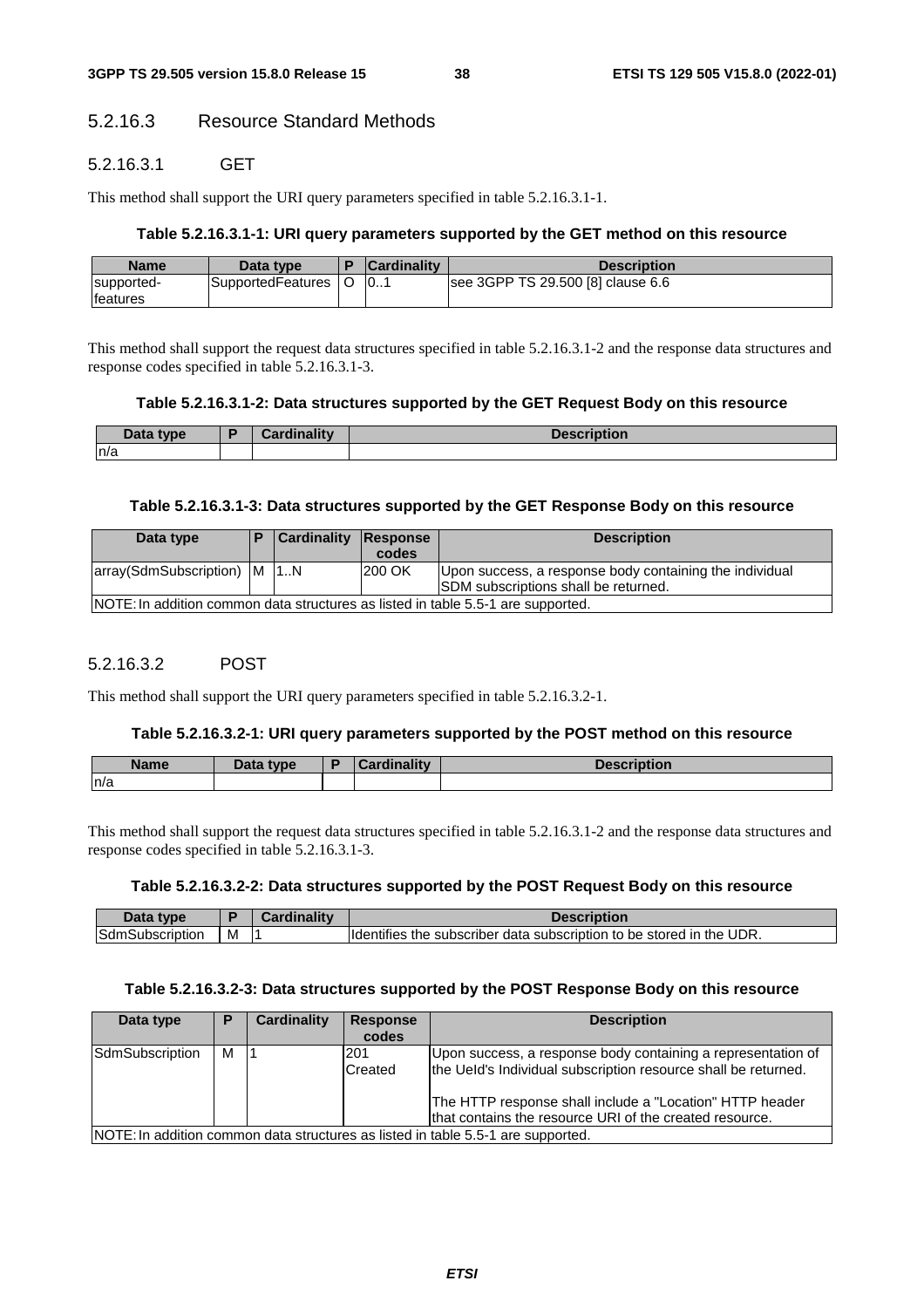# 5.2.17 Resource: IndividualSdmSubscription

### 5.2.17.1 Description

This resource represents an individual SDM Subscription for a UE.

This resource is modelled with the Document resource archetype (see clause C.1 of 3GPP TS 29.501 [7]).

### 5.2.17.2 Resource Definition

Resource URI: {apiRoot}/nudr-dr/<apiVersion>/subscription-data/{ueId}/context-data/sdm-subscriptions/{subsId}

This resource shall support the resource URI variables defined in table 5.2.17.2-1.

| <b>Name</b> | <b>Definition</b>                                                                                                                                                            |
|-------------|------------------------------------------------------------------------------------------------------------------------------------------------------------------------------|
| apiRoot     | See 3GPP TS 29.504 [2] clause 6.1.1                                                                                                                                          |
| lueld       | Represents the Subscription Identifier SUPI or GPSI (see 3GPP TS 23.501 [4] clause 5.9.2)<br>pattern: "^(imsi-[0-9]{5,15} nai-.+ msisdn-[0-9]{5,15} extid-[^@]+@[^@]+ .+)\$" |
| subsid      | Identifier of the subscription (as allocated by the UDR)                                                                                                                     |

## 5.2.17.3 Resource Standard Methods

### 5.2.17.3.1 PUT

This method shall support the URI query parameters specified in table 5.2.17.3.1-1.

#### **Table 5.2.17.3.1-1: URI query parameters supported by the PUT method on this resource**

| <b>Name</b> | Data type<br>Putu | ۰. | inality<br> | <b>IOOOFINEIOF</b><br>וצמו<br>riduon |
|-------------|-------------------|----|-------------|--------------------------------------|
| n/a         |                   |    |             |                                      |

This method shall support the request data structures specified in table 5.2.17.3.1-2 and the response data structures and response codes specified in table 5.2.17.3.1-3.

### **Table 5.2.17.3.1-2: Data structures supported by the PUT Request Body on this resource**

| $-1-$<br>type               |   |                                                                           |
|-----------------------------|---|---------------------------------------------------------------------------|
| <b>Sdm</b><br>mSubscription | M | be stored<br>DM subscription '<br>that is:<br>individual<br>he<br>to<br>വ |

### **Table 5.2.17.3.1-3: Data structures supported by the PUT Response Body on this resource**

| Data type                                                                        | D | Cardinality | <b>Response</b> | <b>Description</b>                                         |  |  |
|----------------------------------------------------------------------------------|---|-------------|-----------------|------------------------------------------------------------|--|--|
|                                                                                  |   |             | codes           |                                                            |  |  |
| ln/a                                                                             |   |             | 204 No          | Upon success, an empty response body shall be returned.    |  |  |
|                                                                                  |   |             | Content         |                                                            |  |  |
| <b>IProblemDetails</b>                                                           | м |             | 404 Not         | If the resource does not exist, a response code of 404 Not |  |  |
|                                                                                  |   |             | Found           | Found shall be returned.                                   |  |  |
| INOTE: In addition common data structures as listed in table 5.5.1 are supported |   |             |                 |                                                            |  |  |

NOTE: In addition common data structures as listed in table 5.5-1 are supported.

### 5.2.17.3.2 DELETE

This method shall support the URI query parameters specified in table 5.2.17.3.2-1.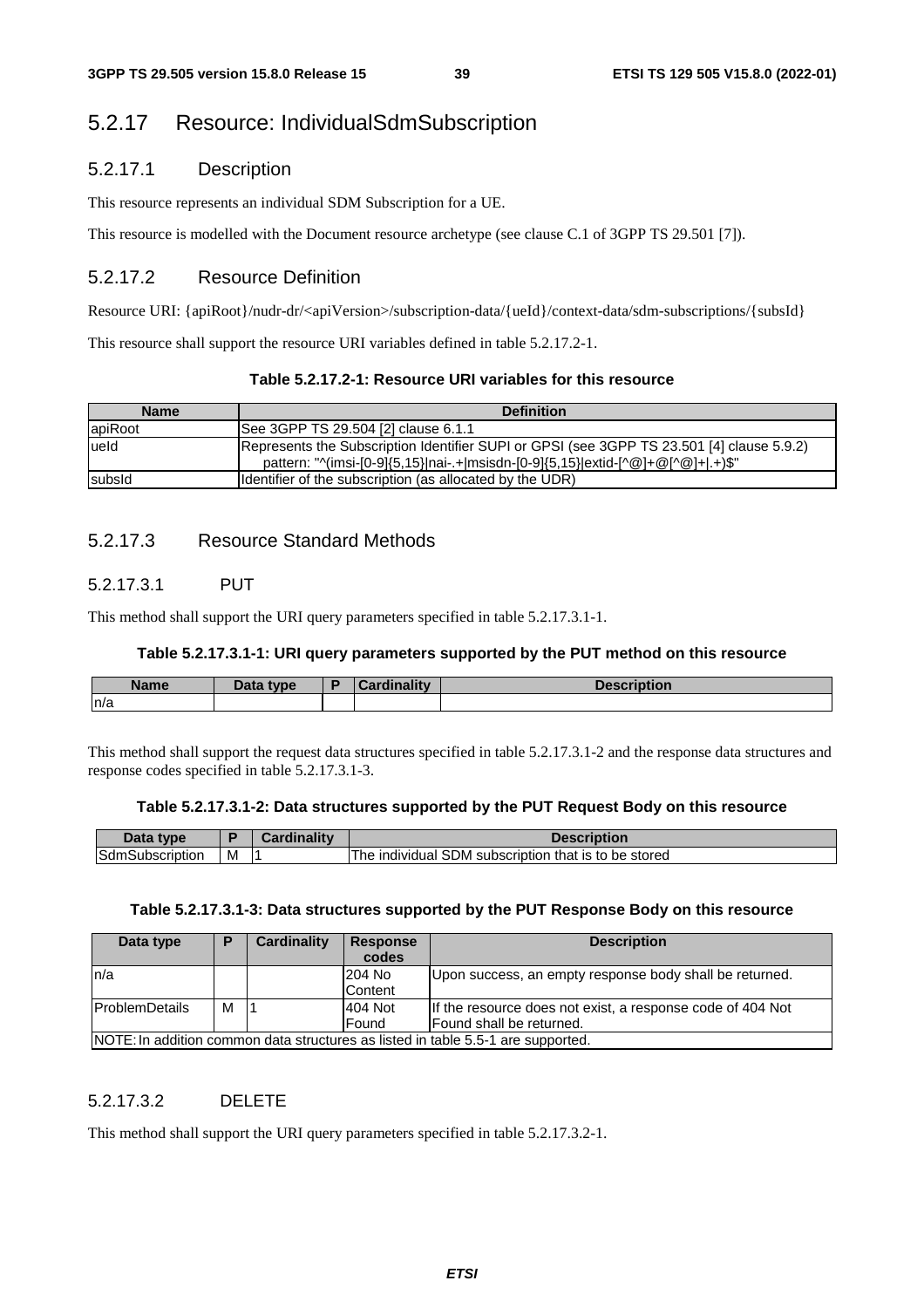#### **Table 5.2.17.3.2-1: URI query parameters supported by the DELETE method on this resource**

| <b>Name</b> | Data type | <b>Cardinality</b> | <b>Description</b> |
|-------------|-----------|--------------------|--------------------|
| n/a         |           |                    |                    |

This method shall support the request data structures specified in table 5.2.17.3.2-2 and the response data structures and response codes specified in table 5.2.17.3.2-3.

### **Table 5.2.17.3.2-2: Data structures supported by the DELETE Request Body on this resource**

| Data type | в | .<br>$\mathbf{r}$<br>. |  |
|-----------|---|------------------------|--|
| n/a       |   |                        |  |

#### **Table 5.2.17.3.2-3: Data structures supported by the DELETE Response Body on this resource**

| Data type                                                                        | E | Cardinality | <b>Response</b><br>codes | <b>Description</b>                                      |  |
|----------------------------------------------------------------------------------|---|-------------|--------------------------|---------------------------------------------------------|--|
| ln/a                                                                             |   |             | 204 No                   | Upon success, an empty response body shall be returned. |  |
|                                                                                  |   |             | Content                  |                                                         |  |
| NOTE: In addition common data structures as listed in table 5.5-1 are supported. |   |             |                          |                                                         |  |

### 5.2.17.3.3 PATCH

This method shall support the URI query parameters specified in table 5.2.17.3.3-1.

### **Table 5.2.17.3.3-1: URI query parameters supported by the PATCH method on this resource**

| <b>Name</b> | Data type | <b>Pordinolity</b> | <b>Description</b> |
|-------------|-----------|--------------------|--------------------|
| n/a         |           |                    |                    |

This method shall support the request data structures specified in table 5.2.17.3.3-2 and the response data structures and response codes specified in table 5.2.17.3.3-3.

#### **Table 5.2.17.3.3-2: Data structures supported by the PATCH Request Body on this resource**

| Data<br>type      |   | `ardinality | Description                                                      |
|-------------------|---|-------------|------------------------------------------------------------------|
| (array(Patchitem) | м | .N          | Contains the delta data to the Individual SDM Subscription data. |

#### **Table 5.2.17.3.3-3: Data structures supported by the PATCH Response Body on this resource**

| Data type             | P | <b>Cardinality</b> | <b>Response</b><br>codes | <b>Description</b>                                                         |
|-----------------------|---|--------------------|--------------------------|----------------------------------------------------------------------------|
| ln/a                  |   |                    | 204 No<br>Content        | Upon successful modification, there is no body in the response<br>message. |
| <b>ProblemDetails</b> | М |                    | 404 Not<br>Found         | The resource corresponding to the SubscriptionId can't be<br>found.        |
|                       |   |                    |                          | The "cause" attribute shall be set to:<br>- SUBSCRIPTION NOT FOUND         |
|                       | М |                    | 403<br>Forbidden         | One or more attributes are not allowed to be modified.                     |
|                       |   |                    |                          | The "cause" attribute shall be set to:<br>- MODIFY NOT ALLOWED             |
| NOTE:                 |   |                    |                          | In addition common data structures as listed in table 5.5-1 are supported. |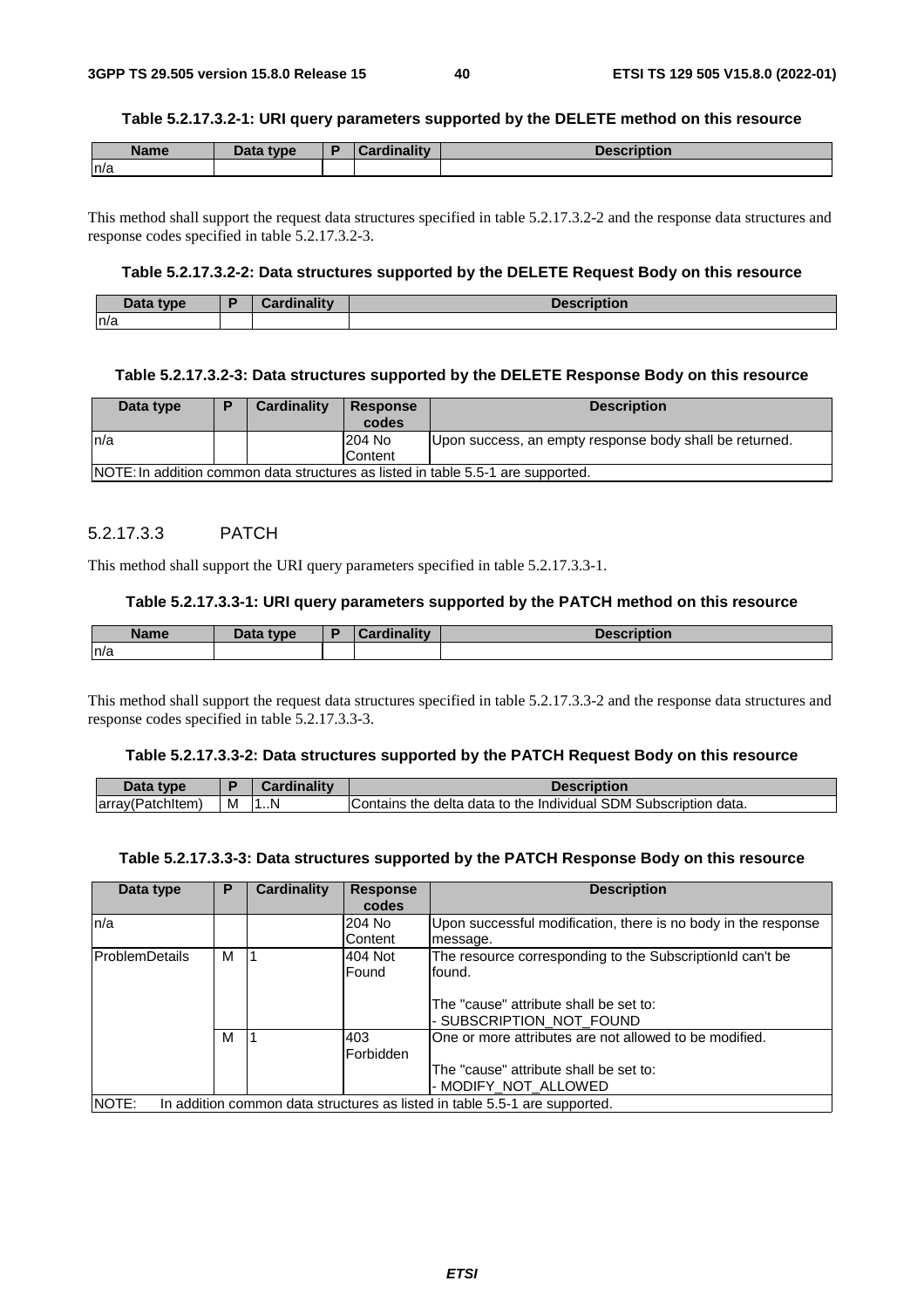# 5.2.18 Resource: EeSubscriptions

### 5.2.18.1 Description

This resource represents the collection of EE Subscriptions for a UE.

This resource is modelled with the Collection resource archetype (see clause C.1 of 3GPP TS 29.501 [7]).

### 5.2.18.2 Resource Definition

Resource URI: {apiRoot}/nudr-dr/<apiVersion>/subscription-data/{ueId}/context-data/ee-subscriptions

This resource shall support the resource URI variables defined in table 5.2.18.2-1.

#### **Table 5.2.18.2-1: Resource URI variables for this resource**

| <b>Name</b> | <b>Definition</b>                                                                                                                                                            |
|-------------|------------------------------------------------------------------------------------------------------------------------------------------------------------------------------|
| lapiRoot    | See 3GPP TS 29.504 [2] clause 6.1.1                                                                                                                                          |
| ueld        | Represents the Subscription Identifier SUPI or GPSI (see 3GPP TS 23.501 [4] clause 5.9.2)<br>pattern: "^(imsi-[0-9]{5,15} nai-.+ msisdn-[0-9]{5,15} extid-[^@]+@[^@]+ .+)\$" |

### 5.2.18.3 Resource Standard Methods

### 5.2.18.3.1 GET

This method shall support the URI query parameters specified in table 5.2.18.3.1-1.

#### **Table 5.2.18.3.1-1: URI query parameters supported by the GET method on this resource**

| <b>Name</b>                    | Data type         | <b>Cardinality</b> | Description                       |
|--------------------------------|-------------------|--------------------|-----------------------------------|
| supported-<br><b>Ifeatures</b> | SupportedFeatures | 10                 | see 3GPP TS 29.500 [8] clause 6.6 |

This method shall support the request data structures specified in table 5.2.18.3.1-2 and the response data structures and response codes specified in table 5.2.18.3.1-3.

#### **Table 5.2.18.3.1-2: Data structures supported by the GET Request Body on this resource**

| Data type | . * a valina litur<br>Varunlalltv | <b>Description</b> |
|-----------|-----------------------------------|--------------------|
| n/a       |                                   |                    |

### **Table 5.2.18.3.1-3: Data structures supported by the GET Response Body on this resource**

| Data type                      | Cardinality | <b>Response</b> | <b>Description</b>                                                                             |
|--------------------------------|-------------|-----------------|------------------------------------------------------------------------------------------------|
|                                |             | codes           |                                                                                                |
| array(EeSubscription)   M   1N |             | 200 OK          | Upon success, a response body containing the individual EE<br>subscriptions shall be returned. |
|                                |             |                 | NOTE: In addition common data structures as listed in table 5.5-1 are supported.               |

### 5.2.18.3.2 POST

This method shall support the URI query parameters specified in table 5.2.18.3.2-1.

#### **Table 5.2.18.3.2-1: URI query parameters supported by the POST method on this resource**

| <b>Name</b> | <b>Pata type</b> | Cardinality | Description |
|-------------|------------------|-------------|-------------|
| n/a         |                  |             |             |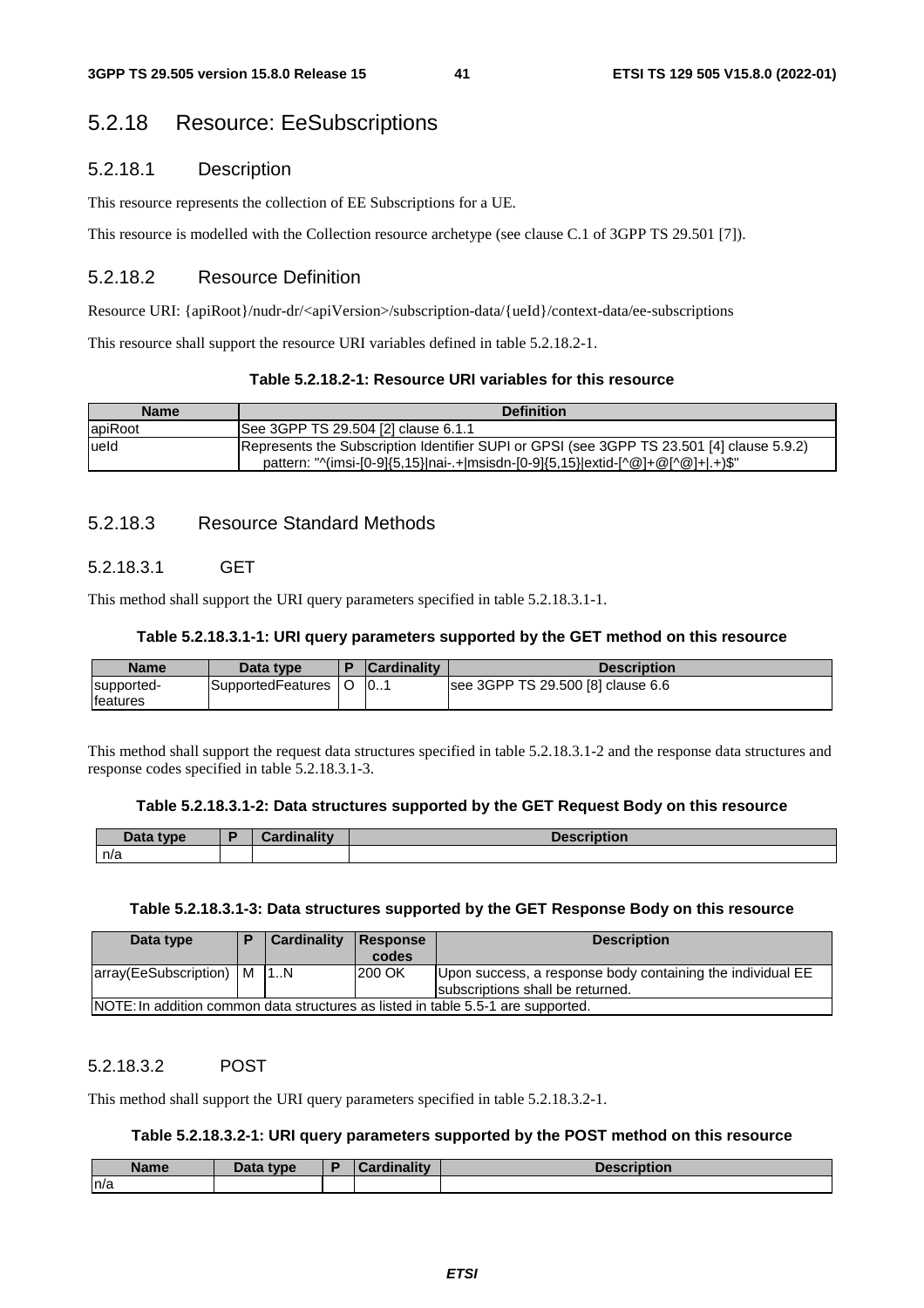This method shall support the request data structures specified in table 5.2.18.3.1-2 and the response data structures and response codes specified in table 5.2.18.3.1-3.

#### **Table 5.2.18.3.2-2: Data structures supported by the POST Request Body on this resource**

| .<br>type                 |   | - - 1945 | HIDUOL.                                                                                                    |
|---------------------------|---|----------|------------------------------------------------------------------------------------------------------------|
| Ē<br>lEe:<br>Subscription | M |          | ≅UDR.<br>the<br>storeo<br>subscriber<br>subscription<br>to<br>be<br>ın<br><b>Identifies</b><br>data<br>τne |

#### **Table 5.2.18.3.2-3: Data structures supported by the POST Response Body on this resource**

| Data type             | P | Cardinality | <b>Response</b><br>codes | <b>Description</b>                                                                                                                                                                                                                                    |
|-----------------------|---|-------------|--------------------------|-------------------------------------------------------------------------------------------------------------------------------------------------------------------------------------------------------------------------------------------------------|
| <b>EeSubscription</b> | м |             | l201<br>Created          | Upon success, a response body containing a representation of<br>the Ueld's Individual subscription resource shall be returned.<br>The HTTP response shall include a "Location" HTTP header<br>that contains the resource URI of the created resource. |
|                       |   |             |                          | NOTE: In addition common data structures as listed in table 5.5-1 are supported.                                                                                                                                                                      |

# 5.2.19 Resource: IndividualEeSubscription

### 5.2.19.1 Description

This resource represents an individual EE Subscription for a UE.

This resource is modelled with the Document resource archetype (see clause C.1 of 3GPP TS 29.501 [7]).

## 5.2.19.2 Resource Definition

Resource URI: {apiRoot}/nudr-dr/<apiVersion>/subscription-data/{ueId}/context-data/ee-subscriptions/{subsId}

This resource shall support the resource URI variables defined in table 5.2.19.2-1.

### **Table 5.2.19.2-1: Resource URI variables for this resource**

| <b>Name</b> | <b>Definition</b>                                                                                                                                                            |
|-------------|------------------------------------------------------------------------------------------------------------------------------------------------------------------------------|
| apiRoot     | See 3GPP TS 29.504 [2] clause 6.1.1                                                                                                                                          |
| lueld       | Represents the Subscription Identifier SUPI or GPSI (see 3GPP TS 23.501 [4] clause 5.9.2)<br>pattern: "^(imsi-[0-9]{5,15} nai-.+ msisdn-[0-9]{5,15} extid-[^@]+@[^@]+ .+)\$" |
| subsid      | Identifier of the subscription (allocated by the UDR)                                                                                                                        |

### 5.2.19.3 Resource Standard Methods

### 5.2.19.3.1 PUT

This method shall support the URI query parameters specified in table 5.2.19.3.1-1.

#### **Table 5.2.19.3.1-1: URI query parameters supported by the PUT method on this resource**

| <b>Name</b> | Data tyne<br>Data | والمقالم وبالمسوخ | .<br>1011 |
|-------------|-------------------|-------------------|-----------|
| n/a         |                   |                   |           |

This method shall support the request data structures specified in table 5.2.19.3.1-2 and the response data structures and response codes specified in table 5.2.19.3.1-3.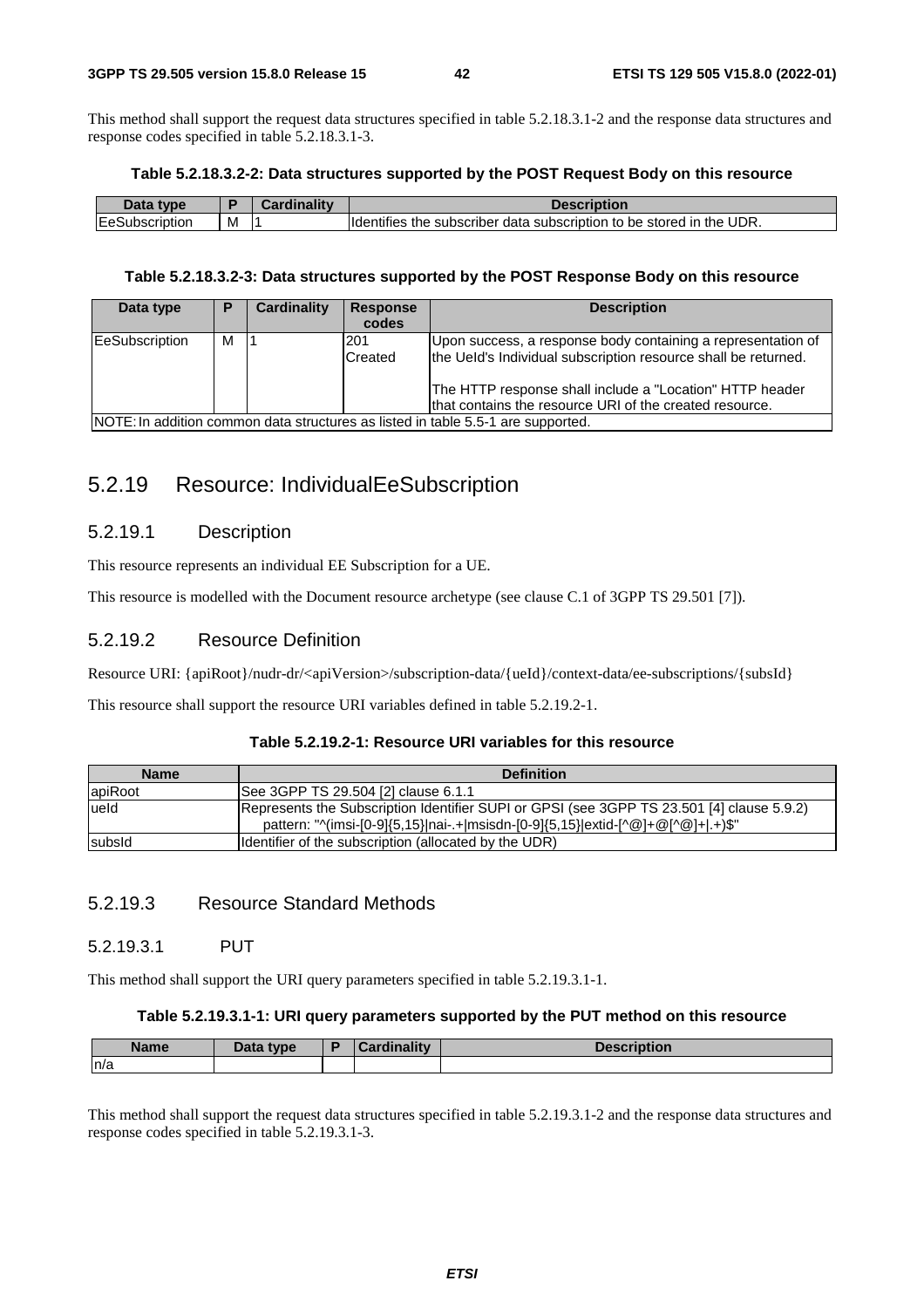### **Table 5.2.19.3.1-2: Data structures supported by the PUT Request Body on this resource**

| Data type              |   | Cardinality | <b>Description</b>                                                      |
|------------------------|---|-------------|-------------------------------------------------------------------------|
| <b>IEeSubscription</b> | м |             | that is to be stored<br>: subscription:<br>ˈhe<br>individual<br>--<br>. |

### **Table 5.2.19.3.1-3: Data structures supported by the PUT Response Body on this resource**

| Data type                                                                                            | Cardinality<br><b>Description</b><br><b>Response</b><br>P<br>codes |  |  |                                                                                  |  |  |  |  |
|------------------------------------------------------------------------------------------------------|--------------------------------------------------------------------|--|--|----------------------------------------------------------------------------------|--|--|--|--|
| 204 No<br>ln/a<br>Upon success, an empty response body shall be returned.                            |                                                                    |  |  |                                                                                  |  |  |  |  |
| Content                                                                                              |                                                                    |  |  |                                                                                  |  |  |  |  |
| 404 Not<br>м<br><b>IProblemDetails</b><br>If the resource does not exist, a response code of 404 Not |                                                                    |  |  |                                                                                  |  |  |  |  |
| Found<br>lFound shall be returned.                                                                   |                                                                    |  |  |                                                                                  |  |  |  |  |
|                                                                                                      |                                                                    |  |  | NOTE: In addition common data structures as listed in table 5.5-1 are supported. |  |  |  |  |

### 5.2.19.3.2 DELETE

This method shall support the URI query parameters specified in table 5.2.19.3.2-1.

#### **Table 5.2.19.3.2-1: URI query parameters supported by the DELETE method on this resource**

| <b>Name</b> | <b>Pata type</b> | $1 - 11$<br><b>STATISTICS</b> | <b>Description</b> |
|-------------|------------------|-------------------------------|--------------------|
| n/a         |                  |                               |                    |

This method shall support the request data structures specified in table 5.2.19.3.2-2 and the response data structures and response codes specified in table 5.2.19.3.2-3.

#### **Table 5.2.19.3.2-2: Data structures supported by the DELETE Request Body on this resource**

| Data type | Cardinality | <b>Description</b> |
|-----------|-------------|--------------------|
| n/a       |             |                    |

#### **Table 5.2.19.3.2-3: Data structures supported by the DELETE Response Body on this resource**

| Data type                                                                         | D | <b>Cardinality</b> | <b>Response</b><br>codes | <b>Description</b> |  |  |  |
|-----------------------------------------------------------------------------------|---|--------------------|--------------------------|--------------------|--|--|--|
| 204 No<br>Upon success, an empty response body shall be returned.<br>In/a         |   |                    |                          |                    |  |  |  |
| Content                                                                           |   |                    |                          |                    |  |  |  |
| INOTE: In addition common data structures as listed in table 5.5-1 are supported. |   |                    |                          |                    |  |  |  |

### 5.2.19.3.3 PATCH

This method shall support the URI query parameters specified in table 5.2.19.3.3-1.

#### **Table 5.2.19.3.3-1: URI query parameters supported by the PATCH method on this resource**

| <b>Name</b> | Data type | <b>Hinolity</b><br><b>Contract of the Contract of the Contract</b> | intion |
|-------------|-----------|--------------------------------------------------------------------|--------|
| n/a         |           |                                                                    |        |

This method shall support the request data structures specified in table 5.2.19.3.3-2 and the response data structures and response codes specified in table 5.2.19.3.3-3.

### **Table 5.2.19.3.3-2: Data structures supported by the PATCH Request Body on this resource**

| Data type        |   | Cardinality | Description                                                    |
|------------------|---|-------------|----------------------------------------------------------------|
| array(Patchitem) | M | . N         | Contains the delta data to the Individual EE Subscription data |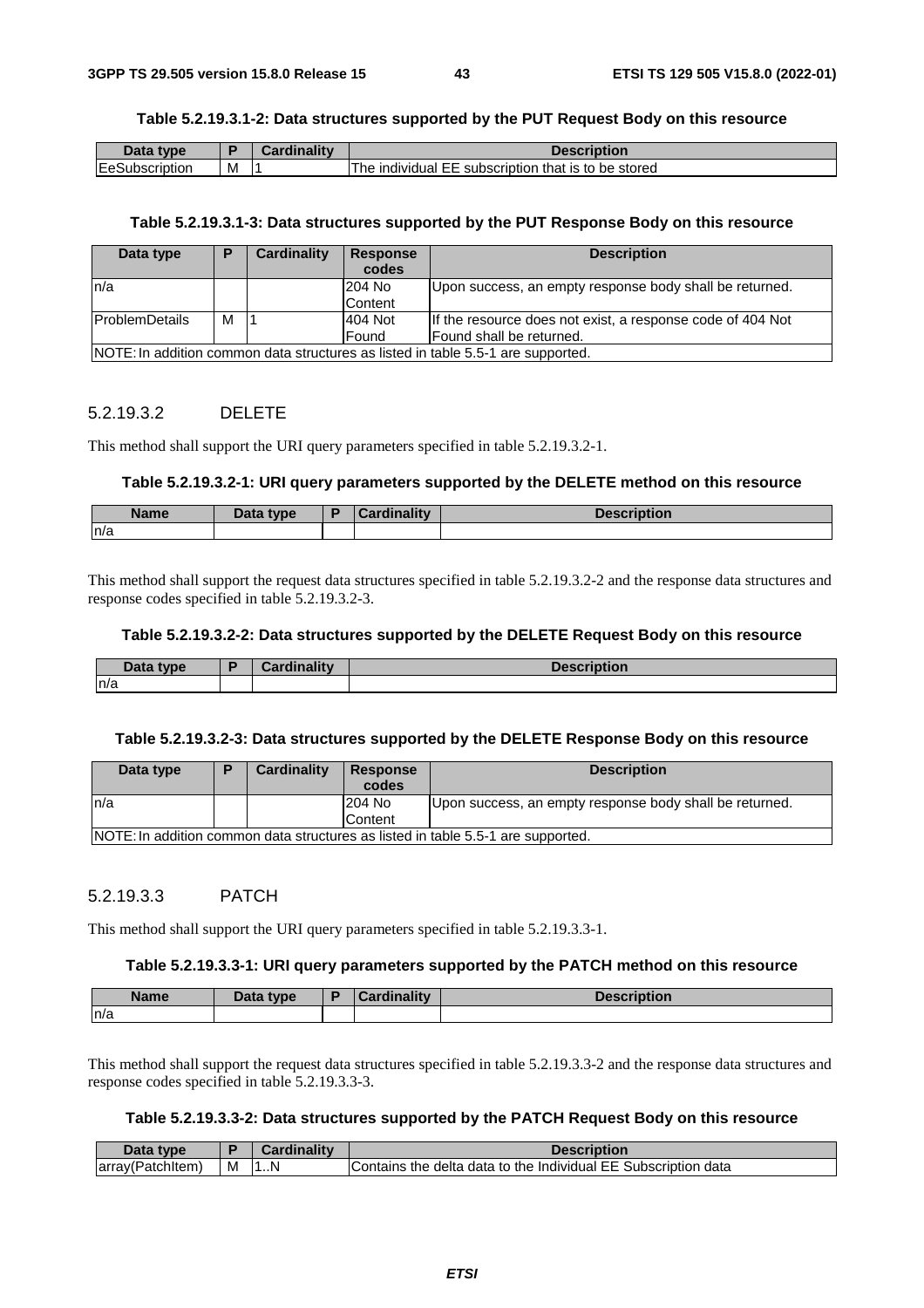| Data type      | P | <b>Cardinality</b> | <b>Response</b> | <b>Description</b>                                                         |
|----------------|---|--------------------|-----------------|----------------------------------------------------------------------------|
|                |   |                    | codes           |                                                                            |
| n/a            |   |                    | 204 No          | Upon successful modification, there is no body in the response             |
|                |   |                    | Content         | message.                                                                   |
| ProblemDetails | м |                    | 404 Not         | The resource corresponding to the SubscriptionId can't be                  |
|                |   |                    | Found           | found.                                                                     |
|                |   |                    |                 |                                                                            |
|                |   |                    |                 | The "cause" attribute shall be set to:                                     |
|                |   |                    |                 | - SUBSCRIPTION NOT FOUND                                                   |
|                | м |                    | 403             | One or more attributes are not allowed to be modified.                     |
|                |   |                    | Forbidden       |                                                                            |
|                |   |                    |                 | The "cause" attribute shall be set to:                                     |
|                |   |                    |                 | - MODIFY NOT ALLOWED                                                       |
| NOTE:          |   |                    |                 | In addition common data structures as listed in table 5.5-1 are supported. |

|  |  | Table 5.2.19.3.3-3: Data structures supported by the PATCH Response Body on this resource |  |  |
|--|--|-------------------------------------------------------------------------------------------|--|--|
|--|--|-------------------------------------------------------------------------------------------|--|--|

# 5.2.19A Resource: IndividualEeGroupSubscription

### 5.2.19A.1 Description

This resource represents an individual EE Subscription for a group of UEs or any UE (i.e. all UEs).

This resource is modelled with the Document resource archetype (see clause C.1 of 3GPP TS 29.501 [7]).

### 5.2.19A.2 Resource Definition

Resource URI: {apiRoot}/nudr-dr/<apiVersion>/subscription-data/group-data/{ueGroupId}/ee-subscriptions/{subsId}

This resource shall support the resource URI variables defined in table 5.2.19A.2-1.

### **Table 5.2.19A.2-1: Resource URI variables for this resource**

| <b>Name</b> | <b>Definition</b>                                                                                                                                                                 |
|-------------|-----------------------------------------------------------------------------------------------------------------------------------------------------------------------------------|
| lapiRoot    | See 3GPP TS 29.504 [2] clause 6.1.1                                                                                                                                               |
| lueGroupId  | Represents the identifier of the Group of UEs. For this resource, either External Group<br>Identifier or any UE shall be present.<br>Pattern: '^(extgroupid-[^@]+@[^@]+ anyUE)\$' |
| subsid      | Identifier of the subscription (allocated by the UDM)                                                                                                                             |

### 5.2.19A.3 Resource Standard Methods

### 5.2.19A.3.1 PUT

This method shall support the URI query parameters specified in table 5.2.19A.3.1-1.

### **Table 5.2.19A.3.1-1: URI query parameters supported by the PUT method on this resource**

| <b>Name</b> | type<br>Dala | <b>TEA</b> | ---<br>ווטוו<br><b>PESUTIP</b> |
|-------------|--------------|------------|--------------------------------|
| ln/a        |              |            |                                |

This method shall support the request data structures specified in table 5.2.19A.3.1-2 and the response data structures and response codes specified in table 5.2.19A.3.1-3.

### **Table 5.2.19A.3.1-2: Data structures supported by the PUT Request Body on this resource**

| Data<br>type         |   | `ord<br>.711111 | Description                                                                         |
|----------------------|---|-----------------|-------------------------------------------------------------------------------------|
| Subscription<br>lEe. | м |                 | F subscription for the group of UEs that is to be stored<br>1 he<br>individual<br>ᄠ |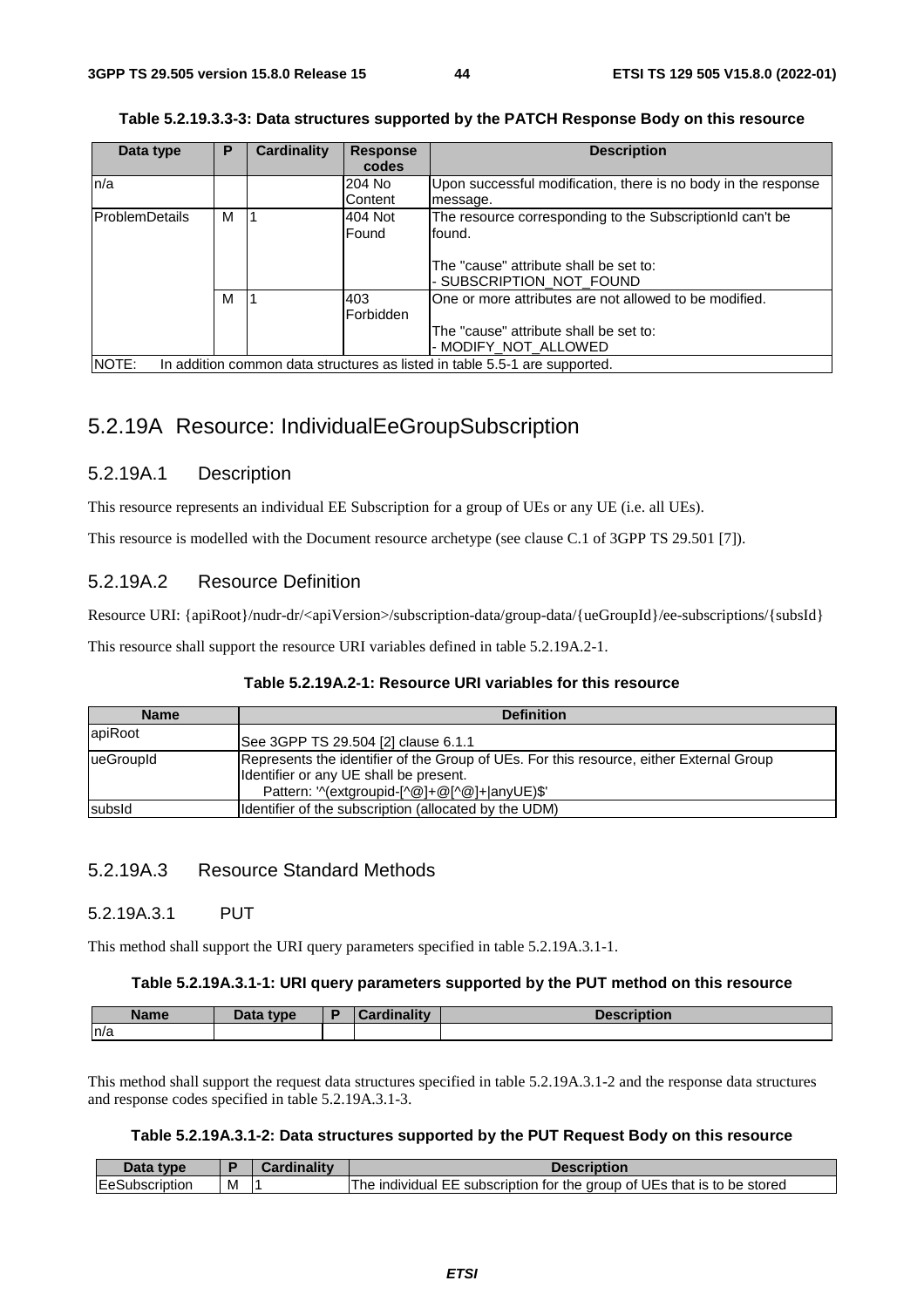| Data type             | D | <b>Cardinality</b> | <b>Response</b><br>codes | <b>Description</b>                                                                |
|-----------------------|---|--------------------|--------------------------|-----------------------------------------------------------------------------------|
| ln/a                  |   |                    | 204 No                   | Upon success, an empty response body shall be returned.                           |
|                       |   |                    | Content                  |                                                                                   |
| <b>ProblemDetails</b> | М |                    | 404 Not                  | If the resource does not exist, a response code of 404 Not                        |
|                       |   |                    | <b>IFound</b>            | Found shall be returned.                                                          |
|                       |   |                    |                          | NOTE: In addition, common data structures as listed in table 5.5-1 are supported. |

### **Table 5.2.19A.3.1-3: Data structures supported by the PUT Response Body on this resource**

### 5.2.19A.3.2 DELETE

This method shall support the URI query parameters specified in table 5.2.19A.3.2-1.

#### **Table 5.2.19A.3.2-1: URI query parameters supported by the DELETE method on this resource**

| <b>Name</b> | Data typel<br>Puw | Condination | Description |
|-------------|-------------------|-------------|-------------|
| n/a         |                   |             |             |

This method shall support the request data structures specified in table 5.2.19A.3.2-2 and the response data structures and response codes specified in table 5.2.19A.3.2-3.

#### **Table 5.2.19.3.2-2: Data structures supported by the DELETE Request Body on this resource**

| Data type | <b>Cardinality</b> | <b>Description</b> |
|-----------|--------------------|--------------------|
| n/a       |                    |                    |

#### **Table 5.2.19A.3.2-3: Data structures supported by the DELETE Response Body on this resource**

| Data type                                                                         |  | <b>Cardinality</b> | Response | <b>Description</b>                                      |  |  |
|-----------------------------------------------------------------------------------|--|--------------------|----------|---------------------------------------------------------|--|--|
|                                                                                   |  |                    | codes    |                                                         |  |  |
| In/a                                                                              |  |                    | 204 No   | Upon success, an empty response body shall be returned. |  |  |
|                                                                                   |  |                    | Content  |                                                         |  |  |
| NOTE: In addition, common data structures as listed in table 5.5-1 are supported. |  |                    |          |                                                         |  |  |

### 5.2.19A.3.3 PATCH

This method shall support the URI query parameters specified in table 5.2.19A.3.3-1.

#### **Table 5.2.19A.3.3-1: URI query parameters supported by the PATCH method on this resource**

| <b>Name</b> | <b>Data type</b><br>Dala | æ | inalitv<br>. .<br>---- | Description |
|-------------|--------------------------|---|------------------------|-------------|
| n/a         |                          |   |                        |             |

This method shall support the request data structures specified in table 5.2.19A.3.3-2 and the response data structures and response codes specified in table 5.2.19A.3.3-3.

#### **Table 5.2.19A.3.3-2: Data structures supported by the PATCH Request Body on this resource**

| Data<br>tvne.         |   |    | Description                                                                    |
|-----------------------|---|----|--------------------------------------------------------------------------------|
| larray(<br>'architemi | м | 7N | I Contains the delta data to the Individual EE Group<br>data<br>. Subscription |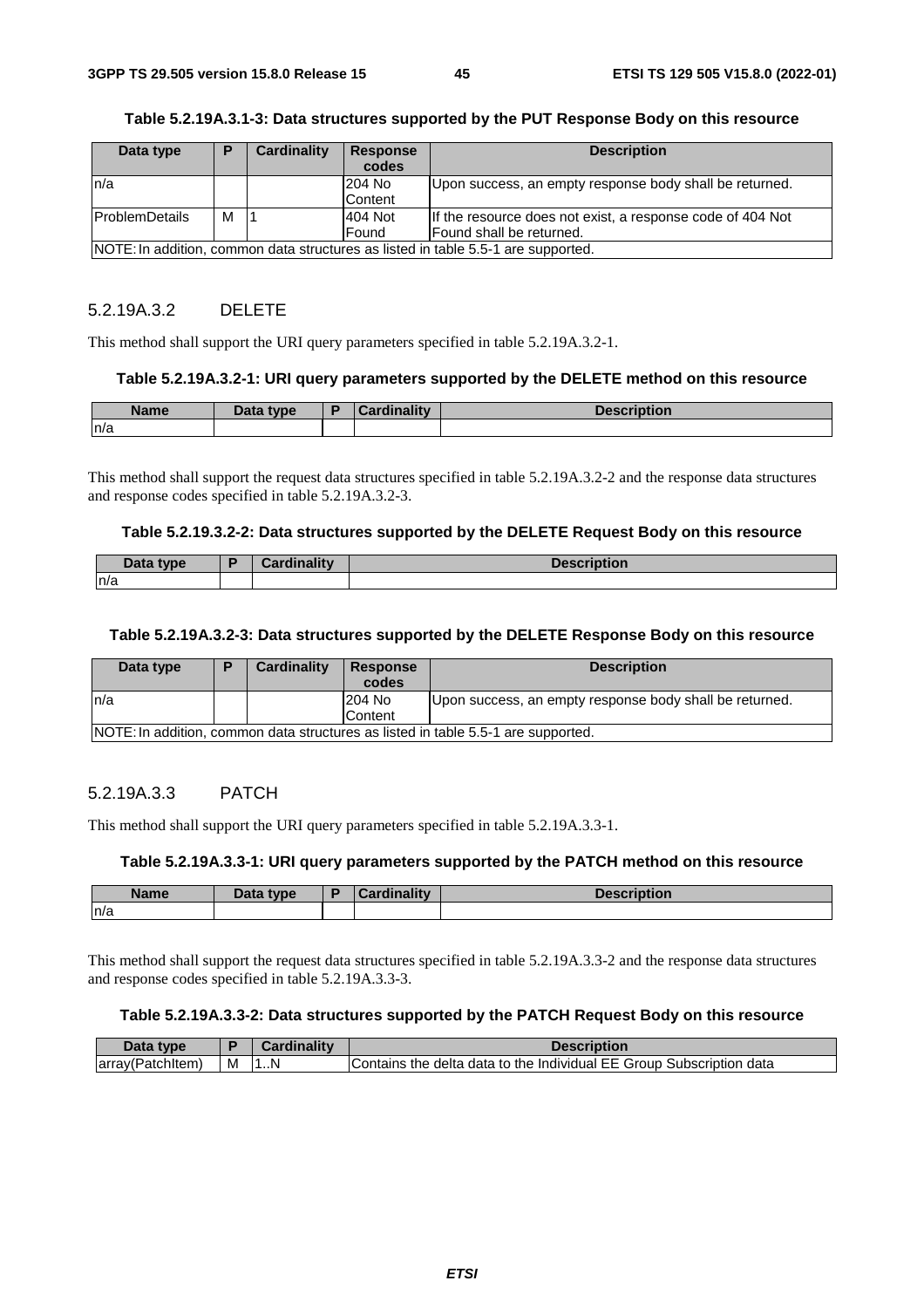| Data type      | P | <b>Cardinality</b> | <b>Response</b> | <b>Description</b>                                                         |
|----------------|---|--------------------|-----------------|----------------------------------------------------------------------------|
|                |   |                    | codes           |                                                                            |
| ln/a           |   |                    | 204 No          | Upon successful modification, there is no body in the response             |
|                |   |                    | Content         | message.                                                                   |
| ProblemDetails | М |                    | 404 Not         | The resource corresponding to the SubscriptionId can't be                  |
|                |   |                    | Found           | found.                                                                     |
|                |   |                    |                 |                                                                            |
|                |   |                    |                 | The "cause" attribute shall be set to:                                     |
|                |   |                    |                 | - SUBSCRIPTION_NOT_FOUND                                                   |
|                | М |                    | 403             | One or more attributes are not allowed to be modified.                     |
|                |   |                    | Forbidden       |                                                                            |
|                |   |                    |                 | The "cause" attribute shall be set to:                                     |
|                |   |                    |                 | - MODIFY NOT ALLOWED                                                       |
| NOTE:          |   |                    |                 | In addition common data structures as listed in table 5.5-1 are supported. |

# 5.2.20 Resource: SubscriptionDataSubscriptions

### 5.2.20.1 Description

This resource is used to represent explicit subscriber data subscriptions to notifications.

### 5.2.20.2 Resource Definition

Resource URI: {apiRoot}/nudr-dr/<apiVersion>/subscription-data/subs-to-notify

This resource shall support the resource URI variables defined in table 5.2.20.2-1.

### **Table 5.2.20.2-1: Resource URI variables for this resource**

| <b>Name</b> | <b>Definition</b>                      |
|-------------|----------------------------------------|
| apiRoot     | 3GPP TS 29.504 [2] clause 6.1.1<br>See |

## 5.2.20.3 Resource Standard Methods

### 5.2.20.3.1 POST

This method shall support the URI query parameters specified in table 5.2.20.3.1-1.

### **Table 5.2.20.3.1-1: URI query parameters supported by the POST method on this resource**

| Name | Data type<br>Dala | .<br><b>STATISTICS</b> | <b>COMMERCIAL CONTINUES</b><br>DESCRIPTION |
|------|-------------------|------------------------|--------------------------------------------|
| n/a  |                   |                        |                                            |

This method shall support the request data structures specified in table 5.2.20.3.1-2 and the response data structures and response codes specified in table 5.2.20.3.1-3.

### **Table 5.2.20.3.1-2: Data structures supported by the POST Request Body on this resource**

| Data type                         |   | <b>Cardinality</b> | <b>Description</b>                                                   |
|-----------------------------------|---|--------------------|----------------------------------------------------------------------|
| SubscriptionData<br>Subscriptions | M |                    | Identifies the subscriber data subscription to be stored in the UDR. |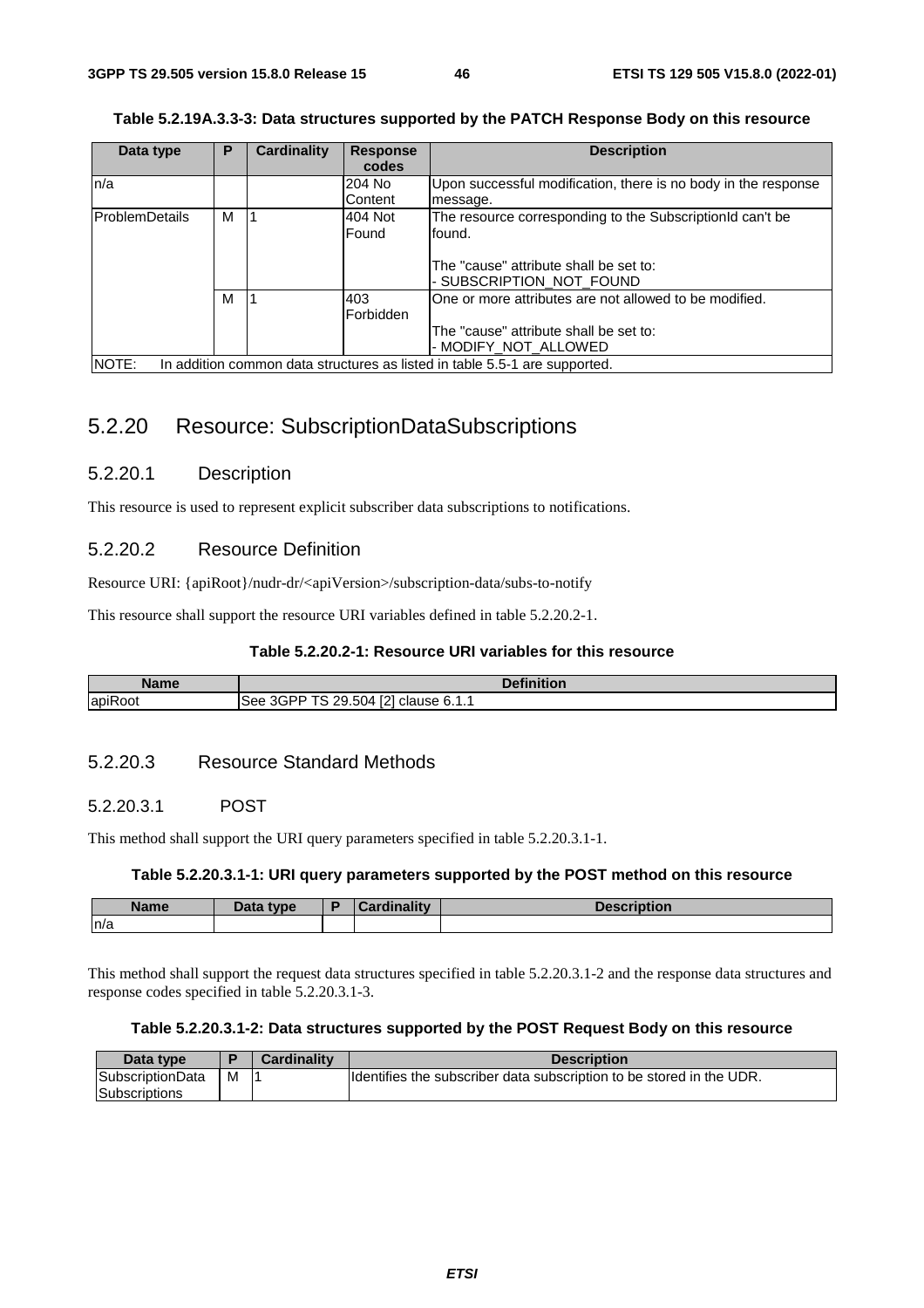**Table 5.2.20.3.1-3: Data structures supported by the POST Response Body on this resource** 

| Data type                                                                        | Р | <b>Cardinality</b> | Response<br>codes | <b>Description</b>                                                                                                                                                                                                                                          |
|----------------------------------------------------------------------------------|---|--------------------|-------------------|-------------------------------------------------------------------------------------------------------------------------------------------------------------------------------------------------------------------------------------------------------------|
| SubscriptionDataSubscriptions M  1                                               |   |                    | 201<br>Created    | Upon success, a response body containing a<br>representation of the Ueld's Individual subscription<br>resource shall be returned.<br>The HTTP response shall include a "Location" HTTP<br>header that contains the resource URI of the created<br>resource. |
| ProblemDetails                                                                   | м |                    | 404 Not<br>Found  | The "cause" attribute shall be set to the following<br>application error:<br>- SUBSCRIPTION NOT FOUND                                                                                                                                                       |
| NOTE: In addition common data structures as listed in table 5.5-1 are supported. |   |                    |                   |                                                                                                                                                                                                                                                             |

### 5.2.20.3.2 GET

This method shall support the URI query parameters specified in table 5.2.20.3.2-1.

#### **Table 5.2.20.3.2-1: URI query parameters supported by the GET method on this resource**

| <b>Name</b>            | Data type         |          | <b>Cardinality</b> | <b>Description</b>                                                                                                                                                                   |
|------------------------|-------------------|----------|--------------------|--------------------------------------------------------------------------------------------------------------------------------------------------------------------------------------|
| ue-id                  | VarUeld           | м        |                    | Represents the Subscription Identifier SUPI or GPSI (see<br>3GPP TS 23.501 [4] clause 5.9.2)<br>pattern: "^(imsi-[0-9]{5,15} nai-.+ msisdn-[0-9]{5,15} extid-<br> r^@1+@r^@1+I.+)\$" |
| supported-<br>features | SupportedFeatures | $\Omega$ | 101                | see 3GPP TS 29.500 [8] clause 6.6                                                                                                                                                    |

This method shall support the request data structures specified in table 5.2.20.3.2-2 and the response data structures and response codes specified in table 5.2.20.3.2-3.

### **Table 5.2.20.3.2-2: Data structures supported by the GET Request Body on this resource**

| <b>Pata type</b> | Cardinality | <b>Description</b> |
|------------------|-------------|--------------------|
| n/a              |             |                    |

### **Table 5.2.20.3.2-3: Data structures supported by the GET Response Body on this resource**

| Data type                                        |                                                                            | <b>Cardinality Response</b> | codes   | <b>Description</b>                                                                          |  |  |
|--------------------------------------------------|----------------------------------------------------------------------------|-----------------------------|---------|---------------------------------------------------------------------------------------------|--|--|
| array (Subscription Data Subscriptions)   M   0N |                                                                            |                             | 1200 OK | Upon success, a response body containing the<br>individual subscriptions shall be returned. |  |  |
| <b>NOTE:</b>                                     | In addition common data structures as listed in table 5.5-1 are supported. |                             |         |                                                                                             |  |  |

### 5.2.20.3.3 DELETE

This method shall support the URI query parameters specified in table 5.2.20.3.3-1.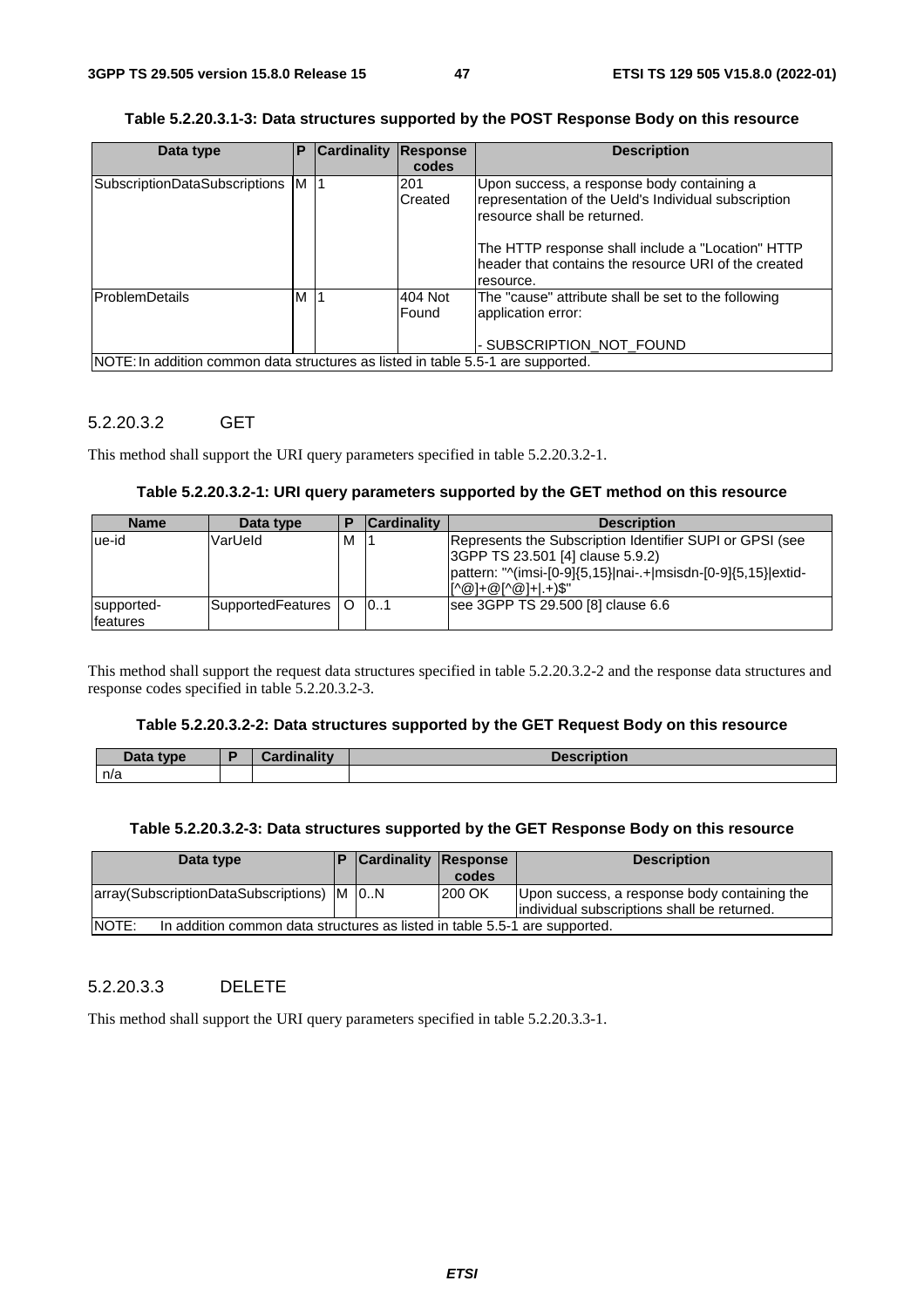| <b>Name</b> | Data type | P | <b>Cardinality</b> | <b>Description</b>                                                                                                                               |  |  |  |  |  |
|-------------|-----------|---|--------------------|--------------------------------------------------------------------------------------------------------------------------------------------------|--|--|--|--|--|
| ue-id       | VarUeld   | М |                    | Represents the Subscription Identifier SUPI or GPSI (see<br>3GPP TS 23.501 [4] clause 5.9.2) of the UE associated to<br><b>Hoja aubaarintian</b> |  |  |  |  |  |

|  |  |  | Table 5.2.20.3.3-1: URI query parameters supported by the DELETE method on this resource |  |
|--|--|--|------------------------------------------------------------------------------------------|--|
|--|--|--|------------------------------------------------------------------------------------------|--|

|                                         |              |              |     | $\sim$ . To 20.00 F T classe 0.0.2) or the OL associated to<br>this subscription.                                                                                                                                                                                   |
|-----------------------------------------|--------------|--------------|-----|---------------------------------------------------------------------------------------------------------------------------------------------------------------------------------------------------------------------------------------------------------------------|
|                                         |              |              |     | Pattern: "^(imsi-[0-9]{5,15} nai-.+ msisdn-[0-9]{5,15} extid-<br>[^@] <u>+@[^@]+ .+)\$"</u>                                                                                                                                                                         |
| nf-instance-id                          | Nflnstanceld | $\mathsf{C}$ | 0.1 | If included, this IE shall contain the Instance ID of the original<br>NF Service Consumer of the UDM that created the<br>subscription, and the UDR shall delete all subscriptions<br>associated to the ue-id that were created by this specific nf-<br>instance-id. |
|                                         |              |              |     | If not included, the UDR shall delete all subscriptions<br>matching the rest of query parameters.                                                                                                                                                                   |
|                                         |              |              |     | (See NOTE)                                                                                                                                                                                                                                                          |
| delete-all-nfs                          | boolean      | $\mathsf{C}$ | 0.1 | If included, this IE indicates that the UDR shall delete all<br>subscriptions associated to the ue-id.                                                                                                                                                              |
|                                         |              |              |     | (See NOTE)                                                                                                                                                                                                                                                          |
| implicit-<br>unsubscribe-<br>indication | boolean      | $\Omega$     | 0.1 | If included, this IE shall contain the content of the<br>"implicitUnsubscribe" attribute sent during the creation of the<br>subscription in UDM.                                                                                                                    |
|                                         |              |              |     | If it is set to true, it means that the UDR shall delete all those<br>subscriptions from NF Service Consumers of UDM, whose<br>implicitUnsubscribe value is set to true.                                                                                            |
|                                         |              |              |     | It not included, or set to false, the UDR shall delete all                                                                                                                                                                                                          |
|                                         |              |              |     | subscriptions matching the rest of query parameters.                                                                                                                                                                                                                |
| NOTE:                                   |              |              |     | Either "nf-instance-id" or "delete-all-nfs" shal be included in the request.                                                                                                                                                                                        |

This method shall support the request data structures specified in table 5.2.20.3.3-2 and the response data structures and response codes specified in table 5.2.20.3.3-3.

#### **Table 5.2.20.3.3-2: Data structures supported by the DELETE Request Body on this resource**

| <b>Example</b><br>Dala | <b>rdinality</b> |                                             |
|------------------------|------------------|---------------------------------------------|
| n/a                    |                  | emptv.<br>body shall<br>request<br>be<br>ne |

#### **Table 5.2.20.3.3-3: Data structures supported by the DELETE Response Body on this resource**

| Data type | Ð                                                                                 | <b>Cardinality</b> | <b>Response</b><br>codes | <b>Description</b>                                      |  |  |
|-----------|-----------------------------------------------------------------------------------|--------------------|--------------------------|---------------------------------------------------------|--|--|
| ln/a      |                                                                                   |                    | 204 No                   | Upon success, an empty response body shall be returned. |  |  |
|           |                                                                                   |                    | Content                  |                                                         |  |  |
|           | NOTE: In addition, common data structures as listed in table 5.5-1 are supported. |                    |                          |                                                         |  |  |

# 5.2.21 Resource: IndividualSubscriptionDataSubscription

### 5.2.21.1 Description

This resource is used to represent an individual subscriber data subscriptions to notifications.

### 5.2.21.2 Resource Definition

Resource URI: {apiRoot}/nudr-dr/<apiVersion>/subscription-data/subs-to-notify/{subsId}

This resource shall support the resource URI variables defined in table 5.2.21.2-1.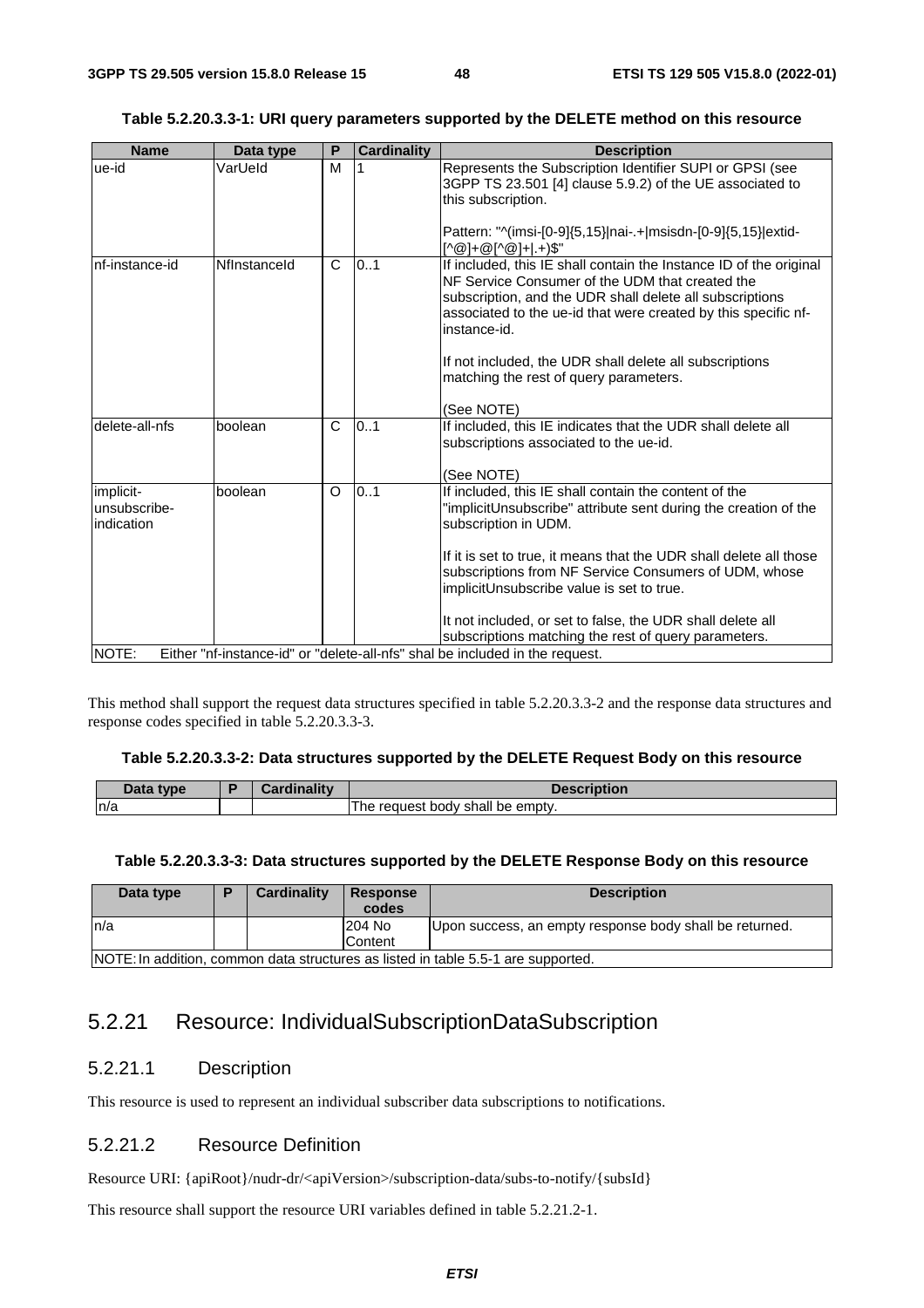| <b>Name</b> | <b>Definition</b>                                                                                                                                                                       |
|-------------|-----------------------------------------------------------------------------------------------------------------------------------------------------------------------------------------|
| apiRoot     | See 3GPP TS 29.504 [2] clause 6.1.1                                                                                                                                                     |
| subsId      | The subsId identifies an individual SubscriptionDataSubscriptions to notifications. The value is<br>allocated by the UDR during creation of the SubscriptionDataSubscriptions resource. |

#### **Table 5.2.21.2-1: Resource URI variables for this resource**

## 5.2.21.3 Resource Standard Methods

#### 5.2.21.3.1 DELETE

This method shall support the URI query parameters specified in table 5.2.21.3.1-1.

#### **Table 5.2.21.3.1-1: URI query parameters supported by the DELETE method on this resource**

| <b>Name</b> | Data type | -<br>œ | <b>Cardinality</b> | Description |
|-------------|-----------|--------|--------------------|-------------|
| ln/a        |           |        |                    |             |

This method shall support the request data structures specified in table 5.2.21.3.1-2 and the response data structures and response codes specified in table 5.2.21.3.1-3.

#### **Table 5.2.21.3.1-2: Data structures supported by the DELETE Request Body on this resource**

| Doto.<br>tvpe | <b>Cordinality</b><br>мш<br>571 O III | <b>Description</b>                                |
|---------------|---------------------------------------|---------------------------------------------------|
| n/a           |                                       | emptv.<br>: body shall<br>The.<br>reauest ؛<br>be |

#### **Table 5.2.21.3.1-3: Data structures supported by the DELETE Response Body on this resource**

| Data type | D | <b>Cardinality</b>                                                               | <b>Response</b><br>codes | <b>Description</b>                                      |  |  |  |
|-----------|---|----------------------------------------------------------------------------------|--------------------------|---------------------------------------------------------|--|--|--|
| ln/a      |   |                                                                                  | 204 No                   | Upon success, an empty response body shall be returned. |  |  |  |
|           |   |                                                                                  | Content                  |                                                         |  |  |  |
|           |   | NOTE: In addition common data structures as listed in table 5.5-1 are supported. |                          |                                                         |  |  |  |

### 5.2.21.3.2 PATCH

This method shall support the URI query parameters specified in table 5.2.21.3.2-1.

### **Table 5.2.21.3.2-1: URI query parameters supported by the PATCH method on this resource**

| <b>Name</b> | <b>Dota type</b> | ъ | ardinalitv: | <b>Description</b> |
|-------------|------------------|---|-------------|--------------------|
| n/a         |                  |   |             |                    |

This method shall support the request data structures specified in table 5.2.21.3.2-2 and the response data structures and response codes specified in table 5.2.21.3.2-3.

### **Table 5.2.21.3.2-2: Data structures supported by the PATCH Request Body on this resource**

| Data<br><b>VDE</b>           |   | .   | Description                                                                                     |
|------------------------------|---|-----|-------------------------------------------------------------------------------------------------|
| <b>array</b><br>hitem)<br>эн | м | . N | Data<br>Subscription.<br>Subscription<br>delta<br>Individual<br>Contains<br>⊧data to the<br>the |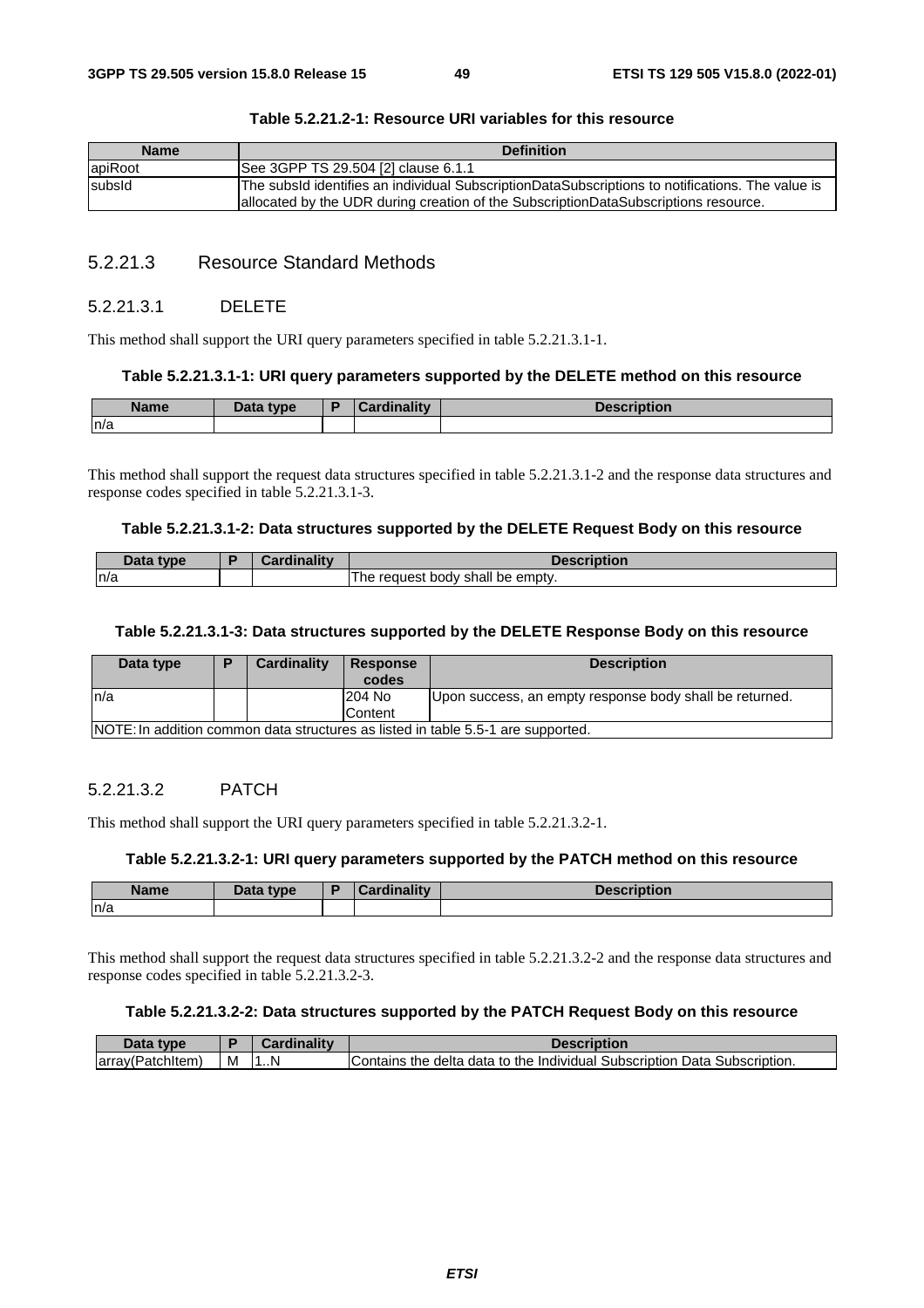| Data type             | P | <b>Cardinality</b> | <b>Response</b> | <b>Description</b>                                                         |
|-----------------------|---|--------------------|-----------------|----------------------------------------------------------------------------|
|                       |   |                    | codes           |                                                                            |
| n/a                   |   |                    | 204 No          | Upon successful modification, there is no body in the response             |
|                       |   |                    | Content         | message.                                                                   |
| <b>ProblemDetails</b> | м |                    | 404 Not         | The resource corresponding to the SubscriptionId can't be                  |
|                       |   |                    | Found           | found.                                                                     |
|                       |   |                    |                 |                                                                            |
|                       |   |                    |                 | The "cause" attribute shall be set to:                                     |
|                       |   |                    |                 | - SUBSCRIPTION NOT FOUND                                                   |
|                       | м |                    | 403             | One or more attributes are not allowed to be modified.                     |
|                       |   |                    | Forbidden       |                                                                            |
|                       |   |                    |                 | The "cause" attribute shall be set to:                                     |
|                       |   |                    |                 | - MODIFY NOT ALLOWED                                                       |
| NOTE:                 |   |                    |                 | In addition common data structures as listed in table 5.5-1 are supported. |

|  | Table 5.2.21.3.2-3: Data structures supported by the PATCH Response Body on this resource |
|--|-------------------------------------------------------------------------------------------|
|  |                                                                                           |

# 5.2.22 Resource: TraceData

### 5.2.22.1 Description

This resource represents the trace configuration data for a SUPI for use in a serving PLMN. It is queried by the AMF via the UDM after registering.

This resource is modelled with the Document resource archetype (see clause C.1 of 3GPP TS 29.501 [7]).

### 5.2.22.2 Resource Definition

Resource URI: {apiRoot}/nudr-dr/<apiVersion>/subscription-data/{ueId}/{servingPlmnId}/provisioned-data/trace-data

This resource shall support the resource URI variables defined in table 5.2.22.2-1.

| Table 5.2.22.2-1: Resource URI variables for this resource |  |  |
|------------------------------------------------------------|--|--|
|------------------------------------------------------------|--|--|

| <b>Name</b>          | <b>Definition</b>                                                                                                                                                            |
|----------------------|------------------------------------------------------------------------------------------------------------------------------------------------------------------------------|
| apiRoot              | ISee 3GPP TS 29.504 [2] clause 6.1.1                                                                                                                                         |
| lueld                | Represents the Subscription Identifier SUPI or GPSI (see 3GPP TS 23.501 [4] clause 5.9.2)<br>pattern: "^(imsi-[0-9]{5,15} nai-.+ msisdn-[0-9]{5,15} extid-[^@]+@[^@]+ .+)\$" |
| <b>servingPlmnld</b> | Represents the Serving PLMN ID ( <mcc><mnc>)<br/>pattern: "^[0-9]{5,6}\$"</mnc></mcc>                                                                                        |

## 5.2.22.3 Resource Standard Methods

### 5.2.3.3.1 GET

This method shall support the URI query parameters specified in table 5.2.22.3.1-1.

#### **Table 5.2.22.3.1-1: URI query parameters supported by the GET method on this resource**

| <b>Name</b> | Data type | `ordinolity | <b>Description</b> |
|-------------|-----------|-------------|--------------------|
| ln/a        |           |             |                    |

This method shall support the request data structures specified in table 5.2.22.3.1-2 and the response data structures and response codes specified in table 5.2.22.3.1-3.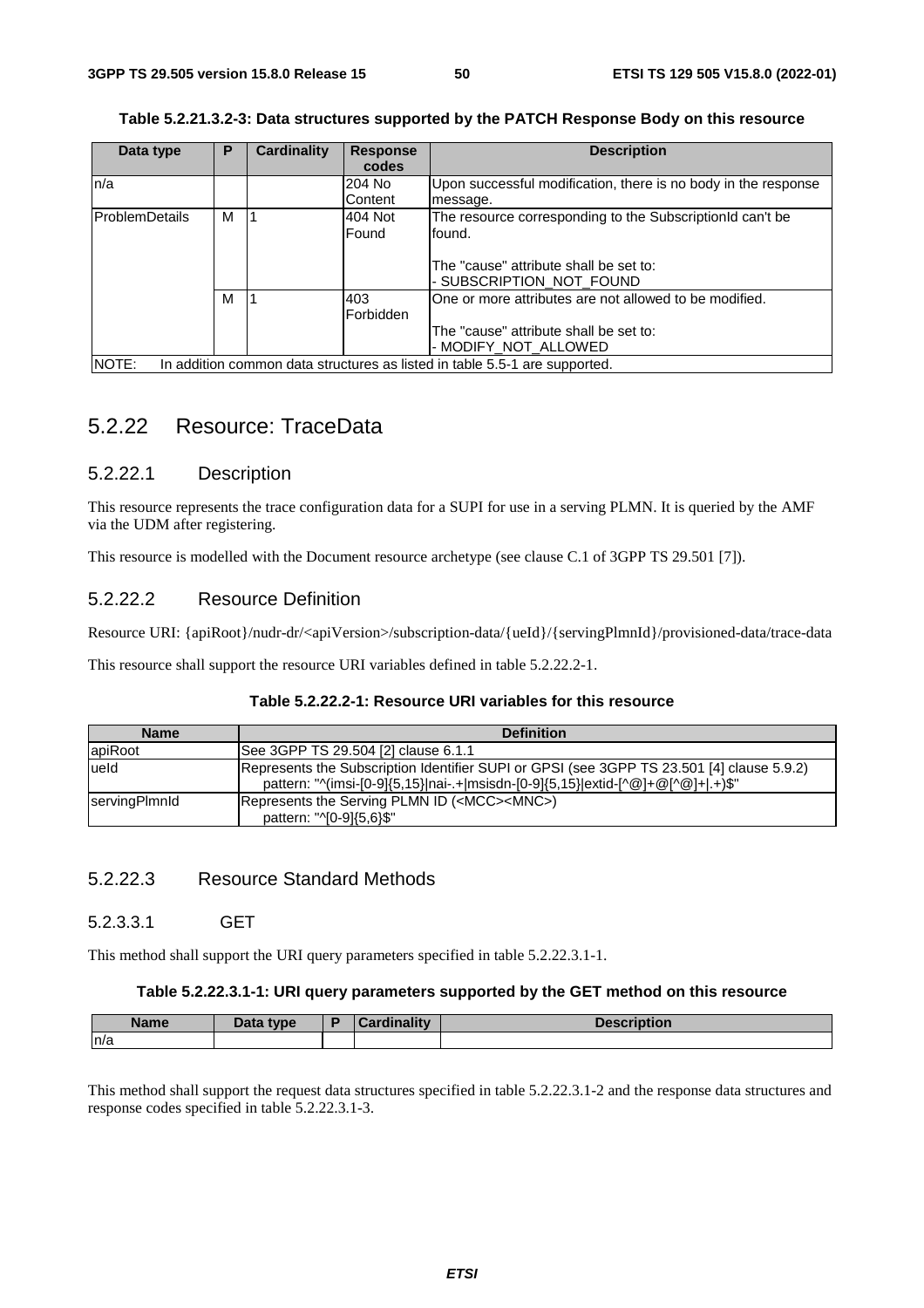#### **Table 5.2.22.3.1-2: Data structures supported by the GET Request Body on this resource**

| Data type | <b>Cardinality</b> | <b>Description</b> |
|-----------|--------------------|--------------------|
| n/a       |                    |                    |

#### **Table 5.2.3.3.1-3: Data structures supported by the GET Response Body on this resource**

| Data type                                                                        |   | Cardinality | <b>Response</b><br>codes | <b>Description</b>                                 |
|----------------------------------------------------------------------------------|---|-------------|--------------------------|----------------------------------------------------|
| TraceData                                                                        | м |             | 200 OK                   | Upon success, a response body containing the Trace |
|                                                                                  |   |             |                          | Configuration Data shall be returned.              |
| NOTE: In addition common data structures as listed in table 5.5-1 are supported. |   |             |                          |                                                    |

### 5.2.23 Resource: IdentityData

#### 5.2.23.1 Description

This resource represents the identity data. It is queried by the UDM by GPSI or SUPI.

### 5.2.23.2 Resource Definition

Resource URI: {apiRoot}/nudr-dr/<apiVersion>/subscription-data/{ueId}/identity-data

This resource shall support the resource URI variables defined in table 5.2.23.2-1.

### **Table 5.2.23.2-1: Resource URI variables for this resource**

| <b>Name</b> | <b>Definition</b>                                                                                                                                                            |
|-------------|------------------------------------------------------------------------------------------------------------------------------------------------------------------------------|
| apiRoot     | ISee clause 6.1.1                                                                                                                                                            |
| lueld       | Represents the Subscription Identifier SUPI or GPSI (see 3GPP TS 23.501 [4] clause 5.9.2)<br>pattern: "^(imsi-[0-9]{5,15} nai-.+ msisdn-[0-9]{5,15} extid-[^@]+@[^@]+ .+)\$" |

### 5.2.23.3 Resource Standard Methods

### 5.2.23.3.1 GET

This method shall support the URI query parameters specified in table 5.2.23.3.1-1.

#### **Table 5.2.23.3.1-1: URI query parameters supported by the GET method on this resource**

| <b>Name</b> | <b>Pata type</b><br>Dala | D | ardinality. | <b>Description</b> |
|-------------|--------------------------|---|-------------|--------------------|
| n/a         |                          |   |             |                    |

This method shall support the request data structures specified in table 5.2.23.3.1-2 and the response data structures and response codes specified in table 5.2.23.3.1-3.

#### **Table 5.2.23.3.1-2: Data structures supported by the GET Request Body on this resource**

| Data type | Cardinalitv | <b>Description</b> |
|-----------|-------------|--------------------|
| n/a       |             |                    |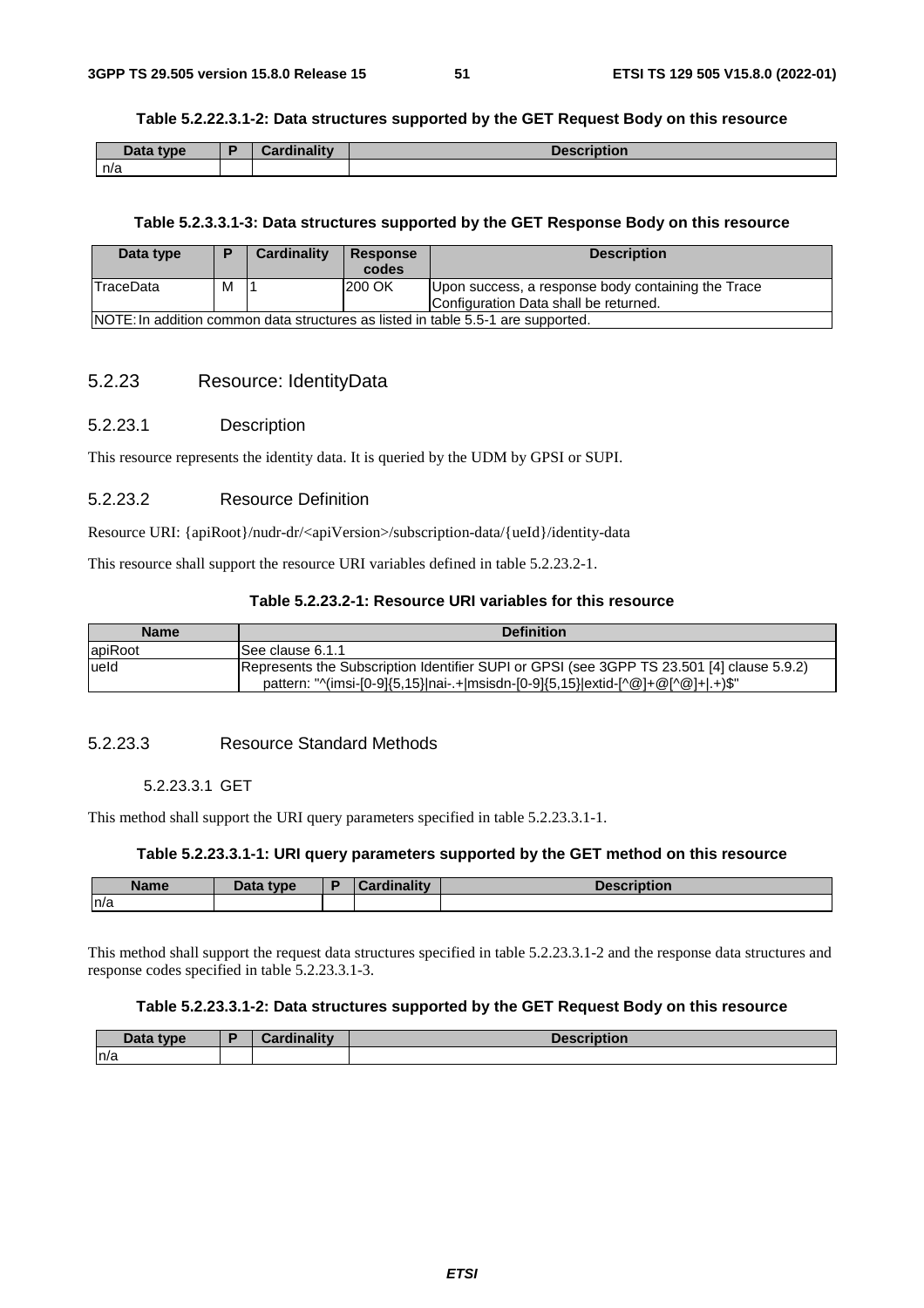| Data type                                                                        | D | Cardinality | <b>Response</b> | <b>Description</b>                                         |
|----------------------------------------------------------------------------------|---|-------------|-----------------|------------------------------------------------------------|
|                                                                                  |   |             | codes           |                                                            |
|                                                                                  |   |             |                 |                                                            |
| IdentityData                                                                     | М |             | 200 OK          | Upon success, a response body containing the identity data |
|                                                                                  |   |             |                 | that corresponds to the provided ueld                      |
| NOTE: In addition common data structures as listed in table 5.5-1 are supported. |   |             |                 |                                                            |

| Table 5.2.23.3.1-3: Data structures supported by the GET Response Body on this resource |
|-----------------------------------------------------------------------------------------|
|-----------------------------------------------------------------------------------------|

# 5.2.24 Resource: AuthenticationStatus

### 5.2.24.1 Description

This resource is modelled with the Document resource archetype (see clause C.1 of 3GPP TS 29.501 [7]).

### 5.2.24.2 Resource Definition

Resource URI: {apiRoot}/nudr-dr/<apiVersion>/subscription-data/{ueId}/authentication-data/authentication-status

This resource shall support the resource URI variables defined in table 5.2.24.2-1.

### **Table 5.2.24.2-1: Resource URI variables for this resource**

| <b>Name</b> | <b>Definition</b>                                                                                                                 |
|-------------|-----------------------------------------------------------------------------------------------------------------------------------|
| apiRoot     | See 3GPP TS 29.504 [2] clause 6.1.1                                                                                               |
| lueld       | Represents the Subscription Identifier SUPI (see 3GPP TS 23.501 [4] clause 5.9.2)<br>pattern: " $\frac{(m}{5.15})$  nai-.+ .+)\$" |

### 5.2.24.3 Resource Standard Methods

## 5.2.24.3.1 PUT

This method shall support the URI query parameters specified in table 5.2.24.3.1-1.

#### **Table 5.2.24.3.1-1: URI query parameters supported by the PUT method on this resource**

| Name | Data type | namo | <b>Description</b> |
|------|-----------|------|--------------------|
| n/a  |           |      |                    |

This method shall support the request data structures specified in table 5.2.24.3.1-2 and the response data structures and response codes specified in table 5.2.24.3.1-3.

#### **Table 5.2.24.3.1-2: Data structures supported by the PUT Request Body on this resource**

| Data<br>type. |   | inality<br>∷ard | <b>Description</b>                                               |
|---------------|---|-----------------|------------------------------------------------------------------|
| vent          | M |                 | f the UE.<br>To store<br>status<br>οt<br>the<br>e authentication |

#### **Table 5.2.24.3.1-3: Data structures supported by the PUT Response Body on this resource**

| Data type | <b>Cardinality</b> | Response<br>codes | <b>Description</b>                                                               |
|-----------|--------------------|-------------------|----------------------------------------------------------------------------------|
| ln/a      |                    | 204 No            | Upon success, an empty response body shall be returned                           |
|           |                    | Content           |                                                                                  |
|           |                    |                   | NOTE: In addition common data structures as listed in table 5.5-1 are supported. |

### 5.2.24.3.2 GET

This method shall support the URI query parameters specified in table 5.2.24.3.2-1.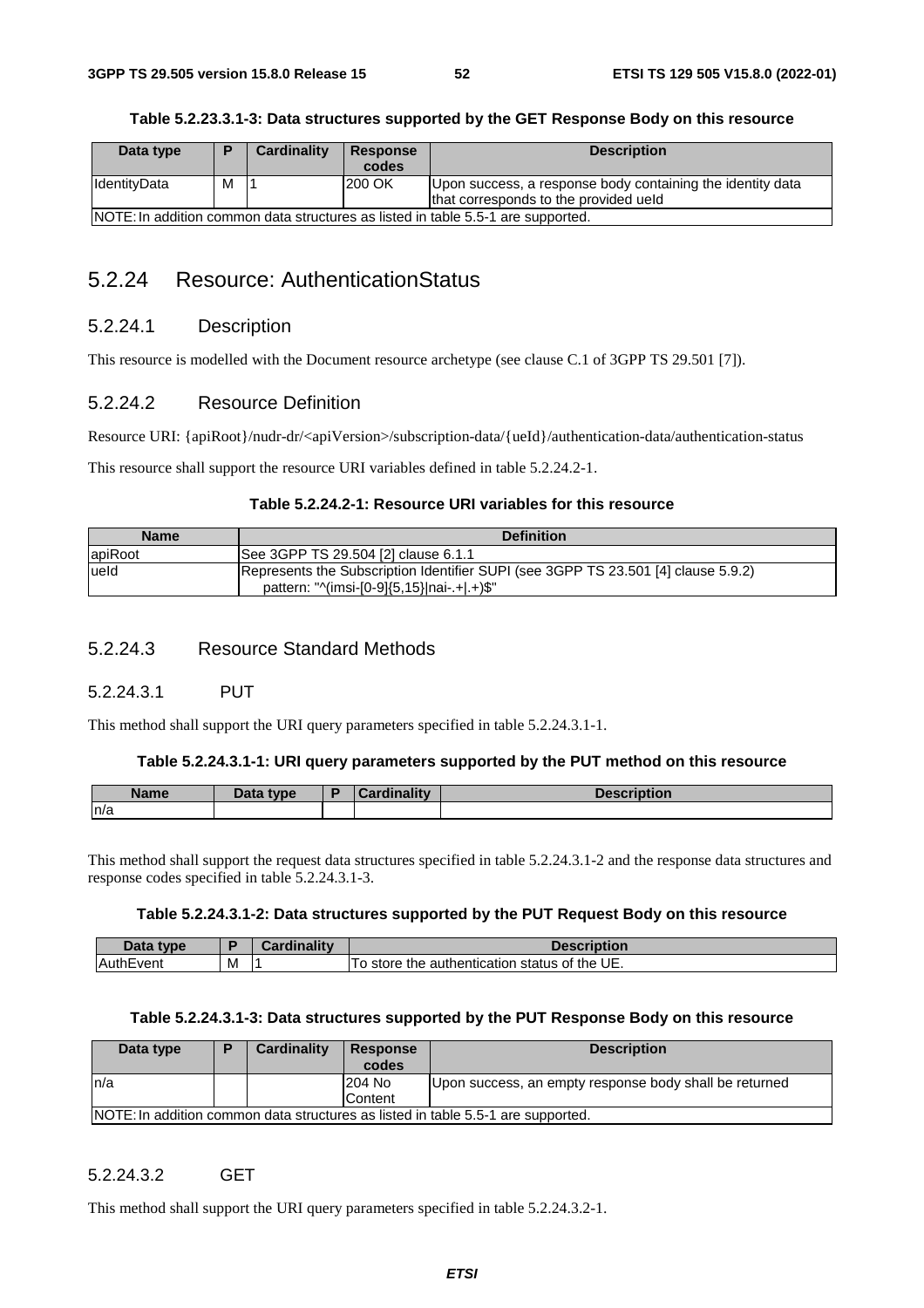| <b>Name</b>            | Data type             | <b>Cardinality</b> | <b>Description</b>                                                                                                                                                                                             |
|------------------------|-----------------------|--------------------|----------------------------------------------------------------------------------------------------------------------------------------------------------------------------------------------------------------|
| fields                 | array(string)         | 1N                 | When the NF consumer only retrieves a subset of the<br>resource, the "fields" query parameter shall be included.<br>The "fields" query parameter contains the pointers of the<br>attribute(s) to be retrieved. |
| supported-<br>features | SupportedFeatures   O | 0.1                | see 3GPP TS 29.500 [8] clause 6.6                                                                                                                                                                              |

### **Table 5.2.24.3.2-1: URI query parameters supported by the GET method on this resource**

This method shall support the request data structures specified in table 5.2.24.3.2-2 and the response data structures and response codes specified in table 5.2.24.3.2-3.

### **Table 5.2.24.3.2-2: Data structures supported by the GET Request Body on this resource**

| Data tvpe<br><b>Data</b> | Cordinality | <b>Desci</b><br>.<br><b>UNDUOIL</b> |
|--------------------------|-------------|-------------------------------------|
| n/a                      |             |                                     |

### **Table 5.2.24.3.2-3: Data structures supported by the GET Response Body on this resource**

| Data type                                                                            |   | Cardinality | <b>Response</b><br>codes | <b>Description</b>                                                            |
|--------------------------------------------------------------------------------------|---|-------------|--------------------------|-------------------------------------------------------------------------------|
| <b>AuthEvent</b>                                                                     | м |             | 200 OK                   | Upon success, a response body containing the AuthEvent shall<br>Ibe returned. |
| INOTE:<br>In addition common data structures as listed in table 5.5-1 are supported. |   |             |                          |                                                                               |

# 5.2.25 Resource: AuthenticationSoR

## 5.2.25.1 Description

This resource is modelled with the Document resource archetype (see clause C.1 of 3GPP TS 29.501 [7]).

# 5.2.25.2 Resource Definition

Resource URI: {apiRoot}/nudr-dr/<apiVersion>/subscription-data/{ueId}/ue-update-confirmation-data/sor-data

This resource shall support the resource URI variables defined in table 5.2.25.2-1.

### **Table 5.2.25.2-1: Resource URI variables for this resource**

| <b>Name</b> | <b>Definition</b>                                                                                                               |
|-------------|---------------------------------------------------------------------------------------------------------------------------------|
| apiRoot     | See 3GPP TS 29.504 [2] clause 6.1.1                                                                                             |
| lueld       | Represents the Subscription Identifier SUPI (see 3GPP TS 23.501 [4] clause 5.9.2)<br>pattern: "^(imsi-[0-9]{5,15} nai-.+ .+)\$" |

# 5.2.25.3 Resource Standard Methods

## 5.2.25.3.1 PUT

This method shall support the URI query parameters specified in table 5.2.25.3.1-1.

## **Table 5.2.25.3.1-1: URI query parameters supported by the PUT method on this resource**

| <b>Name</b> | <b>Data type</b><br><u>.</u> | $1 - 111$<br> | <b>Boonvintion</b><br>1011 |
|-------------|------------------------------|---------------|----------------------------|
| ln/a        |                              |               |                            |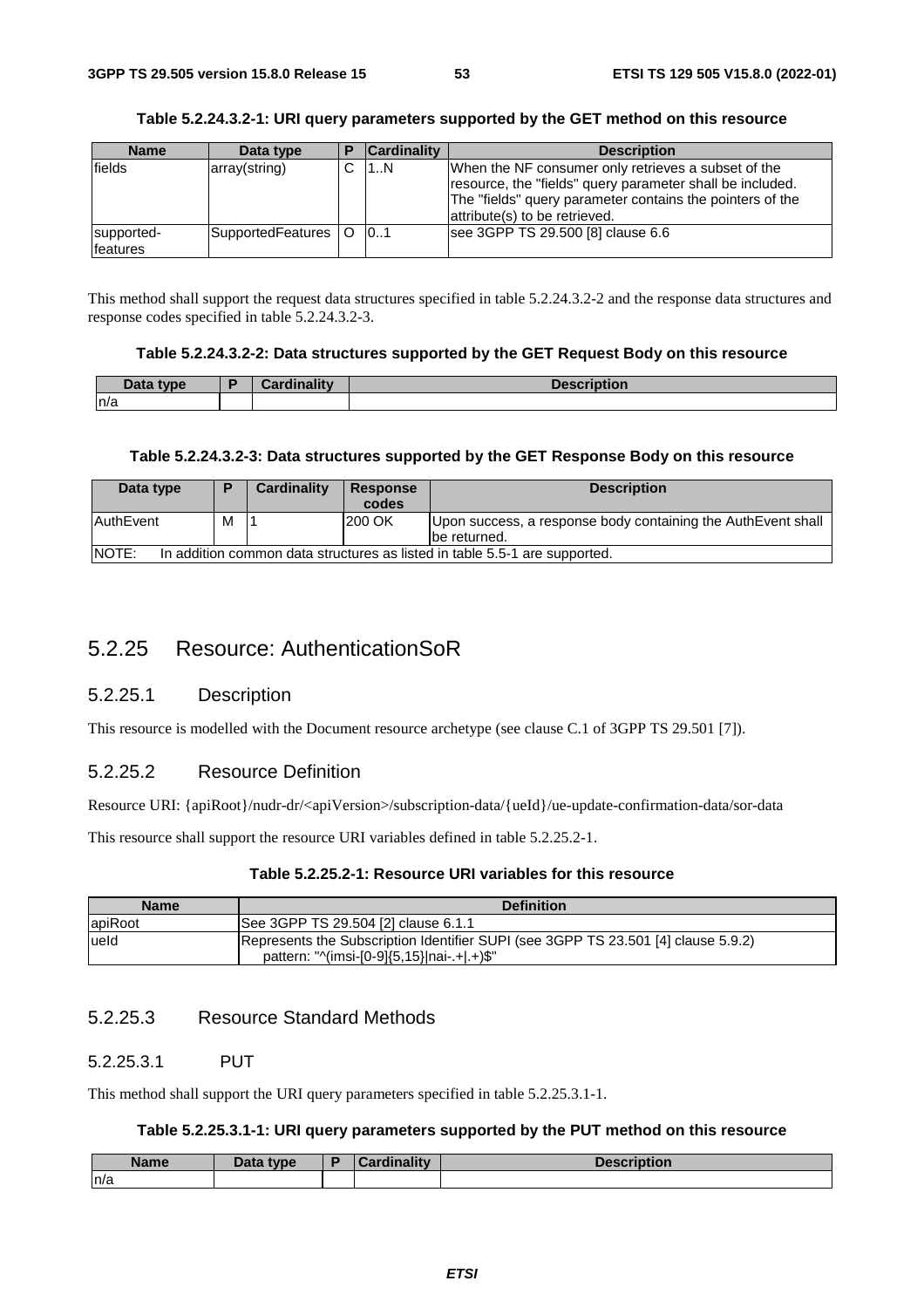This method shall support the request data structures specified in table 5.2.25.3.1-2 and the response data structures and response codes specified in table 5.2.25.3.1-3.

#### **Table 5.2.25.3.1-2: Data structures supported by the PUT Request Body on this resource**

| $-1-$<br>tvne        |   | منتقلته ومقالة | cription                                                                                  |
|----------------------|---|----------------|-------------------------------------------------------------------------------------------|
| <b>Sor</b> Γ<br>Data | M |                | Гhе<br><sup>1</sup> temporarily.<br>sok<br>∶ information to be stored∶<br>acknowledgement |

#### **Table 5.2.25.3.1-3: Data structures supported by the PUT Response Body on this resource**

| Data type                                                                        | Ð | Cardinality | <b>Response</b><br>codes | <b>Description</b>                                     |  |  |
|----------------------------------------------------------------------------------|---|-------------|--------------------------|--------------------------------------------------------|--|--|
| In/a                                                                             |   |             | 204 No                   | Upon success, an empty response body shall be returned |  |  |
|                                                                                  |   |             | Content                  |                                                        |  |  |
| NOTE: In addition common data structures as listed in table 5.5-1 are supported. |   |             |                          |                                                        |  |  |

### 5.2.25.3.2 GET

This method shall support the URI query parameters specified in table 5.2.25.3.2-1.

### **Table 5.2.25.3.2-1: URI query parameters supported by the GET method on this resource**

| <b>Name</b>                    | Data type         | <b>Cardinality</b> | <b>Description</b>                |
|--------------------------------|-------------------|--------------------|-----------------------------------|
| supported-<br><b>Ifeatures</b> | SupportedFeatures | 10                 | see 3GPP TS 29.500 [8] clause 6.6 |

This method shall support the request data structures specified in table 5.2.25.3.2-2 and the response data structures and response codes specified in table 5.2.25.3.2-3.

### **Table 5.2.25.3.2-2: Data structures supported by the GET Request Body on this resource**

| Data type | Cardinalitv | <b>Description</b> |
|-----------|-------------|--------------------|
| n/a       |             |                    |

#### **Table 5.2.25.3.2-3: Data structures supported by the GET Response Body on this resource**

| Data type                                                                        | D. | Cardinality | <b>Response</b><br>codes | <b>Description</b>                                                          |  |  |
|----------------------------------------------------------------------------------|----|-------------|--------------------------|-----------------------------------------------------------------------------|--|--|
| SorData                                                                          | М  |             | 200 OK                   | Upon success, a response body containing the SorData shall<br>Ibe returned. |  |  |
| NOTE: In addition common data structures as listed in table 5.5-1 are supported. |    |             |                          |                                                                             |  |  |

# 5.2.25A Resource: AuthenticationUPU

## 5.2.25A.1 Description

This resource is modelled with the Document resource archetype (see clause C.1 of 3GPP TS 29.501 [7]).

### 5.2.25A.2 Resource Definition

Resource URI: {apiRoot}/nudr-dr/<apiVersion>/subscription-data/{ueId}/ue-update-confirmation-data/upu-data

This resource shall support the resource URI variables defined in table 5.2.25A.2-1.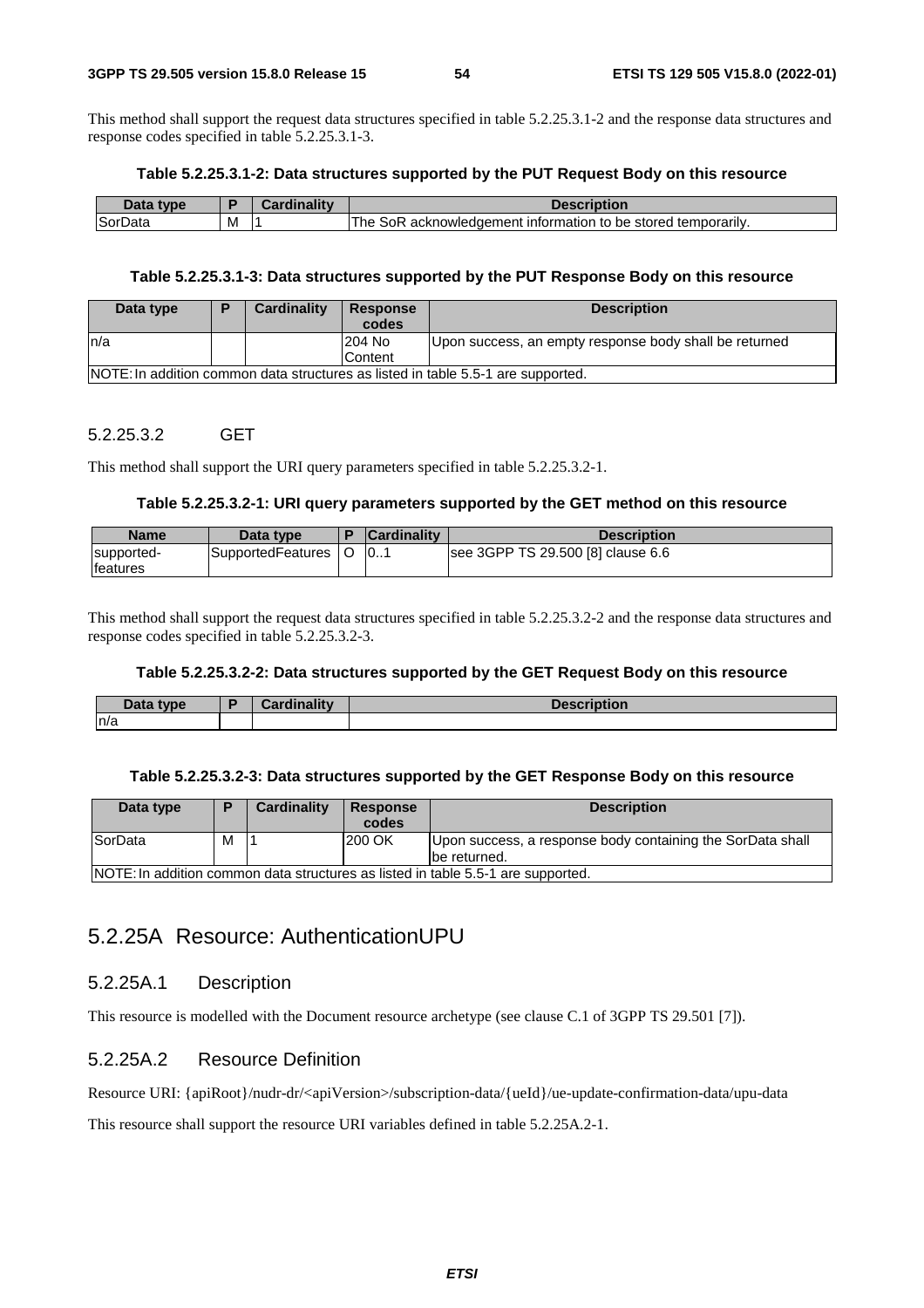| <b>Definition</b>                                                                                                               |
|---------------------------------------------------------------------------------------------------------------------------------|
| See 3GPP TS 29.504 [2] clause 6.1.1                                                                                             |
| Represents the Subscription Identifier SUPI (see 3GPP TS 23.501 [4] clause 5.9.2)<br>pattern: "^(imsi-[0-9]{5,15} nai-.+ .+)\$" |
|                                                                                                                                 |

#### **Table 5.2.25A.2-1: Resource URI variables for this resource**

### 5.2.25A.3 Resource Standard Methods

### 5.2.25A.3.1 PUT

This method shall support the URI query parameters specified in table 5.2.25A.3.1-1.

#### **Table 5.2.25A.3.1-1: URI query parameters supported by the PUT method on this resource**

| Name | Data type | inality<br><b>The Committee of State Committee</b><br>. | <b>Description</b> |
|------|-----------|---------------------------------------------------------|--------------------|
| ln/a |           |                                                         |                    |

This method shall support the request data structures specified in table 5.2.25A.3.1-2 and the response data structures and response codes specified in table 5.2.25A.3.1-3.

#### **Table 5.2.25A.3.1-2: Data structures supported by the PUT Request Body on this resource**

| <b>Dota</b><br>type |   | "<br>$\sim$ - $\sim$ 100 $\sim$ | Description                                                                                 |
|---------------------|---|---------------------------------|---------------------------------------------------------------------------------------------|
| <b>UpuData</b>      | M |                                 | UP!<br>stored temporarily.<br>i hel<br>. information to<br>acknowledgement<br><sub>be</sub> |

#### **Table 5.2.25A.3.1-3: Data structures supported by the PUT Response Body on this resource**

| Data type                                                                        | D | <b>Cardinality</b> | <b>Response</b><br>codes | <b>Description</b>                                     |  |  |
|----------------------------------------------------------------------------------|---|--------------------|--------------------------|--------------------------------------------------------|--|--|
| In/a                                                                             |   |                    | 204 No                   | Upon success, an empty response body shall be returned |  |  |
|                                                                                  |   |                    | Content                  |                                                        |  |  |
| NOTE: In addition common data structures as listed in table 5.5-1 are supported. |   |                    |                          |                                                        |  |  |

### 5.2.25A.3.2 GET

This method shall support the URI query parameters specified in table 5.2.25A.3.2-1.

### **Table 5.2.25A.3.2-1: URI query parameters supported by the GET method on this resource**

| <b>Name</b>                    | Data type         |   | <b>Cardinality</b> | <b>Description</b>                |
|--------------------------------|-------------------|---|--------------------|-----------------------------------|
| supported-<br><b>Ifeatures</b> | SupportedFeatures | O | 10                 | see 3GPP TS 29.500 [8] clause 6.6 |

This method shall support the request data structures specified in table 5.2.25A.3.2-2 and the response data structures and response codes specified in table 5.2.25A.3.2-3.

### **Table 5.2.25A.3.2-2: Data structures supported by the GET Request Body on this resource**

| Data<br>type<br>Dald | $C$ ardinality<br>Cardinality | <b>Description</b> |
|----------------------|-------------------------------|--------------------|
| n/a                  |                               |                    |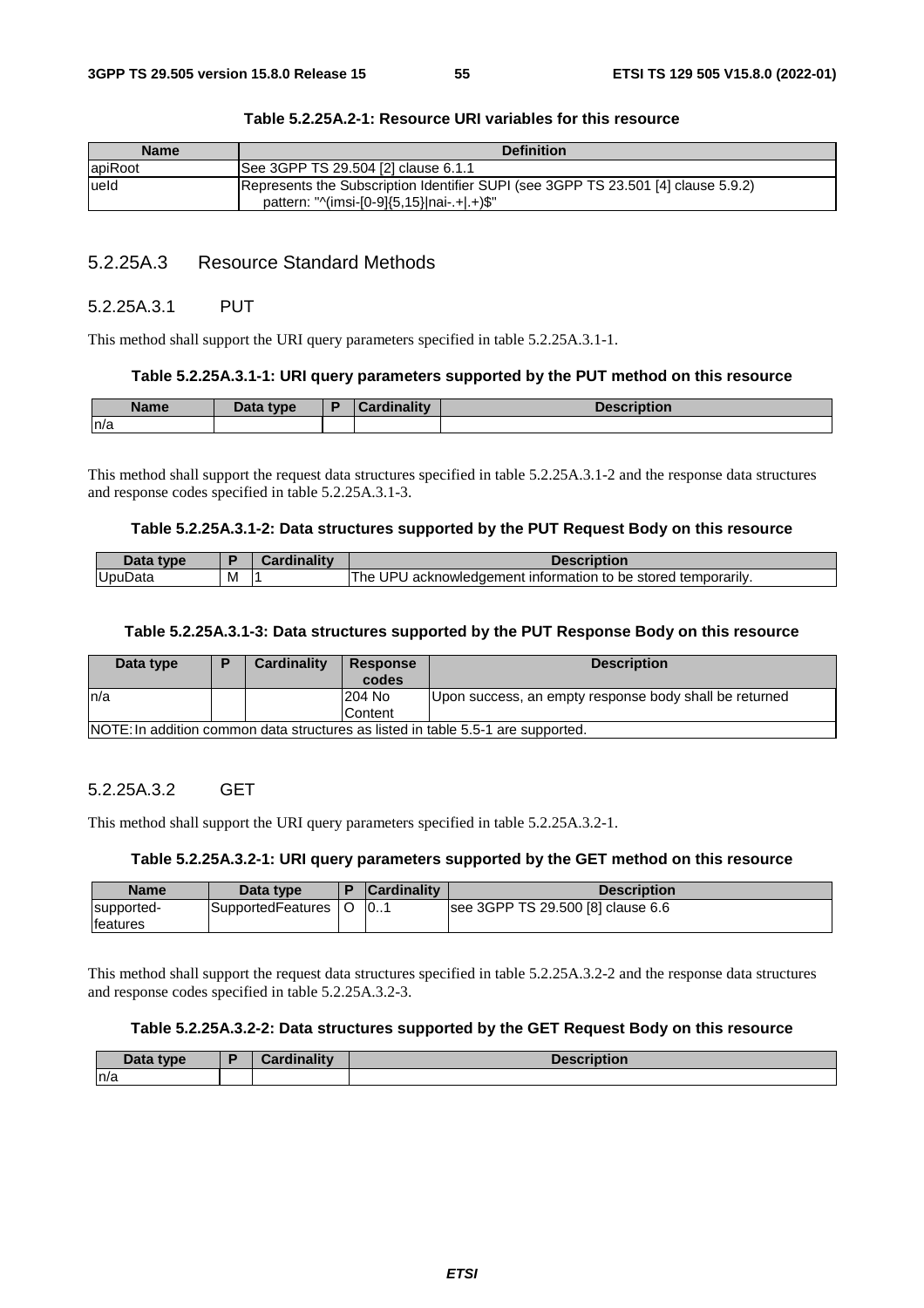| Data type                                                                        |   | <b>Cardinality</b> | Response | <b>Description</b>                                         |  |  |
|----------------------------------------------------------------------------------|---|--------------------|----------|------------------------------------------------------------|--|--|
|                                                                                  |   |                    | codes    |                                                            |  |  |
| UpuData                                                                          | М |                    | 200 OK   | Upon success, a response body containing the UpuData shall |  |  |
|                                                                                  |   |                    |          | lbe returned.                                              |  |  |
| NOTE: In addition common data structures as listed in table 5.5-1 are supported. |   |                    |          |                                                            |  |  |

# 5.2.26 Resource: ProvisionedData

### 5.2.26.1 Description

This resource represents the subscribed ProvisionedData for a UE ID for use in a serving PLMN.

This resource is modelled with the Document resource archetype (see clause C.1 of 3GPP TS 29.501 [7]).

### 5.2.26.2 Resource Definition

Resource URI: {apiRoot}/nudr-dr/<apiVersion>/subscription-data/{ueId}/{servingPlmnId}/provisioned-data

This resource shall support the resource URI variables defined in table 5.2.26.2-1.

| <b>Name</b>   | <b>Definition</b>                                                                                                                                                            |
|---------------|------------------------------------------------------------------------------------------------------------------------------------------------------------------------------|
| apiRoot       | See 3GPP TS 29.504 [2] clause 6.1.1                                                                                                                                          |
| lueld         | Represents the Subscription Identifier SUPI or GPSI (see 3GPP TS 23.501 [4] clause 5.9.2)<br>pattern: "^(imsi-[0-9]{5,15} nai-.+ msisdn-[0-9]{5,15} extid-[^@]+@[^@]+ .+)\$" |
| servingPlmnld | Represents the Serving PLMN ID ( <mcc><mnc>)<br/>pattern: "^[0-9]{5,6}\$"</mnc></mcc>                                                                                        |

### **Table 5.2.26.2-1: Resource URI variables for this resource**

## 5.2.26.3 Resource Standard Methods

### 5.2.26.3.1 GET

This method shall support the URI query parameters specified in table 5.2.26.3.1-1.

### **Table 5.2.26.3.1-1: URI query parameters supported by the GET method on this resource**

| <b>Name</b>    | Data type            | <b>Cardinality</b> | <b>Description</b>                                                                                                                               |
|----------------|----------------------|--------------------|--------------------------------------------------------------------------------------------------------------------------------------------------|
| Idataset-names | array(DataSetName) O | 11N                | If included, this IE shall contain the names of data sets to<br>the retrieved. If not included, all provisioned data sets shall<br>lbe returned. |

This method shall support the request data structures specified in table 5.2.26.3.1-2 and the response data structures and response codes specified in table 5.2.26.3.1-3.

### **Table 5.2.26.3.1-2: Data structures supported by the GET Request Body on this resource**

| Data type | <b>Cordinality</b><br>Garumantv | <b>Description</b> |
|-----------|---------------------------------|--------------------|
| n/a       |                                 |                    |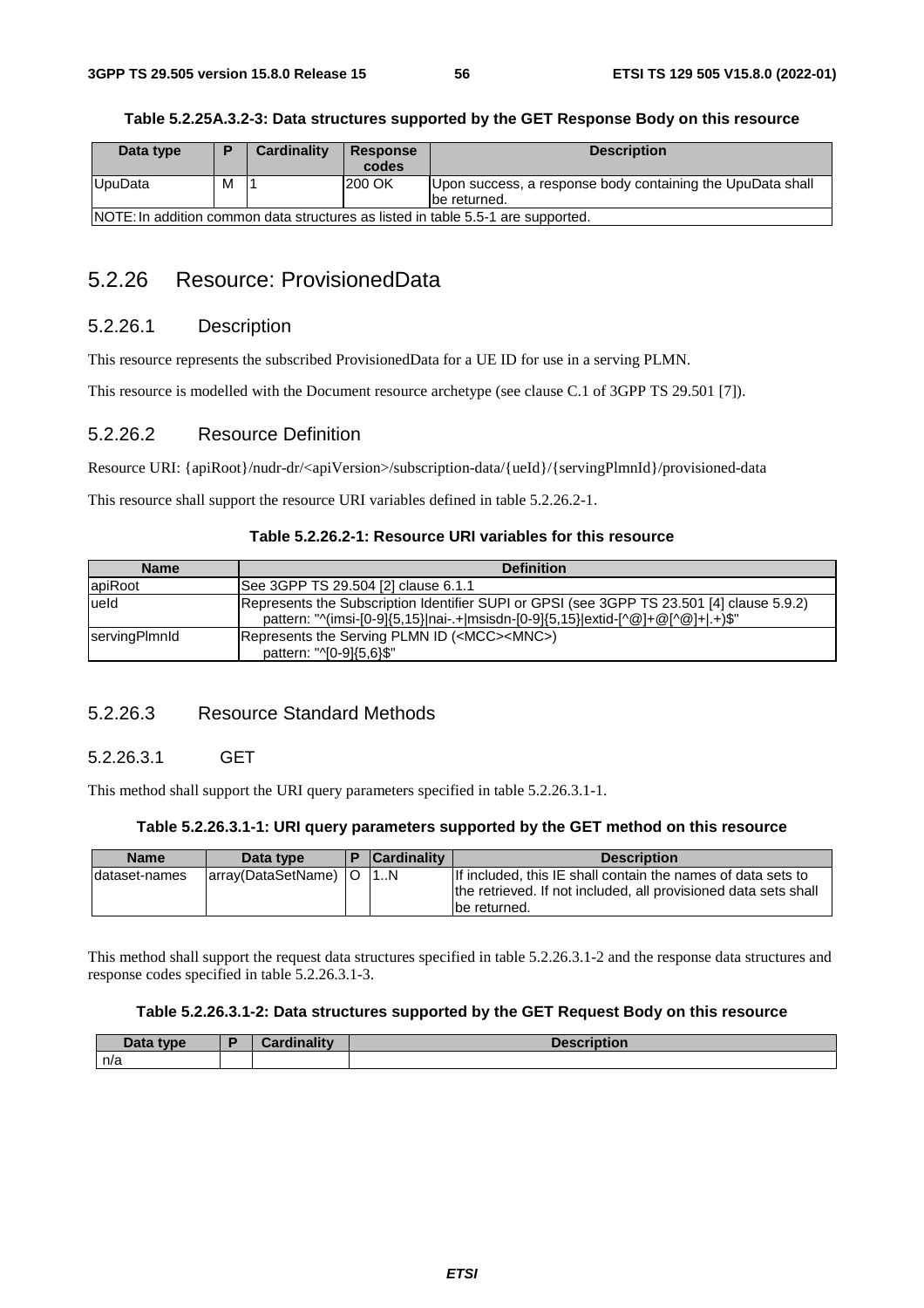| Data type                                                                        |  | Cardinality | <b>Response</b> | <b>Description</b>                                                                     |  |
|----------------------------------------------------------------------------------|--|-------------|-----------------|----------------------------------------------------------------------------------------|--|
|                                                                                  |  |             | codes           |                                                                                        |  |
| <b>ProvisionedDataSets   M</b>                                                   |  |             | 200 OK          | Upon success, a response body containing the requested data<br>sets shall be returned. |  |
| NOTE: In addition common data structures as listed in table 5.5-1 are supported. |  |             |                 |                                                                                        |  |

# 5.2.27 Resource: OperatorDeterminedBarringData

## 5.2.27.1 Description

This resource represents the subscribed OperatorDeterminedBarringData for a SUPI. It is queried by the UDM during registration.

This resource is modelled with the Document resource archetype (see clause C.1 of 3GPP TS 29.501 [7]).

### 5.2.27.2 Resource Definition

Resource URI: {apiRoot}/nudr-dr/<apiVersion>/subscription-data/{ueId}/operator-determined-barring-data

This resource shall support the resource URI variables defined in table 5.2.27.2-1.

### **Table 5.2.27.2-1: Resource URI variables for this resource**

| <b>Name</b> | <b>Definition</b>                                                                                                                                                |
|-------------|------------------------------------------------------------------------------------------------------------------------------------------------------------------|
| apiRoot     | See 3GPP TS 29.504 [2] clause 6.1.1                                                                                                                              |
| lueld       | Represents the Subscription Identifier SUPI or GPSI (see 3GPP TS 23.501 [4] clause 5.9.2)<br>pattern: "(imsi-[0-9]{5,15} nai-.+ msisdn-[0-9]{5,15} extid-.+ .+)" |

## 5.2.27.3 Resource Standard Methods

### 5.2.27.3.1 GET

This method shall support the URI query parameters specified in table 5.2.27.3.1-1.

#### **Table 5.2.27.3.1-1: URI query parameters supported by the GET method on this resource**

| <b>Name</b> | $\Box$ ata type | $-$ in oliteration<br><b>CONTRACTOR</b><br>™all⊾ | $\cdots$<br>Description |
|-------------|-----------------|--------------------------------------------------|-------------------------|
| n/a         |                 |                                                  |                         |

This method shall support the request data structures specified in table 5.2.27.3.1-2 and the response data structures and response codes specified in table 5.2.27.3.1-3.

### **Table 5.2.27.3.1-2: Data structures supported by the GET Request Body on this resource**

| Data type | <b>Cordinality</b><br>ww<br>анк | .<br>чин. |
|-----------|---------------------------------|-----------|
| n/a       |                                 |           |

### **Table 5.2.27.3.1-3: Data structures supported by the GET Response Body on this resource**

| Data type                                                                         | D | <b>Cardinality</b> | <b>Response</b> | <b>Description</b>                                    |  |
|-----------------------------------------------------------------------------------|---|--------------------|-----------------|-------------------------------------------------------|--|
|                                                                                   |   |                    | codes           |                                                       |  |
| OdbData                                                                           | м |                    | 200 OK          | Upon success, a response body containing the Operator |  |
|                                                                                   |   |                    |                 | Determined Barring Data shall be returned.            |  |
| NOTE: In addition, common data structures as listed in table 5.5-1 are supported. |   |                    |                 |                                                       |  |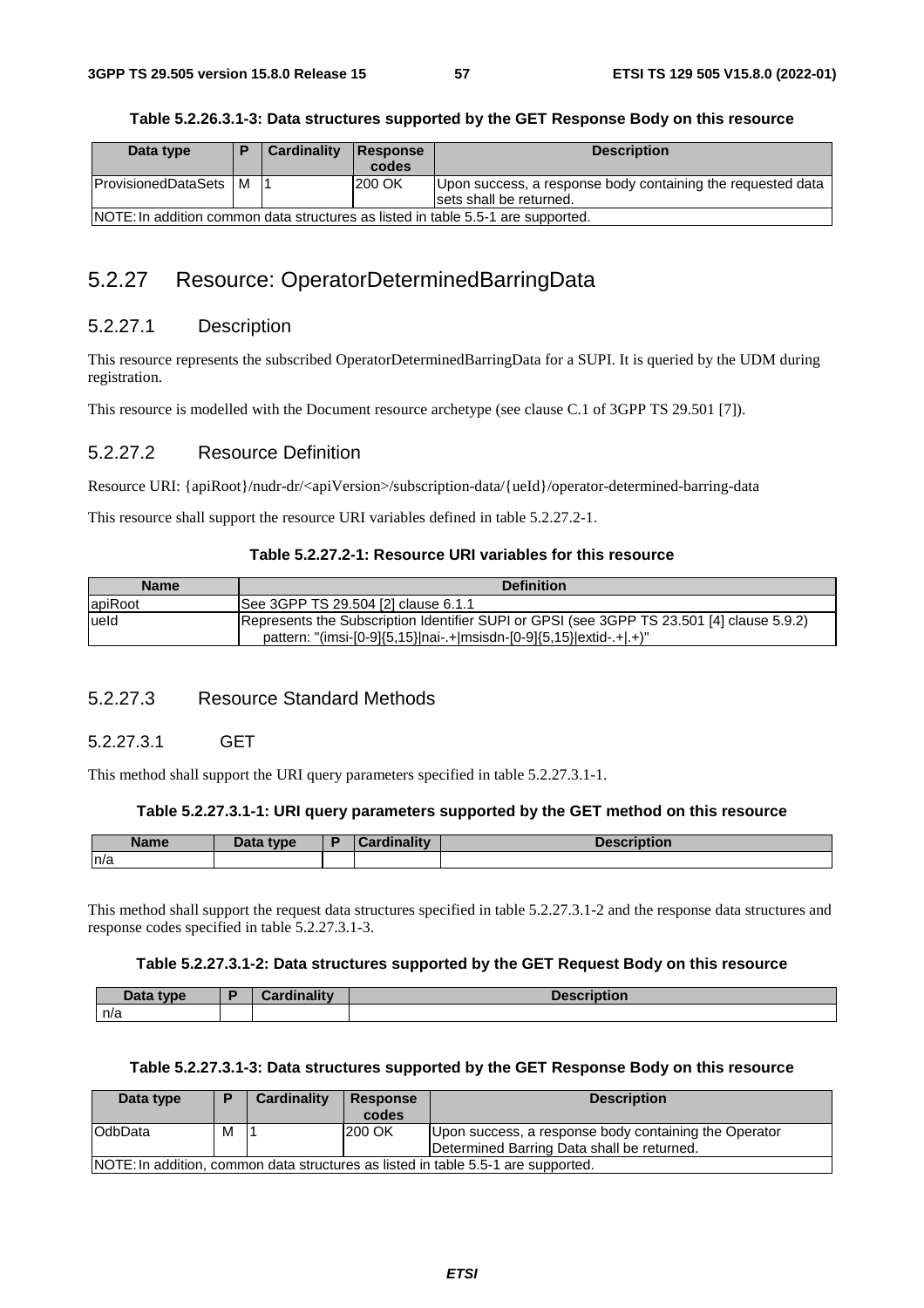# 5.2.28 Resource: EeProfileData

### 5.2.28.1 Description

This resource represents a list of the Event Exposure Profile Data. It is queried by the UDM by either GPSI or SUPI.

### 5.2.28.2 Resource Definition

Resource URI: {apiRoot}/nudr-dr/<apiVersion>/subscription-data/{ueId}/ee-profile-data

This resource shall support the resource URI variables defined in table 5.2.28.2-1.

|  | Table 5.2.28.2-1: Resource URI variables for this resource_ |
|--|-------------------------------------------------------------|
|--|-------------------------------------------------------------|

| <b>Name</b> | <b>Definition</b>                                                                                                                                                          |
|-------------|----------------------------------------------------------------------------------------------------------------------------------------------------------------------------|
| apiRoot     | ISee clause 6.1.1                                                                                                                                                          |
| lueld       | Represents the Subscription Identifier SUPI or GPSI (see 3GPP TS 23.501 [4] clause 5.9.2)<br>pattern: "(imsi-[0-9]{5,15} nai-.+ msisdn-[0-9]{5,15} extid-[^@]+@[^@]+ .+)". |

### 5.2.28.3 Resource Standard Methods

### 5.2.28.3.1 GET

This method shall support the URI query parameters specified in table 5.2.28.3.1-1.

### **Table 5.2.28.3.1-1: URI query parameters supported by the GET method on this resource**

| <b>Name</b>            | Data type         |          | <b>Cardinality</b> | <b>Description</b>                                                                                                                                                                                               |
|------------------------|-------------------|----------|--------------------|------------------------------------------------------------------------------------------------------------------------------------------------------------------------------------------------------------------|
| lfields                | array(string)     |          | $1-.N$             | When the NF consumer only retrieves a subset of the<br>resource, the "fields" query parameter shall be included.<br>The " fields " query parameter contains the pointers of the<br>attribute(s) to be retrieved. |
| supported-<br>features | SupportedFeatures | $\Omega$ | 101                | see 3GPP TS 29.500 [8] clause 6.6                                                                                                                                                                                |

This method shall support the request data structures specified in table 5.2.28.3.1-2 and the response data structures and response codes specified in table 5.2.28.3.1-3.

#### **Table 5.2.28.3.1-2: Data structures supported by the GET Request Body on this resource**

| Data type | Cardinalitv | <b>Description</b> |
|-----------|-------------|--------------------|
| n/a       |             |                    |

#### **Table 5.2.28.3.1-3: Data structures supported by the GET Response Body on this resource**

| Data type             |   | Cardinality | <b>Response</b><br>codes | <b>Description</b>                                                                                           |
|-----------------------|---|-------------|--------------------------|--------------------------------------------------------------------------------------------------------------|
| <b>IEeProfileData</b> | М |             | 200 OK                   | Upon success, a response body containing the Event<br>Exposure Profile that corresponds to the provided ueld |
|                       |   |             |                          | INOTE: In addition common data structures as listed in table 5.5-1 are supported.                            |

NOTE: In addition common data structures as listed in table 5.5-1 are supported.

# 5.2.29 Resource: EeGroupSubscriptions

### 5.2.29.1 Description

This resource represents the collection of EE Subscriptions for a group of UEs or any UE (i.e. all UEs).

This resource is modelled with the Collection resource archetype (see clause C.1 of 3GPP TS 29.501 [7]).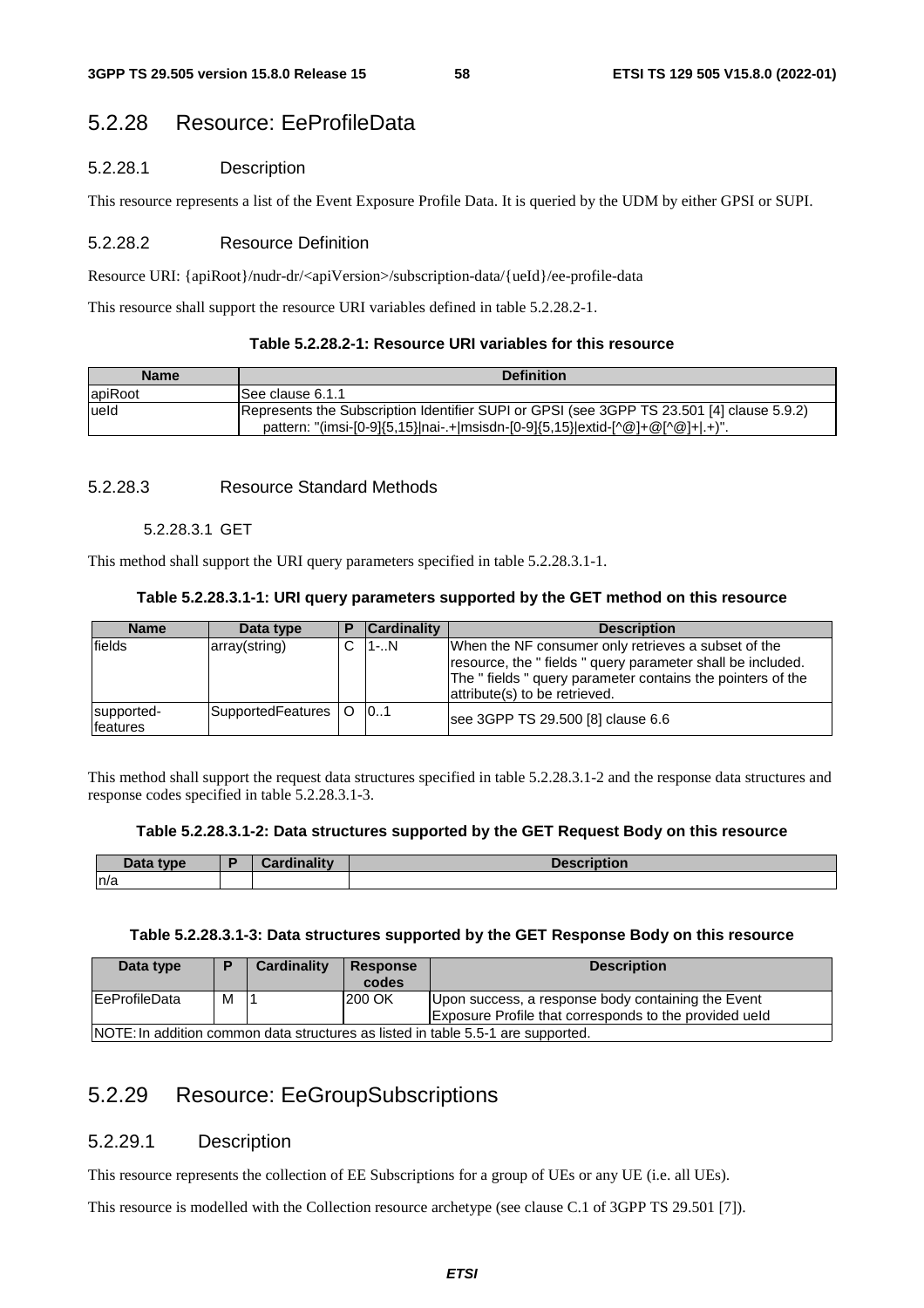### 5.2.29.2 Resource Definition

Resource URI: {apiRoot}/nudr-dr/<apiVersion>/subscription-data/group-data/{ueGroupId}/ee-subscriptions

This resource shall support the resource URI variables defined in table 5.2.29.2-1.

### **Table 5.2.29.2-1: Resource URI variables for this resource**

| <b>Name</b> | <b>Definition</b>                                                                                                                                                                  |
|-------------|------------------------------------------------------------------------------------------------------------------------------------------------------------------------------------|
| lapiRoot    | See 3GPP TS 29.504 [2] clause 6.1.1                                                                                                                                                |
| lueGroupId  | Represents the identifier of the Group of UEs. For this resource, either External Group<br>Ildentifier or any UE shall be present.<br>pattern: '^(extgroupid-[^@]+@[^@]+ anyUE)\$' |

## 5.2.29.3 Resource Standard Methods

### 5.2.29.3.1 GET

This method shall support the URI query parameters specified in table 5.2.29.3.1-1.

#### **Table 5.2.29.3.1-1: URI query parameters supported by the GET method on this resource**

| <b>Name</b>                    | Data tvpe         | <b>Cardinality</b> | Description                       |
|--------------------------------|-------------------|--------------------|-----------------------------------|
| supported-<br><b>Ifeatures</b> | SupportedFeatures | 10                 | see 3GPP TS 29.500 [8] clause 6.6 |

This method shall support the request data structures specified in table 5.2.29.3.1-2 and the response data structures and response codes specified in table 5.2.29.3.1-3.

### **Table 5.2.29.3.1-2: Data structures supported by the GET Request Body on this resource**

| Data<br>tvpe | .<br><br><b><i>Considered in the state of the state of the state of the state of the state of the state of the state of the state of the state of the state of the state of the state of the state of the state of the state of the state o</i></b><br>$\sim$ | .<br><b><i><u>P. R. R. P. R. P. LEWIS CO., LANSING, MICH.</u></i></b> |
|--------------|---------------------------------------------------------------------------------------------------------------------------------------------------------------------------------------------------------------------------------------------------------------|-----------------------------------------------------------------------|
| n/a          |                                                                                                                                                                                                                                                               |                                                                       |

#### **Table 5.2.29.3.1-3: Data structures supported by the GET Response Body on this resource**

| Data type                      | Cardinality | Response<br>codes | <b>Description</b>                                                                                                   |
|--------------------------------|-------------|-------------------|----------------------------------------------------------------------------------------------------------------------|
| array(EeSubscription)   M   1N |             | 200 OK            | Upon success, a response body containing the individual EE<br>subscriptions for the groups of UEs shall be returned. |
|                                |             |                   | NOTE: In addition, common data structures as listed in table 5.5-1 are supported.                                    |

### 5.2.29.3.2 POST

This method shall support the URI query parameters specified in table 5.2.29.3.2-1.

#### **Table 5.2.29.3.2-1: URI query parameters supported by the POST method on this resource**

| <b>Name</b> | Data type | D | <b>Ninality</b><br>.ard | Description |
|-------------|-----------|---|-------------------------|-------------|
| ∣n/a        |           |   |                         |             |

This method shall support the request data structures specified in table 5.2.19.3.2-2 and the response data structures and response codes specified in table 5.2.29.3.2-3.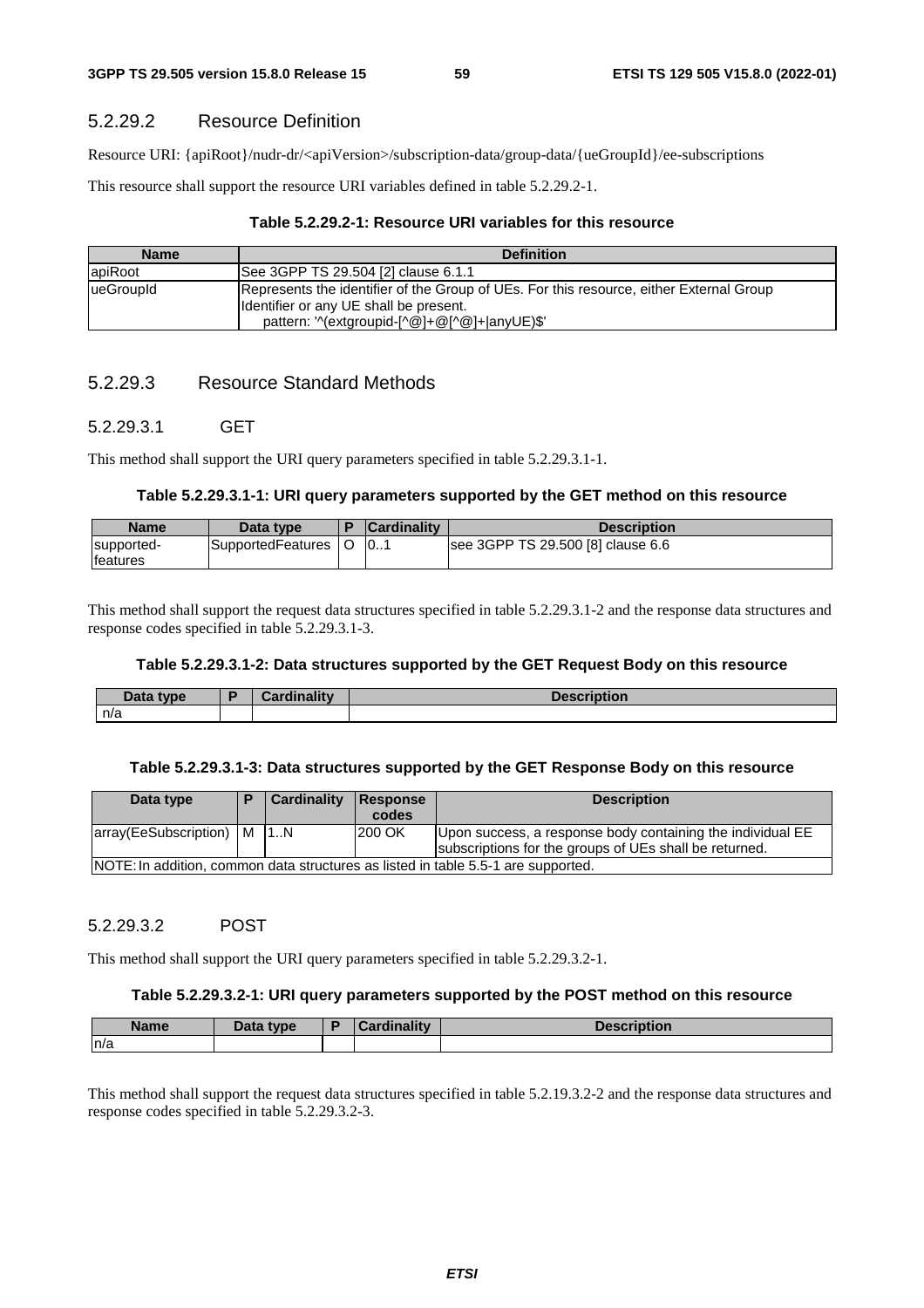### **Table 5.2.29.3.2-2: Data structures supported by the POST Request Body on this resource**

| nata.<br><b>t</b> vne       |   | imalliv | ription                                                                       |
|-----------------------------|---|---------|-------------------------------------------------------------------------------|
| <b>IEeS</b><br>⊰ubscription | M |         | .<br>UDR.<br>odata subscription to be stored in the unit<br>Hdentifies<br>the |

#### **Table 5.2.29.3.2-3: Data structures supported by the POST Response Body on this resource**

| Data type             | Р | Cardinality | <b>Response</b><br>codes | <b>Description</b>                                                                                                                                                                                                                             |
|-----------------------|---|-------------|--------------------------|------------------------------------------------------------------------------------------------------------------------------------------------------------------------------------------------------------------------------------------------|
| <b>EeSubscription</b> | м |             | 201<br>Created           | Upon success, a response body containing a representation of<br>the Individual subscription resource shall be returned.<br>The HTTP response shall include a "Location" HTTP header<br>that contains the resource URI of the created resource. |
|                       |   |             |                          | NOTE: In addition, common data structures as listed in table 5.5-1 are supported.                                                                                                                                                              |

# 5.2.30 Resource: SharedData

### 5.2.30.1 Description

This resource represents the collection of data that can be shared by multiple UEs.

### 5.2.30.2 Resource Definition

Resource URI: {apiRoot}/nudr-dr/<apiVersion>/subscription-data/shared-data

This resource shall support the resource URI variables defined in table 5.2.30.2-1.

## **Table 5.2.30.2-1: Resource URI variables for this resource**

| <b>Name</b>                                | <b>Dofinition</b><br>THUOIL                                                                    |
|--------------------------------------------|------------------------------------------------------------------------------------------------|
| $\overline{\phantom{a}}$<br><b>apiRoot</b> | <b>Feb</b> <sup>1</sup><br>$\triangle$ PD $=$<br>.504<br>See.<br>clause<br><b>U.I.I</b><br>. . |

## 5.2.30.3 Resource Standard Methods

### 5.2.30.3.1 GET

This method shall support the URI query parameters specified in table 5.2.30.3.1-1.

### **Table 5.2.30.3.1-1: URI query parameters supported by the GET method on this resource**

| <b>Name</b>                  | nata<br>tvne<br>Dala                                                  |   |    | scription |
|------------------------------|-----------------------------------------------------------------------|---|----|-----------|
| <b>Isharec</b><br>d-data-ids | $\mathbf{r}$<br>⊾∩י<br>$-12$<br>larrav(\<br>. )at⊆<br>ົາren …<br>המר. | M | 1N |           |

This method shall support the request data structures specified in table 5.2.30.3.1-2 and the response data structures and response codes specified in table 5.2.30.3.1-3.

### **Table 5.2.30.3.1-2: Data structures supported by the GET Request Body on this resource**

| Data tvpe<br>Dala | والمقالم وبالمساء<br>παπιν | <b>Description</b> |
|-------------------|----------------------------|--------------------|
| ln/a              |                            |                    |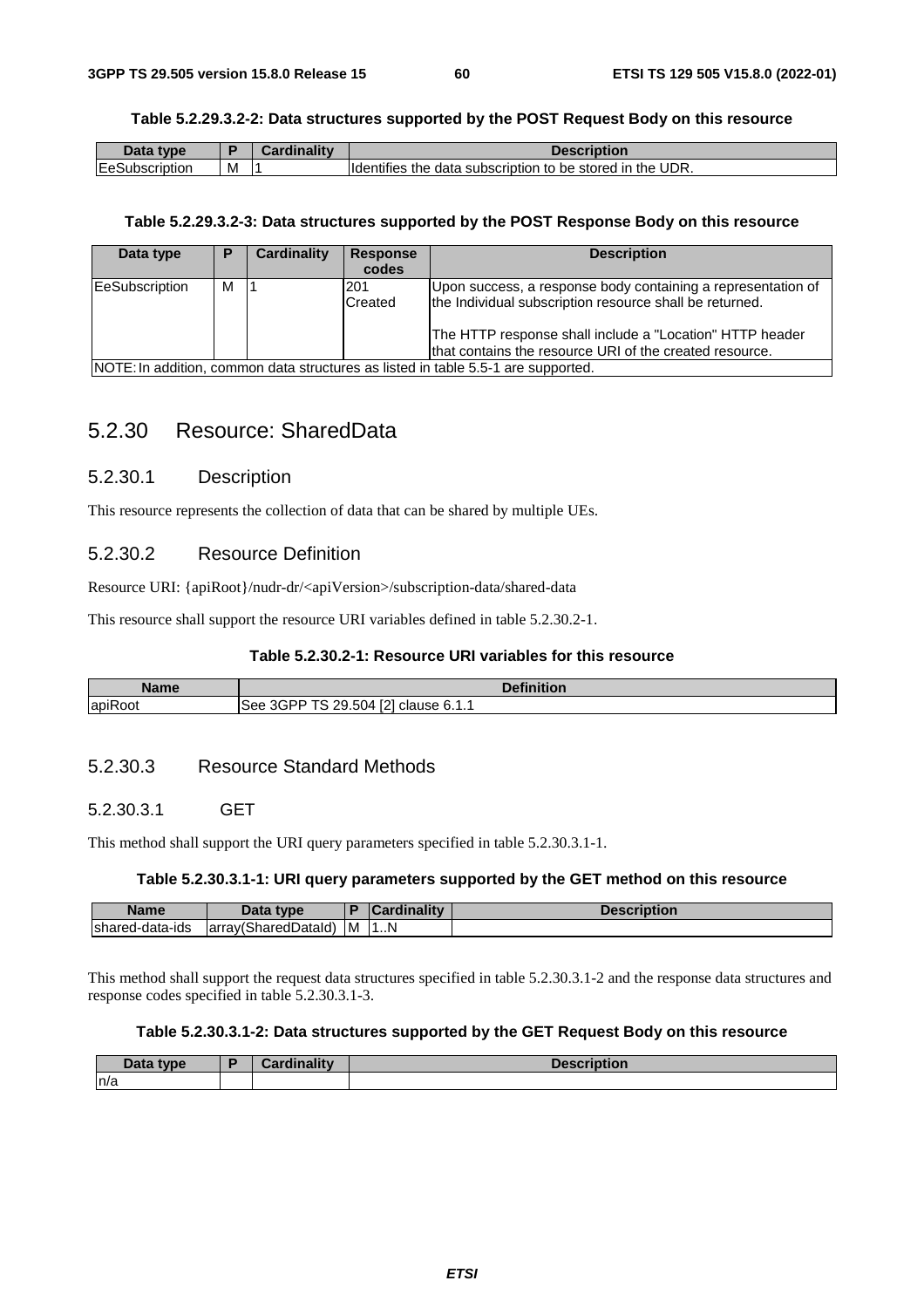| Table 5.2.30.3.1-3: Data structures supported by the GET Response Body on this resource |  |
|-----------------------------------------------------------------------------------------|--|
|-----------------------------------------------------------------------------------------|--|

| Data type                                                                                  | m | Cardinality | <b>Response</b> | <b>Description</b>                                 |  |
|--------------------------------------------------------------------------------------------|---|-------------|-----------------|----------------------------------------------------|--|
|                                                                                            |   |             | codes           |                                                    |  |
| array(SharedData)   M                                                                      |   | 1N          | 200 OK          | Upon success, a response body containing a list of |  |
|                                                                                            |   |             |                 | SharedData shall be returned.                      |  |
| <b>NOTE:</b><br>In addition common data structures as listed in table 5.5-1 are supported. |   |             |                 |                                                    |  |

# 5.2.31 Resource: AmfSubscriptionInfo

# 5.2.31.1 Description

This resource represents information relevant to an individual EE Subscription for a UE. Depending on the Event Types of the EeSubscription, the UDM may need to consume the Namf\_EventExposure\_Subscribe service operation to subscribe at the AMF (see 3GPP TS 29.518 [13]). After successful subscription at the AMF, the UDM needs to store within the UDR related information, e.g. the SubscriptionId allocated by the AMF.

This resource is modelled with the Document resource archetype (see clause C.1 of 3GPP TS 29.501 [7]).

### 5.2.31.2 Resource Definition

Resource URI: {apiRoot}/nudr-dr/<apiVersion>/subscription-data/{ueId}/context-data/ee-subscriptions/{subsId}/amfsubscriptions

This resource shall support the resource URI variables defined in table 5.2.31.2-1.

|  | Table 5.2.31.2-1: Resour ce URI variables for this resource |
|--|-------------------------------------------------------------|
|--|-------------------------------------------------------------|

| <b>Name</b> | <b>Definition</b>                                                                                                                                                         |
|-------------|---------------------------------------------------------------------------------------------------------------------------------------------------------------------------|
| apiRoot     | See 3GPP TS 29.504 [2] clause 6.1.1                                                                                                                                       |
| ueld        | Represents the Subscription Identifier SUPI or GPSI (see 3GPP TS 23.501 [4] clause 5.9.2)<br>pattern: "(imsi-[0-9]{5,15}]nai-.+ msisdn-[0-9]{5,15}]extid-[^@]+@[^@]+ .+)" |
| subsid      | Identifier of the subscription (allocated by the UDM)                                                                                                                     |

### 5.2.31.3 Resource Standard Methods

### 5.2.31.3.1 PUT

This method shall support the URI query parameters specified in table 5.2.31.3.1-1.

### **Table 5.2.31.3.1-1: URI query parameters supported by the PUT method on this resource**

| <b>Name</b> | Data type<br>Dala | <b>The College of College</b> | <b>Contract Contract Contract</b><br>AC<br><b>Description</b> |
|-------------|-------------------|-------------------------------|---------------------------------------------------------------|
| n/a         |                   |                               |                                                               |

This method shall support the request data structures specified in table 5.2.31.3.1-2 and the response data structures and response codes specified in table 5.2.31.3.1-3.

### **Table 5.2.31.3.1-2: Data structures supported by the PUT Request Body on this resource**

| Data type        |   | <b>Cardinality</b> | <b>Description</b>                        |
|------------------|---|--------------------|-------------------------------------------|
| array(AmfSubscri | м | 1N                 | AMF subscription info for one or two AMFs |
| ptionInfo)       |   |                    |                                           |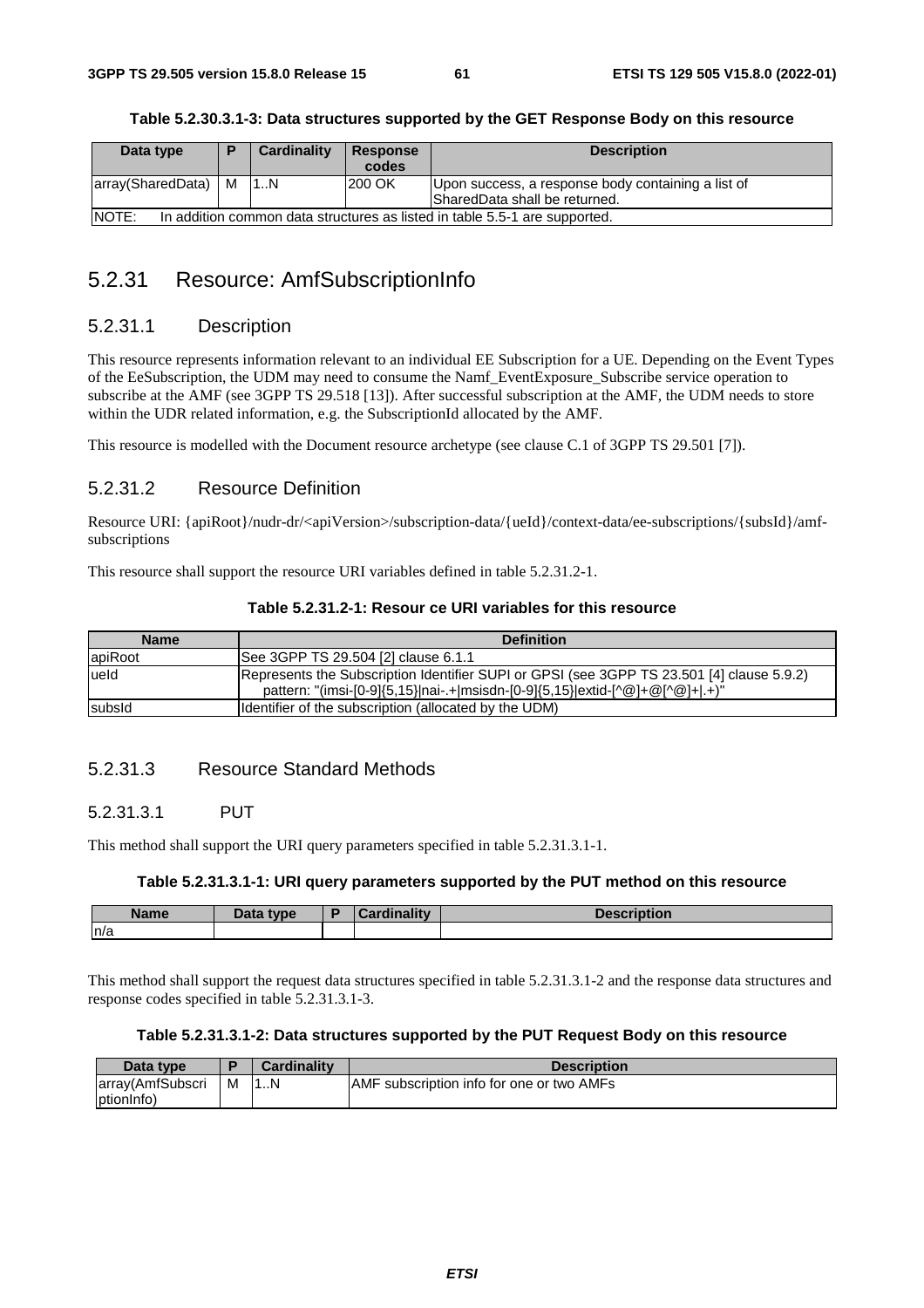#### **Table 5.2.31.3.1-3: Data structures supported by the PUT Response Body on this resource**

| Data type                                                                            | D | <b>Cardinality</b> | Response | <b>Description</b>                                      |  |
|--------------------------------------------------------------------------------------|---|--------------------|----------|---------------------------------------------------------|--|
|                                                                                      |   |                    | codes    |                                                         |  |
| In/a                                                                                 |   |                    | 204 No   | Upon success, an empty response body shall be returned. |  |
|                                                                                      |   |                    | Content  |                                                         |  |
| INOTE:<br>In addition common data structures as listed in table 5.5-1 are supported. |   |                    |          |                                                         |  |

#### 5.2.31.3.2 DELETE

This method shall support the URI query parameters specified in table 5.2.31.3.2-1.

#### **Table 5.2.31.3.2-1: URI query parameters supported by the DELETE method on this resource**

| <b>Name</b> | Data type | Cardinalitv | Description |
|-------------|-----------|-------------|-------------|
| n/a         |           |             |             |

This method shall support the request data structures specified in table 5.2.31.3.2-2 and the response data structures and response codes specified in table 5.2.31.3.2-3.

#### **Table 5.2.31.3.2-2: Data structures supported by the DELETE Request Body on this resource**

| Data type | <b>Cardinality</b> | <b>Description</b> |
|-----------|--------------------|--------------------|
| n/a       |                    |                    |

#### **Table 5.2.31.3.2-3: Data structures supported by the DELETE Response Body on this resource**

| Data type                                                                                  |  | <b>Cardinality</b> | Response<br>codes        | <b>Description</b>                                      |  |
|--------------------------------------------------------------------------------------------|--|--------------------|--------------------------|---------------------------------------------------------|--|
| In/a                                                                                       |  |                    | <b>204 No</b><br>Content | Upon success, an empty response body shall be returned. |  |
| <b>NOTE:</b><br>In addition common data structures as listed in table 5.5-1 are supported. |  |                    |                          |                                                         |  |

### 5.2.31.3.3 GET

This method shall support the URI query parameters specified in table 5.2.31.3.3-1.

### **Table 5.2.31.3.3-1: URI query parameters supported by the GET method on this resource**

| <b>Name</b> | Data type | ardinalitv: | Description |
|-------------|-----------|-------------|-------------|
| n/a         |           |             |             |

This method shall support the request data structures specified in table 5.2.31.3.3-2 and the response data structures and response codes specified in table 5.2.31.3.3-3.

#### **Table 5.2.31.3.3-2: Data structures supported by the GET Request Body on this resource**

| Data type | <b>Cardinality</b> | <b>Description</b> |
|-----------|--------------------|--------------------|
| n/a       |                    |                    |

### **Table 5.2.31.3.3-3: Data structures supported by the GET Response Body on this resource**

| Data type                                                                           |  | <b>Cardinality Response</b> |        | <b>Description</b>                                                                    |  |
|-------------------------------------------------------------------------------------|--|-----------------------------|--------|---------------------------------------------------------------------------------------|--|
|                                                                                     |  |                             | codes  |                                                                                       |  |
| array(AmfSubscriptionInfo) M 1.N                                                    |  |                             | 200 OK | Upon success, a response body containing AMF<br>Subscription Infos shall be returned. |  |
| NOTE:<br>In addition common data structures as listed in table 5.5-1 are supported. |  |                             |        |                                                                                       |  |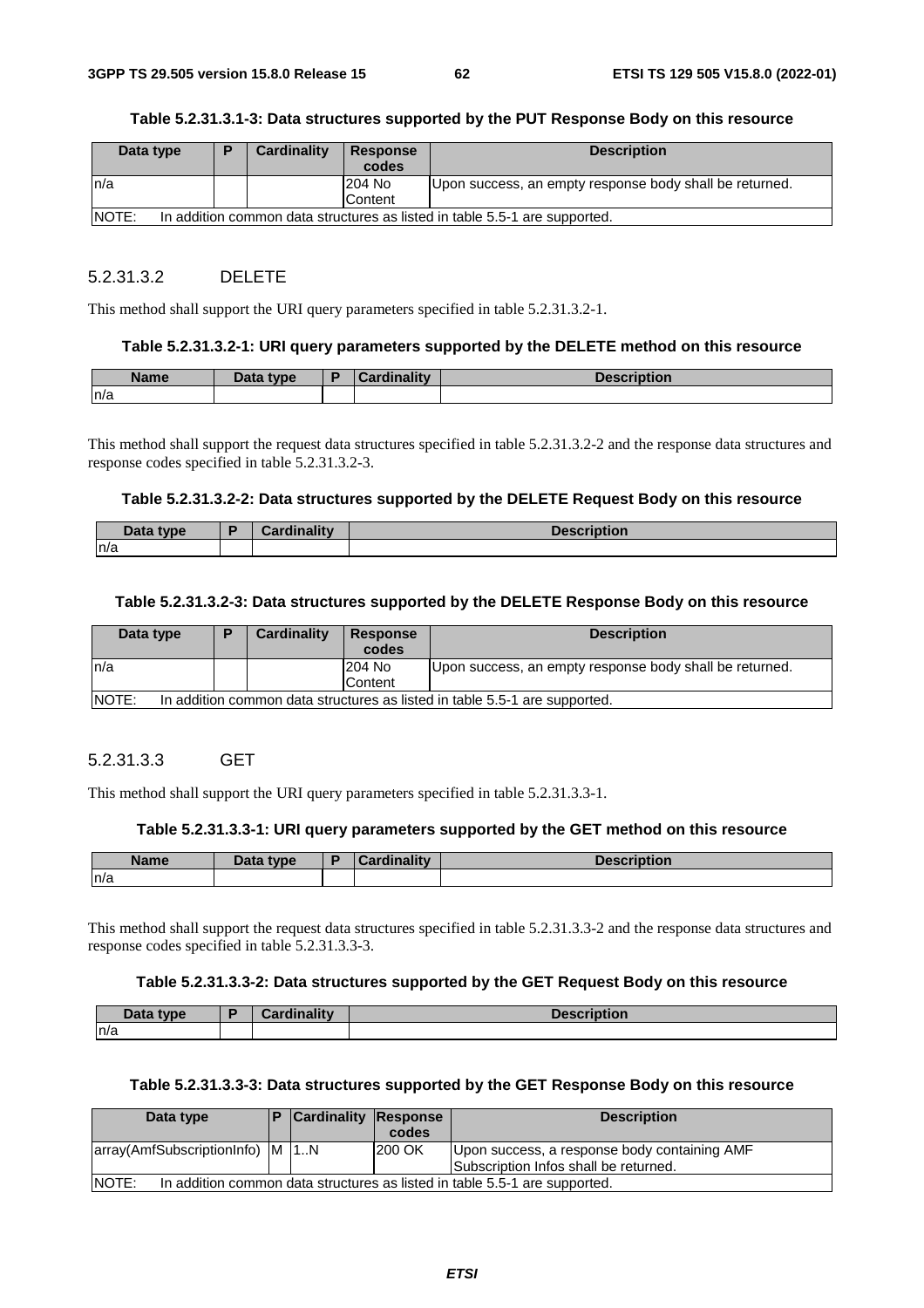### 5.2.31.3.4 PATCH

This method is used to modify the AMF subscription Infos in the UDR.

This method shall support the URI query parameters specified in table 5.2.31.3.4-1.

#### **Table 5.2.31.3.4-1: URI query parameters supported by the PATCH method on this resource**

| <b>Name</b> | <b>Data type</b><br><i><u>Jala</u></i> | boudinolity | $-$<br>чоп |
|-------------|----------------------------------------|-------------|------------|
| n/a         |                                        |             |            |

This method shall support the request data structures specified in table 5.2.31.3.2-2 and the response data structures and response codes specified in table 5.2.31.3.4-3.

#### **Table 5.2.31.3.4-2: Data structures supported by the PATCH Request Body on this resource**

| Data type         |   | <i>Cardinality</i> | Description                                               |
|-------------------|---|--------------------|-----------------------------------------------------------|
| (array(Patchitem) | M | N<br>.             | Contains the delta data to the provisioned parameter data |

#### **Table 5.2.31.3.4-3: Data structures supported by the PATCH Response Body on this resource**

| Data type                                                                           | P | <b>Cardinality</b> | <b>Response</b> | <b>Description</b>                                             |
|-------------------------------------------------------------------------------------|---|--------------------|-----------------|----------------------------------------------------------------|
|                                                                                     |   |                    | codes           |                                                                |
| ln/a                                                                                |   |                    | 204 No          | Upon successful modification there is no body in the response  |
|                                                                                     |   |                    | <b>Content</b>  | message.                                                       |
| ProblemDetails                                                                      | м |                    | 403             | One or more attributes are not allowed to be modified          |
|                                                                                     |   |                    | lForbidden      | according to e.g. policy or local configuration.               |
|                                                                                     |   |                    |                 | The invalidParams attribute shall contain the JSON pointers of |
|                                                                                     |   |                    |                 | attributes which are not allowed to be modified.               |
|                                                                                     |   |                    |                 | The cause attribute shall be set to                            |
|                                                                                     |   |                    |                 | "MODIFY NOT ALLOWED", see 3GPP TS 29.500 [8]                   |
|                                                                                     |   |                    |                 | table 5.2.7.2-1.                                               |
| NOTE:<br>In addition common data structures as listed in table 5.5-1 are supported. |   |                    |                 |                                                                |

## 5.2.32 Resource: ContextData

### 5.2.32.1 Description

This resource represents the ContextData for a UE ID.

This resource is modelled with the Document resource archetype (see clause C.1 of 3GPP TS 29.501 [7]).

### 5.2.32.2 Resource Definition

Resource URI: {apiRoot}/nudr-dr/<apiVersion>/subscription-data/{ueId}/context-data

This resource shall support the resource URI variables defined in table 5.2.32.2-1.

### **Table 5.2.32.2-1: Resource URI variables for this resource**

| <b>Name</b> | <b>Definition</b>                                                                                                                                                                                              |
|-------------|----------------------------------------------------------------------------------------------------------------------------------------------------------------------------------------------------------------|
| apiRoot     | See 3GPP TS 29.504 [2] clause 6.1.1                                                                                                                                                                            |
| lueld       | Represents the Subscription Identifier SUPI or GPSI (see 3GPP TS 23.501 [4] clause 5.9.2)<br>pattern: " $\gamma$ (imsi-[0-9]{5,15} nai-.+ msisdn-[0-9]{5,15} extid-[ $\alpha$ ]+ $\omega$ [ $\alpha$ ]+ .+)\$" |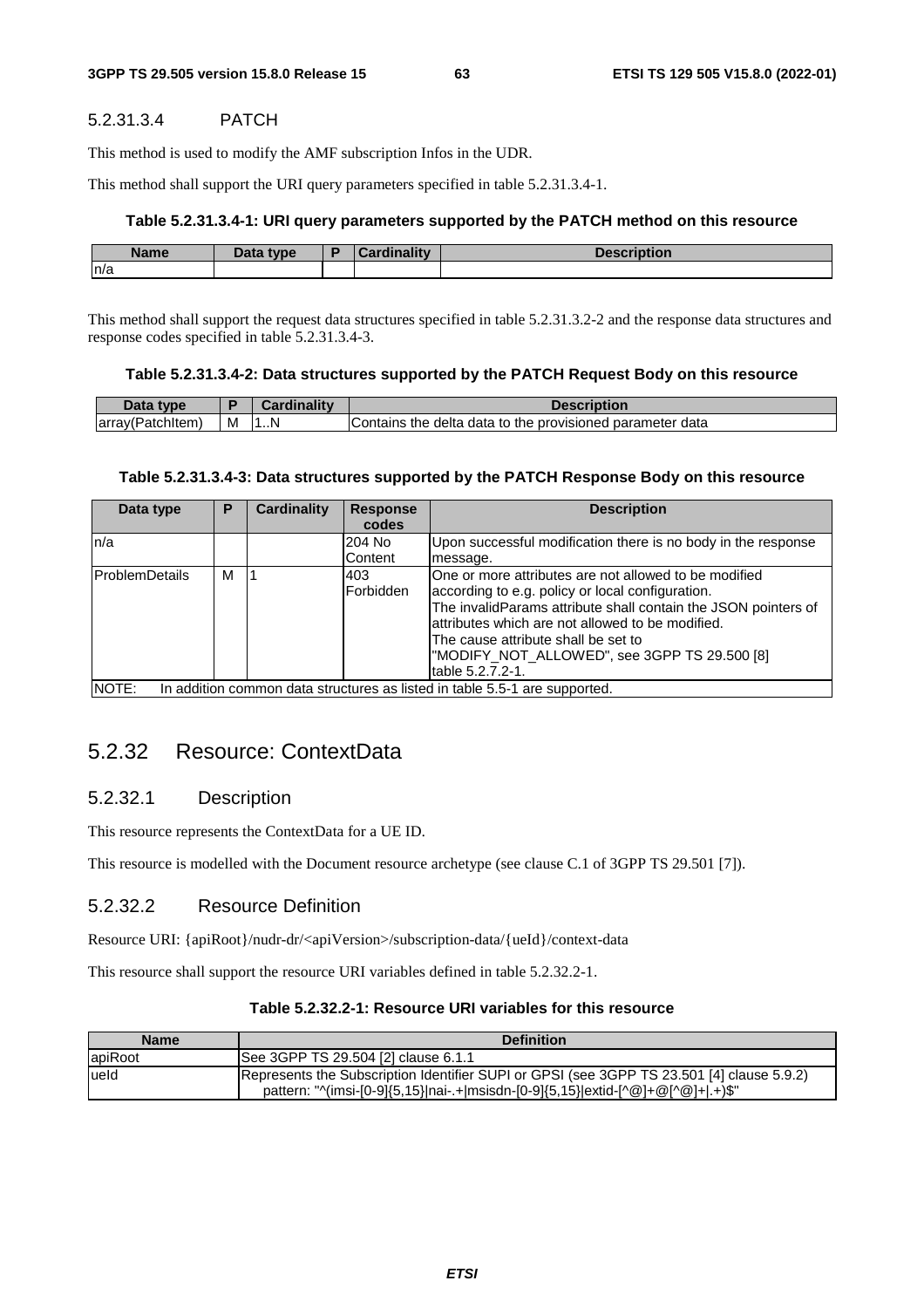## 5.2.32.3 Resource Standard Methods

### 5.2.32.3.1 GET

This method shall support the URI query parameters specified in table 5.2.32.3.1-1.

### **Table 5.2.32.3.1-1: URI query parameters supported by the GET method on this resource**

| <b>Name</b> | Data type                      | <b>Cardinality</b> | <b>Description</b>                                      |
|-------------|--------------------------------|--------------------|---------------------------------------------------------|
| context-    | array(ContextDataSetName) M 2N |                    | If included, this IE shall contain the names of context |
| Idataset-   |                                |                    | data sets to be retrieved. If not included, all context |
| names       |                                |                    | Idata sets shall be returned.                           |

This method shall support the request data structures specified in table 5.2.32.3.1-2 and the response data structures and response codes specified in table 5.2.32.3.1-3.

### **Table 5.2.32.3.1-2: Data structures supported by the GET Request Body on this resource**

| Data tvpe<br>- Dalu | <b>Cordinality</b> | Dooorintion<br>unuun |
|---------------------|--------------------|----------------------|
| n/a                 |                    |                      |

### **Table 5.2.32.3.1-3: Data structures supported by the GET Response Body on this resource**

| Data type                                                                            |   | <b>Cardinality</b> | <b>Response</b> | <b>Description</b>                                     |
|--------------------------------------------------------------------------------------|---|--------------------|-----------------|--------------------------------------------------------|
|                                                                                      |   |                    | codes           |                                                        |
| <b>ContextDataSets</b>                                                               | м |                    | 200 OK          | Upon success, a response body containing the requested |
|                                                                                      |   |                    |                 | context data sets shall be returned.                   |
| INOTE:<br>In addition common data structures as listed in table 5.5-1 are supported. |   |                    |                 |                                                        |

# 5.2.33 Resource: GroupIdentifiers

### 5.2.33.1 Description

This resource represents the collection of data that can be shared by multiple UEs.

## 5.2.33.2 Resource Definition

Resource URI: {apiRoot}/nudr-dr/<apiVersion>/subscription-data/group-data/group-identifiers

This resource shall support the resource URI variables defined in table 5.2.33.2-1.

### **Table 5.2.33.2-1: Resource URI variables for this resource**

| Name          | <b>Definition</b>                                                                                     |
|---------------|-------------------------------------------------------------------------------------------------------|
| lapiR<br>Root | <b>FO1</b><br>$\triangle$ GPP TS $\triangle$<br>29<br>∠9.504 '<br>See<br>clause<br><b>0.I.I</b><br>14 |

# 5.2.33.3 Resource Standard Methods

### 5.2.33.3.1 GET

This method shall support the URI query parameters specified in table 5.2.33.3.1-1.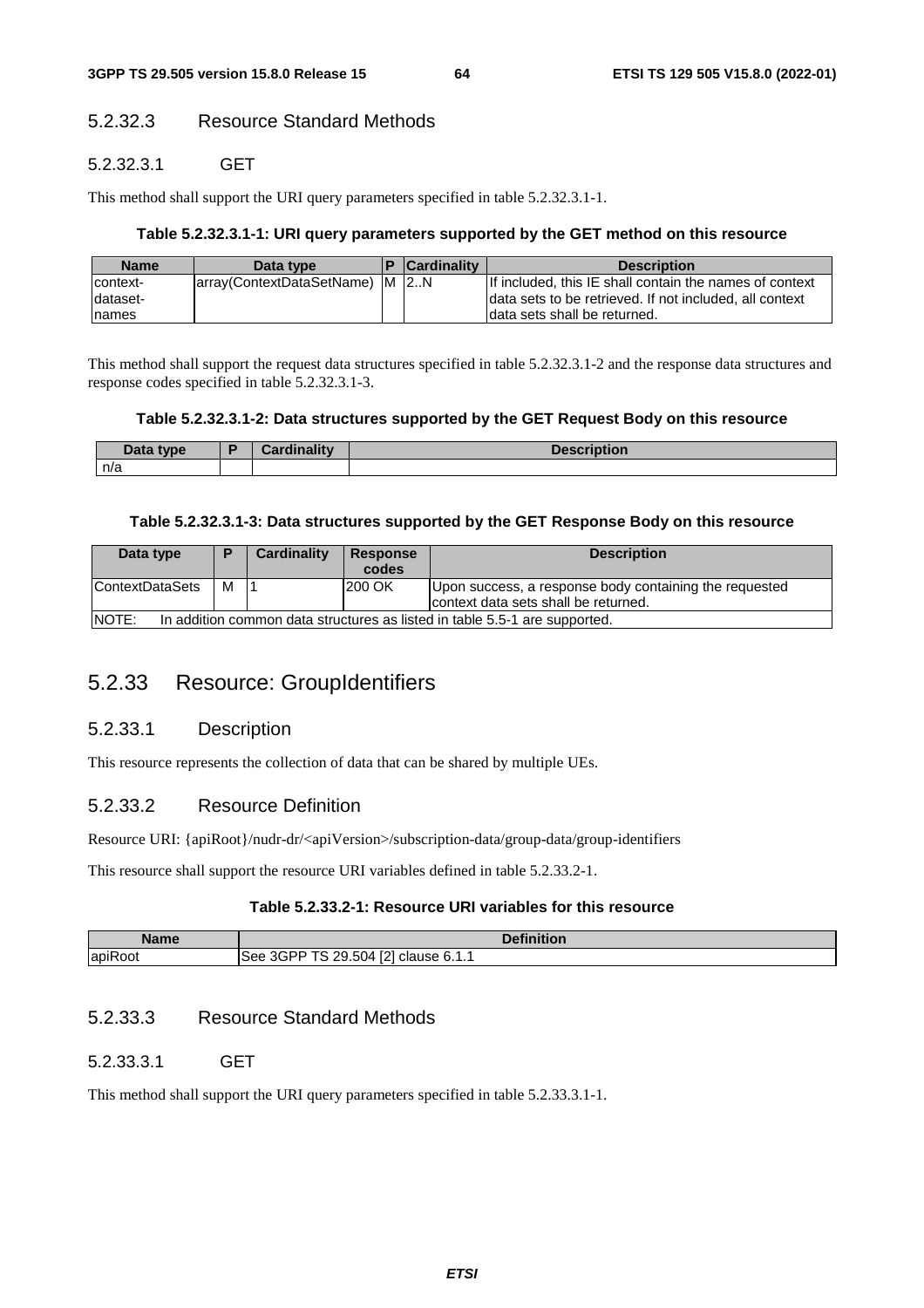| <b>Name</b>            | Data type                                                            |  | <b>Cardinality</b> | <b>Description</b>                |
|------------------------|----------------------------------------------------------------------|--|--------------------|-----------------------------------|
| supported-<br>features | SupportedFeatures   O                                                |  | 101                | see 3GPP TS 29.500 [4] clause 6.6 |
| ext-groud-id           | <b>ExtGroupId</b>                                                    |  | 101                | <b>External Group ID</b>          |
| int-group-id           | GroupId                                                              |  | 101                | Internal Group ID                 |
| <b>NOTE:</b>           | Either ext-group-id or int-group-id shall be present in the request. |  |                    |                                   |

|  |  |  | Table 5.2.33.3.1-1: URI query parameters supported by the GET method on this resource |
|--|--|--|---------------------------------------------------------------------------------------|
|--|--|--|---------------------------------------------------------------------------------------|

Either the ext-group-id or the int-group-id shall be present in the request.

This method shall support the request data structures specified in table 5.2.33.3.1-2 and the response data structures and response codes specified in table 5.2.33.3.1-3.

#### **Table 5.2.33.3.1-2: Data structures supported by the GET Request Body on this resource**

| <b>Data</b><br>type. | Cardinalitv | Description |
|----------------------|-------------|-------------|
| n/a                  |             |             |

#### **Table 5.2.33.3.1-3: Data structures supported by the GET Response Body on this resource**

| Data type                                                                             |   | Cardinality | <b>Response</b> | <b>Description</b>                                                                      |  |  |
|---------------------------------------------------------------------------------------|---|-------------|-----------------|-----------------------------------------------------------------------------------------|--|--|
|                                                                                       |   |             | codes           |                                                                                         |  |  |
| GroupIdentifiers                                                                      | М |             | 200 OK          | Upon success, a response body containing the group<br>lidentifier(s) shall be returned. |  |  |
| INOTE:<br>In addition, common data structures as listed in table 5.5-1 are supported. |   |             |                 |                                                                                         |  |  |

# 5.3 Notifications

## 5.3.1 General

This clause describes the resources to provide Notification to NF service consumers which have explicitly or implicitly subscribed to UDR to be notified when data is changed.

## 5.3.2 Data Change Notification

The POST method shall be used for Data Change Notifications.

- For explicit subscriptions (i.e., subscriptions created under the "subs-to-notif" collection resource, the URI shall be as provided during the subscription procedure;
- For implicit subscriptions, the UDR shall use either a locally configured callback URI of the UDM, or the UDR may retrieve from NRF a default notification URI stored by UDM in NRF during the NF registration procedure.
- The UDM should register in NRF a default notification URI globally at NF Profile level, rather than registering individual default notification URIs per NF Service.
- NOTE 1: If the UDM registers different default notification URIs per NF Service, then how UDR determines which resources are monitored per UDM service is implementation dependent.

The "callback" clause of the OpenAPI specification found in Annex A.2 associated to the POST method of the "subs-tonotif" resource shall be used as the notification request for both explicit and implicit subscriptions.

NOTE 2: For explicit subscriptions, a stateless UDM/NF provides a URI which identifies a set of UDMs/NFs; a stateful UDM/NF provides a specific URI identifying a node.

Resource URI: {callbackReference}

Support of URI query parameters is specified in table 5.3.2-1.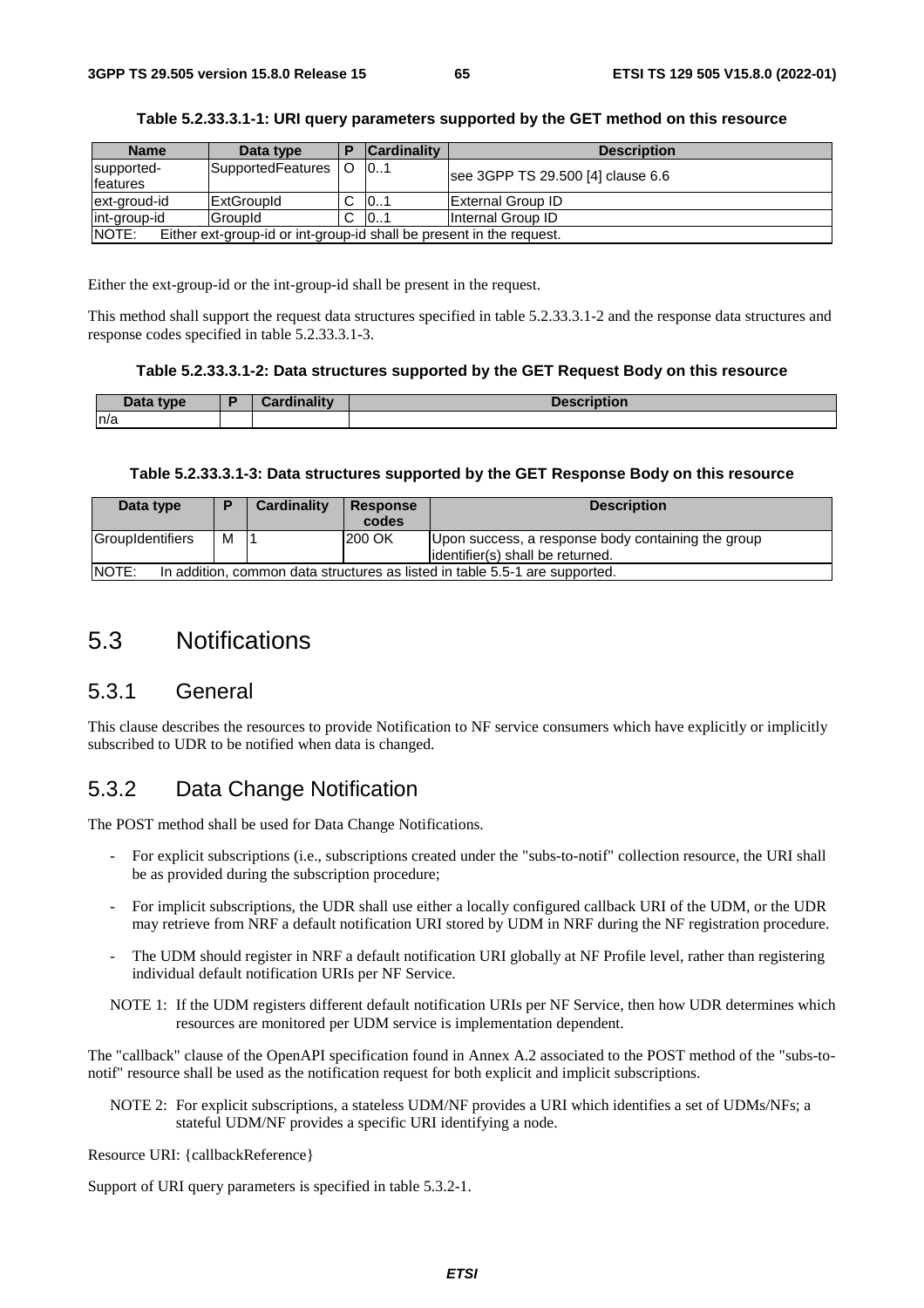### **Table 5.3.2-1: URI query parameters supported by the POST method**

| <b>Name</b> | Data type | "nality | <b>Description</b> |
|-------------|-----------|---------|--------------------|
| n/a         |           |         |                    |

Support of request data structures is specified in table 5.3.2-2 and of response data structures and response codes is specified in table 5.3.2-3.

### **Table 5.3.2-2: Data structures supported by the POST Request Body**

| Data type               |   | <b>Cardinality</b> | <b>Description</b> |
|-------------------------|---|--------------------|--------------------|
| <b>DataChangeNotify</b> | M |                    |                    |

#### **Table5.3.2-3: Data structures supported by the POST Response Body**

| Data type |                                                                                  | Cardinality | <b>Response</b><br>codes | <b>Description</b>                                      |  |  |  |
|-----------|----------------------------------------------------------------------------------|-------------|--------------------------|---------------------------------------------------------|--|--|--|
| ln/a      |                                                                                  |             | 204 No                   | Upon success, an empty response body shall be returned. |  |  |  |
|           |                                                                                  |             | <b>Content</b>           |                                                         |  |  |  |
|           | NOTE: In addition common data structures as listed in table 5.5-1 are supported. |             |                          |                                                         |  |  |  |

# 5.4 Data Model

# 5.4.1 General

This clause specifies the application data model supported by the API.

Table 5.4.1-1 specifies the data types defined for the Nudr service based interface protocol.

#### **Table 5.4.1-1: Nudr Subscriber Data specific Data Types**

| Data type                            | <b>Clause defined</b> | <b>Description</b>                                                                    |  |  |
|--------------------------------------|-----------------------|---------------------------------------------------------------------------------------|--|--|
| AuthenticationSubscription           | 5.4.2.2               | A UE's authentication data                                                            |  |  |
| OperatorSpecificDataContainer        | 5.4.2.3               | Container for operator specific data                                                  |  |  |
| SmfRegList                           | 5.4.2.4               | The list of all the SMF registrations of a UE                                         |  |  |
| <b>SubscriptionDataSubscriptions</b> | 5.4.2.5               | A subscription to notifications.                                                      |  |  |
| DataChangeNotify                     | 5.4.2.6               | Container for data which have changed and notification<br>was requested when changed. |  |  |
| IdentityData                         | 5.4.2.7               | Identity data corresponds to the provided ueld                                        |  |  |
| <b>ProvisionedDataSets</b>           | 5.4.2.8               |                                                                                       |  |  |
| SorData                              | 5.4.2.9               | Used to store the status of the latest SOR data update                                |  |  |
| UpuData                              | 5.4.2.9A              | Used to store the status of the latest UPU data update                                |  |  |
| AmfSubscriptionInfo                  | 5.4.2.19              | Information the UDR stores and retrieves related to                                   |  |  |
|                                      |                       | active subscriptions at the AMF(s)                                                    |  |  |
| lEeProfileData                       | 5.4.2.20              | Event Exposure Profile Data                                                           |  |  |
| lContextDataSets                     | 5.4.2.22              |                                                                                       |  |  |
| AuthMethod                           | 5.4.3.3               |                                                                                       |  |  |
| <b>DataSetName</b>                   | 5.4.3.4               |                                                                                       |  |  |
| <b>ContextDataSetName</b>            | 5.4.3.6               |                                                                                       |  |  |
| SqnScheme                            | 5.4.3.7               |                                                                                       |  |  |
| Sign                                 | 5.4.3.8               |                                                                                       |  |  |
| UeUpdateStatus                       | 5.4.3.9               |                                                                                       |  |  |

Table 5.4.1-2 specifies data types re-used by the Nudr service based interface protocol from other specifications, including a reference to their respective specifications and when needed, a short description of their use within the Nudr service based interface.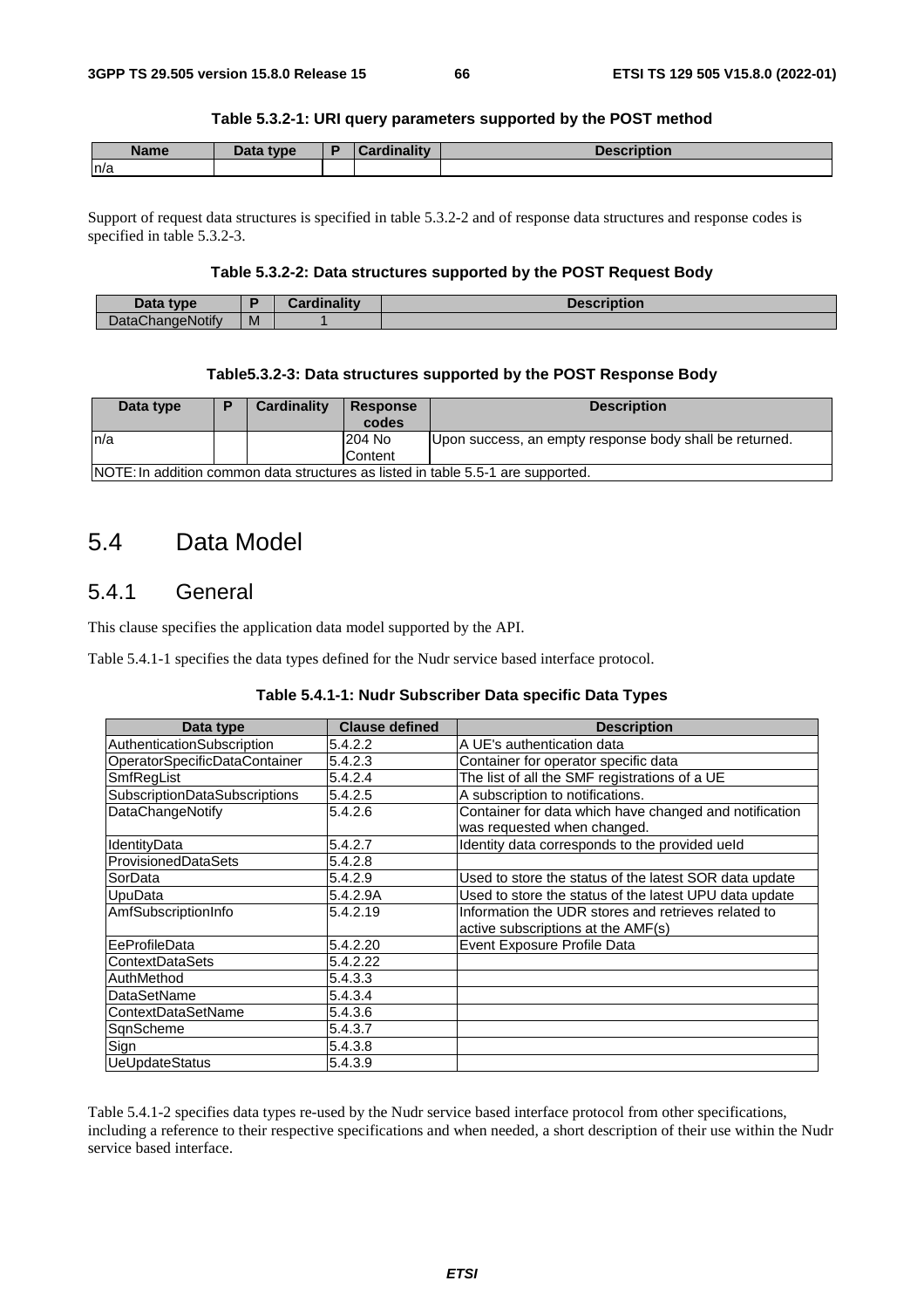|                                   | <b>Reference</b>    | <b>Comments</b>                                         |
|-----------------------------------|---------------------|---------------------------------------------------------|
| AccessAndMobilitySubscriptionData | 3GPP TS 29.503 [6]  | Access and Mobility Subscription Data                   |
| SmfSelectionSubscriptionData      | 3GPP TS 29.503 [6]  | <b>SMF Selection Subscription Data</b>                  |
| SessionManagementSubscriptionData | 3GPP TS 29.503 [6]  | Session Management Subscription Data                    |
| Amf3GppAccessRegistration         | 3GPP TS 29.503 [6]  |                                                         |
| AmfNon3GppAccessRegistration      | 3GPP TS 29.503 [6]  | The complete set of information relevant to the         |
|                                   |                     | AMF where the UE has registered via non 3GPP            |
|                                   |                     | access.                                                 |
| SmfRegistration                   | 3GPP TS 29.503 [6]  |                                                         |
| SmsfRegistration                  | 3GPP TS 29.503 [6]  |                                                         |
| SmsManagementSubscriptionData     | 3GPP TS 29.503 [6]  |                                                         |
| <b>SupportedFeatures</b>          | 3GPP TS 29.571 [7]  | Used to negotiate the applicability of the optional     |
|                                   |                     | features                                                |
| ProblemDetails                    | 3GPP TS 29.571 [7]  | Detailed information about the status code.             |
| PpData                            | 3GPP TS 29.503 [6]  |                                                         |
| SmsSubscriptionData               | 3GPP TS 29.503 [6]  |                                                         |
| PatchItem                         | 3GPP TS 29.571 [7]  | Data structure used for JSON patch.                     |
| SdmSubscription                   | 3GPP TS 29.503 [6]  |                                                         |
| EeSubscription                    | 3GPP TS 29.503 [6]  |                                                         |
| Uri                               | 3GPP TS 29.571 [7]  |                                                         |
| TraceData                         | 3GPP TS 29.571 [7]  |                                                         |
| Dnn                               | 3GPP TS 29.571 [7]  | Data Network Name                                       |
| Snssai                            | 3GPP TS 29.571 [7]  | Single NSSAI                                            |
| VarUeld                           | 3GPP TS 29.571 [7]  | String represents the SUPI or GPSI.                     |
| Nflnstanceld                      | 3GPP TS 29.571 [7]  |                                                         |
| NotifyItem                        | 3GPP TS 29.571 [7]  | Common data type used for data change<br>Inotification. |
| OdbData                           | 3GPP TS 29.571 [7]  | Operator Determined Barring Data                        |
| EventType                         | 3GPP TS 29.503 [6]  |                                                         |
| ExtGroupId                        | 3GPP TS 29.503 [6]  | <b>External Group Identifier</b>                        |
| PduSessionId                      | 3GPP TS 29.571 [7]  |                                                         |
| <b>DateTime</b>                   | 3GPP TS 29.571 [7]  |                                                         |
| UpuMac                            | 3GPP TS 29.509 [15] |                                                         |

|  | Table 5.4.1-2: Nudr re-used Data Types |  |
|--|----------------------------------------|--|
|--|----------------------------------------|--|

# 5.4.2 Structured data types

## 5.4.2.1 Introduction

This clause defines the structures to be used in resource representations.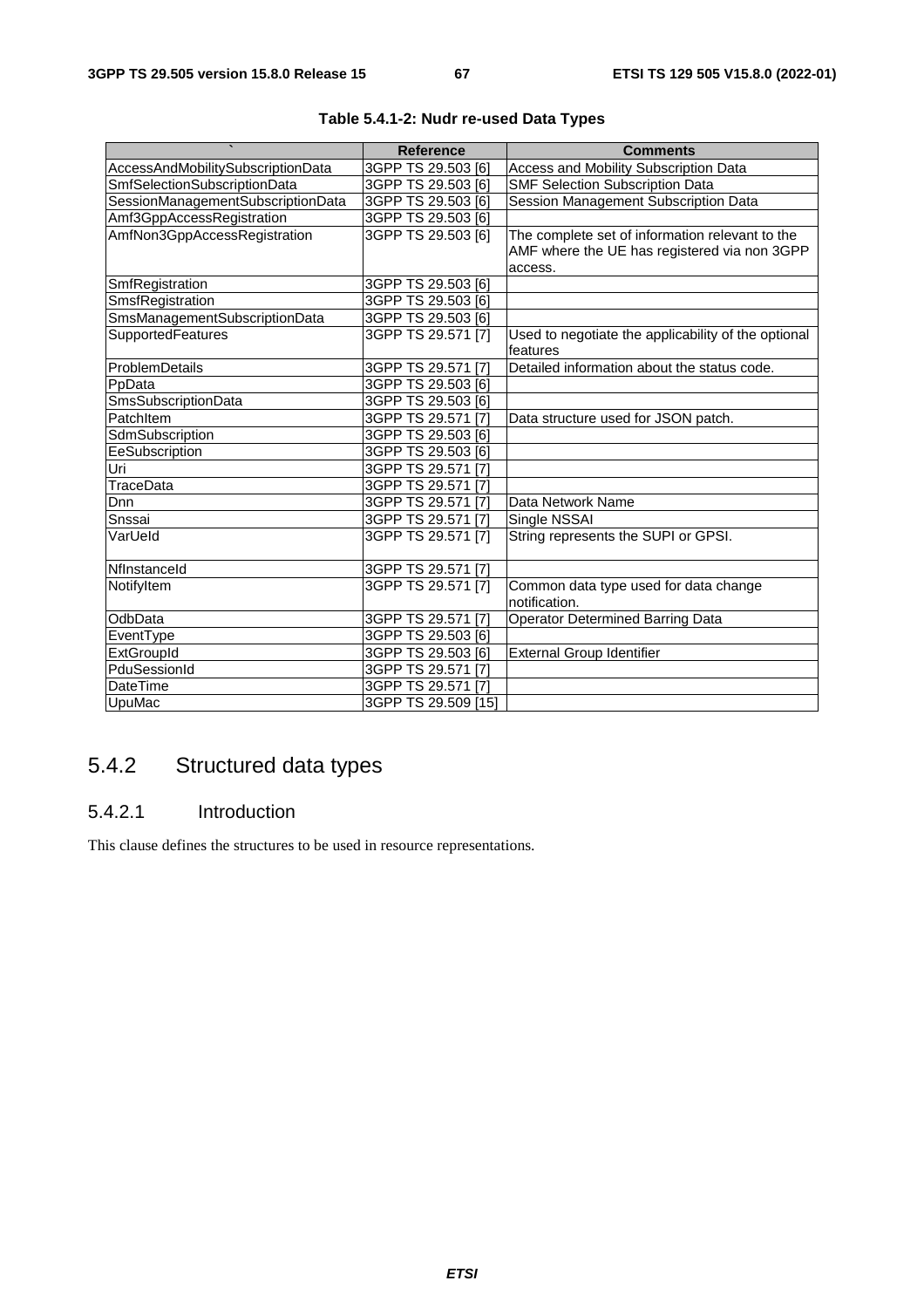# 5.4.2.2 Type: AuthenticationSubscription

| <b>Attribute name</b>             | Data type     | P            | <b>Cardinality</b> | <b>Description</b>                                                                                                                                                                                                                                                                                                   |
|-----------------------------------|---------------|--------------|--------------------|----------------------------------------------------------------------------------------------------------------------------------------------------------------------------------------------------------------------------------------------------------------------------------------------------------------------|
| authenticationMethod              | AuthMethod    | M            |                    | String containing the Authentication Method (                                                                                                                                                                                                                                                                        |
| encPermanentKey                   | string        | $\mathsf{C}$ | 0.1                | The encrypted value (hexstring) of the permanent<br>authentication key (K) (see 3GPP TS 33.501 [9]).<br>It shall be present if the authentication method is<br>"5G_AKA" or "EAP_AKA_PRIME".                                                                                                                          |
| protectionParameterId             | string        | $\mathsf{C}$ | 0.1                | Identifies a parameter set securely stored in the<br>UDM(ARPF) that can be used to decrypt the<br>encPermanentKey (and encOpcKey or encTopcKey<br>if present). Values and their meaning are HPLMN-<br>operator specific.<br>It shall be present if the authentication method is<br>"5G_AKA" or "EAP_AKA_PRIME".      |
| sequenceNumber                    | SequenceNumbe | C            | 0.1                | String containing the SQN as defined in<br>3GPP TS 33.102 [10].<br>It shall be present if the authentication method is<br>"5G_AKA" or "EAP_AKA_PRIME".                                                                                                                                                               |
| authenticationManagem<br>entField | string        | $\mathsf{C}$ | 0.1                | Hexstring containing the Authentication management<br>field as defined in 3GPP TS 33.501 [9].<br>It shall be present if the authentication method is<br>"5G_AKA" or "EAP_AKA_PRIME".<br>Pattern: '^[A-Fa-f0-9]{4}\$'                                                                                                 |
| algorithmId                       | string        | C            | 0.1                | Identifies a parameter set securely stored in the<br>UDM(ARPF) that provides details on the algorithm<br>and parameters used to generate authentication<br>vectors. Values and their meaning are HPLMN-<br>operator specific.<br>It shall be present if the authentication method is<br>"5G_AKA" or "EAP_AKA_PRIME". |
| encOpcKey                         | string        | O            | 0.1                | Hexstring of the encrypted OPC Key.<br>Presence indicates that the provided value<br>(decrypted) shall be used instead of the value<br>derived from OP and K.                                                                                                                                                        |
| encTopcKey                        | string        | O            | 0.1                | Hexstring of the encrypted TOPC Key.<br>Presence indicates that the provided value<br>(decrypted) shall be used instead of the value<br>derived from TOP and K.                                                                                                                                                      |

|  |  | Table 5.4.2.2-1: Definition of type AuthenticationSubscription |
|--|--|----------------------------------------------------------------|
|--|--|----------------------------------------------------------------|

# 5.4.2.3 Type: OperatorSpecificDataContainer

### **Table 5.4.2.3-1: Definition of type OperatorSpecificDataContainer**

| <b>Attribute name</b> | Data type |   | Cardinalitv | <b>Description</b>                                      |
|-----------------------|-----------|---|-------------|---------------------------------------------------------|
| dataType              | string    | м |             | This attribute value must be a string equals to the     |
|                       |           |   |             | Iname of the actual data type of the "Value" attribute. |
| value                 | any type  | M |             |                                                         |

NOTE: In this release of the specification, if dataType attribute takes value "object", it is not possible to indicate the schema of the JSON object included in the "value" attribute, and therefore the usage of the "object" type is not recommended.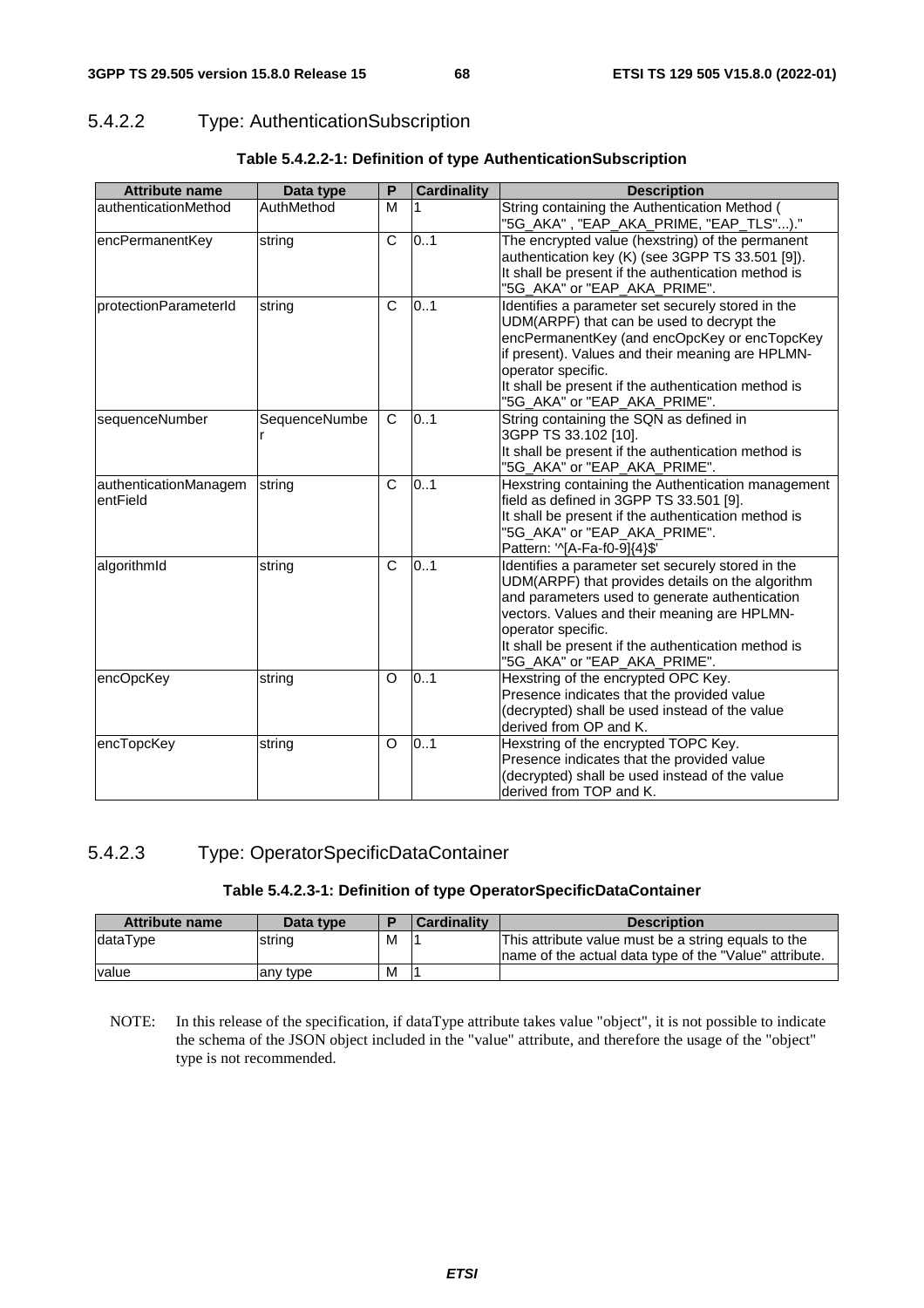# 5.4.2.4 Type: SmfRegList

| Table 5.4.2.4-1: Definition of type SmfRegList |  |  |  |
|------------------------------------------------|--|--|--|
|------------------------------------------------|--|--|--|

| <b>Attribute name</b> | Data type        |   | <b>Cardinality</b> | <b>Description</b>                            |
|-----------------------|------------------|---|--------------------|-----------------------------------------------|
| N/A                   | array(SmfRegistr | M | 1N                 | Each member of the array is an individual SMF |
|                       | ation)           |   |                    | Iregistration of the UE.                      |

# 5.4.2.5 Type: SubscriptionDataSubscriptions

# **Table 5.4.2.5-1: Definition of type SubscriptionDataSubscriptions**

| <b>Attribute name</b>         | Data type             | P | <b>Cardinality</b> | <b>Description</b>                                                                                                                                                                                                                                                                                                                                                                                                                                                                            |
|-------------------------------|-----------------------|---|--------------------|-----------------------------------------------------------------------------------------------------------------------------------------------------------------------------------------------------------------------------------------------------------------------------------------------------------------------------------------------------------------------------------------------------------------------------------------------------------------------------------------------|
| callbackReference             | Uri                   | M |                    | Identifies the UDM/NF pool or an individual UDM/NF<br>which should be used by the UDR to send<br>notification to UDM/NF.                                                                                                                                                                                                                                                                                                                                                                      |
| originalCallbackReferen<br>ce | Uri                   | O | 0.1                | URI provided by the NF service consumer to the<br>UDM to receive notifications from the UDR.                                                                                                                                                                                                                                                                                                                                                                                                  |
|                               |                       |   |                    | If "sdmSubscription" is present, this attribute may be<br>absent (and, if it is also present, it shall take the<br>same value as the attribute "callbackReference" of<br>"sdmSubscription").                                                                                                                                                                                                                                                                                                  |
| ueld                          | VarUeld               | O | 0.1                | User identity if subscription to notifications is related<br>to a user.                                                                                                                                                                                                                                                                                                                                                                                                                       |
| monitoredResourceUris         | array(Uri)            | M | 1N                 | A set of URIs that identify the resources for which a<br>modification of the representation triggers a<br>notification.<br>The URI shall take the form of either an absolute<br>URI or an absolute-path reference as defined in<br>IETF RFC 3986 [16].                                                                                                                                                                                                                                        |
| expiry                        | DateTime              | C | 0.1                | This IE shall be included in a subscription response,<br>if, based on operator policy and taking into account<br>the expiry time included in the request, the UDR<br>needs to include an expiry time.<br>This IE may be included in a subscription request.<br>When present, this IE shall represent the time after<br>which the subscription becomes invalid.<br>The absence of this attribute in the subscription<br>response means the subscription to be valid without<br>an expiry time. |
| sdmSubscription               | SdmSubscription       | O | 0.1                | Data related to the subscription to changes on SDM<br>data, created by the NF Service Consumer of the<br>UDM (see 3GPP TS 29.503 [6], clause 6.1.6.2.3).                                                                                                                                                                                                                                                                                                                                      |
| subscriptionId                | string                | C | 0.1                | This attribute shall be present if the<br>SubscriptionDataSubscriptions is sent in a GET<br>response message or in a Notification. It identifies<br>the individual SubscriptionDataSubscriptions stored<br>in the UDR and may be used by the UDM to e.g.<br>delete or update a SubscriptionDataSubscriptions.<br>Read Only: true                                                                                                                                                              |
| supportedFeatures             | SupportedFeatur<br>es | O | 0.1                | Used to negotiate the applicability of optional<br>features                                                                                                                                                                                                                                                                                                                                                                                                                                   |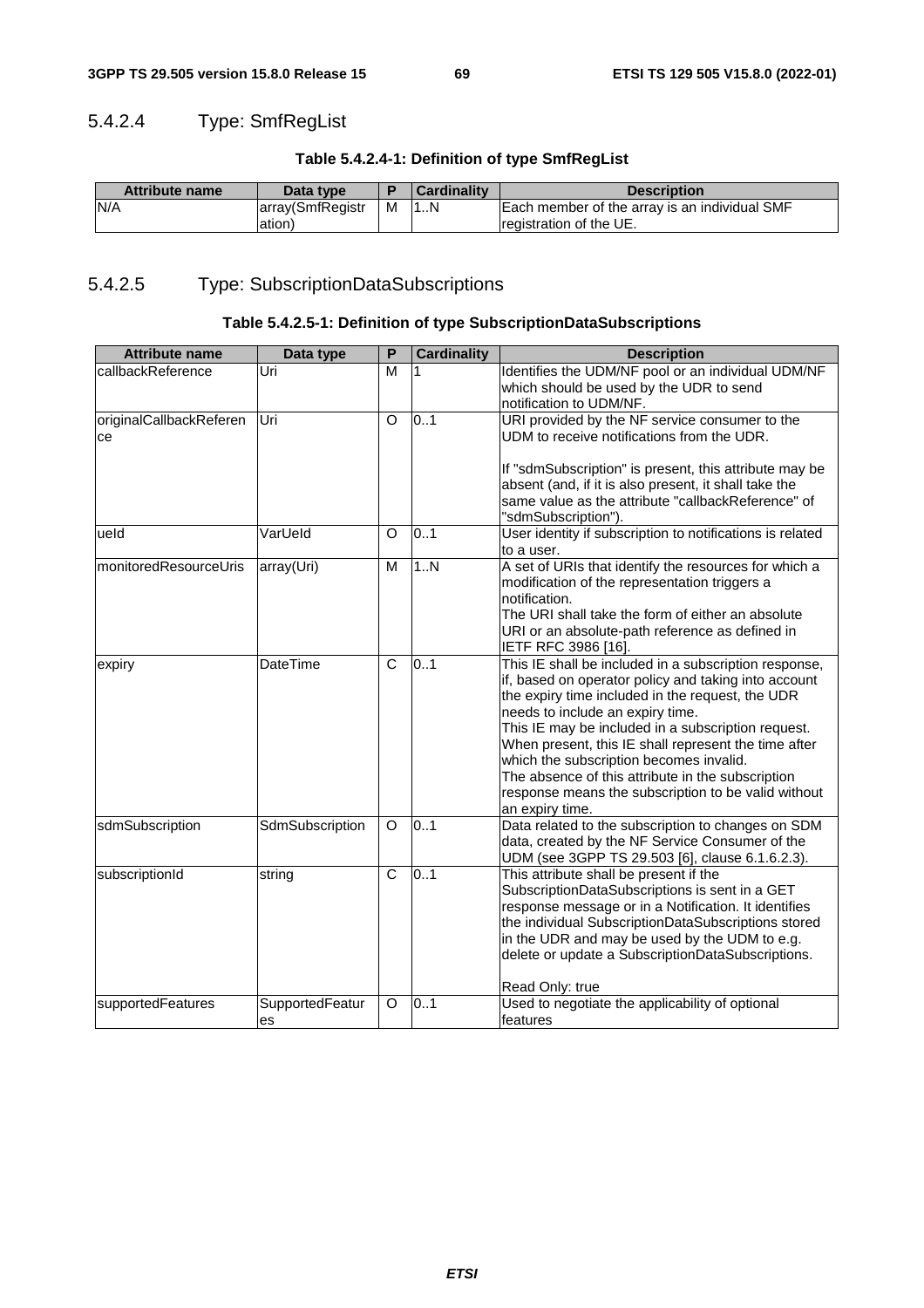# 5.4.2.6 Type: DataChangeNotify

| <b>Attribute name</b>   | Data type         | P       | <b>Cardinality</b> | <b>Description</b>                                        |
|-------------------------|-------------------|---------|--------------------|-----------------------------------------------------------|
| originalCallbackReferen | array(Uri)        | C       | 1N                 | Original Callback Reference shall be present if a         |
| ce                      |                   |         |                    | UDM has subscribed to notification due to an              |
|                         |                   |         |                    | request from an NF. If present it is Identifying the NF   |
|                         |                   |         |                    | to which the UDM has to provide the notification of       |
|                         |                   |         |                    | data change.                                              |
| ueld                    | VarUeld           | C       | 101                | User identity if subscription to notifications is related |
|                         |                   |         |                    | to a user that may be provided e.g. in case               |
|                         |                   |         |                    | OriginalCallback URI is not included.                     |
| notifyltems             | array(NotifyItem) | O       | 1N                 | This attribute contains the changes which have been       |
|                         |                   |         |                    | applied on the resources.                                 |
| sdmSubscription         | SdmSubscription   | $\circ$ | 0.1                | Data related to the subscription to changes on SDM        |
|                         |                   |         |                    | data created by the NF Service Consumer of the            |
|                         |                   |         |                    | UDM (see 3GPP TS 29.503 [6], clause 6.1.6.2.3).           |
|                         |                   |         |                    | This attribute should be omitted if the                   |
|                         |                   |         |                    | SubscriptionsDataSubscriptions array is included.         |
| subscriptionDataSubscri | array(Subscriptio | O       | 1N                 | This attribute contain the Subscription Data              |
| ptions                  | nDataSubscriptio  |         |                    | Subscriptions (subs-to-notify) associated with the        |
|                         | ns)               |         |                    | Notification.                                             |

# **Table 5.4.2.6-1: Definition of type DataChangeNotify**

# 5.4.2.7 Type: IdentityData

### **Table 5.4.2.7-1: Definition of type IdentityData**

| <b>Attribute name</b> | Data type   | D | Cardinality | <b>Description</b>                                 |
|-----------------------|-------------|---|-------------|----------------------------------------------------|
| <b>IsupiList</b>      | array(Supi) |   | 1N          | Supi list corresponding to the provided gpsi ueld. |
| gpsiList              | array(Gpsi) |   | 1N          | Gpsi list corresponding to the provided supi ueld. |
|                       |             |   |             | Zero or one MSISDN and/or zero or more external    |
|                       |             |   |             | Identifiers may be included.                       |

# 5.4.2.8 Type: ProvisionedDataSets

### **Table 5.4.2.8-1: ProvisionedDataSets**

| <b>Attribute name</b> | Data type                  | P       | <b>Cardinality</b> | <b>Description</b>                              |
|-----------------------|----------------------------|---------|--------------------|-------------------------------------------------|
| lamData               | AccessAndMobilityS         | O       | 0.1                | Access and Mobility Subscription Data           |
|                       | ubscriptionData            |         |                    |                                                 |
| <b>smfSelData</b>     | <b>SmfSelectionSubscri</b> | O       | 101                | <b>SMF Selection Subscription Data</b>          |
|                       | ptionData                  |         |                    |                                                 |
| <b>smsSubsData</b>    | SmsSubscriptionDat         | O       | 0.1                | <b>SMS Subscription Data</b>                    |
|                       |                            |         |                    |                                                 |
| smData                | array(SessionManag         | O       | 1N                 | Session Management Subscription Data            |
|                       | ementSubscriptionD         |         |                    |                                                 |
|                       | ata)                       |         |                    |                                                 |
| traceData             | TraceData                  | Ω       | 0.1                | Trace Data. The Null value indicates that trace |
|                       |                            |         |                    | lis not active.                                 |
| smsMngData            | <b>SmsManagementSu</b>     | $\circ$ | 101                | <b>SMS Management Subscription Data</b>         |
|                       | bscriptionData             |         |                    |                                                 |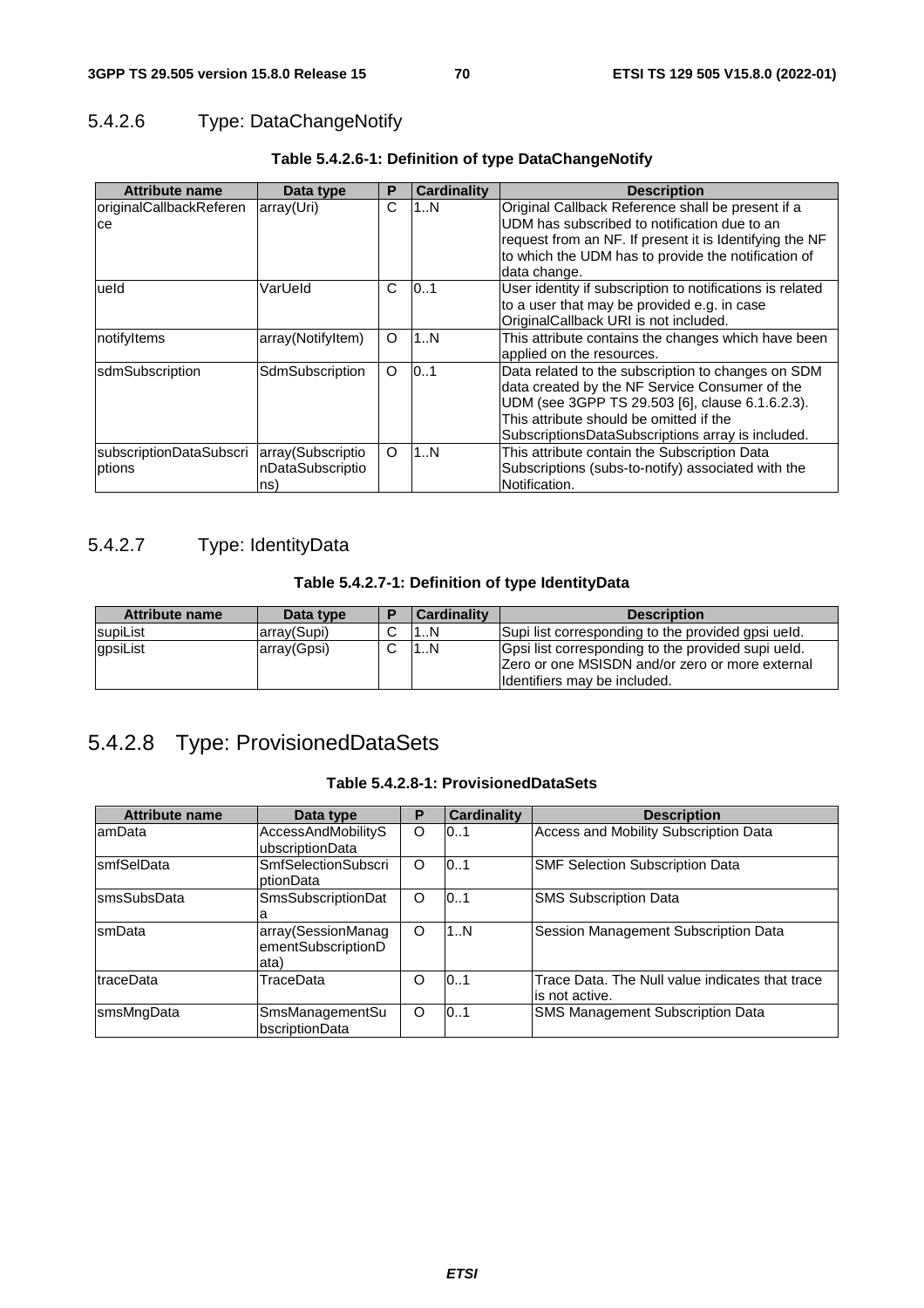# 5.4.2.9 Type: SorData

| <b>Attribute name</b> | Data type             | P | <b>Cardinality</b> | <b>Description</b>                                                                                                                                      |
|-----------------------|-----------------------|---|--------------------|---------------------------------------------------------------------------------------------------------------------------------------------------------|
| provisioningTime      | DateTime              | M |                    | Point in time of provisioning                                                                                                                           |
| ueUpdateStatus        | <b>UeUpdateStatus</b> | M |                    | status of the SOR data update procedure                                                                                                                 |
| sorXmaclue            | SorMac                | C | 101                | String containing SoR-XMAC-IUE as specified in<br>3GPP TS 33.501 [9]. Shall be present if<br>UeUpdateStatus is "WAITING_FOR_ACK" or<br>l"ACK RECEIVED". |
| sorMaclue             | SorMac                | C | 0.1                | String containing SoR-MAC-IUE as specified in<br>3GPP TS 33.501 [9]. Shall be preset if<br>UeUpdateStatus is "ACK_RECEIVED".                            |

### **Table 5.4.2.9-1: Definition of type SorData**

# 5.4.2.9A Type: UpuData

### **Table 5.4.2.9A-1: Definition of type UpuData**

| <b>Attribute name</b> | Data type             | P | <b>Cardinality</b> | <b>Description</b>                                                                                                                                     |
|-----------------------|-----------------------|---|--------------------|--------------------------------------------------------------------------------------------------------------------------------------------------------|
| provisioningTime      | <b>DateTime</b>       | М |                    | Point in time of provisioning                                                                                                                          |
| lueUpdateStatus       | <b>UeUpdateStatus</b> | м |                    | status of the UPU data update procedure                                                                                                                |
| upuXmaclue            | UpuMac                | C | 101                | String containing UPU-XMAC-IUE as specified in<br>3GPP TS 33.501 [9]. Shall be present if<br>UeUpdateStatus is "WAITING_FOR_ACK" or<br>"ACK RECEIVED". |
| lupuMaclue            | UpuMac                | C | 101                | String containing UPU-MAC-IUE as specified in<br>3GPP TS 33.501 [9]. Shall be preset if<br>UeUpdateStatus is "ACK_RECEIVED".                           |

- 5.4.2.10 Void
- 5.4.2.11 Void
- 5.4.2.12 Void
- 5.4.2.13 Void
- 5.4.2.14 Void
- 5.4.2.15 Void
- 5.4.2.16 Void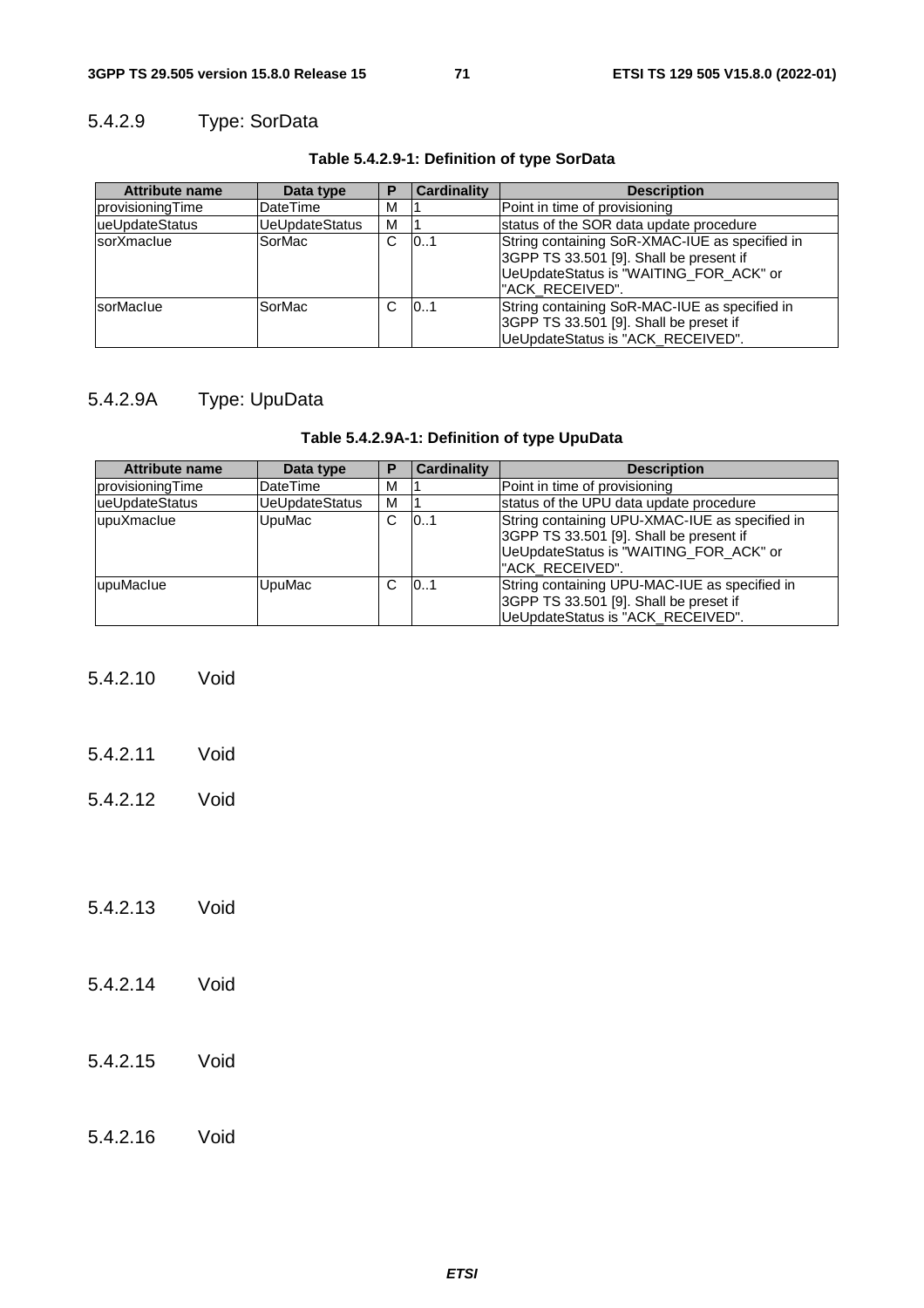5.4.2.17 Void

5.4.2.18 Void

## 5.4.2.19 Type: AmfSubscriptionInfo

## **Table 5.4.2.19-1: Definition of type AmfSubscriptionInfo**

| <b>Attribute name</b> | Data type           | D | <b>Cardinality</b> | <b>Description</b>                                  |
|-----------------------|---------------------|---|--------------------|-----------------------------------------------------|
| lamfinstanceld        | <b>Nflnstanceld</b> | м |                    | Instanceld of the AMF to which the subscription was |
|                       |                     |   |                    | sent                                                |
| subscriptionId        | Uri                 | M |                    | The Subscription Id allocated by the AMF as         |
|                       |                     |   |                    | received by the UDM in the HTTP "Location" header   |
|                       |                     |   |                    | of the Namf_EventExposure_Subscribe response        |
| subsChangeNotifyCorre | string              | O |                    | The Correlation Id allocated by the UDM and sent to |
| lationId              |                     |   |                    | the AMF for correlation of subscriptionId-change-   |
|                       |                     |   |                    | Inotifications                                      |

## 5.4.2.20 Type: EeProfileData

#### **Table 5.4.2.20-1: Definition of type EeProfileData**

| <b>Attribute name</b>    | Data type             | Ð | <b>Cardinality</b> | <b>Description</b>                                                                                                                                         |
|--------------------------|-----------------------|---|--------------------|------------------------------------------------------------------------------------------------------------------------------------------------------------|
| restrictedEventTypes     | array(EventType)      |   | 1N                 | List of the event types that are restricted (if any) for<br>the UE.<br>The absence of this IE indicates that all event types<br>are authorized for the UE. |
| <b>supportedFeatures</b> | SupportedFeatur<br>es | O | 101                |                                                                                                                                                            |

## 5.4.2.21 Void

## 5.4.2.22 Type: ContextDataSets

## **Table 5.4.2.22-1: ContextDataSets**

| <b>Attribute name</b>   | Data type                        | Р | Cardinality | <b>Description</b>                                                  |
|-------------------------|----------------------------------|---|-------------|---------------------------------------------------------------------|
| amf3Gpp                 | Amf3GppAccessReg<br>istration    | O | 101         | AMF 3GPP Access registration                                        |
| amfNon3Gpp              | AmfNon3GppAccess<br>Registration | O | 10.1        | AMF Non 3GPP Access registration                                    |
| sdmSubscriptions        | array(SdmSubscripti<br>on)       | O | 1N          | <b>SDM-Subscriptions</b>                                            |
| eeSubscriptions         | array(EeSubscription             | O | 1N          | <b>Event Exposure Subscriptions</b>                                 |
| smsf3GppAccess          | SmsfRegistration                 | O | 0.1         | SMSF 3GPP Access registration                                       |
| smsfNon3GppAccess       | SmsfRegistration                 | O | 0.1         | SMSF Non 3GPP Access registration                                   |
| subscriptionDataSubscri | array(SubscriptionDa             | O | 1N          | This attribute contain the Subscription Data                        |
| ptions                  | taSubscriptions)                 |   |             | Subscriptions (subs-to-notify) associated with<br>the Notification. |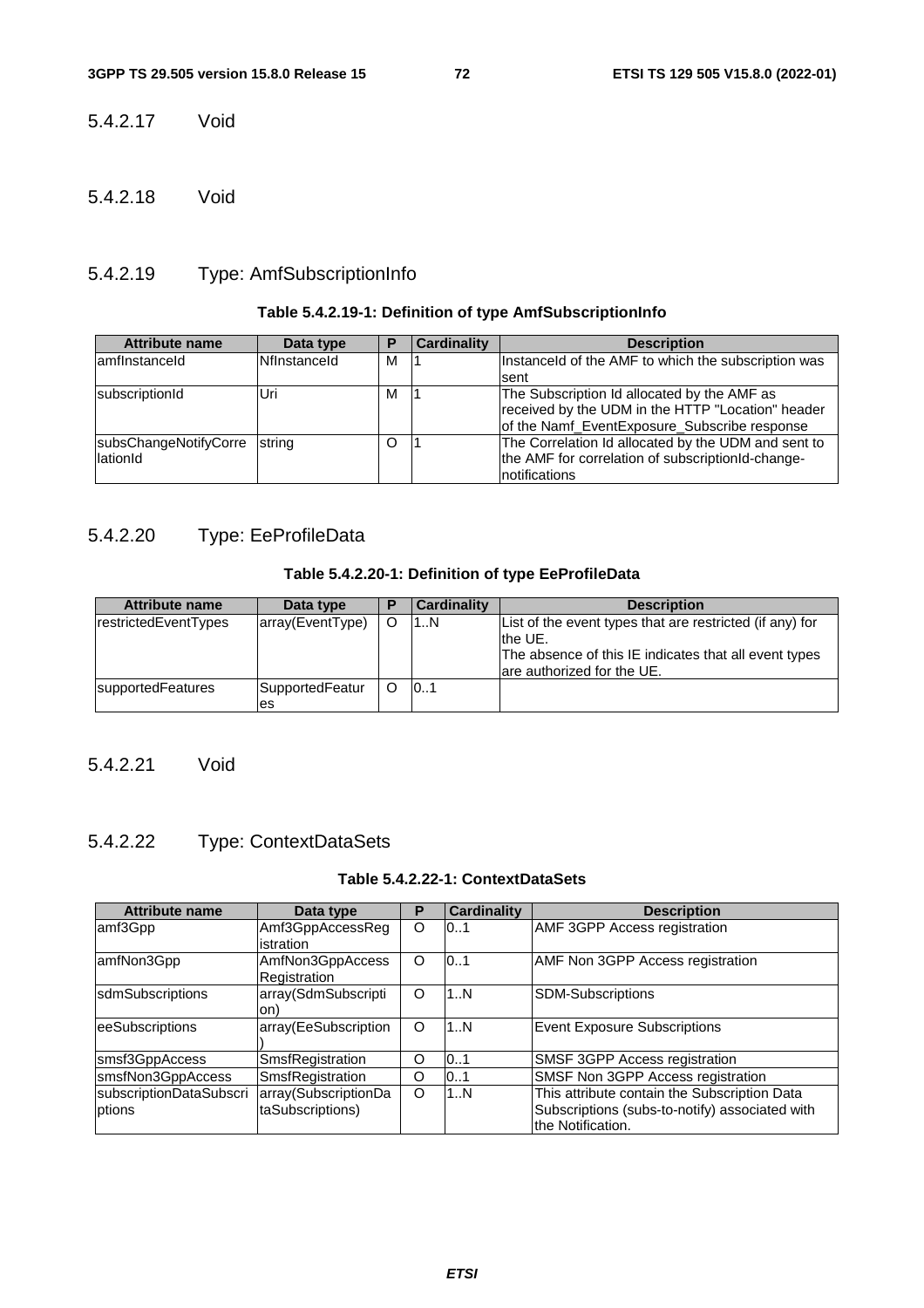## 5.4.2.23 Type: SequenceNumber

| <b>Attribute name</b> | Data type    | P | <b>Cardinality</b> | <b>Description</b>                                                                                                                                                                                                                                                         |
|-----------------------|--------------|---|--------------------|----------------------------------------------------------------------------------------------------------------------------------------------------------------------------------------------------------------------------------------------------------------------------|
| sgnScheme             | SqnScheme    | м |                    | The scheme used to generate the sequence<br>numbers, as described in 3GPP TS 33.102 [10],<br>clause C.1.1.                                                                                                                                                                 |
| sqn                   | string       | C | 0.1                | A 48-bit hex string containing the SEQ part of SQN<br>(most significant bits), as specified in<br>3GPP TS 33.102 [10], and where the IND part (least<br>significant bits) is filled with 0's.                                                                              |
|                       |              |   |                    | When the sqnScheme is "TIME_BASED", the SEQ<br>part (most significant bits) of this attribute contains<br>the DIF value.                                                                                                                                                   |
|                       |              |   |                    | This IE may be absent, if it does not exist in UDR<br>(e.g. right after the subscriber is provisioned);<br>otherwise, it shall be present.                                                                                                                                 |
| llastIndexes          | map(integer) | C | 1N                 | Pattern: '^[A-Fa-f0-9]{12}\$'<br>A map of integer values, where the key of the map is<br>the type of node that is requesting the generation of<br>an authentication vector in UDM, and the integer is<br>the last used value of IND for the corresponding type<br>of node. |
|                       |              |   |                    | The types of nodes currently defined are:<br>- "ausf"                                                                                                                                                                                                                      |
|                       |              |   |                    | This IE may be absent, if it does not exist in UDR<br>(e.g. right after the subscriber is provisioned);<br>otherwise, it shall be present.                                                                                                                                 |
| indLength             | integer      | O | 1                  | Number of bits of the IND part of SQN. The length of<br>the SEQ part is, therefore, (48 - indLength) bits.                                                                                                                                                                 |
| difSign               | Sign         | O | 1                  | If not present, the default value is 5.<br>Sign of the DIF value. It is applicable when the<br>sqnScheme is "TIME_BASED".<br>If not present, the default value is "NEGATIVE".                                                                                              |

#### **Table 5.4.2.23-1: Definition of type SequenceNumber**

## 5.4.3 Simple data types and enumerations

### 5.4.3.1 Introduction

This clause defines simple data types and enumerations that can be referenced from data structures defined in the previous clauses.

### 5.4.3.2 Simple data types

The simple data types defined in table 5.4.3.2-1 shall be supported.

#### **Table 5.4.3.2-1: Simple data types**

| Type Name | <b>Type Definition</b> | <b>Description</b> |
|-----------|------------------------|--------------------|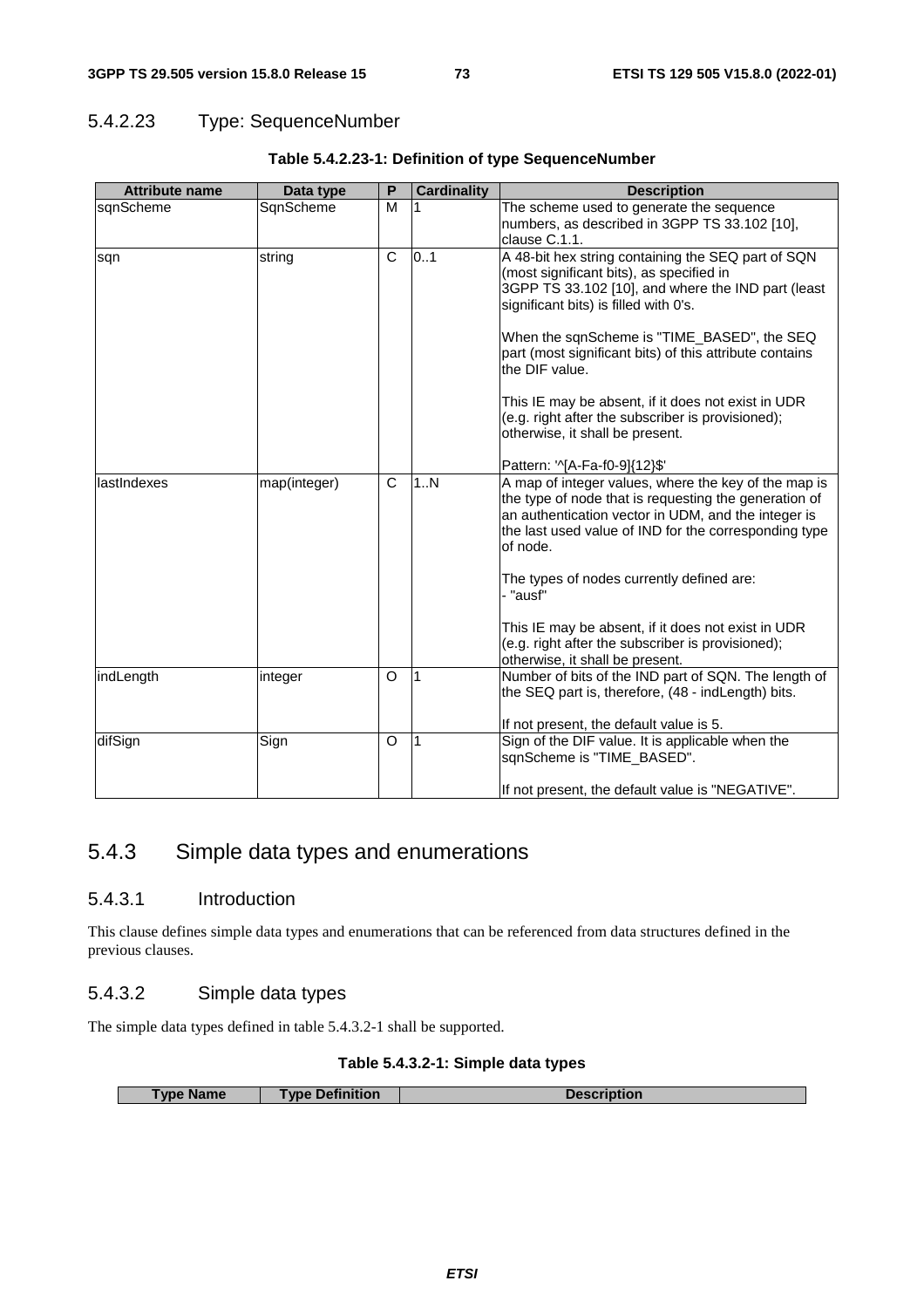### 5.4.3.3 Enumeration: AuthMethod

#### **Table 5.4.3.3-1: Enumeration AuthMethod**

| <b>Enumeration value</b> | <b>Description</b> |
|--------------------------|--------------------|
| "5G AKA"                 | 5G AKA             |
| PRIME"<br>"EAP<br>AKA    | EAP AKA'           |

## 5.4.3.4 Enumeration: DataSetName

#### **Table 5.4.3.4-1: Enumeration DataSetName**

| <b>Enumeration value</b> | <b>Description</b>                      |
|--------------------------|-----------------------------------------|
| "AM"                     | Access and Mobility Subscription Data   |
| "SMF SEL"                | <b>SMF Selection Subscription Data</b>  |
| "SMS_SUB"                | <b>SMS Subscription Data</b>            |
| "SM"                     | Session Management Subscription Data    |
| "TRACE"                  | Trace Data                              |
| "SMS MNG"                | <b>SMS Management Subscription Data</b> |

## 5.4.3.5 Void

## 5.4.3.6 Enumeration: ContextDataSetName

#### **Table 5.4.3.6-1: Enumeration ContextDataSetName**

| <b>Enumeration value</b> | <b>Description</b>                   |
|--------------------------|--------------------------------------|
| "AMF 3GPP"               | AMF 3GPP Access Registration         |
| "AMF_NON_3GPP"           | SMF Non 3GPP Access Registration     |
| "SDM SUBSCRIPTIONS"      | <b>SDM Subscriptions</b>             |
| "EE_SUBSCRIPTIONS"       | <b>EE Subscriptions</b>              |
| "SMSF_3GPP"              | <b>SMSF 3GPP Access Registration</b> |
| "SMSF_NON3GPP"           | SMSF Non 3GPP Access Registration    |
| "SUBS_TO_NOTIFY"         | <b>UDR Subscriptions</b>             |

## 5.4.3.7 Enumeration: SqnScheme

#### **Table 5.4.3.7-1: Enumeration SqnScheme**

| <b>Enumeration value</b> | <b>Description</b>                                                                                                                                                                                                                                                                                                                                               |  |  |
|--------------------------|------------------------------------------------------------------------------------------------------------------------------------------------------------------------------------------------------------------------------------------------------------------------------------------------------------------------------------------------------------------|--|--|
| "GENERAL"                | Scheme for generation of Sequence Numbers (partially time-<br>based), as described in 3GPP TS 33.102 [10], clause C.1.1.1                                                                                                                                                                                                                                        |  |  |
| "NON_TIME_BASED"         | Scheme for generation of Sequence Numbers (non-time-based),<br>as described in 3GPP TS 33.102 [10], clause C.1.1.2                                                                                                                                                                                                                                               |  |  |
| "TIME BASED"             | Scheme for generation of Sequence Numbers (entirely time-<br>based), as described in 3GPP TS 33.102 [10], clause C.1.1.3                                                                                                                                                                                                                                         |  |  |
| NOTE:                    | These schemes for Sequence Number generation are documented in an informative Annex in<br>3GPP TS 33.102 [10]; having these different schemes listed in this Enumeration type does not<br>imply that UDM implementations are required to support all of them; the Sequence Number<br>generation schemes that need to be supported by UDM is deployment-specific. |  |  |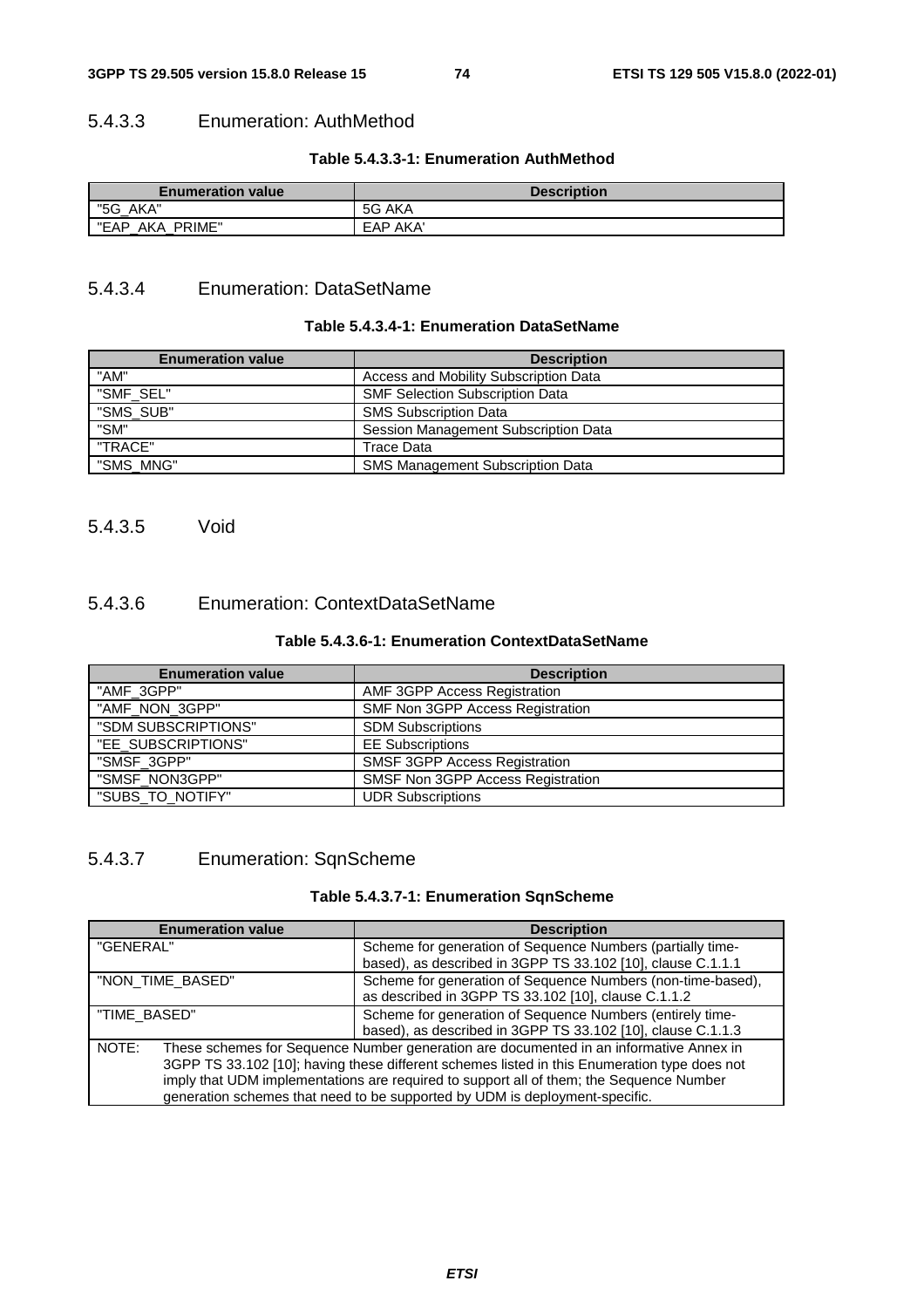## 5.4.3.8 Enumeration: Sign

#### **Table 5.4.3.8-1: Enumeration Sign**

| <b>Enumeration value</b> | <b>Description</b> |
|--------------------------|--------------------|
| "POSITIVE"               |                    |
| "NEGATIVE"               |                    |

## 5.4.3.9 Enumeration: UeUpdateStatus

#### **Table 5.4.3.9-1: Enumeration UeUpdateStatus**

| <b>Enumeration value</b> | <b>Description</b>                                                                                                          |
|--------------------------|-----------------------------------------------------------------------------------------------------------------------------|
| "NOT_SENT"               | SOR data update has not been sent to the AMF e.g. because no<br>AMF was registered at provisioning time                     |
| "SENT NO ACK REQUIRED"   | SOR data update has been sent to the AMF; Acknowledgement<br>was not requested                                              |
| "WAITING_FOR_ACK"        | SOR data update has been sent to the AMF; Acknowledgement<br>has been requested. In this state sorXmaclue shall be present. |
| "ACK_RECEIVED"           | SOR data update has been acknowledged by the UE. In this state<br>sorXmaclue and sorMaclue shall be present                 |

## 5.4.4 Binary data

N/A

## 5.5 Error handling

Table 5.5-1 lists common response body data structures used within the Nudr-dr API

#### **Table 5.5-1: Common Response Body Data Structures**

| Data type                                                                                |  | Cardinality | Response<br><b>codes</b> | <b>IDescription</b>                                                          |
|------------------------------------------------------------------------------------------|--|-------------|--------------------------|------------------------------------------------------------------------------|
| <b>IProblemDetails</b>                                                                   |  | 10.1        | Axx, 5xx<br>responses    | For unsuccessful status codes, the UDR may provide detailed<br>linformation. |
| NOTE: In addition common data structures as defined in 3GPP TS 29.500 [8] are supported. |  |             |                          |                                                                              |

NOTE: In addition common data structures as defined in 3GPP TS 29.500 [8] are supported. The application layer error handling shall follow 3GPP TS 29.504 [2] clause 6.1.6 unless explicitly specified in this document.

## 5.6 Feature negotiation

The optional features in table 6.1.8-1 of 3GPP TS 29.504 [2] are defined for the Nudr\_DataRepository API. They shall be negotiated using the extensibility mechanism defined in clause 6.6 of 3GPP TS 29.500 [8].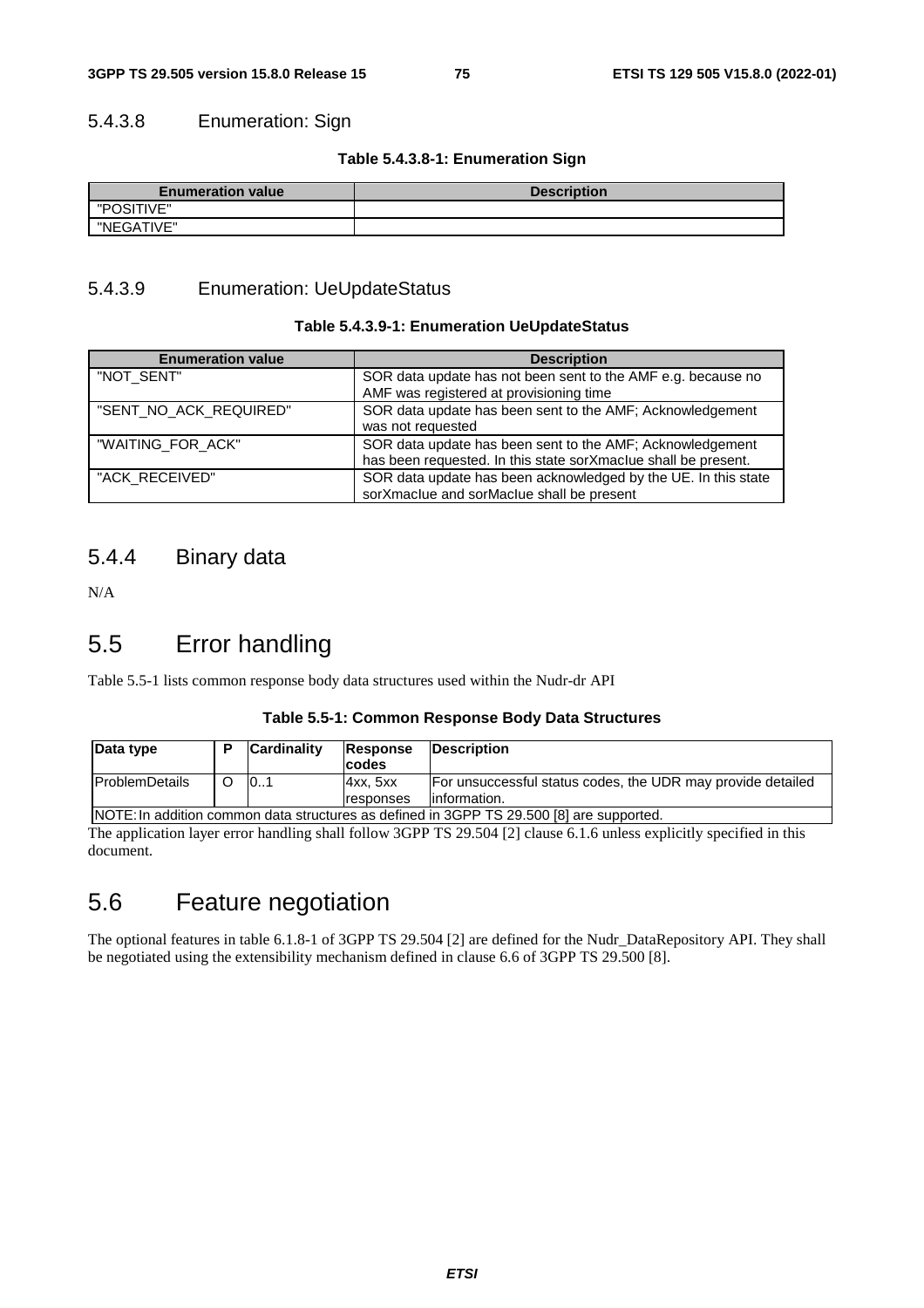# Annex A (normative): OpenAPI specification

## A.1 General

This Annex specifies the formal definition of the Nudr\_DataRepository service API for Subscription Data. It consists of OpenAPI 3.0.0 specifications, in YAML format.

This Annex takes precedence when being discrepant to other parts of the specification with respect to the encoding of information elements and methods within the API(s).

NOTE 1: The semantics and procedures, as well as conditions, e.g. for the applicability and allowed combinations of attributes or values, not expressed in the OpenAPI definitions but defined in other parts of the specification also apply.

Informative copies of the OpenAPI specification files contained in this 3GPP Technical Specification are available on the public 3GPP file server in the following locations (see clause 5B of the 3GPP TR 21.900 [14] for further information):

- [https://www.3gpp.org/ftp/Specs/archive/OpenAPI/<Release>/](https://www.3gpp.org/ftp/Specs/archive/OpenAPI/%3cRelease%3e/), and
- [https://www.3gpp.org/ftp/Specs/<Plenary>/<Release>/OpenAPI/](https://www.3gpp.org/ftp/Specs/%3cPlenary%3e/%3cRelease%3e/OpenAPI/).
- NOTE 2: To fetch the OpenAPI specification file after CT#83 plenary meeting for Release 15 in the above links  $\leq$ Plenary must be replaced with the date the CT Plenary occurs, in the form of year-month (yyyy-mm), e.g. for CT#83 meeting <Plenary> must be replaced with value "2019-03" and <Release> must be replaced with value "Rel-15".

## A.2 Nudr DataRepository API for Subscription Data

For the purpose of referencing entities in the Open API file defined in this Annex, it shall be assumed that this Open API file is contained in a physical file named "TS29505\_Subscription\_Data.yaml".

```
openapi: 3.0.0 
info: 
   version: '-' 
   title: 'Unified Data Repository Service API file for subscription data' 
   description: | 
     Unified Data Repository Service (subscription data). 
     The API version is defined in 3GPP TS 29.504. 
     © 2021, 3GPP Organizational Partners (ARIB, ATIS, CCSA, ETSI, TSDSI, TTA, TTC). 
     All rights reserved. 
externalDocs: 
   description: 3GPP TS 29.505 V15.8.0; 5G System; Usage of the Unified Data Repository Service for 
subscription data; Stage 3
   url: 'http://www.3gpp.org/ftp/Specs/archive/29_series/29.505/' 
paths: 
   /subscription-data/{ueId}/authentication-data/authentication-subscription: 
     get: 
       summary: Retrieves the authentication subscription data of a UE 
       operationId: QueryAuthSubsData 
       tags: 
          - Authentication Data (Document) 
       parameters: 
          - name: ueId 
           in: path 
           description: UE id 
           required: true 
           schema: 
             $ref: 'TS29571_CommonData.yaml#/components/schemas/VarUeId' 
          - name: supported-features 
           in: query
```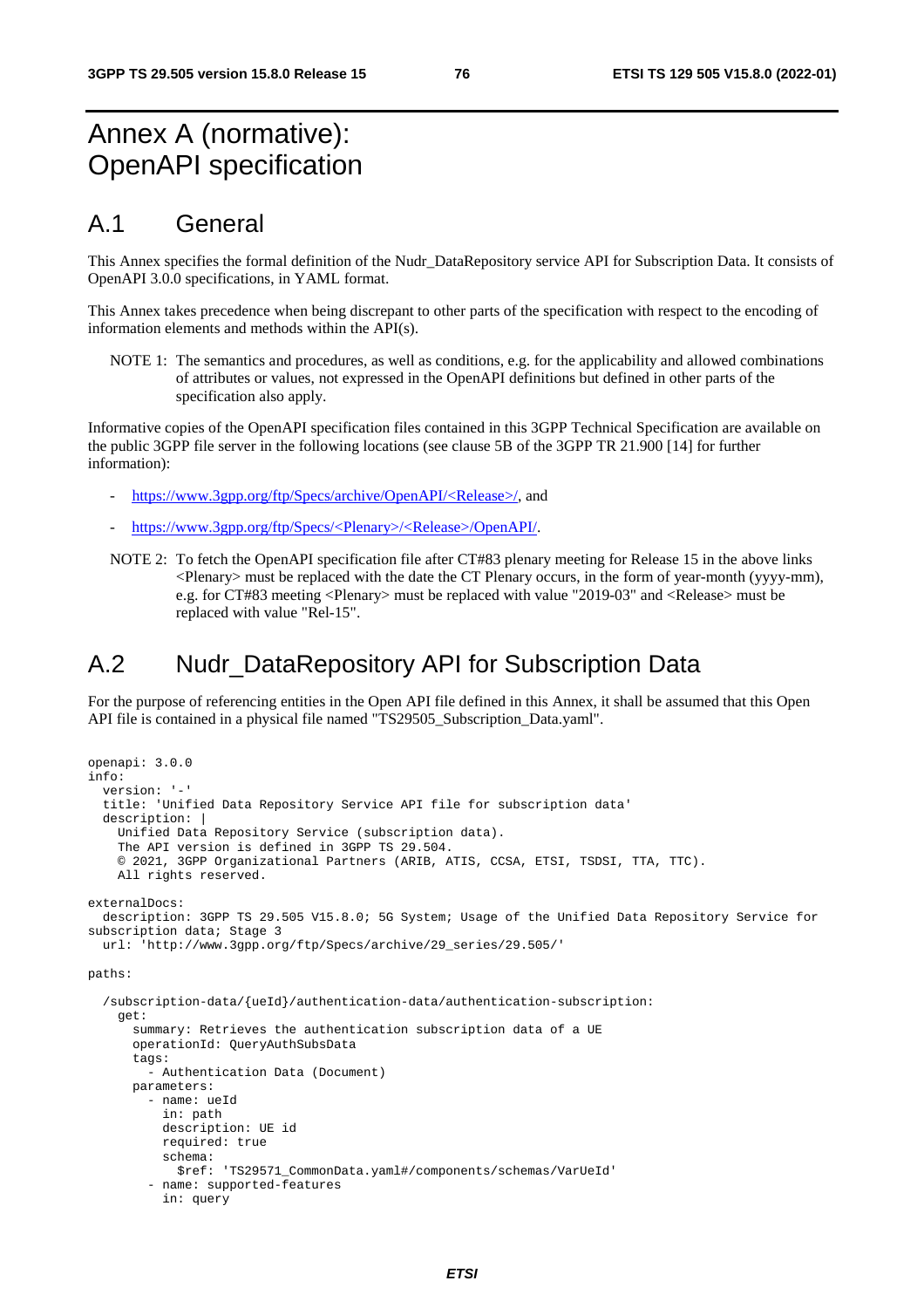```
 description: Supported Features 
         schema: 
            $ref: 'TS29571_CommonData.yaml#/components/schemas/SupportedFeatures' 
    responses: 
       '200': 
         description: Expected response to a valid request 
         content: 
           application/json: 
             schema: 
               $ref: '#/components/schemas/AuthenticationSubscription' 
       default: 
         description: Unexpected error 
         content: 
           application/problem+json: 
             schema: 
                $ref: 'TS29571_CommonData.yaml#/components/schemas/ProblemDetails' 
  patch: 
     summary: modify the authentication subscription data of a UE 
     operationId: ModifyAuthenticationSubscription 
     tags: 
      - Authentication Subscription (Document) 
    parameters: 
       - name: ueId 
         in: path 
         description: UE id 
         required: true 
         schema: 
           $ref: 'TS29571_CommonData.yaml#/components/schemas/VarUeId' 
    requestBody: 
       content: 
         application/json-patch+json: 
           schema: 
             type: array 
             items: 
                $ref: 'TS29571_CommonData.yaml#/components/schemas/PatchItem' 
       required: true 
    responses: 
       '204': 
         description: Expected response to a valid request 
       '403': 
         description: modification is rejected 
         content: 
           application/problem+json: 
             schema: 
                $ref: 'TS29571_CommonData.yaml#/components/schemas/ProblemDetails' 
       default: 
         description: Unexpected error 
         content: 
           application/problem+json: 
             schema: 
                $ref: 'TS29571_CommonData.yaml#/components/schemas/ProblemDetails' 
 /subscription-data/{ueId}/authentication-data/authentication-status: 
  put: 
    summary: To store the Authentication Status data of a UE 
    operationId: CreateAuthenticationStatus 
     tags: 
       - Authentication Status (Document) 
    parameters: 
       - name: ueId 
         in: path 
         description: UE id 
         required: true 
         schema: 
           $ref: 'TS29571_CommonData.yaml#/components/schemas/VarUeId' 
    requestBody: 
       content: 
         application/json: 
           schema: 
             $ref: 'TS29503_Nudm_UEAU.yaml#/components/schemas/AuthEvent' 
     responses: 
       '204': 
         description: Upon success, an empty response body shall be returned 
       default: 
         description: Unexpected error 
         content: 
           application/problem+json: 
             schema:
```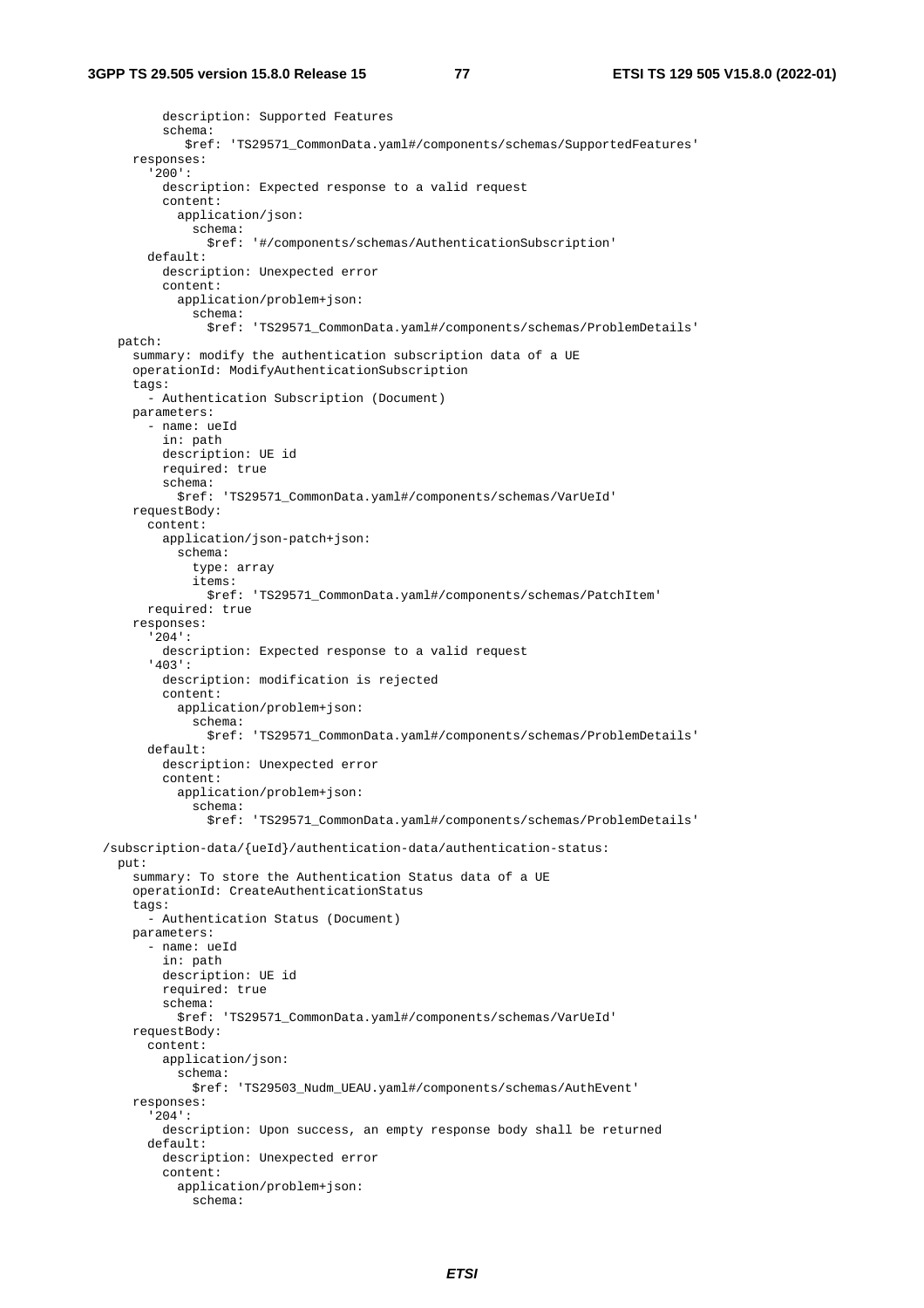\$ref: 'TS29571\_CommonData.yaml#/components/schemas/ProblemDetails' get: summary: Retrieves the Authentication Status of a UE operationId: QueryAuthenticationStatus tags: - AuthEvent (Document) parameters: - name: ueId in: path description: UE id required: true schema: \$ref: 'TS29571\_CommonData.yaml#/components/schemas/VarUeId' - name: fields in: query description: attributes to be retrieved required: false schema: type: array items: type: string minItems: 1 style: form explode: false - name: supported-features description: Supported Features in: query schema: \$ref: 'TS29571\_CommonData.yaml#/components/schemas/SupportedFeatures' responses: '200': description: Expected response to a valid request content: application/json: schema: \$ref: 'TS29503\_Nudm\_UEAU.yaml#/components/schemas/AuthEvent' default: description: Unexpected error content: application/problem+json: schema: \$ref: 'TS29571\_CommonData.yaml#/components/schemas/ProblemDetails' /subscription-data/{ueId}/ue-update-confirmation-data/sor-data: put: summary: To store the SoR acknowledgement information of a UE operationId: CreateAuthenticationSoR tags: - Authentication SoR (Document) parameters: - name: ueId in: path description: UE id required: true schema: \$ref: 'TS29571\_CommonData.yaml#/components/schemas/VarUeId' - name: supported-features in: query description: Supported Features schema: \$ref: 'TS29571\_CommonData.yaml#/components/schemas/SupportedFeatures' requestBody: content: application/json: schema: \$ref: '#/components/schemas/SorData' responses: '204': description: Expected response to a valid request default: description: Unexpected error content: application/problem+json: schema: \$ref: 'TS29571\_CommonData.yaml#/components/schemas/ProblemDetails' get:

summary: Retrieves the SoR acknowledgement information of a UE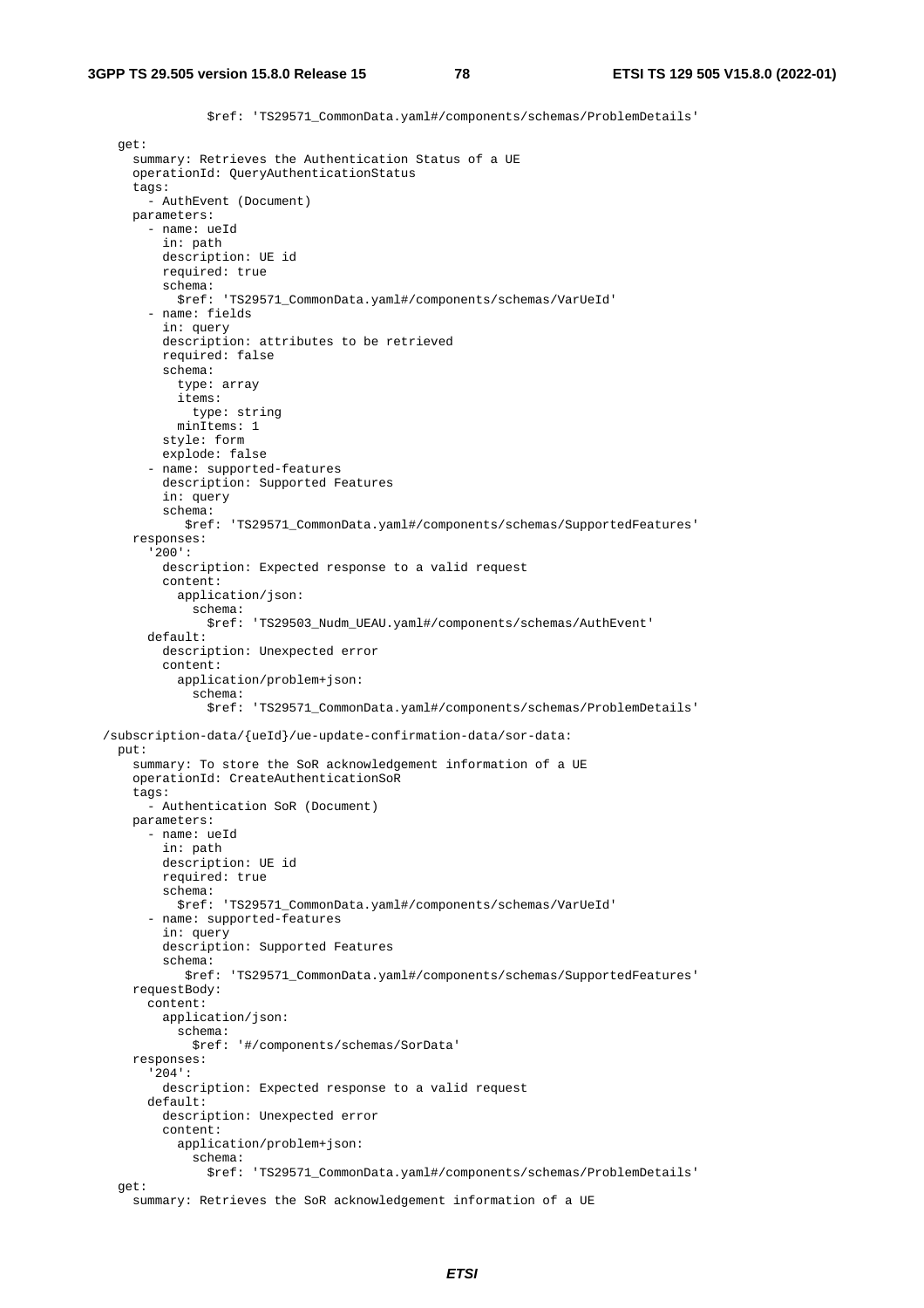```
 operationId: QueryAuthSoR 
    tags:
       - Authentication SoR (Document) 
     parameters: 
       - name: ueId 
         in: path 
         description: UE id 
         required: true 
         schema: 
           $ref: 'TS29571_CommonData.yaml#/components/schemas/VarUeId' 
       - name: supported-features 
         in: query 
         description: Supported Features 
         schema: 
            $ref: 'TS29571_CommonData.yaml#/components/schemas/SupportedFeatures' 
     responses: 
       '200': 
         description: Expected response to a valid request 
         content: 
           application/json: 
             schema: 
                $ref: '#/components/schemas/SorData' 
       default: 
         description: Unexpected error 
         content: 
           application/problem+json: 
              schema: 
                $ref: 'TS29571_CommonData.yaml#/components/schemas/ProblemDetails' 
 /subscription-data/{ueId}/ue-update-confirmation-data/upu-data: 
  put: 
     summary: To store the UPU acknowledgement information of a UE 
     operationId: CreateAuthenticationUPU 
     tags: 
       - Authentication UPU (Document) 
     parameters: 
       - name: ueId 
         in: path 
         description: UE id 
         required: true 
         schema: 
           $ref: 'TS29571_CommonData.yaml#/components/schemas/VarUeId' 
       - name: supported-features 
         in: query 
         description: Supported Features 
         schema: 
            $ref: 'TS29571_CommonData.yaml#/components/schemas/SupportedFeatures' 
     requestBody: 
       content: 
         application/json: 
           schema: 
             $ref: '#/components/schemas/UpuData' 
     responses: 
       '204': 
         description: Expected response to a valid request 
       default: 
         description: Unexpected error 
         content: 
           application/problem+json: 
             schema: 
                $ref: 'TS29571_CommonData.yaml#/components/schemas/ProblemDetails' 
   get: 
     summary: Retrieves the UPU acknowledgement information of a UE 
     operationId: QueryAuthUPU 
     tags: 
       - Authentication UPU (Document) 
     parameters: 
       - name: ueId 
         in: path 
         description: UE id 
         required: true 
         schema: 
           $ref: 'TS29571_CommonData.yaml#/components/schemas/VarUeId' 
       - name: supported-features 
         in: query 
         description: Supported Features 
         schema: 
            $ref: 'TS29571_CommonData.yaml#/components/schemas/SupportedFeatures'
```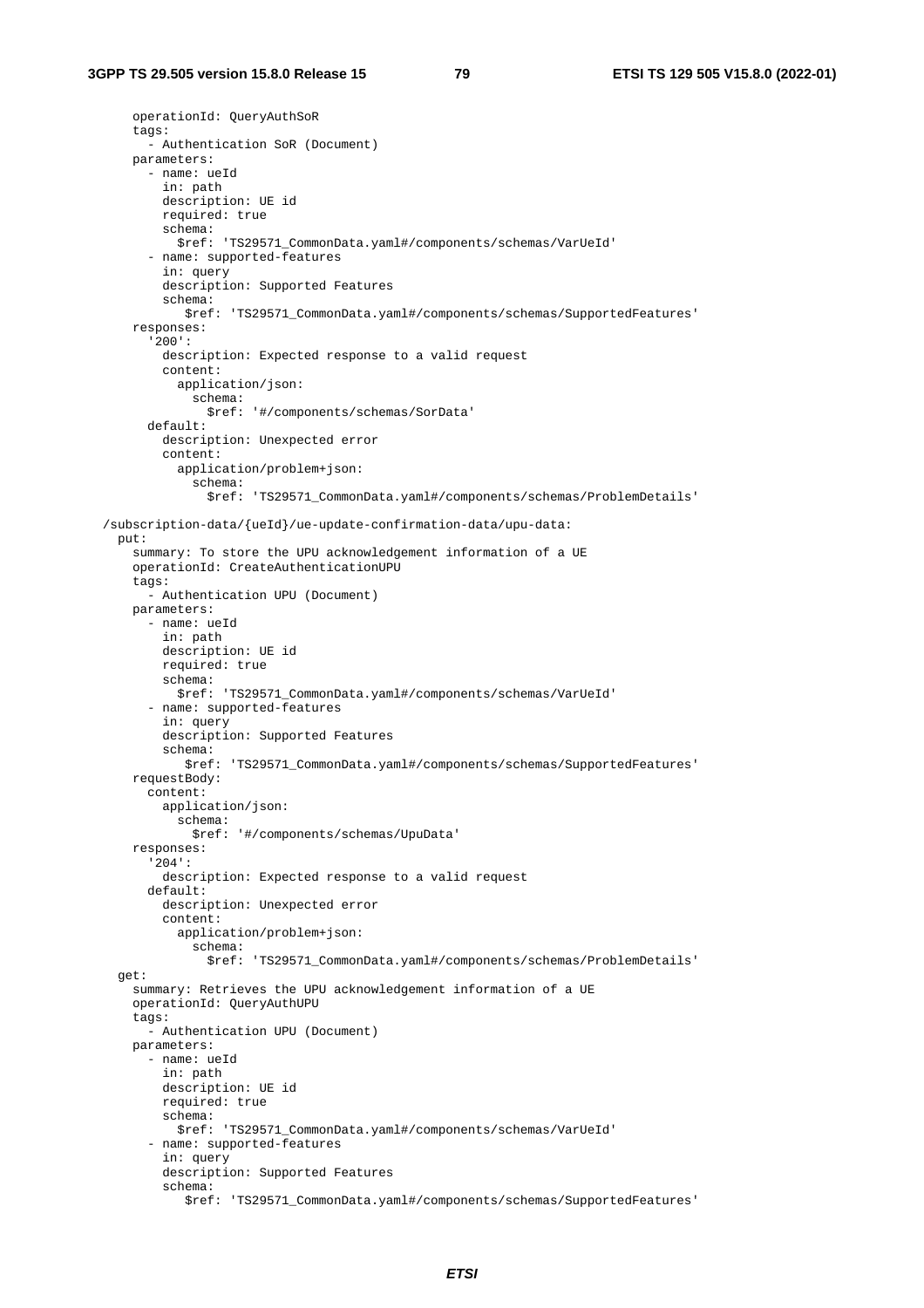responses: '200': description: Expected response to a valid request content: application/json: schema: \$ref: '#/components/schemas/UpuData' default: description: Unexpected error content: application/problem+json: schema: \$ref: 'TS29571\_CommonData.yaml#/components/schemas/ProblemDetails' /subscription-data/{ueId}/{servingPlmnId}/provisioned-data: get: summary: Retrieve multiple provisioned data sets of a UE operationId: QueryProvisionedData tags: - Provisioned Data (Document) parameters: - name: ueId in: path description: UE id required: true schema: \$ref: 'TS29571\_CommonData.yaml#/components/schemas/VarUeId' - name: servingPlmnId in: path description: PLMN ID required: true schema: \$ref: '#/components/schemas/VarPlmnId' - name: dataset-names in: query description: List of dataset names style: form explode: false schema: \$ref: '#/components/schemas/DatasetNames' responses: '200': description: Expected response to a valid request content: application/json: schema: \$ref: '#/components/schemas/ProvisionedDataSets' default: description: Unexpected error content: application/problem+json: schema: \$ref: 'TS29571\_CommonData.yaml#/components/schemas/ProblemDetails' /subscription-data/{ueId}/{servingPlmnId}/provisioned-data/am-data: get: summary: Retrieves the access and mobility subscription data of a UE operationId: QueryAmData tags: - Access And Mobility Subscription Data (Document) parameters: - name: ueId in: path description: UE id required: true schema: \$ref: 'TS29571\_CommonData.yaml#/components/schemas/VarUeId' - name: servingPlmnId in: path description: PLMN ID required: true schema: \$ref: '#/components/schemas/VarPlmnId' - name: fields in: query description: attributes to be retrieved required: false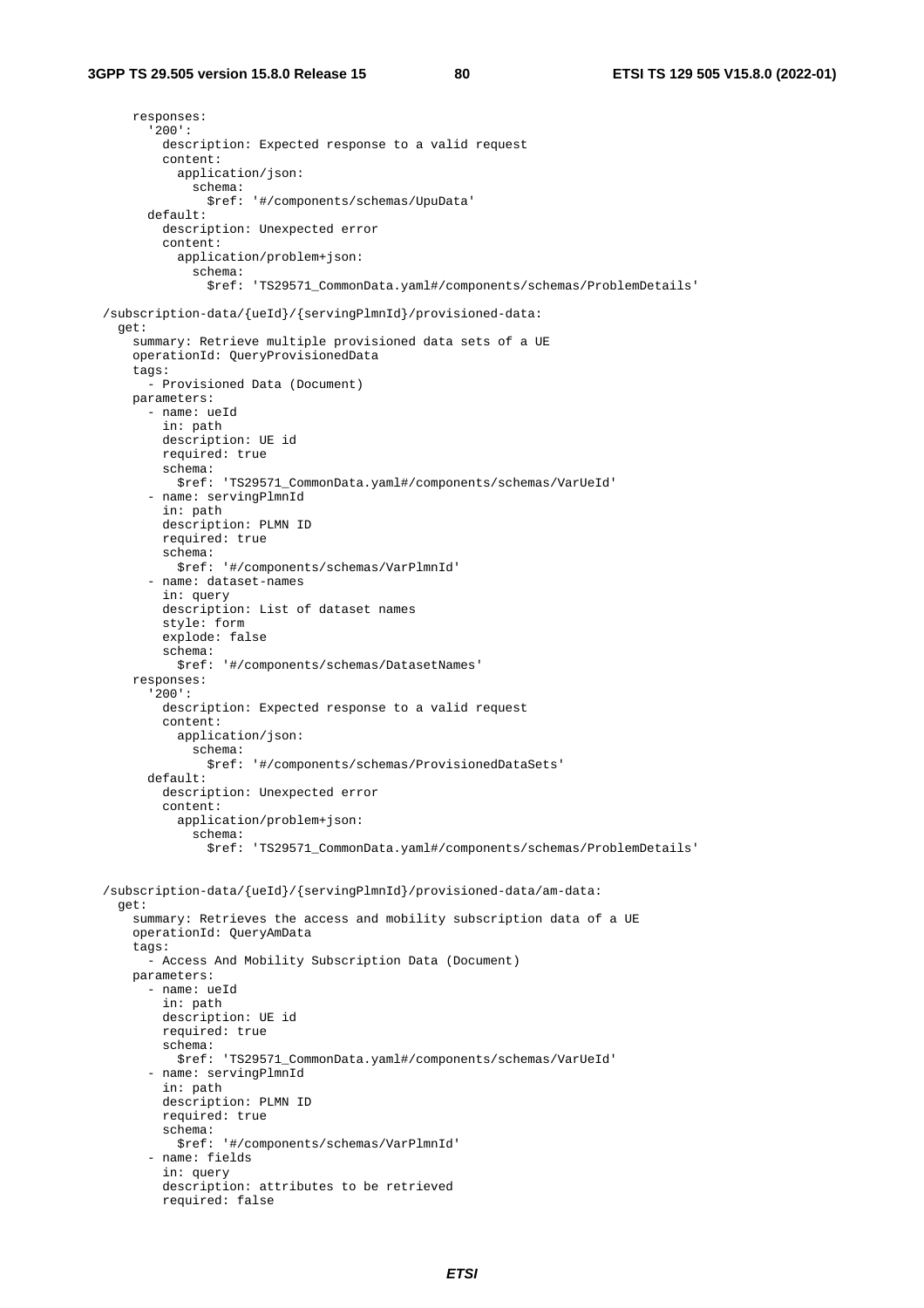schema: type: array items: type: string minItems: 1 style: form explode: false - name: supported-features in: query description: Supported Features schema: \$ref: 'TS29571\_CommonData.yaml#/components/schemas/SupportedFeatures' - name: If-None-Match in: header description: Validator for conditional requests, as described in RFC 7232, 3.2 schema: type: string - name: If-Modified-Since in: header description: Validator for conditional requests, as described in RFC 7232, 3.3 schema: type: string responses: '200': description: Expected response to a valid request content: application/json: schema: \$ref: '#/components/schemas/AccessAndMobilitySubscriptionData' headers: Cache-Control: description: Cache-Control containing max-age, as described in RFC 7234, 5.2 schema: type: string ETag: description: Entity Tag, containing a strong validator, as described in RFC 7232, 2.3 schema: type: string Last-Modified: description: Timestamp for last modification of the resource, as described in RFC 7232, 2.2 schema: type: string default: description: Unexpected error content: application/problem+json: schema: \$ref: 'TS29571\_CommonData.yaml#/components/schemas/ProblemDetails' /subscription-data/{ueId}/{servingPlmnId}/provisioned-data/smf-selection-subscription-data: get: summary: Retrieves the SMF selection subscription data of a UE operationId: QuerySmfSelectData tags: - SMF Selection Subscription Data (Document) parameters: - name: ueId in: path description: UE id required: true schema: \$ref: 'TS29571\_CommonData.yaml#/components/schemas/VarUeId' - name: servingPlmnId in: path description: PLMN ID required: true schema: \$ref: '#/components/schemas/VarPlmnId' - name: fields in: query description: attributes to be retrieved required: false schema: type: array items: type: string minItems: 1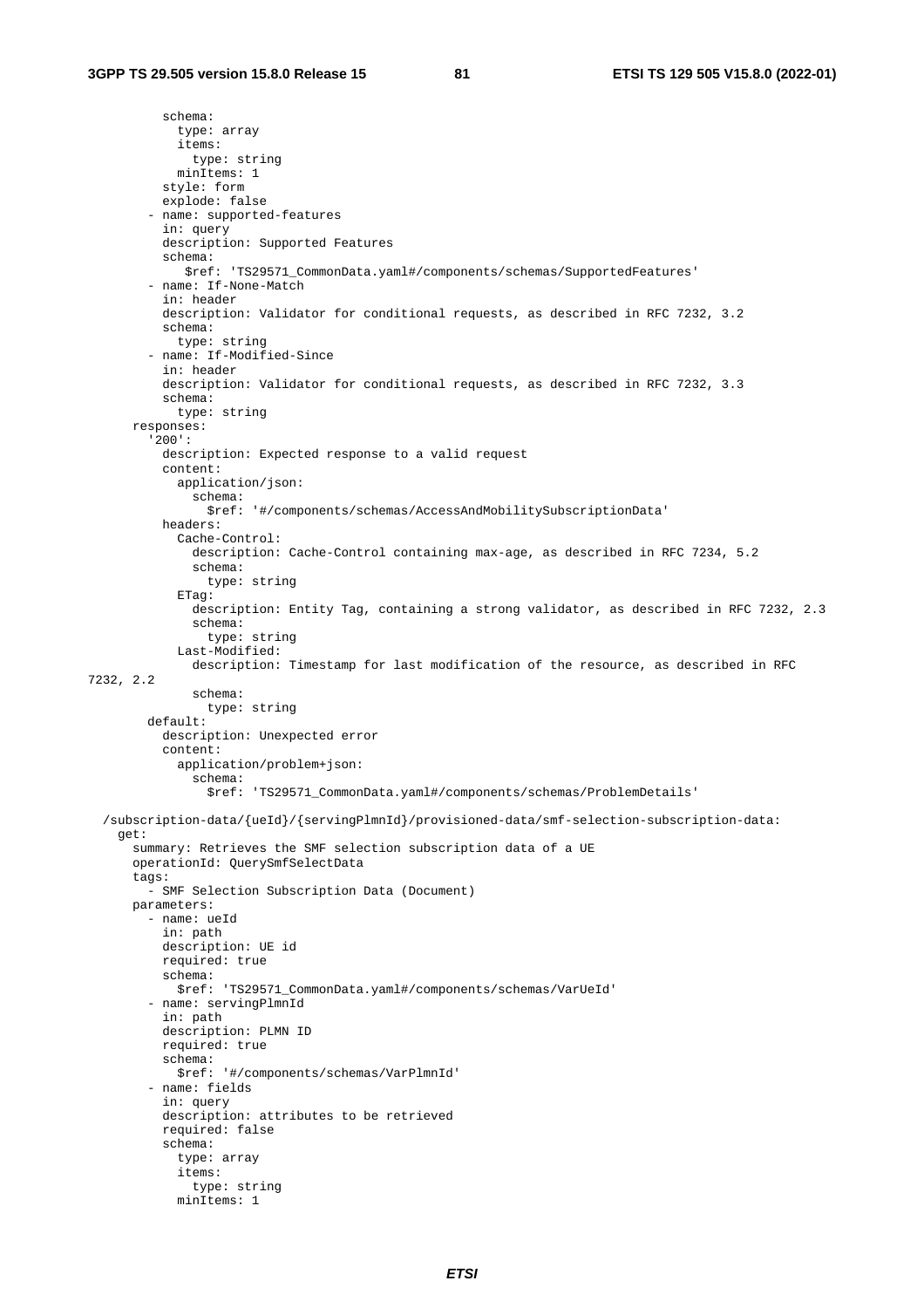style: form explode: false - name: supported-features in: query description: Supported Features schema: \$ref: 'TS29571\_CommonData.yaml#/components/schemas/SupportedFeatures' - name: If-None-Match in: header description: Validator for conditional requests, as described in RFC 7232, 3.2 schema: type: string - name: If-Modified-Since in: header description: Validator for conditional requests, as described in RFC 7232, 3.3 schema: type: string responses: '200': description: Expected response to a valid request content: application/json: schema: \$ref: '#/components/schemas/SmfSelectionSubscriptionData' headers: Cache-Control: description: Cache-Control containing max-age, as described in RFC 7234, 5.2 schema: type: string ETag: description: Entity Tag, containing a strong validator, as described in RFC 7232, 2.3 schema: type: string Last-Modified: description: Timestamp for last modification of the resource, as described in RFC 7232, 2.2 schema: type: string default: description: Unexpected error content: application/problem+json: schema: \$ref: 'TS29571\_CommonData.yaml#/components/schemas/ProblemDetails' /subscription-data/{ueId}/{servingPlmnId}/provisioned-data/sm-data: get: summary: Retrieves the Session Management subscription data of a UE operationId: QuerySmData tags: - Session Management Subscription Data parameters: - name: ueId in: path description: UE id required: true schema: \$ref: 'TS29571\_CommonData.yaml#/components/schemas/VarUeId' - name: servingPlmnId in: path description: PLMN ID required: true schema: \$ref: '#/components/schemas/VarPlmnId' - name: single-nssai in: query content: application/json: schema: \$ref: '#/components/schemas/VarSnssai' description: single NSSAI required: false - name: dnn in: query description: DNN required: false schema: \$ref: '#/components/schemas/Dnn'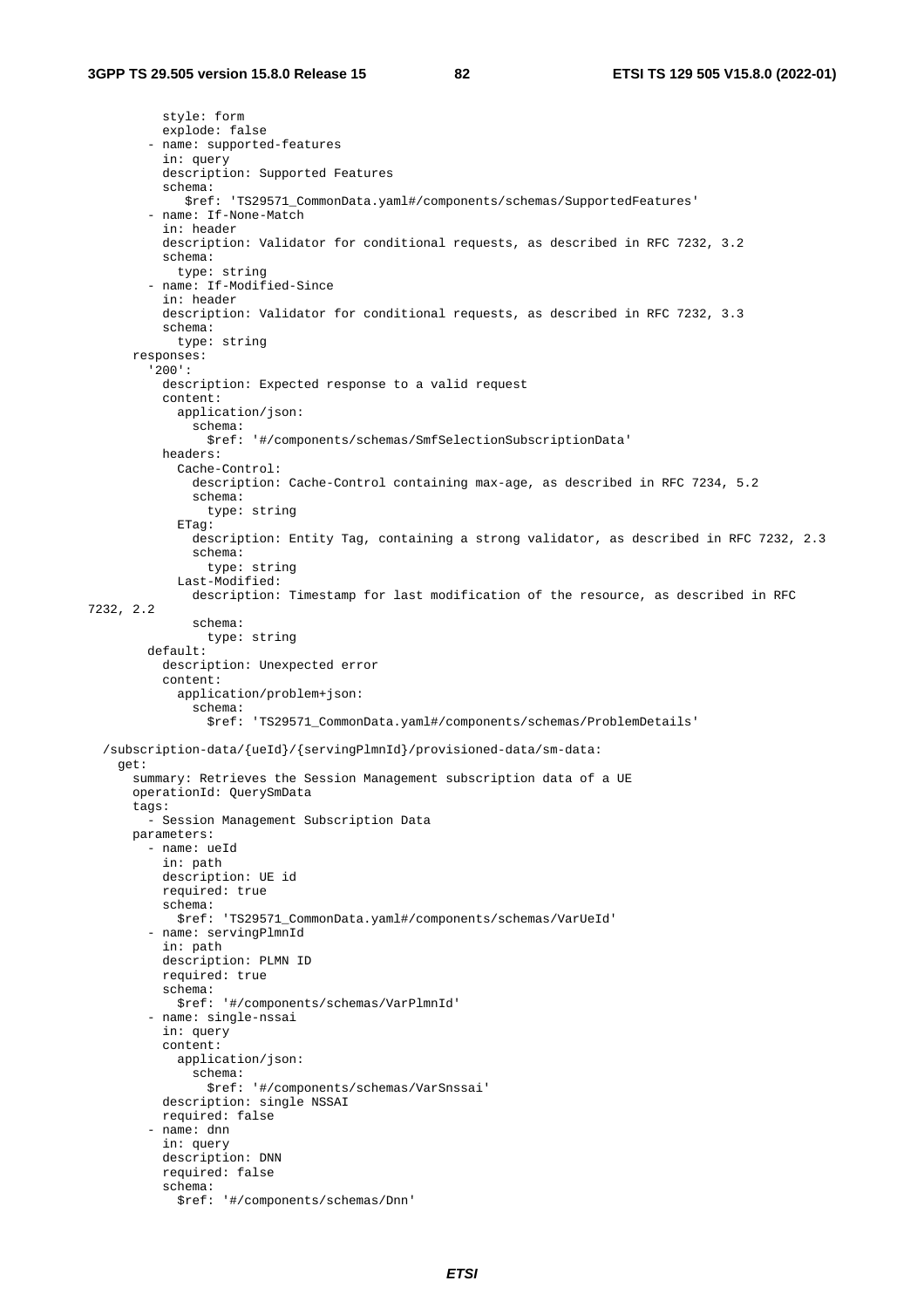- name: fields in: query description: attributes to be retrieved required: false schema: type: array items: type: string minItems: 1 style: form explode: false - name: supported-features in: query description: Supported Features schema: \$ref: 'TS29571\_CommonData.yaml#/components/schemas/SupportedFeatures' - name: If-None-Match in: header description: Validator for conditional requests, as described in RFC 7232, 3.2 schema: type: string - name: If-Modified-Since in: header description: Validator for conditional requests, as described in RFC 7232, 3.3 schema: type: string responses: '200': description: Expected response to a valid request content: application/json: schema: type: array items: \$ref: '#/components/schemas/SessionManagementSubscriptionData' minItems: 1 headers: Cache-Control: description: Cache-Control containing max-age, as described in RFC 7234, 5.2 schema: type: string  $ETaG$ : description: Entity Tag, containing a strong validator, as described in RFC 7232, 2.3 schema: type: string Last-Modified: description: Timestamp for last modification of the resource, as described in RFC 7232, 2.2 schema: type: string default: description: Unexpected error content: application/problem+json: schema: \$ref: 'TS29571\_CommonData.yaml#/components/schemas/ProblemDetails' /subscription-data/{ueId}/context-data/amf-3gpp-access: get: summary: Retrieves the AMF context data of a UE using 3gpp access operationId: QueryAmfContext3gpp tags: - AMF 3GPP Access Registration (Document) parameters: - name: ueId in: path description: UE id required: true schema: \$ref: 'TS29571\_CommonData.yaml#/components/schemas/VarUeId' - name: fields in: query description: attributes to be retrieved required: false schema: type: array items: type: string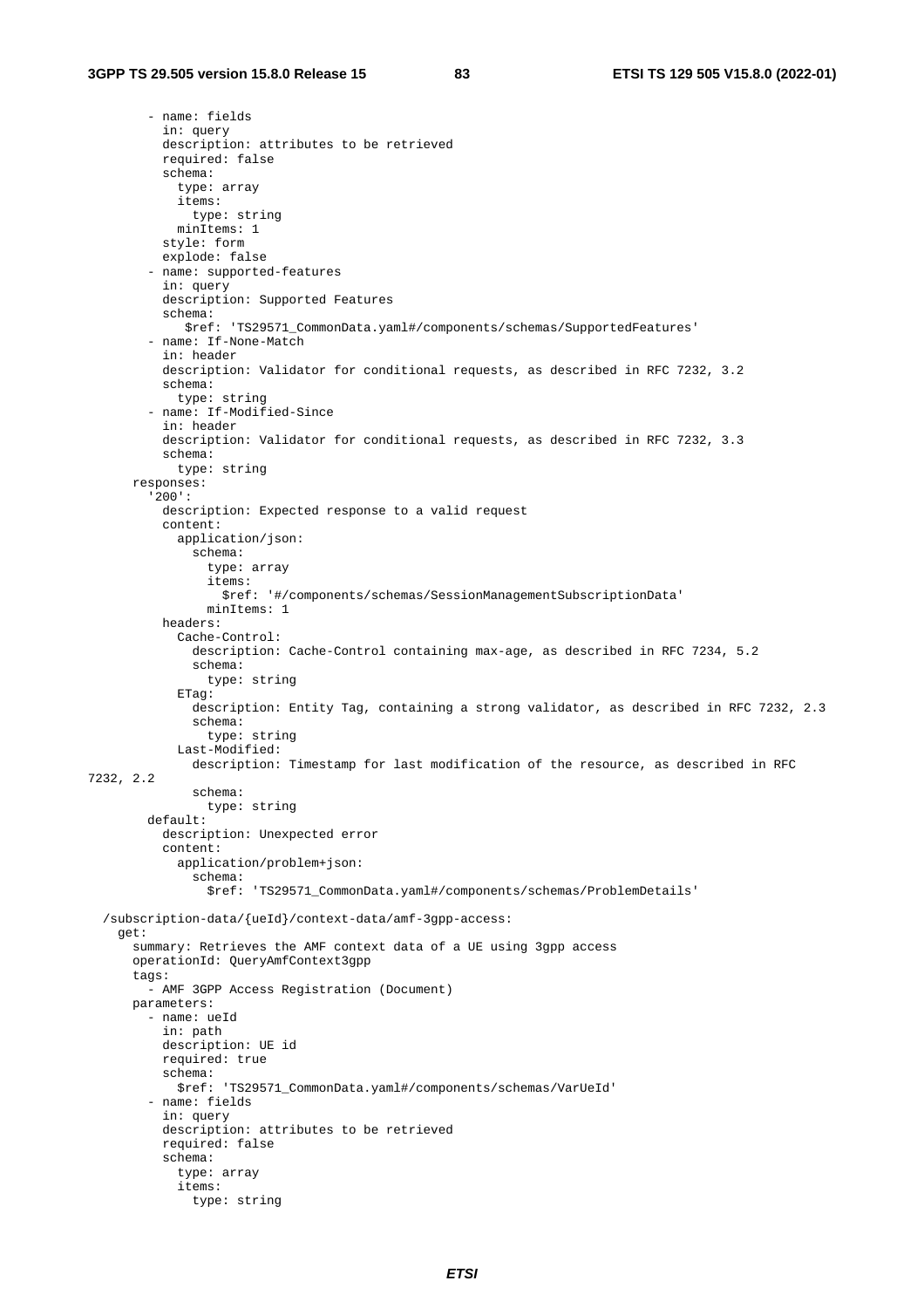minItems: 1 style: form explode: false - name: supported-features in: query description: Supported Features schema: \$ref: 'TS29571\_CommonData.yaml#/components/schemas/SupportedFeatures' responses: '200': description: Expected response to a valid request content: application/json: schema: \$ref: '#/components/schemas/Amf3GppAccessRegistration' default: description: Unexpected error content: application/problem+json: schema: \$ref: 'TS29571\_CommonData.yaml#/components/schemas/ProblemDetails' put: summary: To store the AMF context data of a UE using 3gpp access in the UDR operationId: CreateAmfContext3gpp tags: - AMF 3GPP Access Registration (Document) parameters: - name: ueId in: path description: UE id required: true schema: \$ref: 'TS29571\_CommonData.yaml#/components/schemas/VarUeId' requestBody: content: application/json: schema: \$ref: '#/components/schemas/Amf3GppAccessRegistration' responses: '204': description: Upon success, an empty response body shall be returned '201': description: Created content: application/json: schema: \$ref: '#/components/schemas/Amf3GppAccessRegistration' headers: Location: description: 'Contains the URI of the newly created resource, according to the structure: {apiRoot}/nudr-dr/<apiVersion>/subscription-data/{ueId}/context-data/amf-3gpp-access' required: true schema: type: string default: description: Unexpected error content: application/problem+json: schema: \$ref: 'TS29571\_CommonData.yaml#/components/schemas/ProblemDetails' patch: summary: To modify the AMF context data of a UE using 3gpp access in the UDR operationId: AmfContext3gpp tags: - AMF 3GPP Access Registration (Document) parameters: - name: ueId in: path description: UE id required: true schema: \$ref: 'TS29571\_CommonData.yaml#/components/schemas/VarUeId' requestBody: content: application/json-patch+json: schema: type: array items: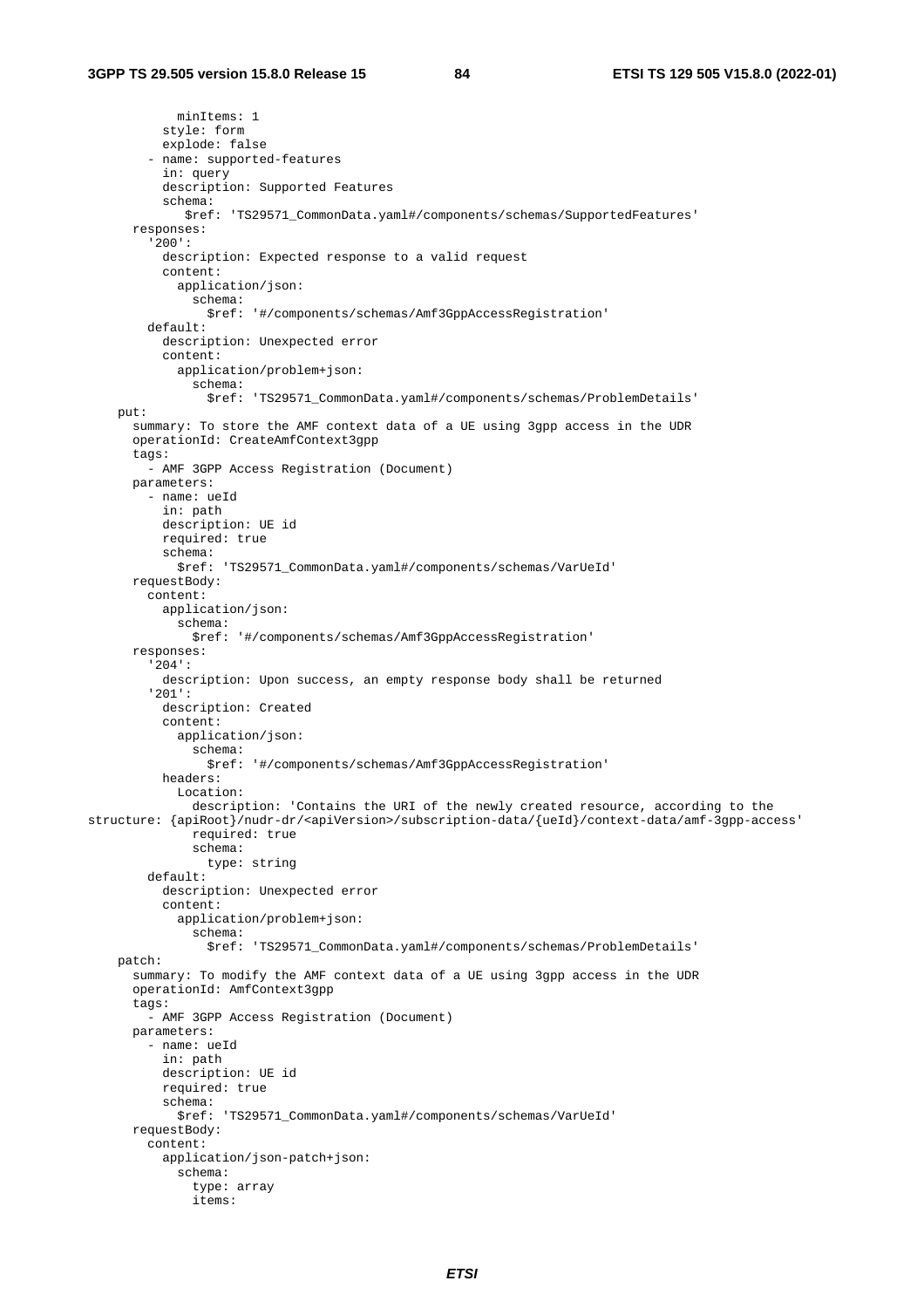\$ref: 'TS29571\_CommonData.yaml#/components/schemas/PatchItem' required: true responses: '204': description: Expected response to a valid request '403': description: modification is rejected content: application/problem+json: schema: \$ref: 'TS29571\_CommonData.yaml#/components/schemas/ProblemDetails' default: description: Unexpected error content: application/problem+json: schema: \$ref: 'TS29571\_CommonData.yaml#/components/schemas/ProblemDetails' /subscription-data/{ueId}/context-data/amf-non-3gpp-access: get: summary: Retrieves the AMF context data of a UE using non-3gpp access operationId: QueryAmfContextNon3gpp tags: - AMF Non-3GPP Access Registration (Document) parameters: - name: ueId in: path description: UE id required: true schema: \$ref: 'TS29571\_CommonData.yaml#/components/schemas/VarUeId' - name: fields in: query description: attributes to be retrieved required: false schema: type: array items: type: string minItems: 1 style: form explode: false - name: supported-features in: query description: Supported Features schema: \$ref: 'TS29571\_CommonData.yaml#/components/schemas/SupportedFeatures' responses: '200': description: Expected response to a valid request content: application/json: schema: \$ref: '#/components/schemas/AmfNon3GppAccessRegistration' default: description: Unexpected error content: application/problem+json: schema: \$ref: 'TS29571\_CommonData.yaml#/components/schemas/ProblemDetails' put: summary: To store the AMF context data of a UE using non-3gpp access in the UDR operationId: CreateAmfContextNon3gpp tags: - AMF Non-3GPP Access Registration (Document) parameters: - name: ueId in: path description: UE id required: true schema: \$ref: 'TS29571\_CommonData.yaml#/components/schemas/VarUeId' requestBody: content: application/json: schema: \$ref: '#/components/schemas/AmfNon3GppAccessRegistration' responses: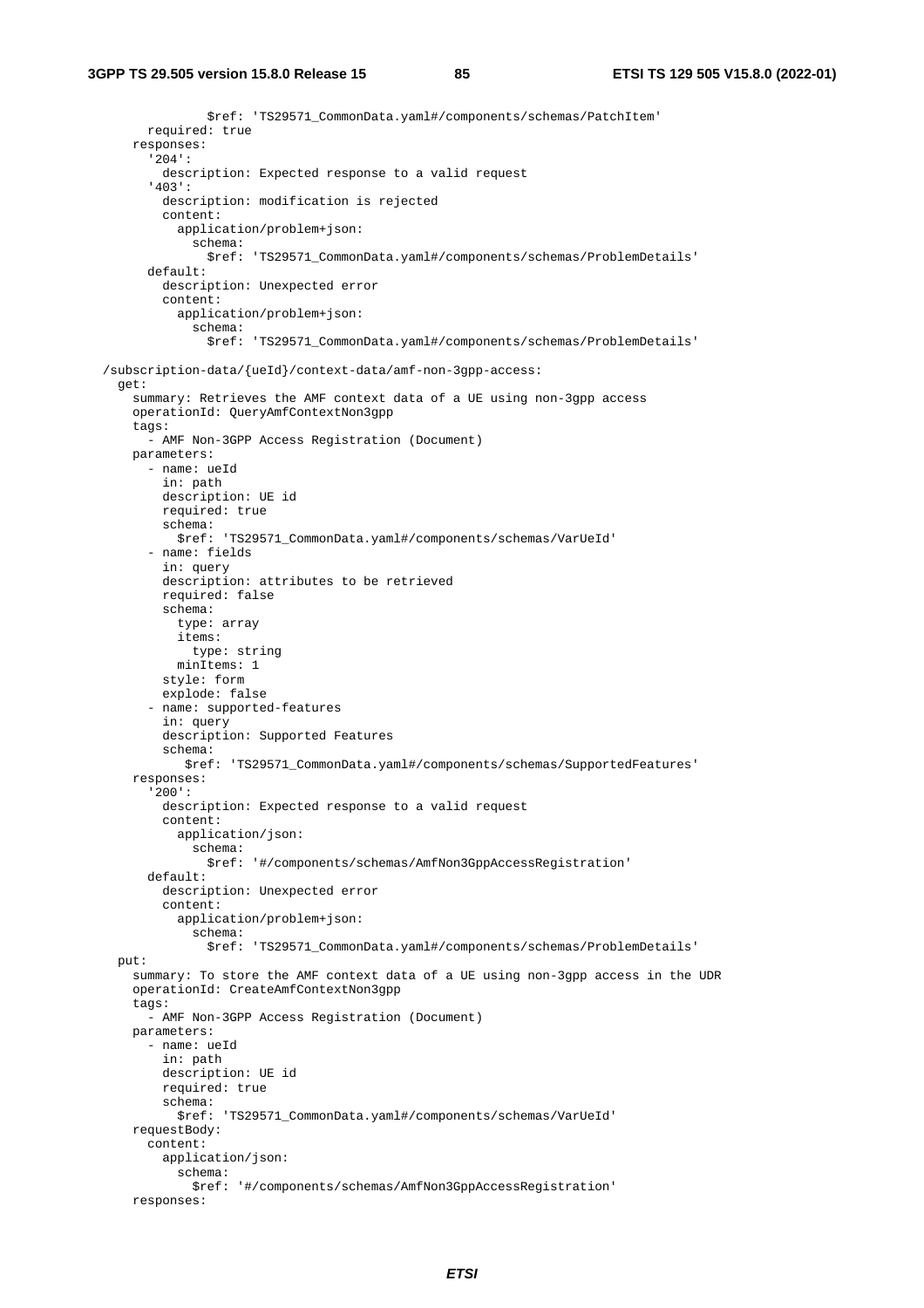'204': description: Upon success, an empty response body shall be returned '201': description: Created content: application/json: schema: \$ref: '#/components/schemas/Amf3GppAccessRegistration' headers: Location: description: 'Contains the URI of the newly created resource, according to the structure: {apiRoot}/nudr-dr/<apiVersion>/subscription-data/{ueId}/context-data/amf-non-3gpp-access' required: true schema: type: string default: description: Unexpected error content: application/problem+json: schema: \$ref: 'TS29571\_CommonData.yaml#/components/schemas/ProblemDetails' patch: summary: To modify the AMF context data of a UE using non 3gpp access in the UDR operationId: AmfContextNon3gpp tags: - AMF Non-3GPP Access Registration (Document) parameters: - name: ueId in: path description: UE id required: true schema: \$ref: 'TS29571\_CommonData.yaml#/components/schemas/VarUeId' requestBody: content: application/json-patch+json: schema: type: array items: \$ref: 'TS29571\_CommonData.yaml#/components/schemas/PatchItem' required: true responses: '204': description: Expected response to a valid request '403': description: modification is rejected content: application/problem+json: schema: \$ref: 'TS29571\_CommonData.yaml#/components/schemas/ProblemDetails' default: description: Unexpected error content: application/problem+json: schema: \$ref: 'TS29571\_CommonData.yaml#/components/schemas/ProblemDetails' /subscription-data/{ueId}/context-data/smf-registrations: get: summary: Retrieves the SMF registration list of a UE operationId: QuerySmfRegList tags: - SMF Registrations (Collection) parameters: - name: ueId in: path description: UE id required: true schema: \$ref: 'TS29571\_CommonData.yaml#/components/schemas/VarUeId' - name: supported-features in: query description: Supported Features schema: \$ref: 'TS29571\_CommonData.yaml#/components/schemas/SupportedFeatures' responses: '200': description: Expected response to a valid request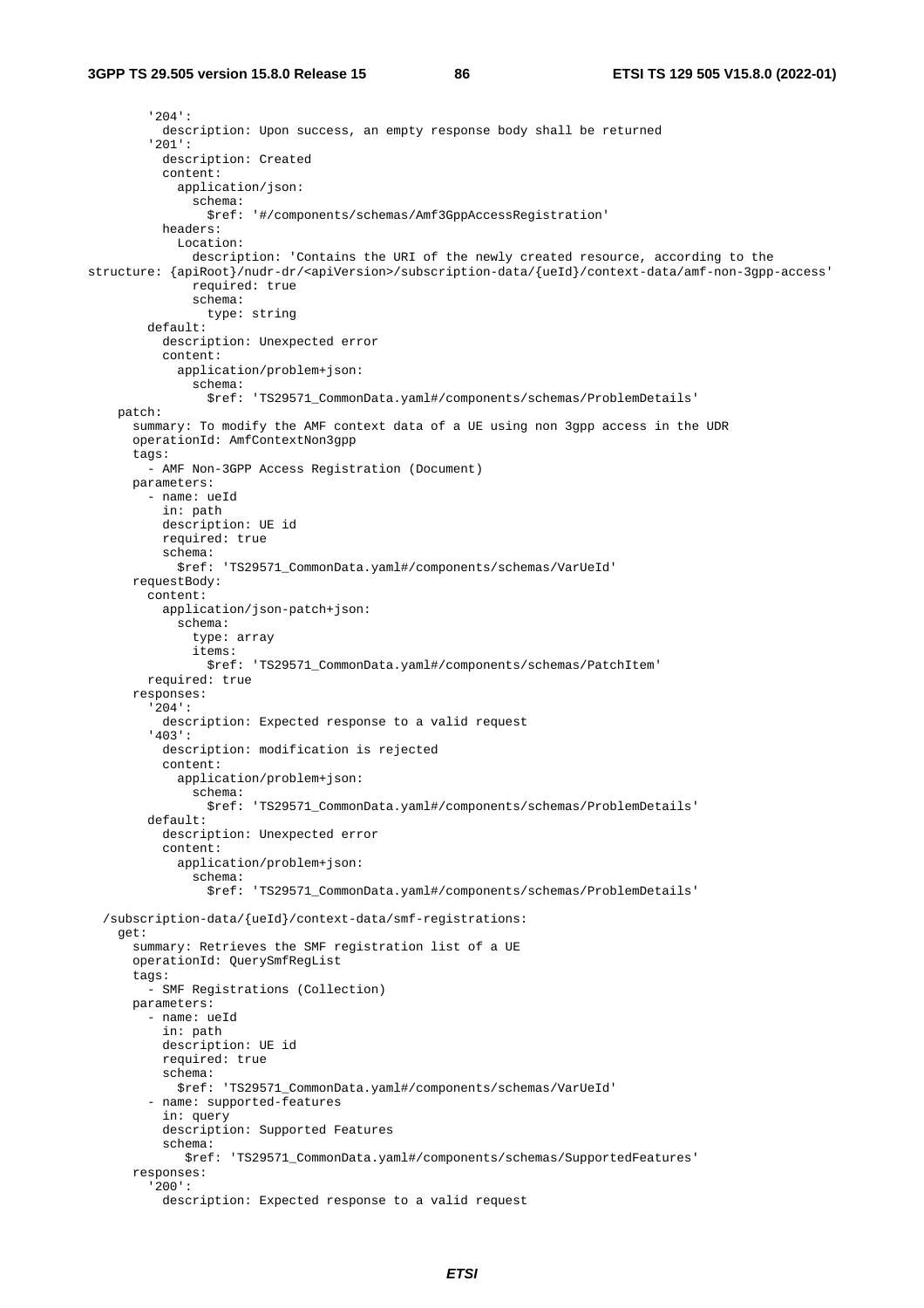content: application/json: schema: \$ref: '#/components/schemas/SmfRegList' default: description: Unexpected error content: application/problem+json: schema: \$ref: 'TS29571\_CommonData.yaml#/components/schemas/ProblemDetails' /subscription-data/{ueId}/context-data/smf-registrations/{pduSessionId}: get: summary: Retrieves the individual SMF registration of a UE operationId: QuerySmfRegistration tags: - SMF Registration (Document) parameters: - name: ueId in: path description: UE id required: true schema: \$ref: 'TS29571\_CommonData.yaml#/components/schemas/VarUeId' - name: pduSessionId in: path description: PDU session id required: true schema: \$ref: 'TS29571\_CommonData.yaml#/components/schemas/PduSessionId' - name: fields in: query description: attributes to be retrieved required: false schema: type: array items: type: string minItems: 1 style: form explode: false - name: supported-features in: query description: Supported Features schema: \$ref: 'TS29571\_CommonData.yaml#/components/schemas/SupportedFeatures' responses: '200': description: Expected response to a valid request content: application/json: schema: \$ref: '#/components/schemas/SmfRegistration' default: description: Unexpected error content: application/problem+json: schema: \$ref: 'TS29571\_CommonData.yaml#/components/schemas/ProblemDetails' put: summary: To create an individual SMF context data of a UE in the UDR operationId: CreateSmfContextNon3gpp tags: - SMF Registration (Document) parameters: - name: ueId in: path description: UE id required: true schema: \$ref: 'TS29571\_CommonData.yaml#/components/schemas/VarUeId' - name: pduSessionId in: path description: PDU session id required: true schema: \$ref: 'TS29571\_CommonData.yaml#/components/schemas/PduSessionId' requestBody: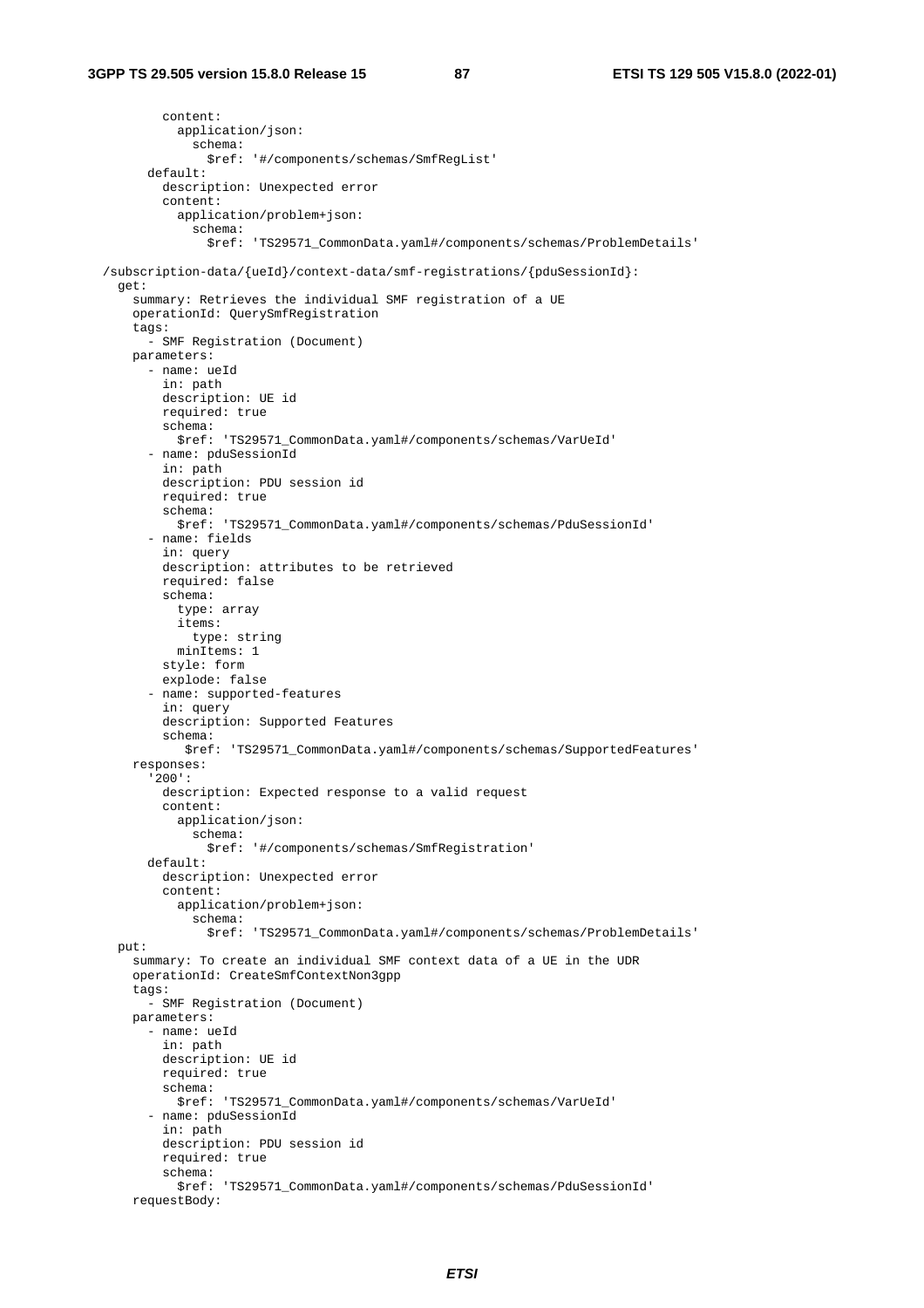content: application/json: schema: \$ref: '#/components/schemas/SmfRegistration' responses: '201': description: Upon success, a response body containing a representation of the created Individual SmfRegistration resource shall be returned content: application/json: schema: \$ref: '#/components/schemas/SmfRegistration' headers: Location: description: 'Contains the URI of the newly created resource, according to the structure: {apiRoot}/nudr-dr/<apiVersion>/subscription-data/{ueId}/context-data/smfregistrations/{pduSessionId}' required: true schema: type: string '204': description: No content default: description: Unexpected error content: application/problem+json: schema: \$ref: 'TS29571\_CommonData.yaml#/components/schemas/ProblemDetails' delete: summary: To remove an individual SMF context data of a UE the UDR operationId: DeleteSmfContext tags: - SMF Registration (Document) parameters: - name: ueId in: path description: UE id required: true schema: \$ref: 'TS29571\_CommonData.yaml#/components/schemas/VarUeId' - name: pduSessionId in: path description: PDU session id required: true schema: \$ref: 'TS29571\_CommonData.yaml#/components/schemas/PduSessionId' responses: '204': description: Upon success, an empty response body shall be returned. default: description: Unexpected error content: application/problem+json: schema: \$ref: 'TS29571\_CommonData.yaml#/components/schemas/ProblemDetails' /subscription-data/{ueId}/operator-specific-data: get: summary: Retrieves the operator specific data of a UE operationId: QueryOperSpecData tags: - Operator-Specific Data Container (Document) parameters: - name: ueId in: path description: UE id required: true schema: \$ref: 'TS29571\_CommonData.yaml#/components/schemas/VarUeId' - name: fields in: query description: attributes to be retrieved required: false schema: type: array items: type: string minItems: 1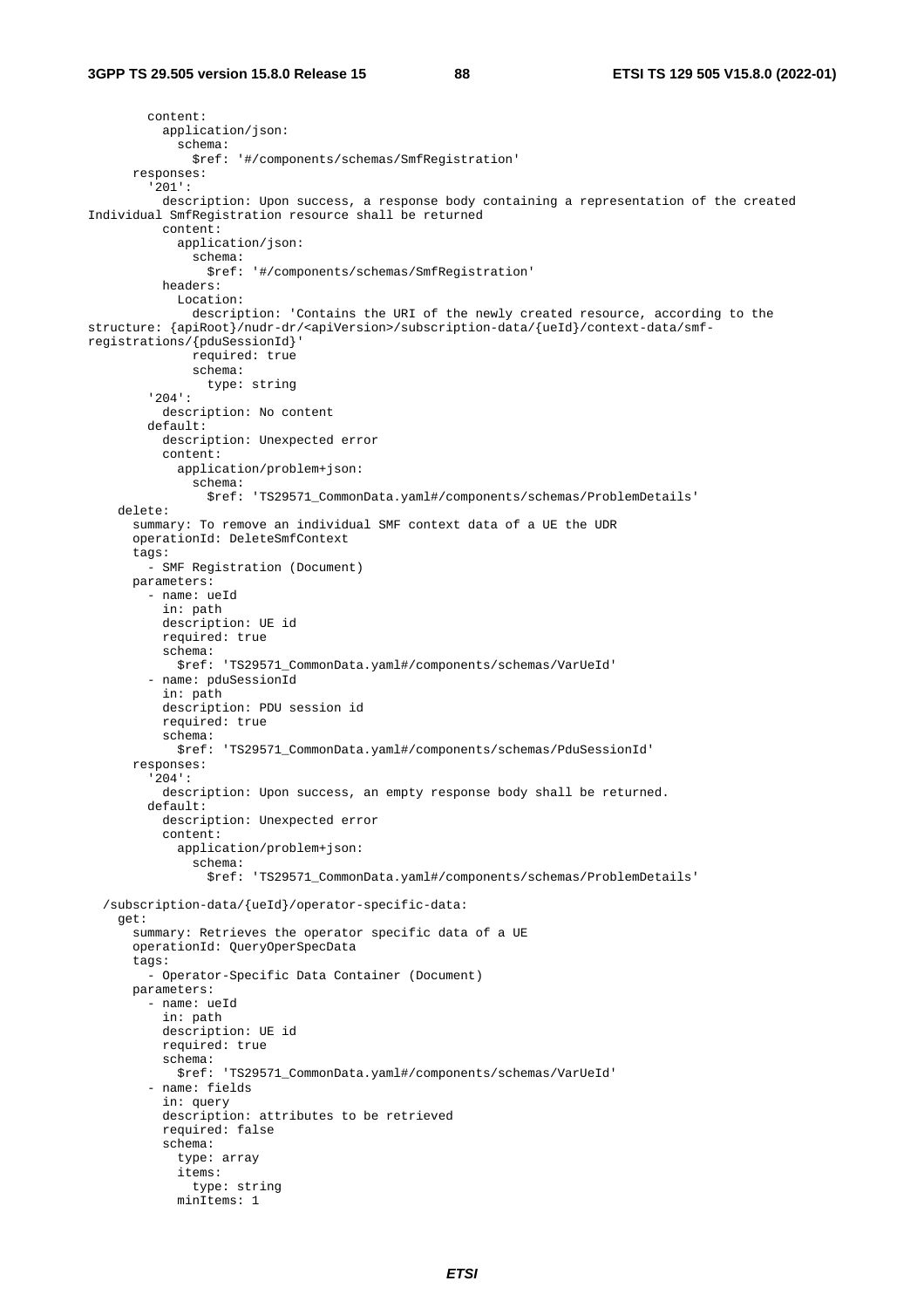style: form explode: false - name: supported-features in: query description: Supported Features schema: \$ref: 'TS29571\_CommonData.yaml#/components/schemas/SupportedFeatures' - name: If-None-Match in: header description: Validator for conditional requests, as described in RFC 7232, 3.2 schema: type: string - name: If-Modified-Since in: header description: Validator for conditional requests, as described in RFC 7232, 3.3 schema: type: string responses: '200': description: Expected response to a valid request content: application/json: schema: type: object additionalProperties: \$ref: '#/components/schemas/OperatorSpecificDataContainer' headers: Cache-Control: description: Cache-Control containing max-age, as described in RFC 7234, 5.2 schema: type: string ETag: description: Entity Tag, containing a strong validator, as described in RFC 7232, 2.3 schema: type: string Last-Modified: description: Timestamp for last modification of the resource, as described in RFC 7232, 2.2 schema: type: string default: description: Unexpected error content: application/problem+json: schema: \$ref: 'TS29571\_CommonData.yaml#/components/schemas/ProblemDetails' patch: summary: To modify operator specific data of a UE operationId: ModifyOperSpecData tags: - Operator-Specific Data Container (Document) parameters: - name: ueId in: path description: UE id required: true schema: \$ref: 'TS29571\_CommonData.yaml#/components/schemas/VarUeId' requestBody: content: application/json-patch+json: schema: type: array items: \$ref: 'TS29571\_CommonData.yaml#/components/schemas/PatchItem' required: true responses: '204': description: Expected response to a valid request '403': description: modification is rejected content: application/problem+json: schema: \$ref: 'TS29571\_CommonData.yaml#/components/schemas/ProblemDetails' default: description: Unexpected error content: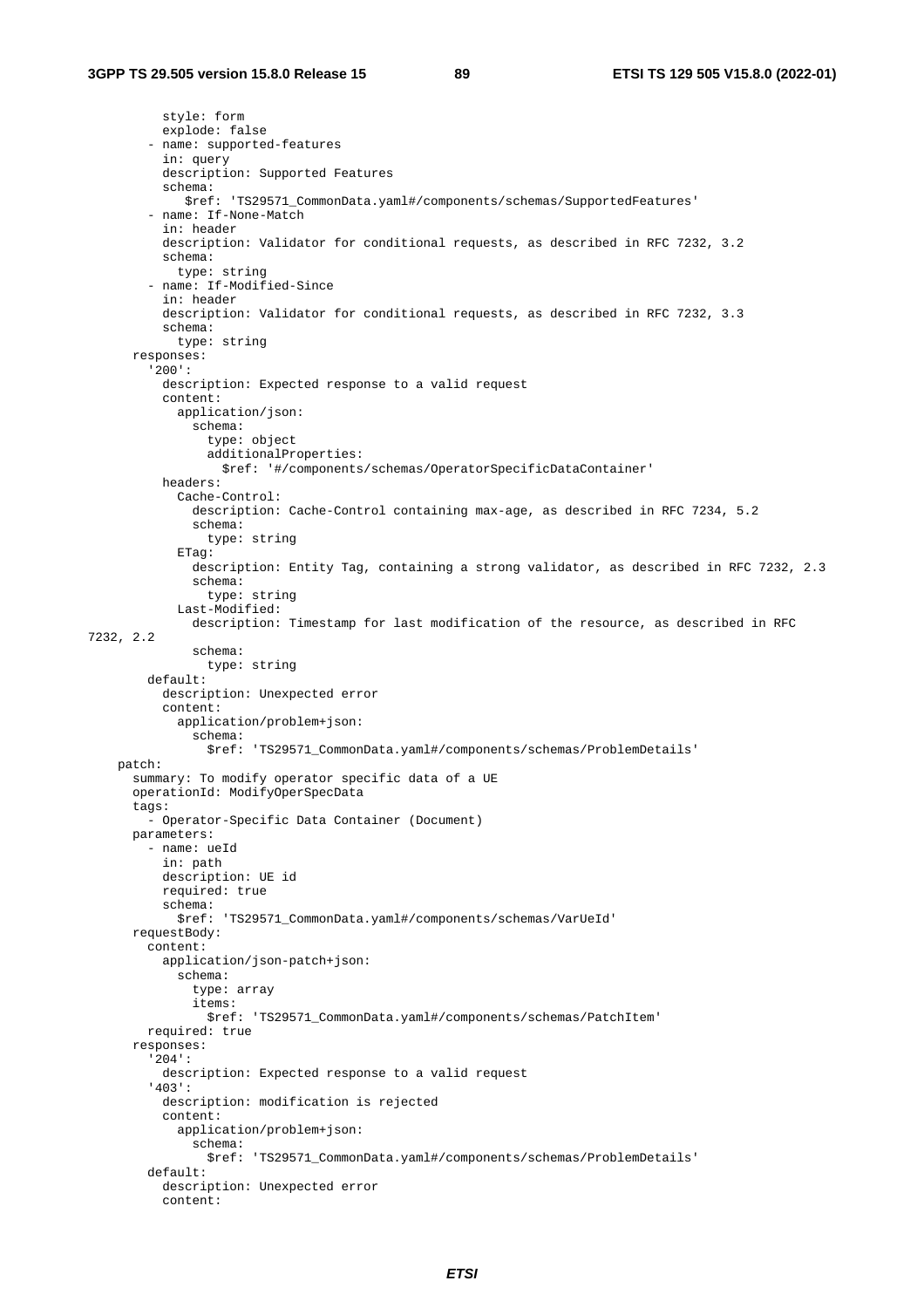```
 application/problem+json: 
                schema: 
                  $ref: 'TS29571_CommonData.yaml#/components/schemas/ProblemDetails' 
   /subscription-data/{ueId}/context-data/smsf-3gpp-access: 
     put: 
       summary: Create the SMSF context data of a UE via 3GPP access 
       operationId: CreateSmsfContext3gpp 
       tags: 
          - SMSF 3GPP Registration (Document) 
       parameters: 
         - name: ueId 
           in: path 
           description: UE id 
           required: true 
           schema: 
              $ref: 'TS29571_CommonData.yaml#/components/schemas/VarUeId' 
       requestBody: 
         content: 
           application/json: 
              schema: 
                $ref: '#/components/schemas/SmsfRegistration' 
       responses: 
          '204': 
           description: Upon success, an empty response body shall be returned 
          '201': 
           description: Created 
           content: 
             application/json: 
                schema: 
                  $ref: '#/components/schemas/SmsfRegistration' 
           headers: 
              Location: 
                description: 'Contains the URI of the newly created resource, according to the 
structure: {apiRoot}/nudr-dr/<apiVersion>/subscription-data/{ueId}/context-data/smsf-3gpp-access' 
                required: true 
                schema: 
                  type: string 
         default: 
           description: Unexpected error 
            content: 
              application/problem+json: 
                schema: 
                  $ref: 'TS29571_CommonData.yaml#/components/schemas/ProblemDetails' 
     delete: 
       summary: To remove the SMSF context data of a UE via 3GPP access 
       operationId: DeleteSmsfContext3gpp 
       tags: 
          - SMSF 3GPP Registration (Document) 
       parameters: 
         - name: ueId 
           in: path 
           description: UE id 
           required: true 
           schema: 
             $ref: 'TS29571_CommonData.yaml#/components/schemas/VarUeId' 
       responses: 
          '204': 
           description: Upon success, an empty response body shall be returned 
         default: 
           description: Unexpected error 
            content: 
             application/problem+json: 
                schema: 
                  $ref: 'TS29571_CommonData.yaml#/components/schemas/ProblemDetails' 
     get: 
       summary: Retrieves the SMSF context data of a UE using 3gpp access 
       operationId: QuerySmsfContext3gpp 
       tags: 
         - SMSF 3GPP Registration (Document) 
       parameters: 
         - name: ueId 
           in: path 
           description: UE id 
           required: true 
           schema: 
              $ref: 'TS29571_CommonData.yaml#/components/schemas/VarUeId' 
          - name: fields
```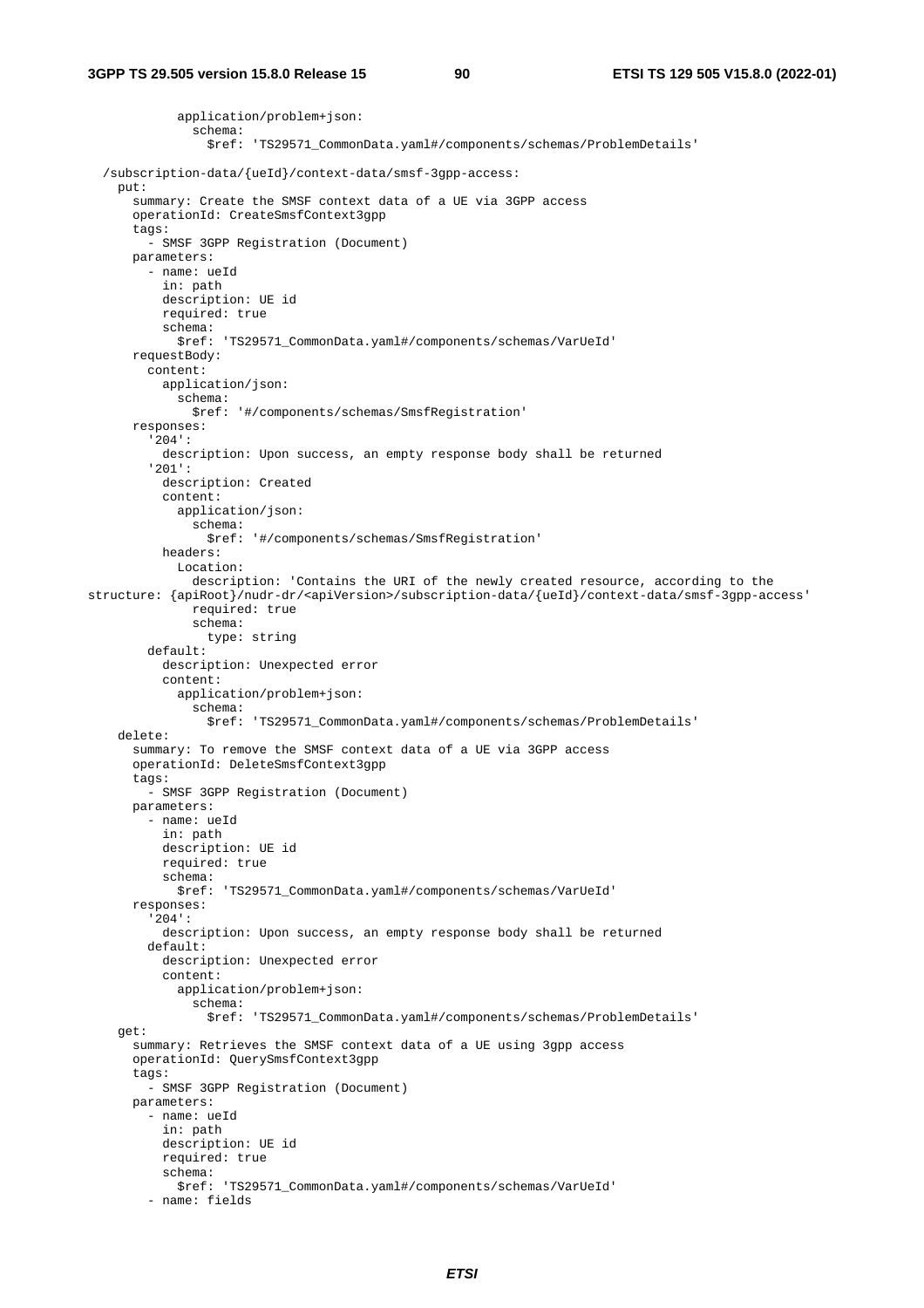in: query

```
 description: attributes to be retrieved 
           required: false 
            schema: 
              type: array 
              items: 
                type: string 
            minTtems: 1
           style: form 
            explode: false 
          - name: supported-features 
           in: query 
           description: Supported Features 
            schema: 
              $ref: 'TS29571_CommonData.yaml#/components/schemas/SupportedFeatures' 
       responses: 
          '200': 
           description: Expected response to a valid request 
            content: 
             application/json: 
                schema: 
                  $ref: '#/components/schemas/SmsfRegistration' 
         default: 
           description: Unexpected error 
            content: 
              application/problem+json: 
                schema: 
                  $ref: 'TS29571_CommonData.yaml#/components/schemas/ProblemDetails' 
   /subscription-data/{ueId}/context-data/smsf-non-3gpp-access: 
     put: 
       summary: Create the SMSF context data of a UE via non-3GPP access 
       operationId: CreateSmsfContextNon3gpp 
       tags: 
          - SMSF Non-3GPP Registration (Document) 
       parameters: 
         - name: ueId 
           in: path 
           description: UE id 
           required: true 
           schema: 
             $ref: 'TS29571_CommonData.yaml#/components/schemas/VarUeId' 
       requestBody: 
         content: 
            application/json: 
              schema: 
                $ref: '#/components/schemas/SmsfRegistration' 
       responses: 
          '204': 
           description: Upon success, an empty response body shall be returned 
          '201': 
           description: Created 
           content: 
              application/json: 
                schema: 
                  $ref: '#/components/schemas/SmsfRegistration' 
           headers: 
              Location: 
                description: 'Contains the URI of the newly created resource, according to the 
structure: {apiRoot}/nudr-dr/<apiVersion>/subscription-data/{ueId}/context-data/smsf-non-3gpp-
access' 
                required: true 
                schema: 
                  type: string 
         default: 
           description: Unexpected error 
            content: 
              application/problem+json: 
                schema: 
                  $ref: 'TS29571_CommonData.yaml#/components/schemas/ProblemDetails' 
     delete: 
       summary: To remove the SMSF context data of a UE via non-3GPP access 
       operationId: DeleteSmsfContextNon3gpp 
       tags: 
          - SMSF Non-3GPP Registration (Document) 
       parameters: 
         - name: ueId 
           in: path
```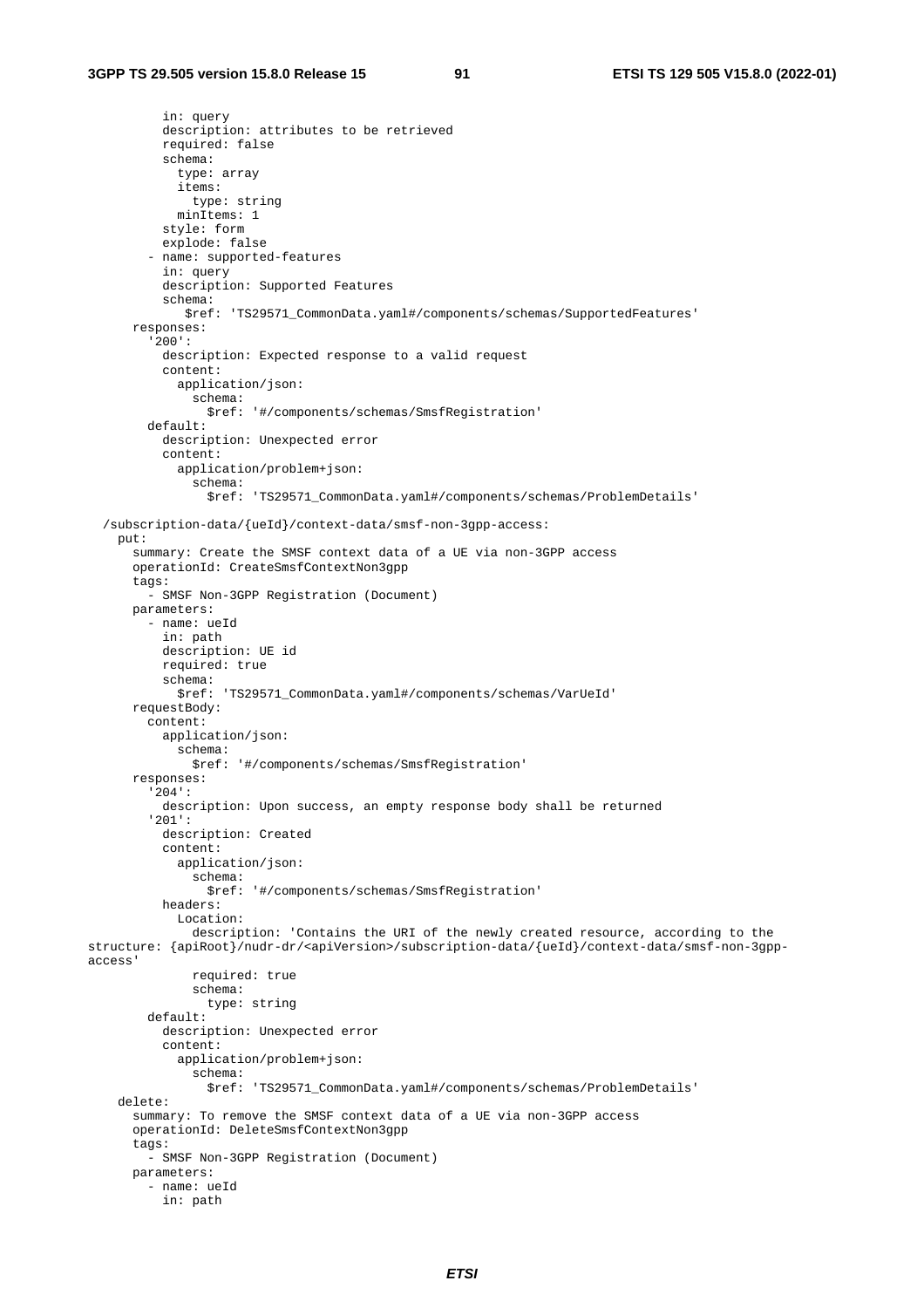description: UE id required: true schema: \$ref: 'TS29571\_CommonData.yaml#/components/schemas/VarUeId' responses: '204': description: Upon success, an empty response body shall be returned default: description: Unexpected error content: application/problem+json: schema: \$ref: 'TS29571\_CommonData.yaml#/components/schemas/ProblemDetails' get: summary: Retrieves the SMSF context data of a UE using non-3gpp access operationId: QuerySmsfContextNon3gpp tags: - SMSF Non-3GPP Registration (Document) parameters: - name: ueId in: path description: UE id required: true schema: \$ref: 'TS29571\_CommonData.yaml#/components/schemas/VarUeId' - name: fields in: query description: attributes to be retrieved required: false schema: type: array items: type: string minItems: 1 style: form explode: false - name: supported-features in: query description: Supported Features schema: \$ref: 'TS29571\_CommonData.yaml#/components/schemas/SupportedFeatures' responses: '200': description: Expected response to a valid request content: application/json: schema: \$ref: '#/components/schemas/SmsfRegistration' default: description: Unexpected error content: application/problem+json: schema: \$ref: 'TS29571\_CommonData.yaml#/components/schemas/ProblemDetails' /subscription-data/{ueId}/{servingPlmnId}/provisioned-data/sms-mng-data: get: summary: Retrieves the SMS management subscription data of a UE operationId: QuerySmsMngData tags: - SMS Management Subscription Data (Document) parameters: - name: ueId in: path description: UE id required: true schema: \$ref: 'TS29571\_CommonData.yaml#/components/schemas/VarUeId' - name: servingPlmnId in: path description: PLMN ID required: true schema: \$ref: '#/components/schemas/VarPlmnId' - name: supported-features in: query description: Supported Features schema: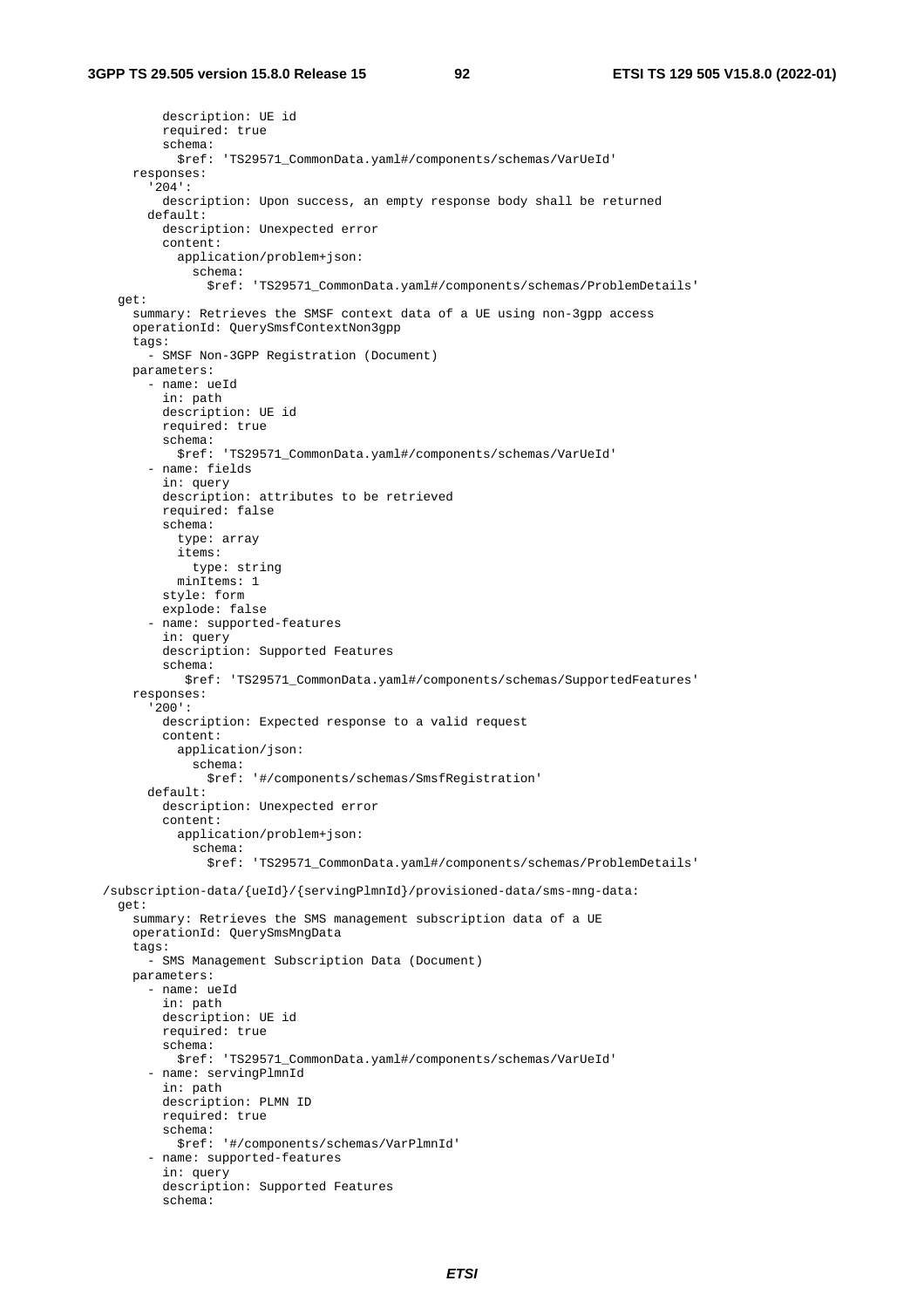```
 $ref: 'TS29571_CommonData.yaml#/components/schemas/SupportedFeatures' 
          - name: If-None-Match 
           in: header 
           description: Validator for conditional requests, as described in RFC 7232, 3.2 
           schema: 
             type: string 
          - name: If-Modified-Since 
           in: header 
           description: Validator for conditional requests, as described in RFC 7232, 3.3 
           schema: 
             type: string 
       responses: 
          '200': 
           description: Expected response to a valid request 
           content: 
             application/json: 
                schema: 
                  $ref: '#/components/schemas/SmsManagementSubscriptionData' 
           headers: 
              Cache-Control: 
                description: Cache-Control containing max-age, as described in RFC 7234, 5.2 
                schema: 
                  type: string 
              ETag: 
                description: Entity Tag, containing a strong validator, as described in RFC 7232, 2.3 
                schema: 
                  type: string 
              Last-Modified: 
                description: Timestamp for last modification of the resource, as described in RFC 
7232, 2.2 
                schema: 
                 type: string 
         default: 
           description: Unexpected error 
           content: 
              application/problem+json: 
                schema: 
                  $ref: 'TS29571_CommonData.yaml#/components/schemas/ProblemDetails' 
   /subscription-data/{ueId}/{servingPlmnId}/provisioned-data/sms-data: 
     get: 
       summary: Retrieves the SMS subscription data of a UE 
       operationId: QuerySmsData 
       tags: 
         - SMS Subscription Data (Document) 
       parameters: 
         - name: ueId 
           in: path 
           description: UE id 
           required: true 
           schema: 
             $ref: 'TS29571_CommonData.yaml#/components/schemas/VarUeId' 
          - name: servingPlmnId 
            in: path 
           description: PLMN ID 
           required: true 
           schema: 
             $ref: '#/components/schemas/VarPlmnId' 
          - name: supported-features 
           in: query 
           description: Supported Features 
           schema: 
              $ref: 'TS29571_CommonData.yaml#/components/schemas/SupportedFeatures' 
          - name: If-None-Match 
           in: header 
           description: Validator for conditional requests, as described in RFC 7232, 3.2 
           schema: 
             type: string 
          - name: If-Modified-Since 
           in: header 
           description: Validator for conditional requests, as described in RFC 7232, 3.3 
           schema: 
             type: string 
       responses: 
          '200': 
           description: Expected response to a valid request 
           content: 
              application/json:
```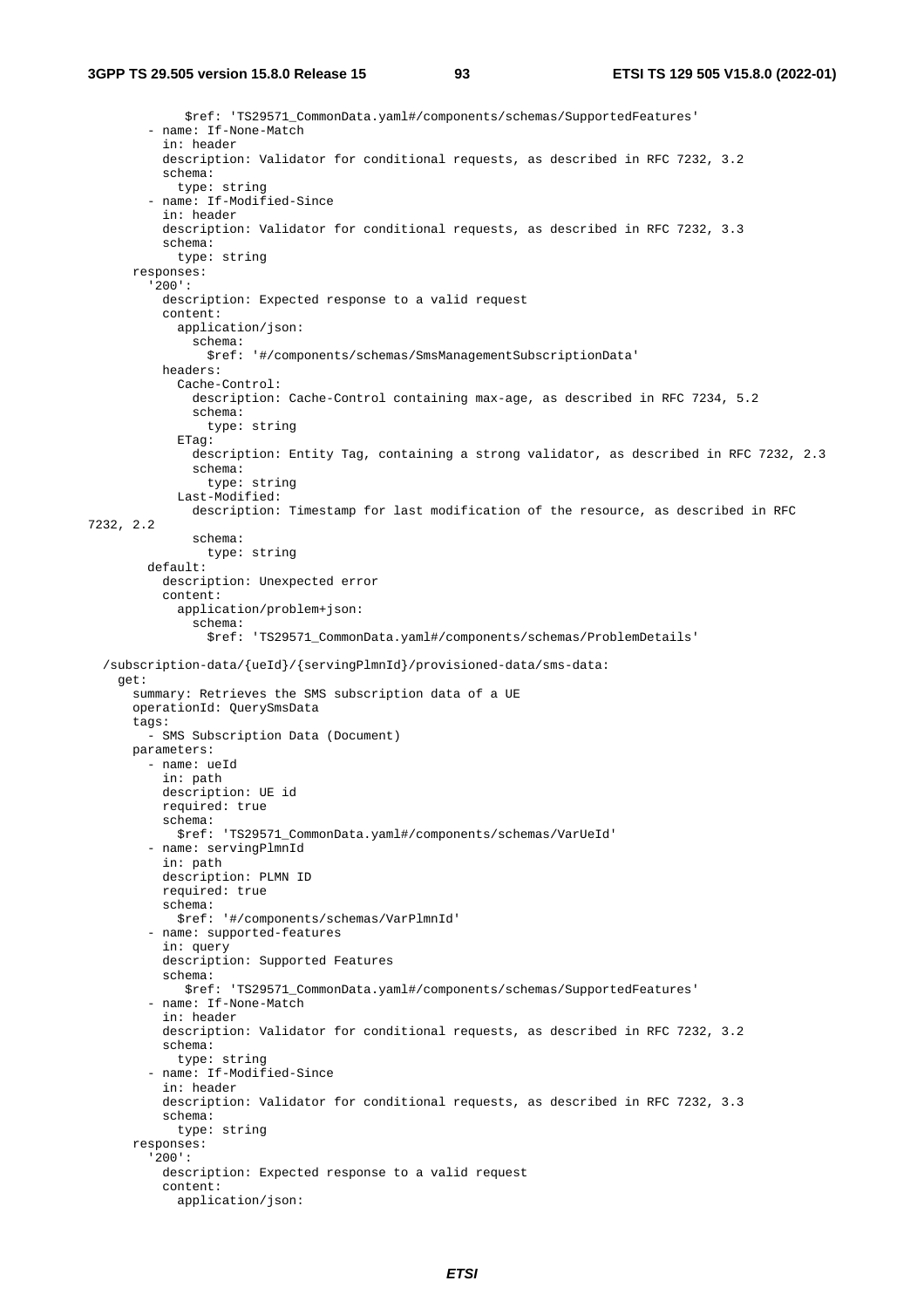schema: \$ref: '#/components/schemas/SmsSubscriptionData' headers: Cache-Control: description: Cache-Control containing max-age, as described in RFC 7234, 5.2 schema: type: string ETag: description: Entity Tag, containing a strong validator, as described in RFC 7232, 2.3 schema: type: string Last-Modified: description: Timestamp for last modification of the resource, as described in RFC 7232, 2.2 schema: type: string default: description: Unexpected error content: application/problem+json: schema: \$ref: 'TS29571\_CommonData.yaml#/components/schemas/ProblemDetails' /subscription-data/{ueId}/pp-data: get: summary: Read the profile of a given UE operationId: GetppData tags: - Parameter Provision (Document) parameters: - name: ueId in: path description: pp data for a UE required: true schema: \$ref: 'TS29571\_CommonData.yaml#/components/schemas/VarUeId' - name: supported-features in: query description: Supported Features schema: \$ref: 'TS29571\_CommonData.yaml#/components/schemas/SupportedFeatures' - name: If-None-Match in: header description: Validator for conditional requests, as described in RFC 7232, 3.2 schema: type: string - name: If-Modified-Since in: header description: Validator for conditional requests, as described in RFC 7232, 3.3 schema: type: string responses: '200': description: Expected response to a valid request content: application/json: schema: \$ref: '#/components/schemas/PpData' headers: Cache-Control: description: Cache-Control containing max-age, as described in RFC 7234, 5.2 schema: type: string ETag: description: Entity Tag, containing a strong validator, as described in RFC 7232, 2.3 schema: type: string Last-Modified: description: Timestamp for last modification of the resource, as described in RFC 7232, 2.2 schema: type: string '403': description: Forbidden content: application/problem+json: schema: \$ref: 'TS29571\_CommonData.yaml#/components/schemas/ProblemDetails'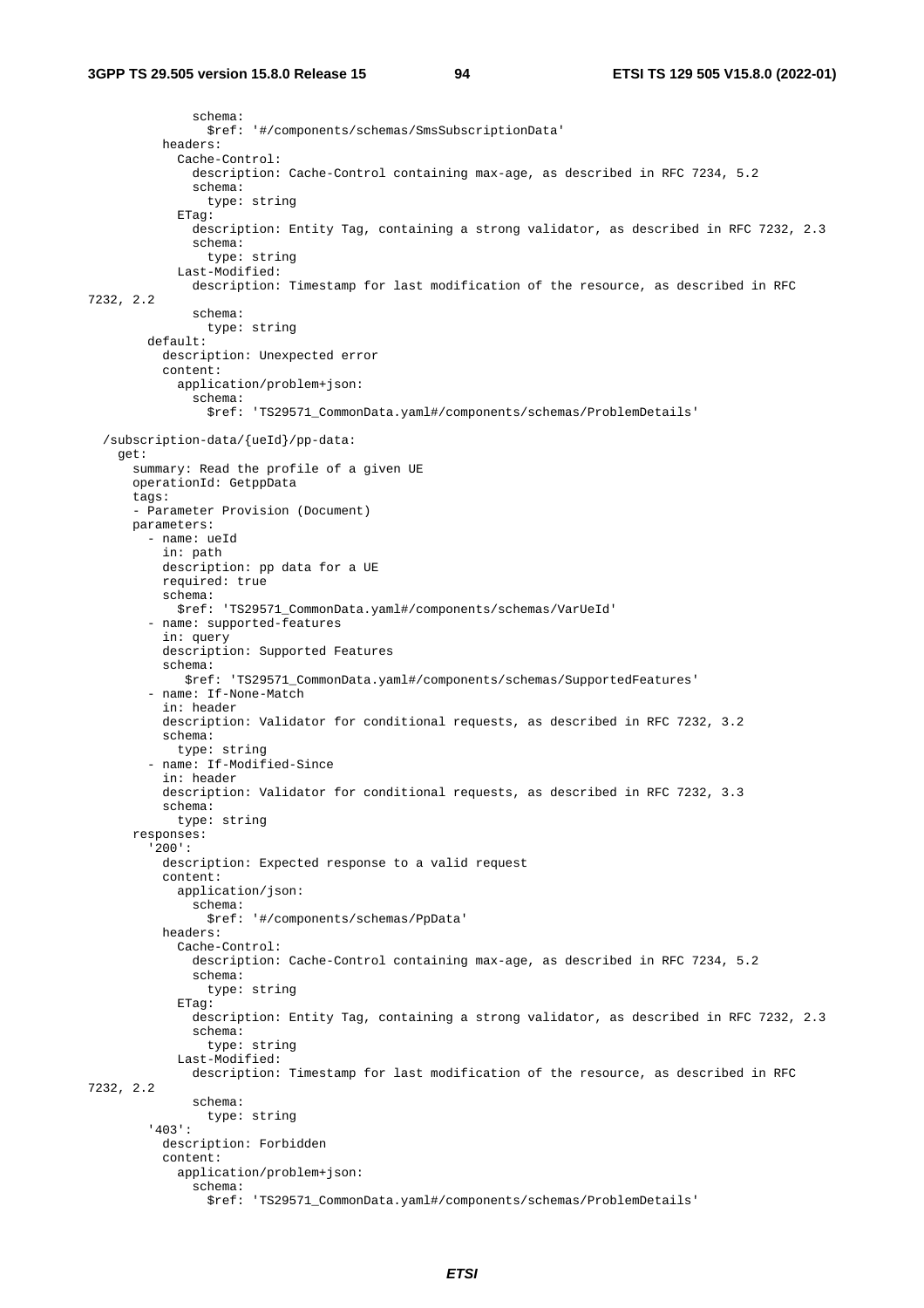default:

 description: Unexpected error content: application/problem+json: schema: \$ref: 'TS29571\_CommonData.yaml#/components/schemas/ProblemDetails' patch: summary: modify the provisioned parameter data operationId: ModifyPpData tags: - ProvisionedParameterData (Document) parameters: - name: ueId in: path description: pp data for a UE required: true schema: \$ref: 'TS29571\_CommonData.yaml#/components/schemas/VarUeId' requestBody: content: application/json-patch+json: schema: type: array items: \$ref: 'TS29571\_CommonData.yaml#/components/schemas/PatchItem' required: true responses: '204': description: Expected response to a valid request '403': description: modification is rejected content: application/problem+json: schema: \$ref: 'TS29571\_CommonData.yaml#/components/schemas/ProblemDetails' default: description: Unexpected error content: application/problem+json: schema: \$ref: 'TS29571\_CommonData.yaml#/components/schemas/ProblemDetails' /subscription-data/{ueId}/context-data/ee-subscriptions: get: summary: Retrieves the ee subscriptions of a UE operationId: Queryeesubscriptions tags: - Event Exposure Subscriptions (Collection) parameters: - name: ueId in: path description: UE id required: true schema: \$ref: 'TS29571\_CommonData.yaml#/components/schemas/VarUeId' - name: supported-features in: query description: Supported Features schema: \$ref: 'TS29571\_CommonData.yaml#/components/schemas/SupportedFeatures' responses: '200': description: Expected response to a valid request content: application/json: schema: type: array items: \$ref: '#/components/schemas/EeSubscription' default: description: Unexpected error content: application/problem+json: schema: \$ref: 'TS29571\_CommonData.yaml#/components/schemas/ProblemDetails' post: summary: Create individual EE subscription operationId: CreateEeSubscriptions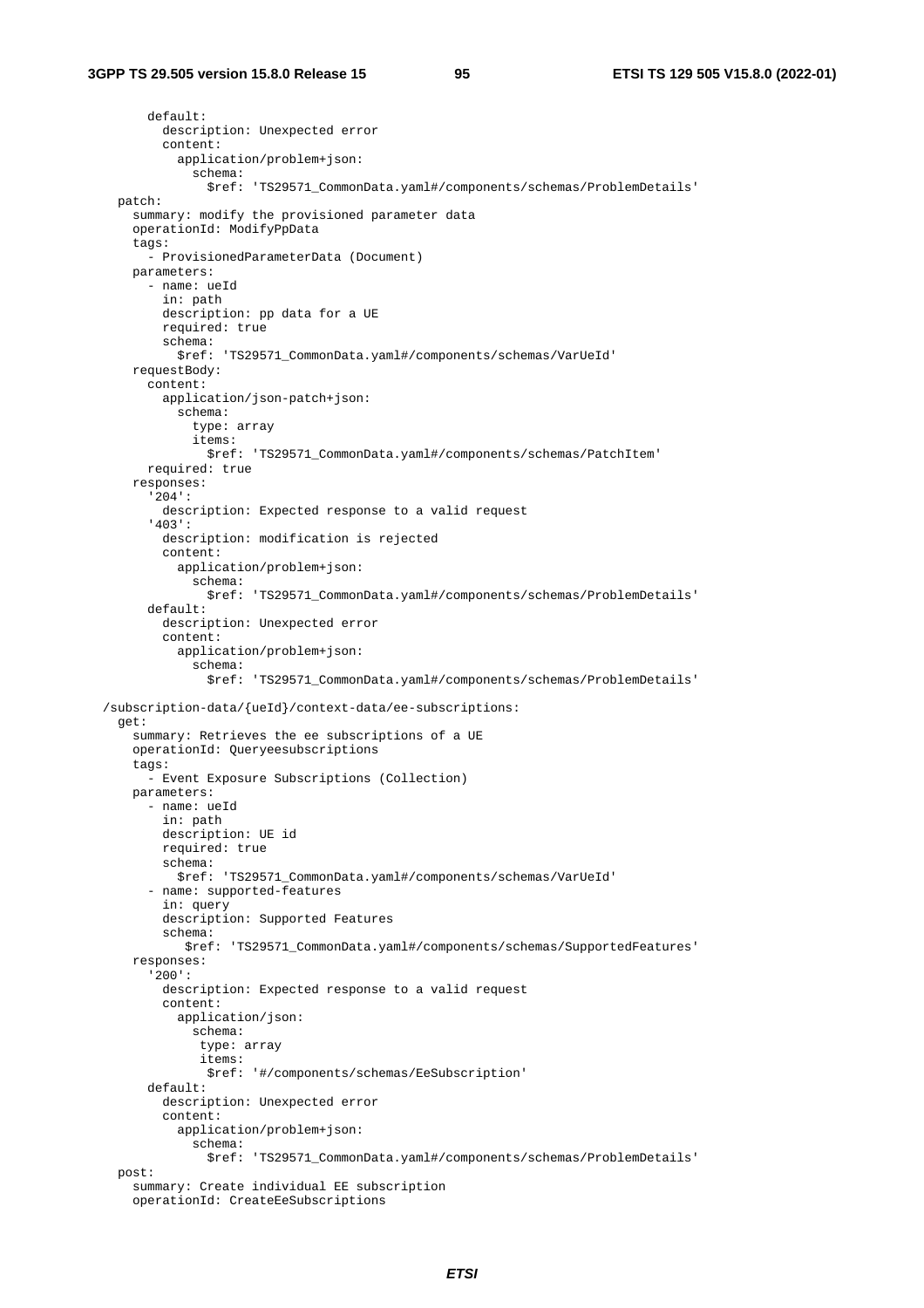#### **3GPP TS 29.505 version 15.8.0 Release 15 96 ETSI TS 129 505 V15.8.0 (2022-01)**

```
 tags: 
          - Event Exposure Subscriptions (Collection) 
       parameters: 
          - name: ueId 
           in: path 
           description: UE ID 
           required: true 
           schema: 
              $ref: 'TS29571_CommonData.yaml#/components/schemas/VarUeId' 
       requestBody: 
         content: 
           application/json: 
              schema: 
                $ref: '#/components/schemas/EeSubscription' 
         required: true 
       responses: 
          '201': 
           description: Expected response to a valid request 
            content: 
             application/json: 
                schema: 
                  $ref: '#/components/schemas/EeSubscription' 
           headers: 
              Location: 
                description: 'Contains the URI of the newly created resource, according to the 
structure: {apiRoot}/nudr-dr/<apiVersion>/subscription-data/{ueId}/context-data/ee-
subscriptions/{subsId}' 
                required: true 
                schema: 
                  type: string 
         default: 
           description: Unexpected error 
            content: 
              application/problem+json: 
                schema: 
                  $ref: 'TS29571_CommonData.yaml#/components/schemas/ProblemDetails' 
   /subscription-data/{ueId}/context-data/ee-subscriptions/{subsId}: 
     put: 
       summary: Update an individual ee subscriptions of a UE 
       operationId: UpdateEesubscriptions 
       tags: 
          - Event Exposure Subscription (Document) 
       parameters: 
          - name: ueId 
           in: path 
           required: true 
           schema: 
              $ref: 'TS29571_CommonData.yaml#/components/schemas/VarUeId' 
          - name: subsId 
           in: path 
           required: true 
            schema: 
              type: string 
       requestBody: 
         content: 
            application/json: 
              schema: 
                $ref: '#/components/schemas/EeSubscription' 
       responses: 
          '204': 
           description: Upon success, an empty response body shall be returned 
          '404': 
           description: update of non-existing resource is rejected 
           content: 
              application/problem+json: 
                schema: 
                  $ref: 'TS29571_CommonData.yaml#/components/schemas/ProblemDetails' 
         default: 
           description: Unexpected error 
            content: 
              application/problem+json: 
                schema: 
                  $ref: 'TS29571_CommonData.yaml#/components/schemas/ProblemDetails' 
     delete: 
       summary: Deletes a eeSubscription 
       operationId: RemoveeeSubscriptions 
       tags:
```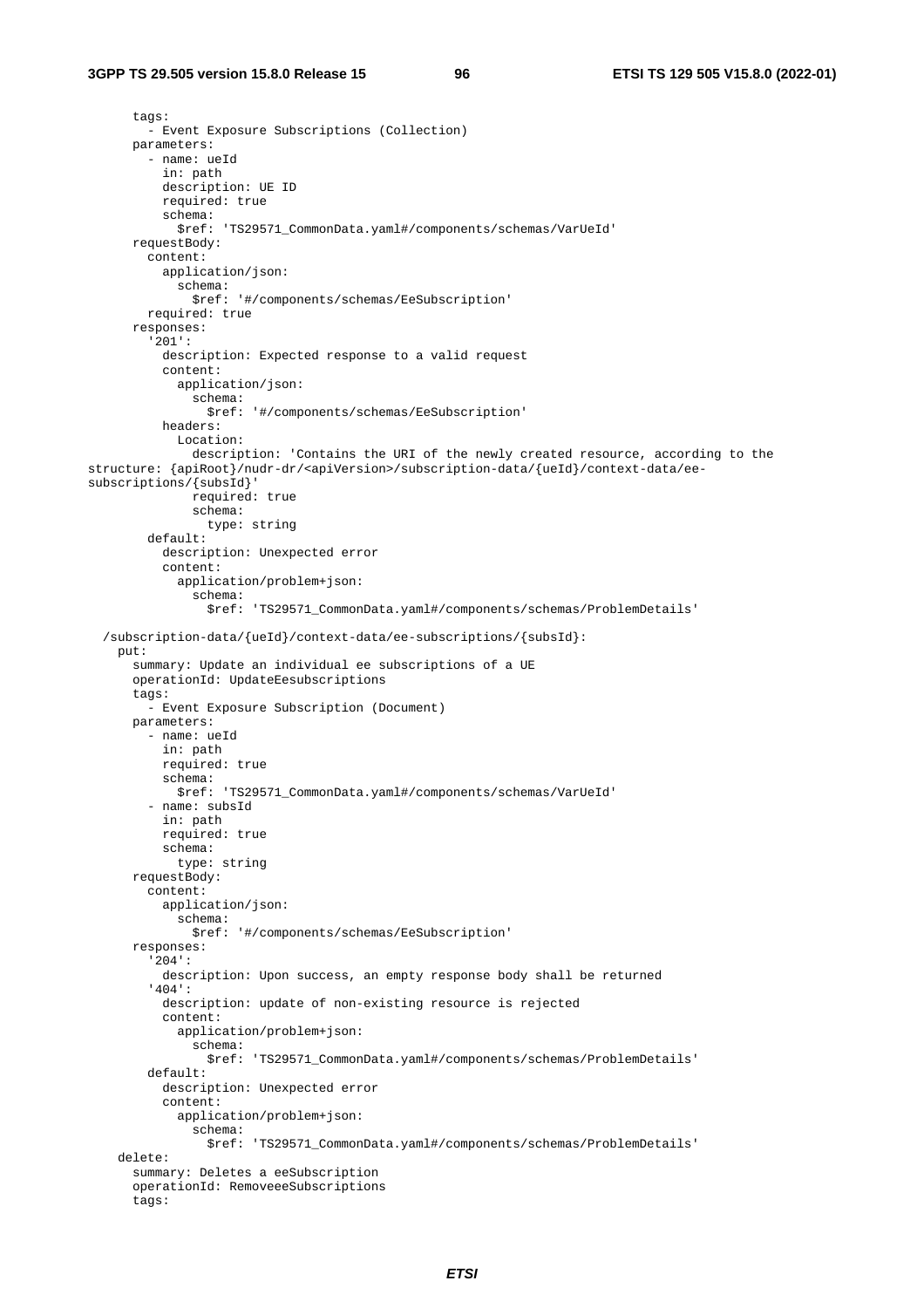```
 - Event Exposure Subscription (Document) 
     parameters: 
       - name: ueId 
         in: path 
         required: true 
         schema: 
           $ref: 'TS29571_CommonData.yaml#/components/schemas/VarUeId' 
       - name: subsId 
         in: path 
         required: true 
         description: Unique ID of the subscription to remove 
         schema: 
           type: string 
     responses: 
       '204': 
         description: Expected response to a successful subscription removal 
  patch: 
     summary: Modify an individual ee subscription of a UE 
     operationId: ModifyEesubscription 
     tags: 
       - Event Exposure Subscription (Document) 
     parameters: 
       - name: ueId 
         in: path 
         description: UE id 
         required: true 
         schema: 
           $ref: 'TS29571_CommonData.yaml#/components/schemas/VarUeId' 
       - name: subsId 
         in: path 
         required: true 
         schema: 
           type: string 
     requestBody: 
       content: 
         application/json-patch+json: 
           schema: 
              type: array 
              items: 
                $ref: 'TS29571_CommonData.yaml#/components/schemas/PatchItem' 
             minItems: 1 
       required: true 
     responses: 
       '204': 
         description: Successful response 
       '403': 
         $ref: 'TS29571_CommonData.yaml#/components/responses/403' 
       '404': 
         $ref: 'TS29571_CommonData.yaml#/components/responses/404' 
       default: 
         description: Unexpected error 
 /subscription-data/{ueId}/context-data/ee-subscriptions/{subsId}/amf-subscriptions: 
  put: 
     summary: Create AmfSubscriptions for an individual ee subscriptions of a UE 
     operationId: Create AMF Subscriptions 
     tags: 
       - AMF Subscription Info (Document) 
     parameters: 
       - name: ueId 
         in: path 
         required: true 
         schema: 
           $ref: 'TS29571_CommonData.yaml#/components/schemas/VarUeId' 
       - name: subsId 
         in: path 
         required: true 
         schema: 
           type: string 
     requestBody: 
       content: 
         application/json: 
           schema: 
              type: array 
              items: 
                $ref: '#/components/schemas/AmfSubscriptionInfo' 
             minItems: 1
```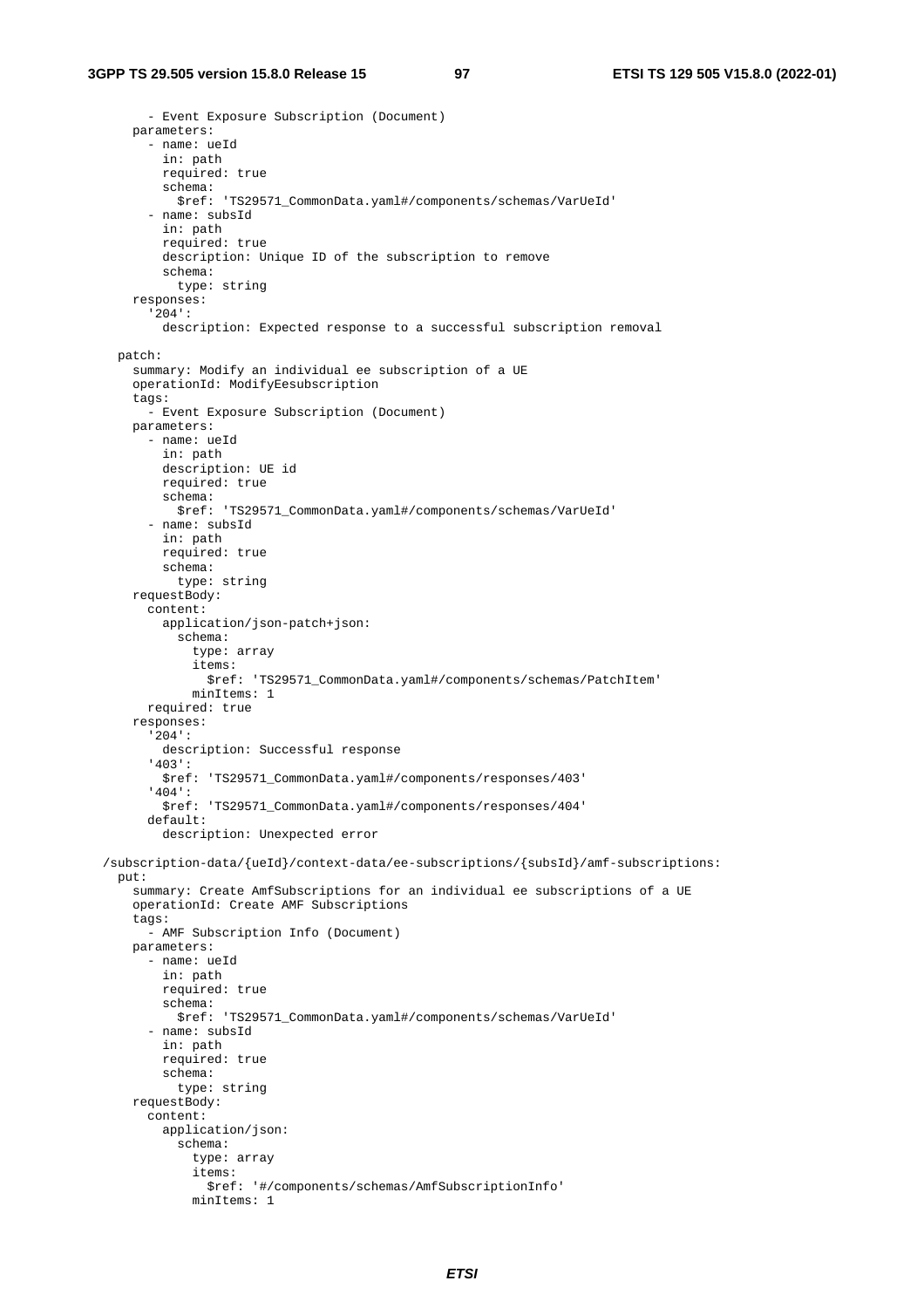```
 required: true 
   responses: 
     '204': 
       description: Upon success, an empty response body shall be returned 
     default: 
       description: Unexpected error 
       content: 
         application/problem+json: 
           schema: 
              $ref: 'TS29571_CommonData.yaml#/components/schemas/ProblemDetails' 
 delete: 
   summary: Deletes AMF Subscription Info for an eeSubscription 
   operationId: RemoveAmfSubscriptionsInfo 
   tags: 
     - Event AMF Subscription Info (Document) 
   parameters: 
     - name: ueId 
       in: path 
       required: true 
       schema: 
         $ref: 'TS29571_CommonData.yaml#/components/schemas/VarUeId' 
     - name: subsId 
       in: path 
       required: true 
       schema: 
         type: string 
   responses: 
     '204': 
       description: Expected response to a successful subscription removal 
 patch: 
   summary: modify the AMF Subscription Info 
   operationId: ModifyAmfSubscriptionInfo 
   tags: 
     - AmfSubscriptionInfo (Document) 
   parameters: 
     - name: ueId 
       in: path 
       required: true 
       schema: 
         $ref: 'TS29571_CommonData.yaml#/components/schemas/VarUeId' 
     - name: subsId 
       in: path 
       required: true 
       schema: 
         type: string 
   requestBody: 
     content: 
       application/json-patch+json: 
         schema: 
           type: array 
           items: 
              $ref: 'TS29571_CommonData.yaml#/components/schemas/PatchItem' 
     required: true 
   responses: 
     '204': 
       description: Expected response to a valid request 
     '403': 
       description: modification is rejected 
       content: 
         application/problem+json: 
           schema: 
              $ref: 'TS29571_CommonData.yaml#/components/schemas/ProblemDetails' 
     default: 
       description: Unexpected error 
       content: 
         application/problem+json: 
            schema: 
              $ref: 'TS29571_CommonData.yaml#/components/schemas/ProblemDetails' 
 get: 
   summary: Retrieve AMF subscription Info 
   operationId: GetAmfSubscriptionInfo 
   tags: 
     - Query AMF Subscription Info (Document) 
   parameters: 
      - name: ueId 
       in: path 
       required: true 
       schema:
```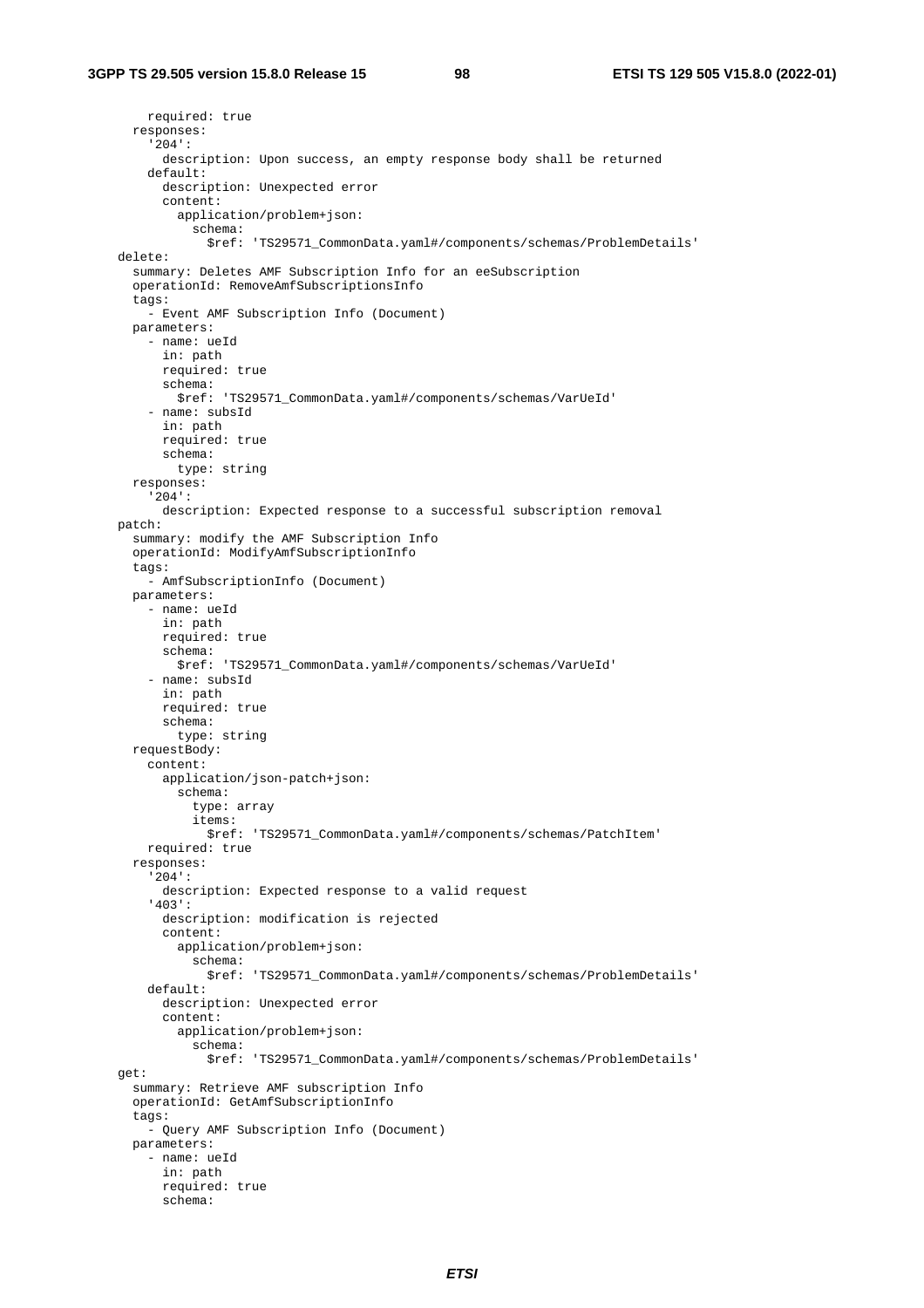\$ref: 'TS29571\_CommonData.yaml#/components/schemas/VarUeId' - name: subsId in: path required: true schema: type: string responses: '200': description: OK content: application/json: schema: type: array items: \$ref: '#/components/schemas/AmfSubscriptionInfo' minItems: 1 default: description: Unexpected error content: application/problem+json: schema: \$ref: 'TS29571\_CommonData.yaml#/components/schemas/ProblemDetails' /subscription-data/group-data/{ueGroupId}/ee-subscriptions: get: summary: Retrieves the ee subscriptions of a group of UEs or any UE operationId: QueryEeGroupSubscriptions tags: - Event Exposure Group Subscriptions (Collection) parameters: - name: ueGroupId in: path description: Group of UEs or any UE required: true schema: \$ref: '#/components/schemas/VarUeGroupId' - name: supported-features in: query description: Supported Features schema: \$ref: 'TS29571\_CommonData.yaml#/components/schemas/SupportedFeatures' responses: '200': description: Expected response to a valid request content: application/json: schema: type: array items: \$ref: '#/components/schemas/EeSubscription' default: description: Unexpected error content: application/problem+json: schema: \$ref: 'TS29571\_CommonData.yaml#/components/schemas/ProblemDetails' post: summary: Create individual EE subscription for a group of UEs or any UE operationId: CreateEeGroupSubscriptions tags: - Event Exposure Group Subscriptions (Collection) parameters: - name: ueGroupId in: path description: Group of UEs or any UE required: true schema: \$ref: '#/components/schemas/VarUeGroupId' requestBody: content: application/json: schema: \$ref: '#/components/schemas/EeSubscription' required: true responses: '201': description: Expected response to a valid request content: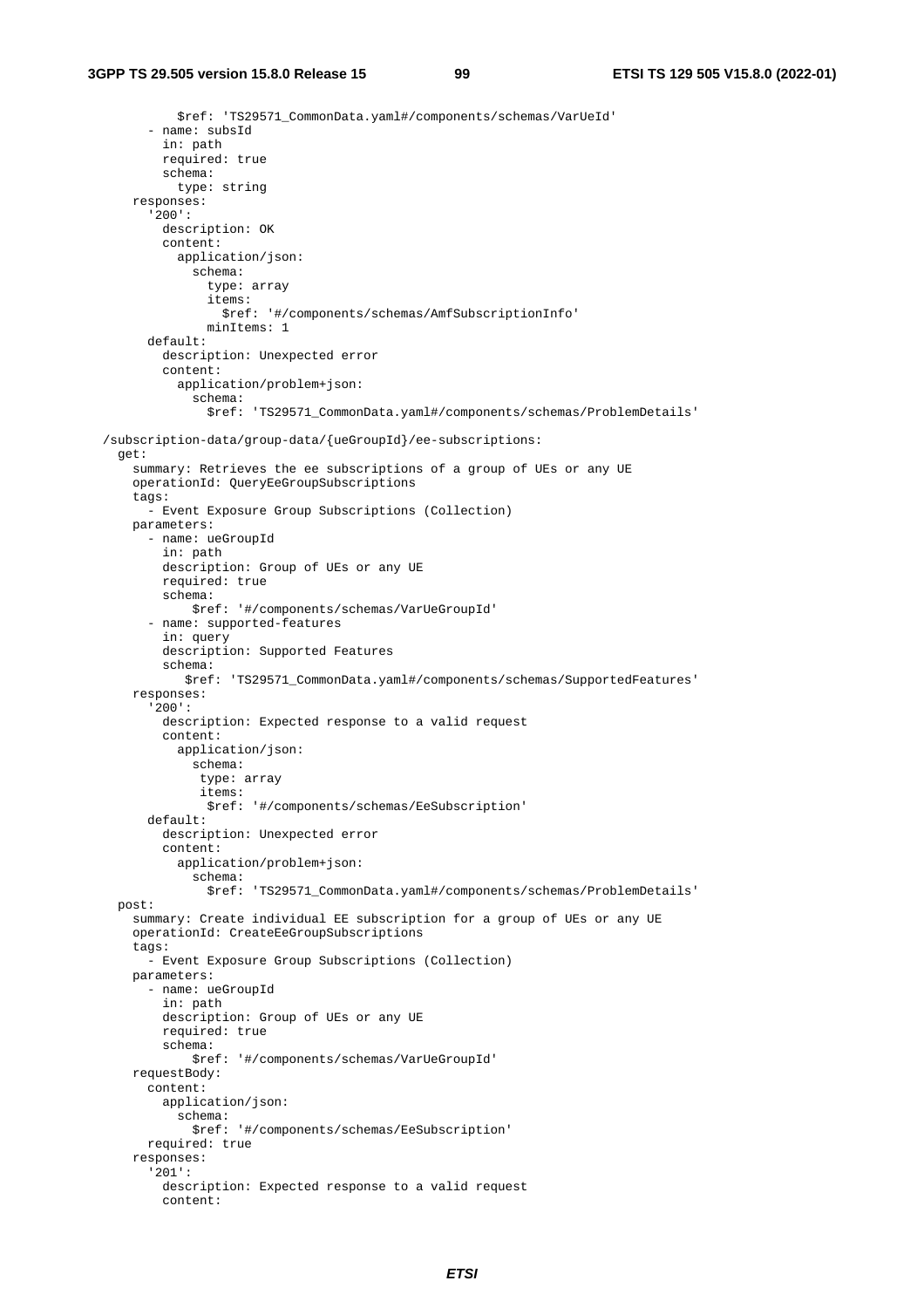```
 application/json: 
                schema: 
                  $ref: '#/components/schemas/EeSubscription' 
           headers: 
              Location: 
                description: 'Contains the URI of the newly created resource, according to the 
structure: {apiRoot}/nudr-dr/<apiVersion>/subscription-data/group-data/{ueGroupId}/ee-subscriptions 
' 
                required: true 
                schema: 
                  type: string 
         default: 
           description: Unexpected error 
           content: 
              application/problem+json: 
               schema: 
                  $ref: 'TS29571_CommonData.yaml#/components/schemas/ProblemDetails' 
   /subscription-data/group-data/{ueGroupId}/ee-subscriptions/{subsId}: 
     put: 
       summary: Update an individual ee subscription of a group of UEs or any UE 
       operationId: UpdateEeGroupSubscriptions 
       tags: 
         - Event Exposure Subscription (Document) 
       parameters: 
          - name: ueGroupId 
           in: path 
           required: true 
           schema: 
               $ref: '#/components/schemas/VarUeGroupId' 
         - name: subsId 
           in: path 
           required: true 
           schema: 
             type: string 
       requestBody: 
         content: 
           application/json: 
              schema: 
               $ref: '#/components/schemas/EeSubscription' 
       responses: 
          '204': 
           description: Upon success, an empty response body shall be returned 
          '404': 
           description: update of non-existing resource is rejected 
           content: 
              application/problem+json: 
                schema: 
                  $ref: 'TS29571_CommonData.yaml#/components/schemas/ProblemDetails' 
         default: 
           description: Unexpected error 
           content: 
              application/problem+json: 
                schema: 
                  $ref: 'TS29571_CommonData.yaml#/components/schemas/ProblemDetails' 
     delete: 
       summary: Deletes a eeSubscription for a group of UEs or any UE 
       operationId: RemoveEeGroupSubscriptions 
       tags: 
         - Event Exposure Subscription (Document) 
       parameters: 
         - name: ueGroupId 
           in: path 
           required: true 
           schema: 
                $ref: '#/components/schemas/VarUeGroupId' 
          - name: subsId 
           in: path 
           required: true 
           description: Unique ID of the subscription to remove 
           schema: 
             type: string 
       responses: 
          '204': 
           description: Expected response to a successful subscription removal 
     patch: 
       summary: Modify an individual ee subscription for a group of a UEs
```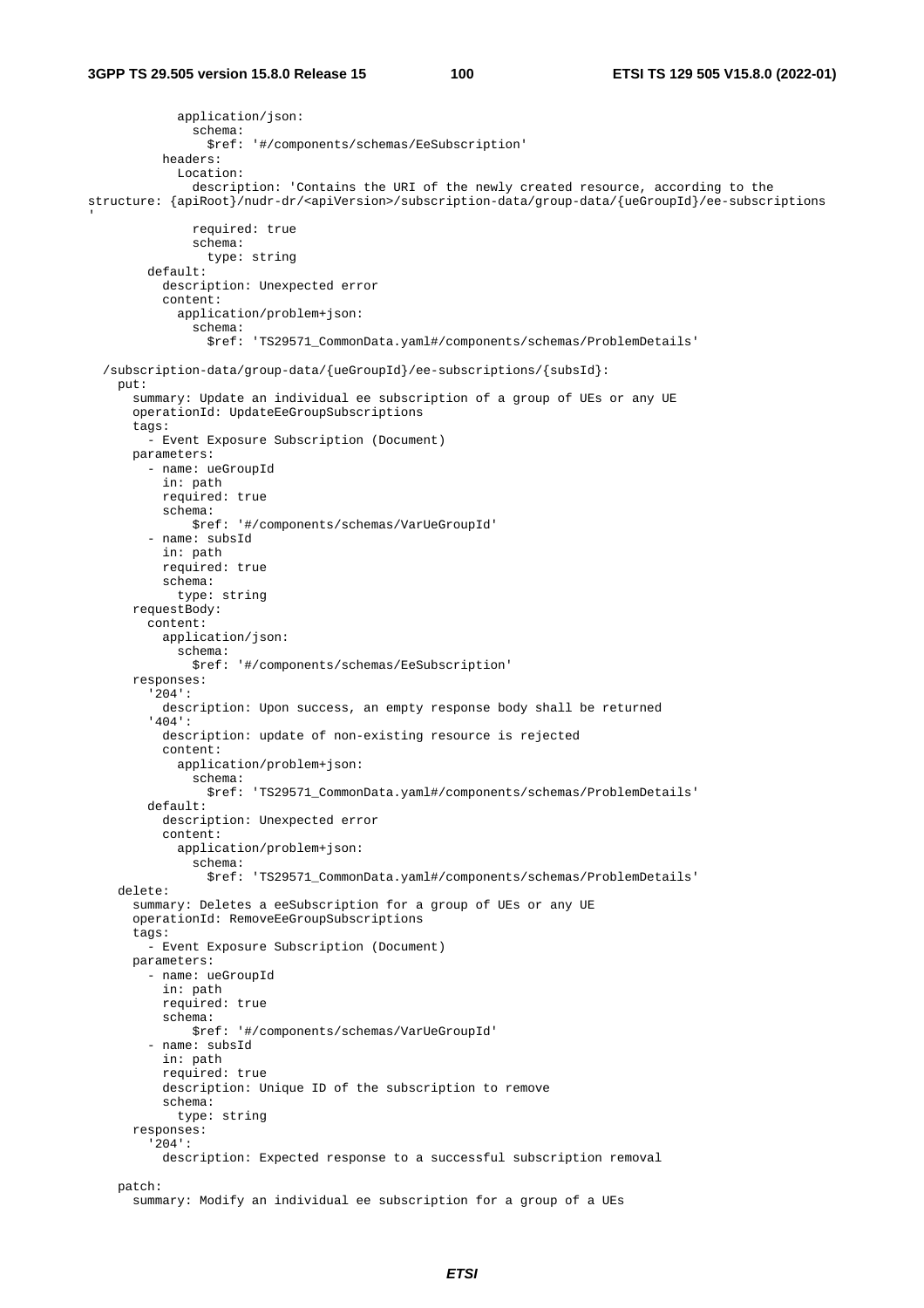```
 operationId: ModifyEeGroupSubscription 
    tags:
       - Event Exposure Subscription (Document) 
     parameters: 
       - name: ueGroupId 
         in: path 
         required: true 
         schema: 
             $ref: '#/components/schemas/VarUeGroupId' 
       - name: subsId 
         in: path 
         required: true 
         schema: 
           type: string 
     requestBody: 
       content: 
         application/json-patch+json: 
            schema: 
              type: array 
              items: 
               $ref: 'TS29571_CommonData.yaml#/components/schemas/PatchItem' 
              minItems: 1 
       required: true 
     responses: 
       '204': 
         description: Successful response 
       '403': 
         $ref: 'TS29571_CommonData.yaml#/components/responses/403' 
       '404': 
         $ref: 'TS29571_CommonData.yaml#/components/responses/404' 
       default: 
         description: Unexpected error 
 /subscription-data/{ueId}/ee-profile-data: 
   get: 
     summary: Retrieves the ee profile data of a UE 
     operationId: QueryEEData 
    tags:
       - Event Exposure Data (Document) 
     parameters: 
       - name: ueId 
         in: path 
         description: UE id 
         required: true 
         schema: 
           $ref: 'TS29571_CommonData.yaml#/components/schemas/VarUeId' 
       - name: fields 
         in: query 
         description: attributes to be retrieved 
         required: false 
         schema: 
           type: array 
           items: 
              type: string 
         style: form 
         explode: false 
       - name: supported-features 
         in: query 
         description: Supported Features 
         schema: 
            $ref: 'TS29571_CommonData.yaml#/components/schemas/SupportedFeatures' 
     responses: 
       '200': 
         description: Expected response to a valid request 
         content: 
            application/json: 
              schema: 
               $ref: '#/components/schemas/EeProfileData' 
       default: 
         description: Unexpected error 
         content: 
           application/problem+json: 
              schema: 
                $ref: 'TS29571_CommonData.yaml#/components/schemas/ProblemDetails'
```
 /subscription-data/{ueId}/context-data/sdm-subscriptions: get: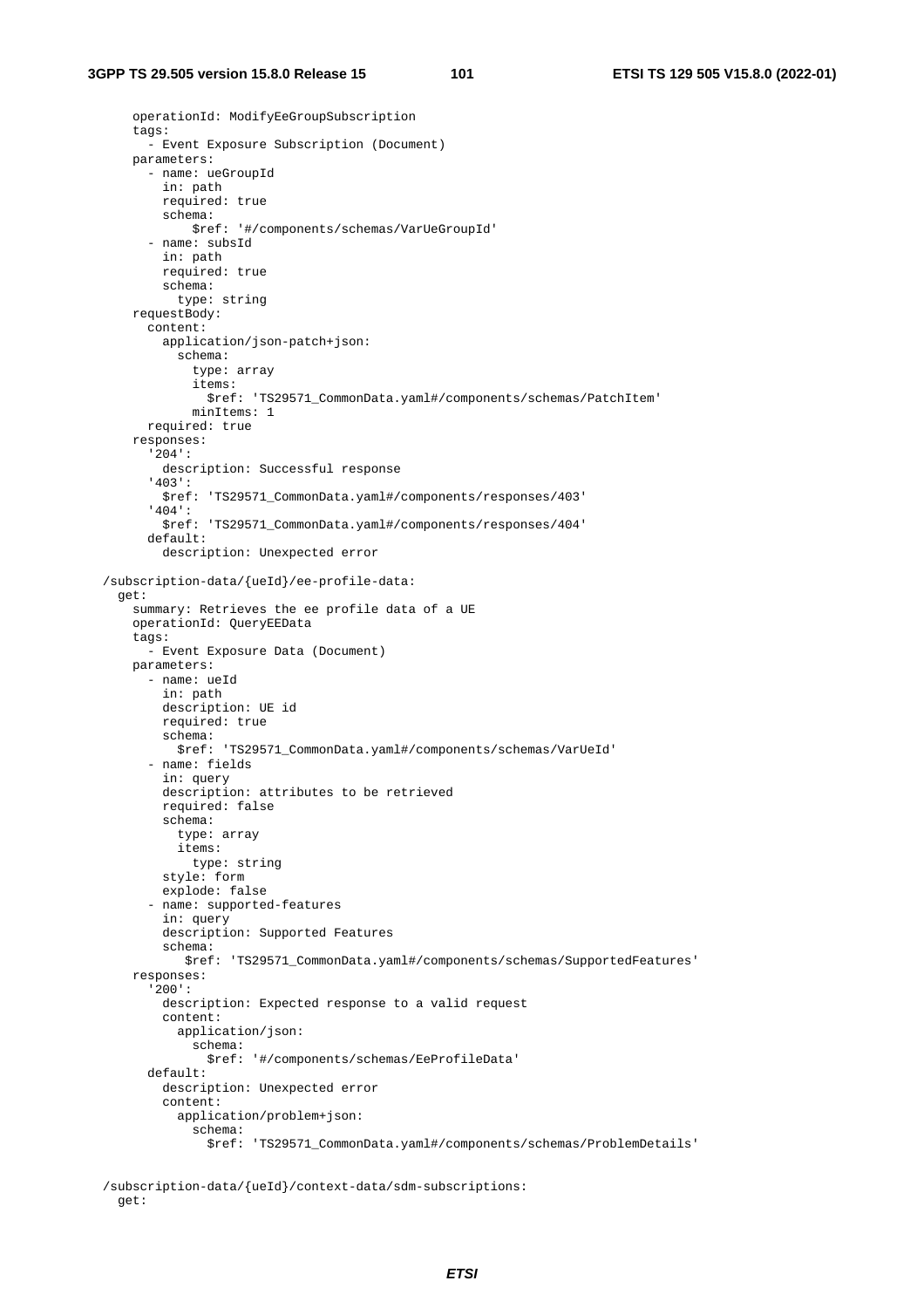```
 summary: Retrieves the sdm subscriptions of a UE 
       operationId: Querysdmsubscriptions 
       tags: 
         - SDM Subscriptions (Collection) 
       parameters: 
          - name: ueId 
            in: path 
           description: UE id 
           required: true 
           schema: 
             $ref: 'TS29571_CommonData.yaml#/components/schemas/VarUeId' 
          - name: supported-features 
            in: query 
            description: Supported Features 
           schema: 
              $ref: 'TS29571_CommonData.yaml#/components/schemas/SupportedFeatures' 
       responses: 
          '200': 
           description: Expected response to a valid request 
           content: 
              application/json: 
                schema: 
                 type: array 
                 items: 
                  $ref: '#/components/schemas/SdmSubscription' 
         default: 
            description: Unexpected error 
            content: 
              application/problem+json: 
                schema: 
                  $ref: 'TS29571_CommonData.yaml#/components/schemas/ProblemDetails' 
     post: 
       summary: Create individual sdm subscription 
       operationId: CreateSdmSubscriptions 
       tags: 
          - SDM Subscriptions (Collection) 
       parameters: 
         - name: ueId 
           in: path 
           description: UE ID 
           required: true 
           schema: 
              $ref: 'TS29571_CommonData.yaml#/components/schemas/VarUeId' 
       requestBody: 
         content: 
           application/json: 
              schema: 
                $ref: '#/components/schemas/SdmSubscription' 
         required: true 
       responses: 
          '201': 
           description: Expected response to a valid request 
            content: 
              application/json: 
                schema: 
                  $ref: '#/components/schemas/SdmSubscription' 
           headers: 
              Location: 
                description: 'Contains the URI of the newly created resource, according to the 
structure: {apiRoot}/nudr-dr/<apiVersion>/subscription-data/{ueId}/context-data/sdm-
subscriptions/{subsId}' 
                required: true 
                schema: 
                  type: string 
         default: 
           description: Unexpected error 
            content: 
              application/problem+json: 
                schema: 
                  $ref: 'TS29571_CommonData.yaml#/components/schemas/ProblemDetails' 
   /subscription-data/{ueId}/context-data/sdm-subscriptions/{subsId}: 
     put: 
       summary: Update an individual sdm subscriptions of a UE 
       operationId: Updatesdmsubscriptions 
       tags: 
          - SDM Subscription (Document) 
       parameters:
```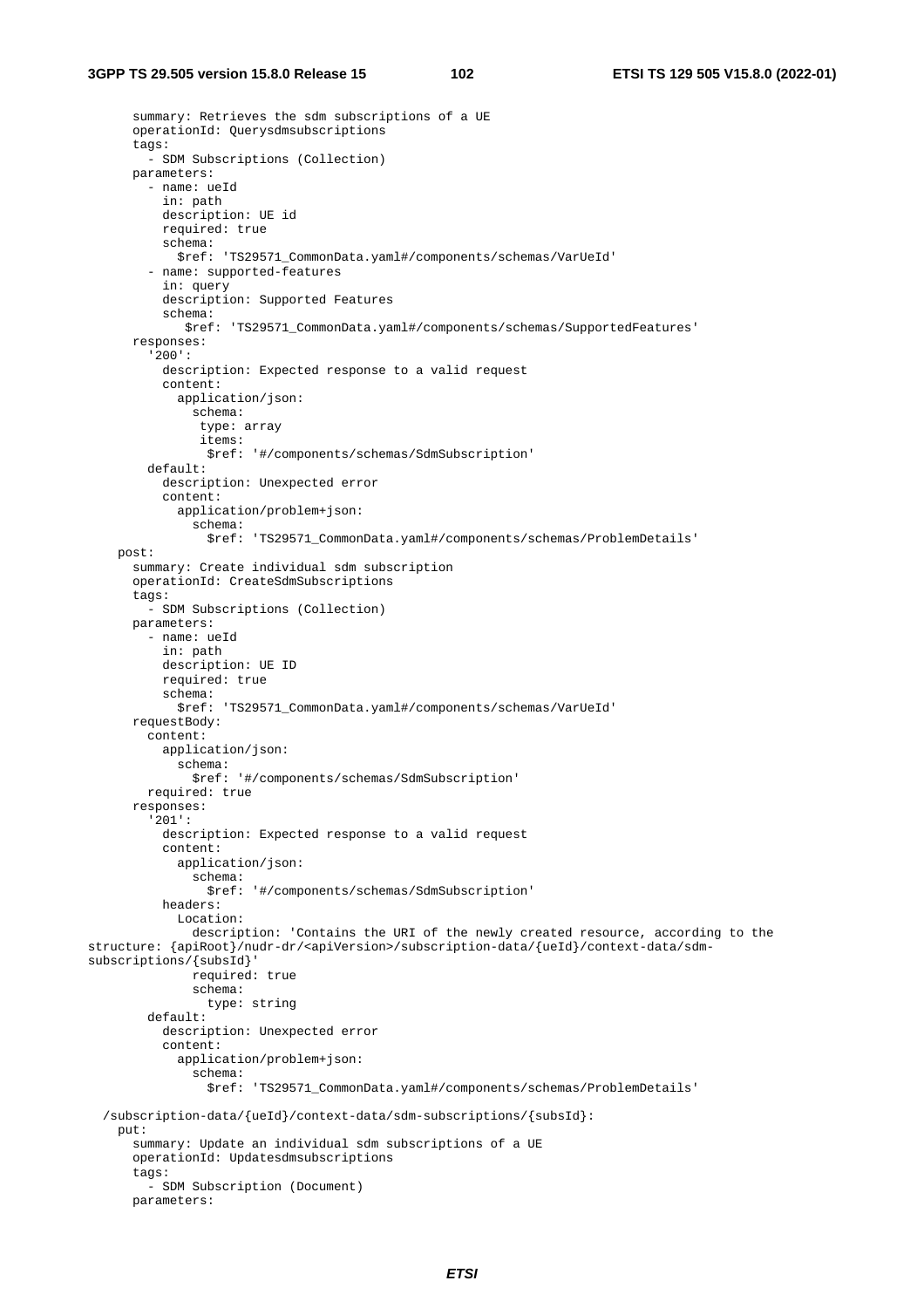- name: ueId in: path required: true schema: \$ref: 'TS29571\_CommonData.yaml#/components/schemas/VarUeId' - name: subsId in: path required: true schema: type: string requestBody: content: application/json: schema: \$ref: '#/components/schemas/SdmSubscription' responses: '204': description: Upon success, an empty response body shall be returned '404': description: update of non-existing resource is rejected content: application/problem+json: schema: \$ref: 'TS29571\_CommonData.yaml#/components/schemas/ProblemDetails' default: description: Unexpected error content: application/problem+json: schema: \$ref: 'TS29571\_CommonData.yaml#/components/schemas/ProblemDetails' delete: summary: Deletes a sdmsubscriptions operationId: RemovesdmSubscriptions tags: - SDM Subscription (Document) parameters: - name: ueId in: path required: true schema: \$ref: 'TS29571\_CommonData.yaml#/components/schemas/VarUeId' - name: subsId in: path required: true description: Unique ID of the subscription to remove schema: type: string responses: '204': description: Expected response to a successful subscription removal patch: summary: Modify an individual sdm subscription operationId: ModifysdmSubscription tags: - SDM Subscription (Document) parameters: - name: ueId in: path description: UE id required: true schema: \$ref: 'TS29571\_CommonData.yaml#/components/schemas/VarUeId' - name: subsId in: path required: true schema: type: string requestBody: content: application/json-patch+json: schema: type: array items: \$ref: 'TS29571\_CommonData.yaml#/components/schemas/PatchItem' minItems: 1 required: true responses: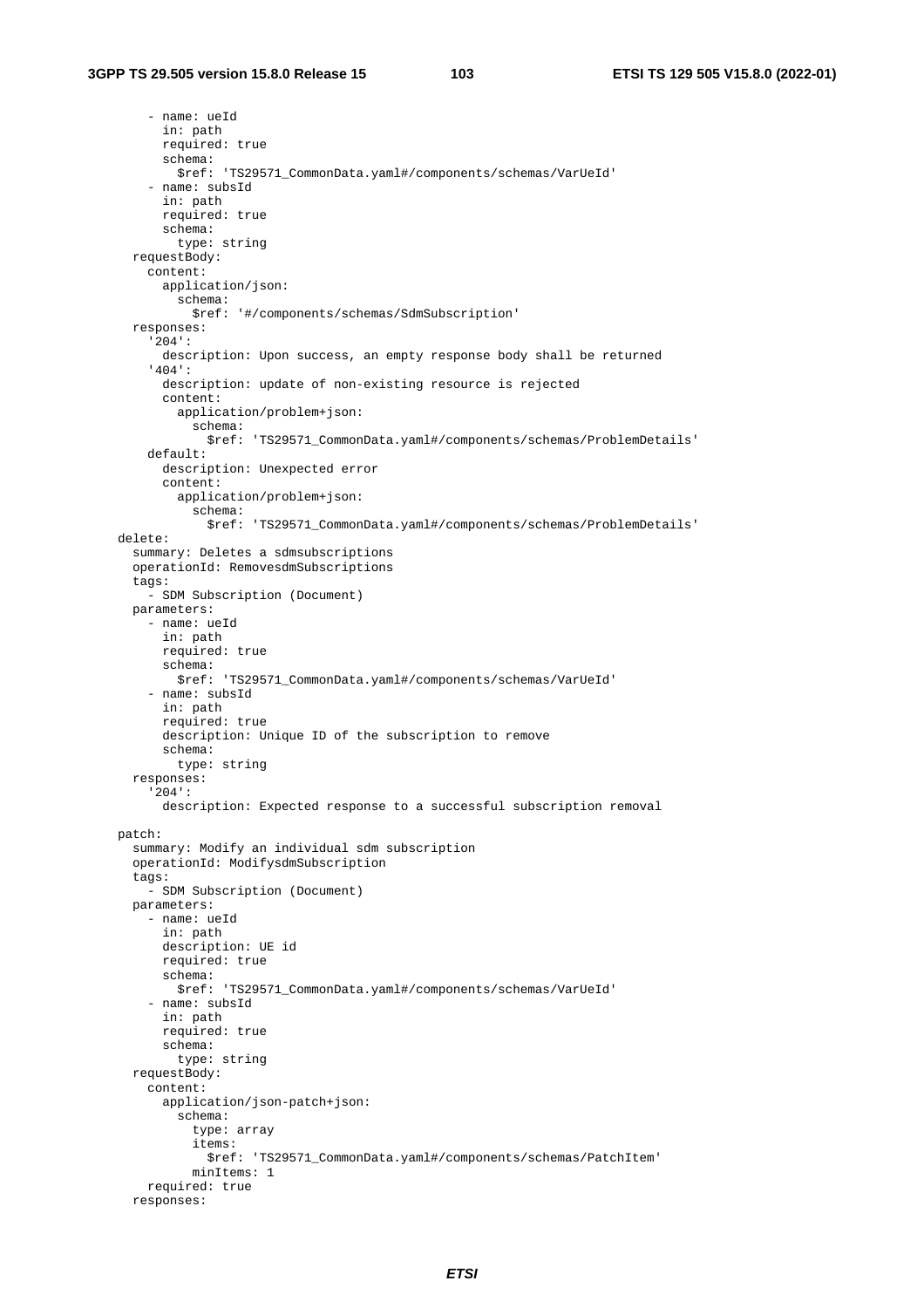'204': description: Successful response '403': \$ref: 'TS29571\_CommonData.yaml#/components/responses/403' '404': \$ref: 'TS29571\_CommonData.yaml#/components/responses/404' default: description: Unexpected error /subscription-data/shared-data: get: summary: retrieve shared data operationId: GetSharedData tags: - Retrieval of shared data parameters: - name: shared-data-ids in: query description: List of shared data ids required: true style: form explode: false schema: \$ref: 'TS29503\_Nudm\_SDM.yaml#/components/schemas/SharedDataIds' - name: supported-features in: query description: Supported Features schema: \$ref: 'TS29571\_CommonData.yaml#/components/schemas/SupportedFeatures' responses: '200': description: Expected response to a valid request content: application/json: schema: type: array items: \$ref: 'TS29503\_Nudm\_SDM.yaml#/components/schemas/SharedData' minItems: 1 '400': \$ref: 'TS29571\_CommonData.yaml#/components/responses/400' '404': \$ref: 'TS29571\_CommonData.yaml#/components/responses/404' '500': \$ref: 'TS29571\_CommonData.yaml#/components/responses/500' '503': \$ref: 'TS29571\_CommonData.yaml#/components/responses/503' default: description: Unexpected error /subscription-data/subs-to-notify: post: summary: Subscription data subscriptions operationId: SubscriptionDataSubscriptions tags: - Subs To Nofify (Collection) requestBody: content: application/json: schema: \$ref: '#/components/schemas/SubscriptionDataSubscriptions' required: true responses: '201': description: Expected response to a valid request content: application/json: schema: \$ref: '#/components/schemas/SubscriptionDataSubscriptions' headers: Location: description: 'Contains the URI of the newly created resource, according to the structure: {apiRoot}/nudr-dr/<apiVersion>/subscription-data/subs-to-notify/{subsId} required: true schema: type: string default: description: Unexpected error content: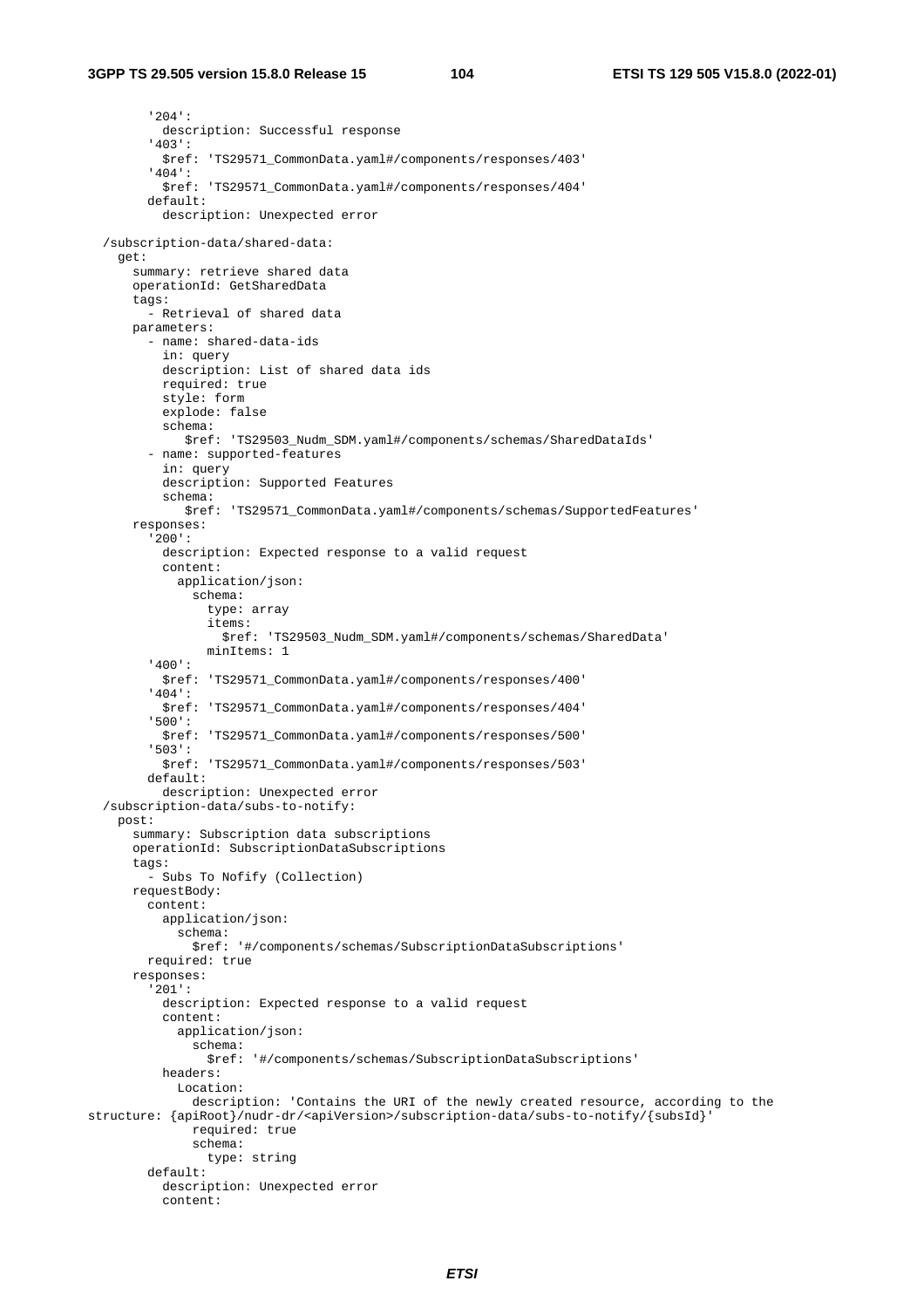```
 application/problem+json: 
            schema: 
              $ref: 'TS29571_CommonData.yaml#/components/schemas/ProblemDetails' 
   callbacks: 
     onDataChange: 
       '{request.body#/callbackReference}': 
         post: 
           requestBody: 
              required: true 
              content: 
                application/json: 
                  schema: 
                    $ref: '#/components/schemas/DataChangeNotify' 
            responses: 
              '204': 
                description: Expected response to a valid request 
 get: 
   summary: Retrieves the list of subscriptions 
   operationId: QuerySubsToNotify 
   tags: 
     - Subs To Nofify (Collection) 
   parameters: 
     - name: ue-id 
       in: query 
       description: UE id 
       required: true 
       schema: 
         $ref: 'TS29571_CommonData.yaml#/components/schemas/VarUeId' 
     - name: supported-features 
       in: query 
       description: Supported Features 
       schema: 
         $ref: 'TS29571_CommonData.yaml#/components/schemas/SupportedFeatures' 
   responses: 
     '200': 
       description: Expected response to a valid request 
       content: 
         application/json: 
           schema: 
              type: array 
              items: 
                $ref: '#/components/schemas/SubscriptionDataSubscriptions' 
     default: 
       description: Unexpected error 
       content: 
         application/problem+json: 
           schema: 
              $ref: 'TS29571_CommonData.yaml#/components/schemas/ProblemDetails' 
 delete: 
   summary: Deletes subscriptions identified by a given ue-id parameter 
   operationId: RemoveMultipleSubscriptionDataSubscriptions 
   tags: 
      - Subs To Notify (Collection) 
   parameters: 
     - name: ue-id 
       in: query 
       required: true 
       description: UE ID 
       schema: 
         $ref: 'TS29571_CommonData.yaml#/components/schemas/VarUeId' 
     - name: nf-instance-id 
       in: query 
       required: false 
       description: NF Instance ID 
       schema: 
         $ref: 'TS29571_CommonData.yaml#/components/schemas/NfInstanceId' 
     - name: delete-all-nfs 
       in: query 
       required: false 
       description: Flag to delete subscriptions from all NFs 
       schema: 
         type: boolean 
     - name: implicit-unsubscribe-indication 
       in: query 
       required: false 
       description: Implicit Unsubscribe Indication 
       schema:
```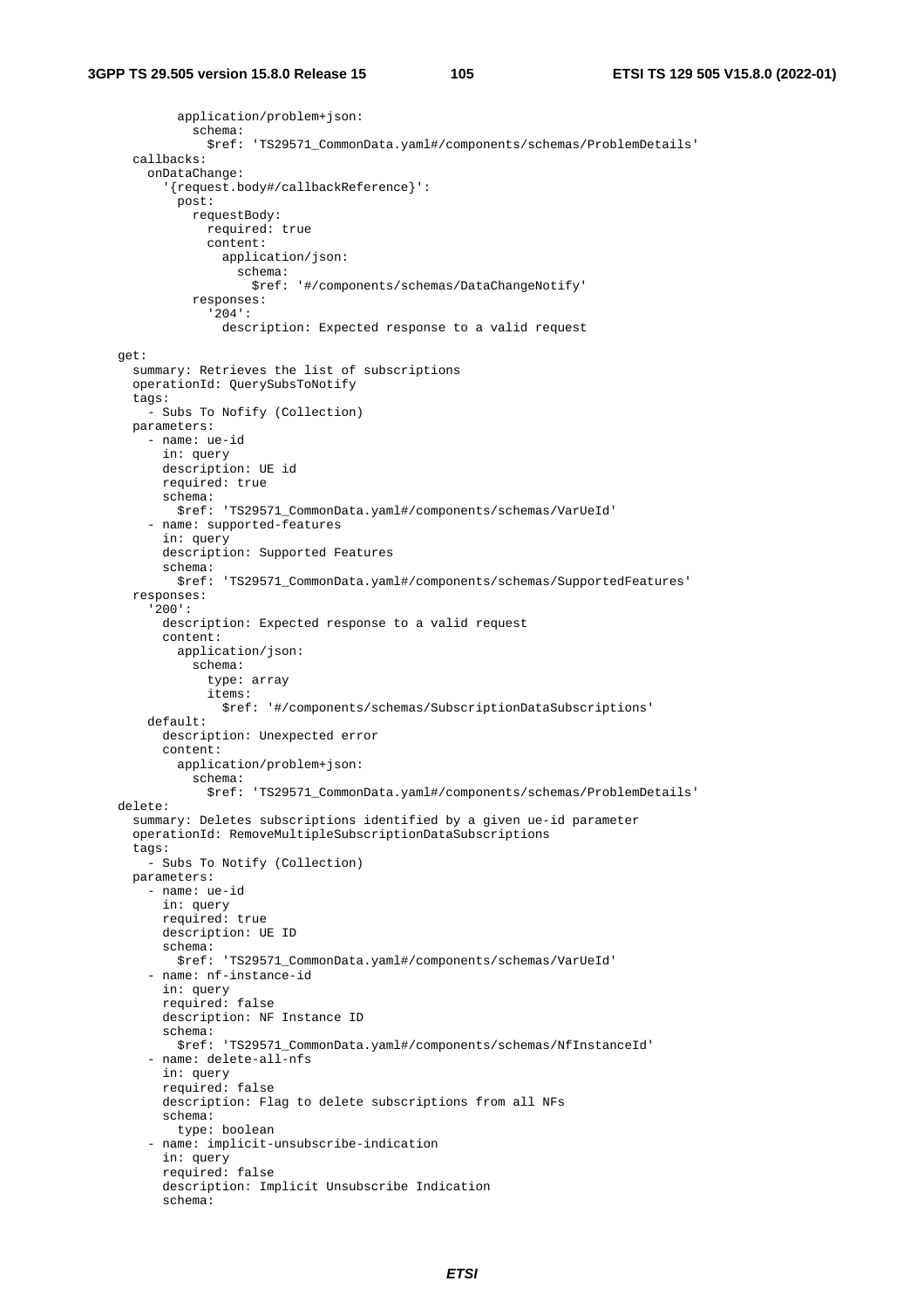```
 type: boolean 
    responses: 
       '204': 
         description: Expected response to a successful subscription removal 
 /subscription-data/subs-to-notify/{subsId}: 
  delete: 
    summary: Deletes a subscriptionDataSubscriptions 
    operationId: RemovesubscriptionDataSubscriptions 
     tags: 
      - Subs To Notify (Document) 
    parameters: 
       - name: subsId 
        in: path 
         required: true 
         description: Unique ID of the subscription to remove 
         schema: 
           type: string 
    responses: 
       '204': 
         description: Expected response to a successful subscription removal 
  patch: 
    summary: Modify an individual subscriptionDataSubscription 
     operationId: ModifysubscriptionDataSubscription 
     tags: 
       - Subs To Notify (Document) 
    parameters: 
       - name: subsId 
         in: path 
         required: true 
         schema: 
           type: string 
    requestBody: 
       content: 
         application/json-patch+json: 
           schema: 
             type: array 
             items: 
                $ref: 'TS29571_CommonData.yaml#/components/schemas/PatchItem' 
             minItems: 1 
       required: true 
    responses: 
       '204': 
         description: Successful response 
       '403': 
         $ref: 'TS29571_CommonData.yaml#/components/responses/403' 
       '404': 
         $ref: 'TS29571_CommonData.yaml#/components/responses/404' 
       default: 
         description: Unexpected error 
 /subscription-data/{ueId}/{servingPlmnId}/provisioned-data/trace-data: 
  get: 
    summary: Retrieves the trace configuration data of a UE 
    operationId: QueryTraceData 
     tags: 
       - Trace Data (Document) 
    parameters: 
       - name: ueId 
         in: path 
         description: UE id 
         required: true 
         schema: 
           $ref: 'TS29571_CommonData.yaml#/components/schemas/VarUeId' 
       - name: servingPlmnId 
         in: path 
         description: PLMN ID 
         required: true 
         schema: 
           $ref: '#/components/schemas/VarPlmnId' 
       - name: If-None-Match 
         in: header 
         description: Validator for conditional requests, as described in RFC 7232, 3.2 
         schema: 
           type: string 
       - name: If-Modified-Since 
         in: header
```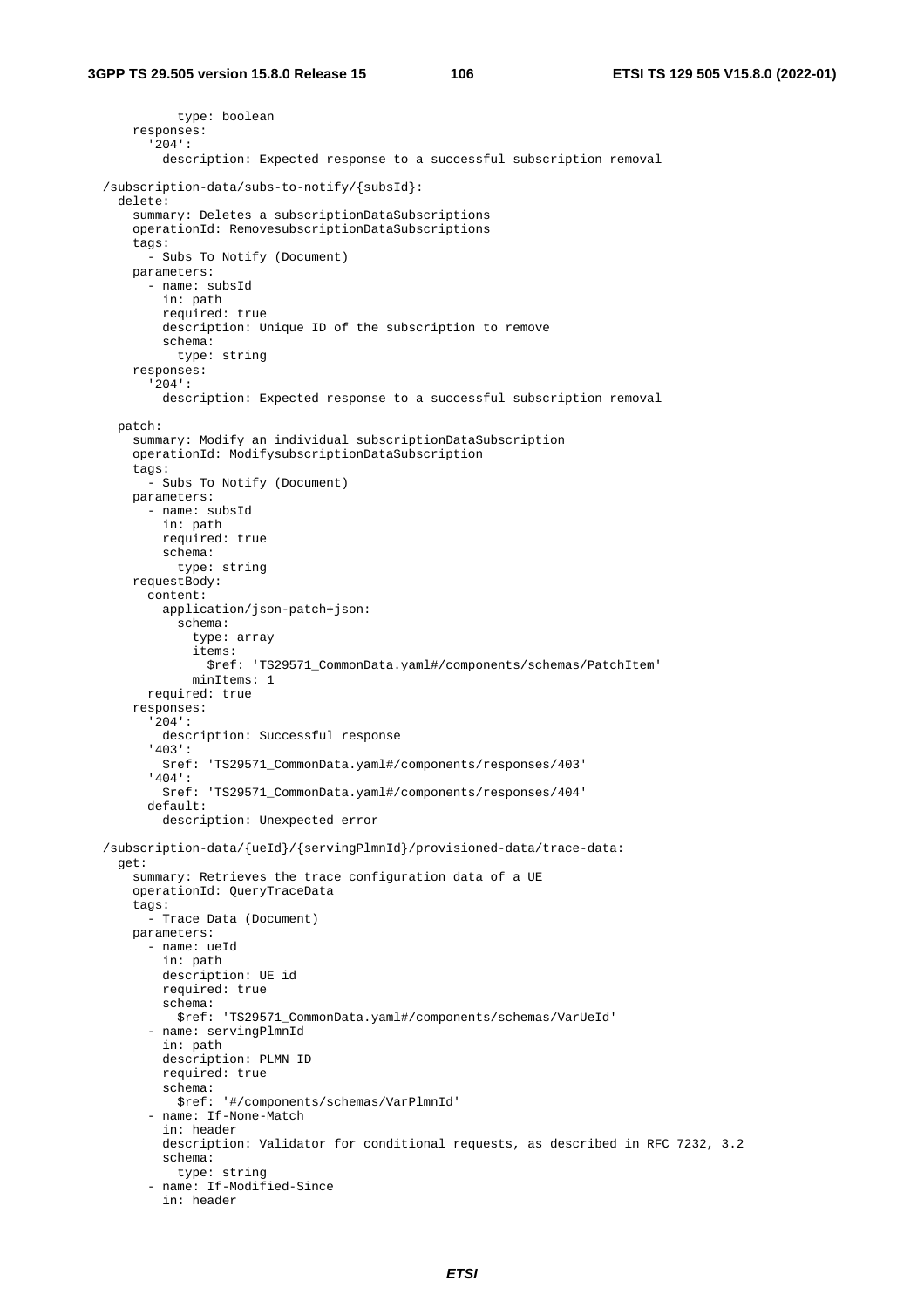```
 description: Validator for conditional requests, as described in RFC 7232, 3.3 
           schema: 
             type: string 
       responses: 
          '200': 
           description: Expected response to a valid request 
           content: 
             application/json: 
                schema: 
                 $ref: 'TS29571_CommonData.yaml#/components/schemas/TraceData' 
           headers: 
             Cache-Control: 
                description: Cache-Control containing max-age, as described in RFC 7234, 5.2 
                schema: 
                 type: string 
              ETag: 
                description: Entity Tag, containing a strong validator, as described in RFC 7232, 2.3 
                schema: 
                 type: string 
             Last-Modified: 
               description: Timestamp for last modification of the resource, as described in RFC 
7232, 2.2 
                schema: 
                 type: string 
         default: 
           $ref: 'TS29571_CommonData.yaml#/components/responses/default' 
   /subscription-data/{ueId}/identity-data: 
     get: 
       summary: Retrieve identity data by SUPI or GPSI 
       operationId: GetIdentityData 
       tags: 
         - Query Identity Data by SUPI or GPSI (Document) 
       parameters: 
         - name: ueId 
           in: path 
           description: UE ID 
           required: true 
           schema: 
             $ref: 'TS29571_CommonData.yaml#/components/schemas/VarUeId' 
         - name: If-None-Match 
            in: header 
           description: Validator for conditional requests, as described in RFC 7232, 3.2 
           schema: 
             type: string 
         - name: If-Modified-Since 
           in: header 
           description: Validator for conditional requests, as described in RFC 7232, 3.3 
           schema: 
             type: string 
       responses: 
          '200': 
           description: OK 
           content: 
             application/json: 
               schema: 
                 $ref: '#/components/schemas/IdentityData' 
           headers: 
             Cache-Control: 
                description: Cache-Control containing max-age, as described in RFC 7234, 5.2 
                schema: 
                 type: string 
              ETag: 
               description: Entity Tag, containing a strong validator, as described in RFC 7232, 2.3 
                schema: 
                  type: string 
             Last-Modified: 
                description: Timestamp for last modification of the resource, as described in RFC 
7232, 2.2 
                schema: 
                  type: string 
         default: 
           description: Unexpected error 
           content: 
              application/problem+json: 
                schema: 
                  $ref: 'TS29571_CommonData.yaml#/components/schemas/ProblemDetails'
```
/subscription-data/{ueId}/operator-determined-barring-data: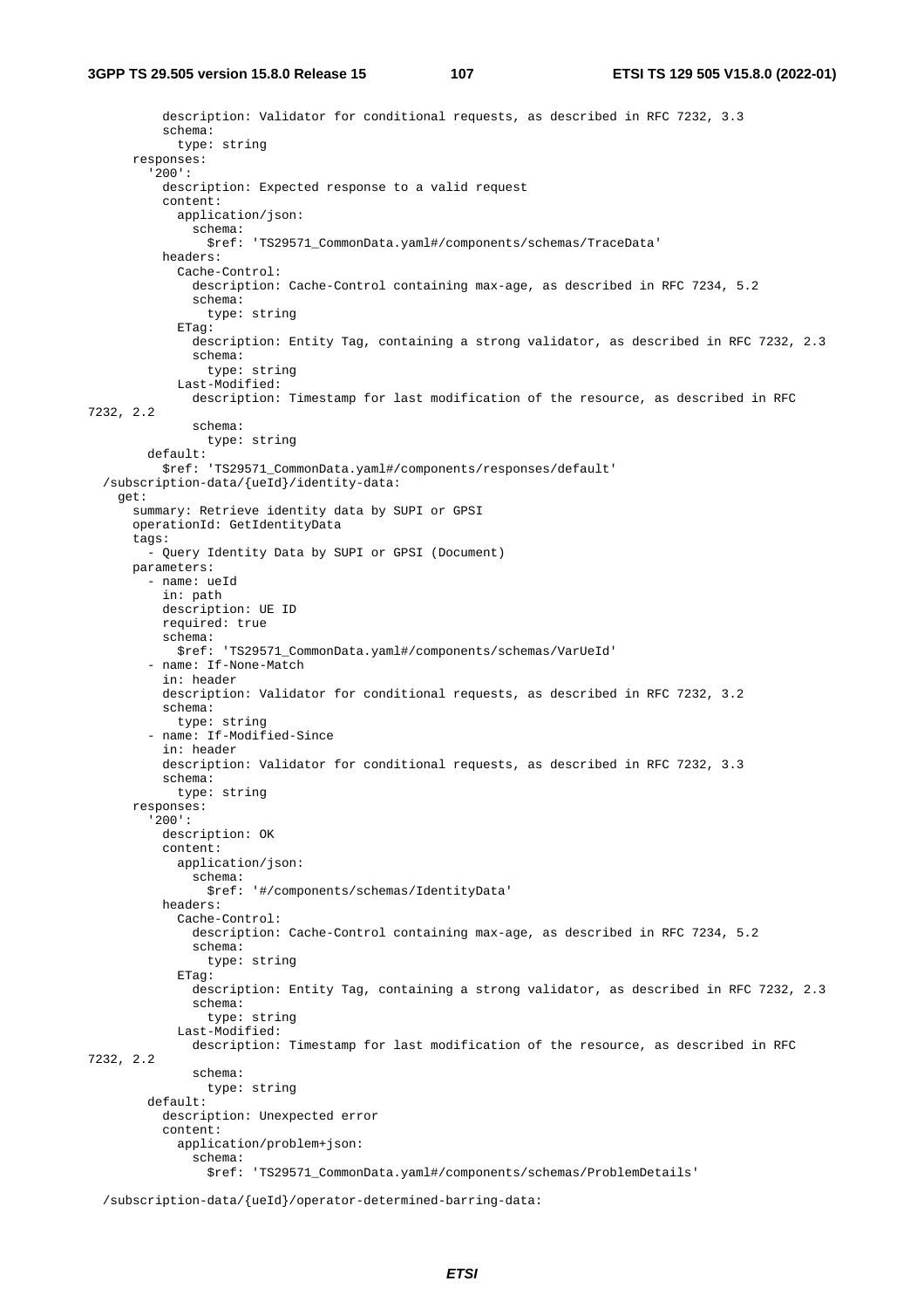## **3GPP TS 29.505 version 15.8.0 Release 15 108 ETSI TS 129 505 V15.8.0 (2022-01)**

```
 get: 
    summary: Retrieve ODB Data data by SUPI or GPSI 
    operationId: GetOdbData 
    tags: 
      - Query ODB Data by SUPI or GPSI (Document) 
    parameters: 
      - name: ueId 
        in: path 
        description: UE ID 
        required: true 
        schema: 
          $ref: 'TS29571_CommonData.yaml#/components/schemas/VarUeId' 
    responses: 
      '200': 
        description: OK 
        content: 
          application/json: 
             schema: 
               $ref: 'TS29571_CommonData.yaml#/components/schemas/OdbData' 
      default: 
        description: Unexpected error 
        content: 
          application/problem+json: 
            schema: 
               $ref: 'TS29571_CommonData.yaml#/components/schemas/ProblemDetails' 
/subscription-data/{ueId}/context-data: 
 get: 
    summary: Retrieve multiple context data sets of a UE 
    operationId: QueryContextData 
    tags: 
      - Context Data (Document) 
    parameters: 
      - name: ueId 
        in: path 
        description: UE id 
        required: true 
        schema: 
          $ref: 'TS29571_CommonData.yaml#/components/schemas/VarUeId' 
      - name: context-dataset-names 
        in: query 
        description: List of context dataset names 
        style: form 
        explode: false 
        required: true 
        schema: 
          $ref: '#/components/schemas/ContextDatasetNames' 
    responses: 
      '200': 
        description: Expected response to a valid request 
        content: 
          application/json: 
             schema: 
               $ref: '#/components/schemas/ContextDataSets' 
      default: 
        description: Unexpected error 
        content: 
          application/problem+json: 
             schema: 
               $ref: 'TS29571_CommonData.yaml#/components/schemas/ProblemDetails' 
/subscription-data/group-data/group-identifiers: 
 get: 
    summary: Mapping of Group Identifiers 
    operationId: GetGroupIdentifiers 
    tags: 
      - Group Identifiers 
    parameters: 
      - name: ext-group-id 
        in: query 
        description: External Group Identifier 
        required: false 
        schema: 
          $ref: 'TS29503_Nudm_SDM.yaml#/components/schemas/ExtGroupId' 
      - name: int-group-id 
        in: query 
        description: Internal Group Identifier 
        required: false
```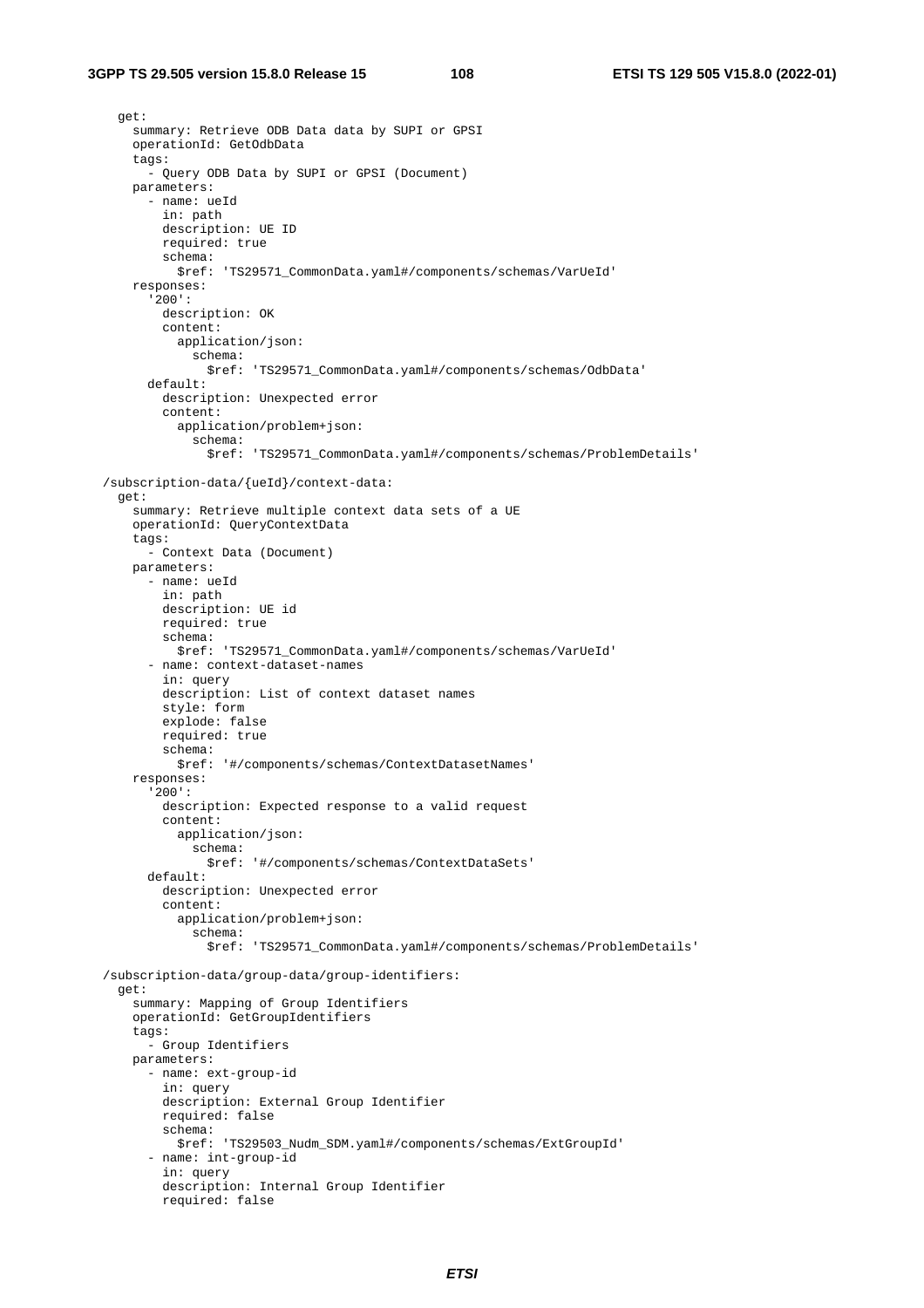## **3GPP TS 29.505 version 15.8.0 Release 15 109 ETSI TS 129 505 V15.8.0 (2022-01)**

 schema: \$ref: 'TS29571\_CommonData.yaml#/components/schemas/GroupId' - name: supported-features in: query description: Supported Features schema: \$ref: 'TS29571\_CommonData.yaml#/components/schemas/SupportedFeatures' responses: '200': description: Expected response to a valid request content: application/json: schema: \$ref: 'TS29503\_Nudm\_SDM.yaml#/components/schemas/GroupIdentifiers' components: schemas: AuthenticationSubscription: type: object required: - authenticationMethod properties: authenticationMethod: \$ref: '#/components/schemas/AuthMethod' encPermanentKey: type: string protectionParameterId: type: string sequenceNumber: \$ref: '#/components/schemas/SequenceNumber' authenticationManagementField: type: string pattern:  $\sqrt{[A-Fa-f0-9]}{4}$ algorithmId: type: string encOpcKey: type: string encTopcKey: type: string SequenceNumber: type: object properties: sqnScheme: \$ref: '#/components/schemas/SqnScheme' sqn: type: string pattern: '^[A-Fa-f0-9]{12}\$' lastIndexes: type: object additionalProperties: type: integer minimum: 0 indLength: type: integer minimum: 0 difSign: \$ref: '#/components/schemas/Sign' SqnScheme: anyOf: - type: string enum: - GENERAL - NON TIME BASED - TIME BASED - type: string Sign: type: string enum: - POSITIVE - NEGATIVE VarPlmnId: type: string pattern: '^[0-9]{5,6}\$' DatasetNames: type: array items: \$ref: '#/components/schemas/DataSetName'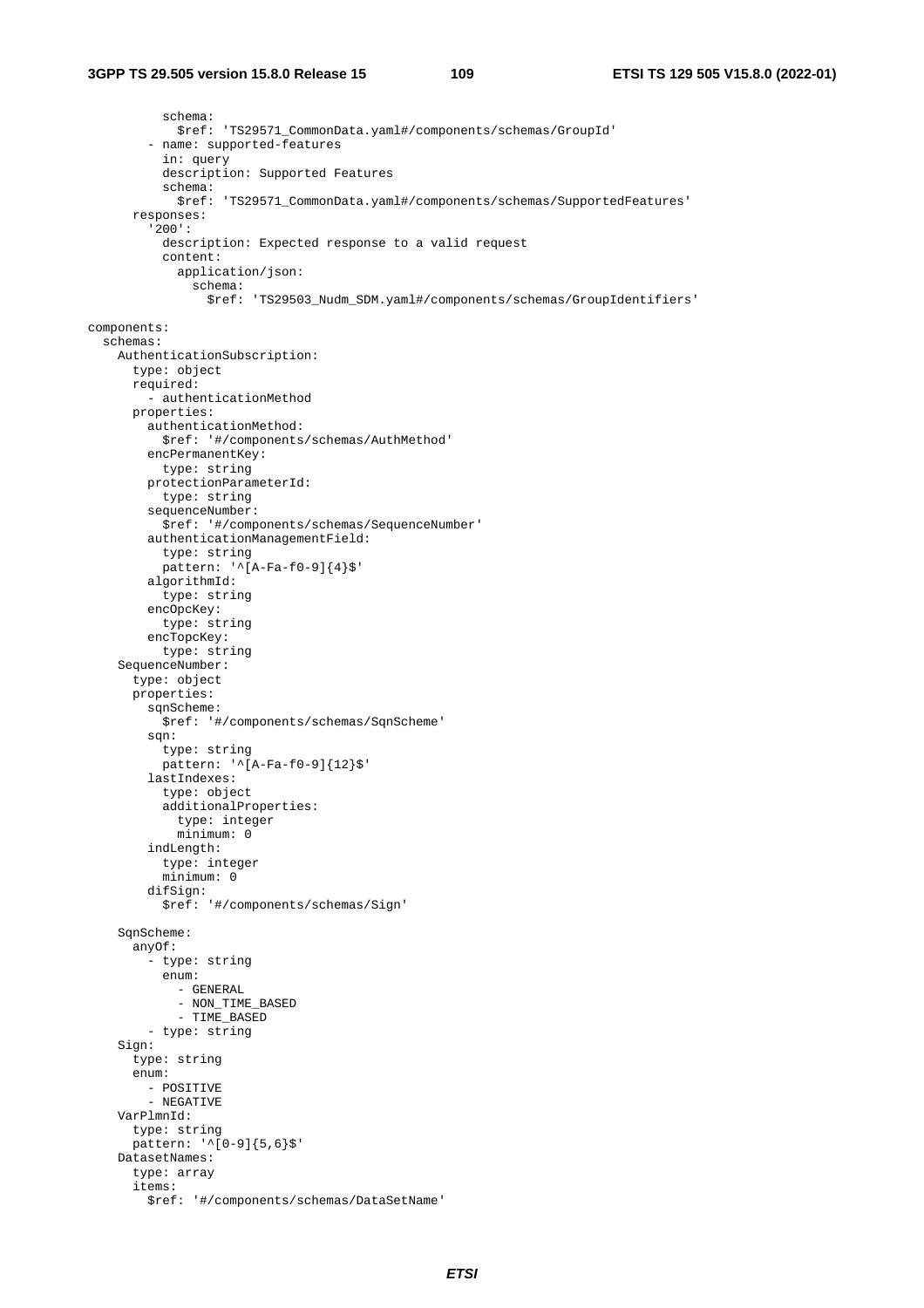minItems: 1 uniqueItems: true DataSetName: anyOf: - type: string enum: - AM - SMF\_SEL - SMS\_SUB - SM - TRACE - SMS\_MNG - type: string ProvisionedDataSets: type: object properties: amData: \$ref: '#/components/schemas/AccessAndMobilitySubscriptionData' smfSelData: \$ref: '#/components/schemas/SmfSelectionSubscriptionData' smsSubsData: \$ref: '#/components/schemas/SmsSubscriptionData' smData: type: array items: \$ref: '#/components/schemas/SessionManagementSubscriptionData' traceData: \$ref: 'TS29571\_CommonData.yaml#/components/schemas/TraceData' smsMngData: \$ref: '#/components/schemas/SmsManagementSubscriptionData' AccessAndMobilitySubscriptionData: \$ref: 'TS29503\_Nudm\_SDM.yaml#/components/schemas/AccessAndMobilitySubscriptionData' SmfSelectionSubscriptionData: \$ref: 'TS29503\_Nudm\_SDM.yaml#/components/schemas/SmfSelectionSubscriptionData' VarSnssai: \$ref: 'TS29571\_CommonData.yaml#/components/schemas/Snssai' Dnn: \$ref: 'TS29571\_CommonData.yaml#/components/schemas/Dnn' SessionManagementSubscriptionData: \$ref: 'TS29503\_Nudm\_SDM.yaml#/components/schemas/SessionManagementSubscriptionData' Amf3GppAccessRegistration: \$ref: 'TS29503\_Nudm\_UECM.yaml#/components/schemas/Amf3GppAccessRegistration' AmfNon3GppAccessRegistration: \$ref: 'TS29503\_Nudm\_UECM.yaml#/components/schemas/AmfNon3GppAccessRegistration' SmfRegistration: \$ref: 'TS29503\_Nudm\_UECM.yaml#/components/schemas/SmfRegistration' SmsfRegistration: \$ref: 'TS29503\_Nudm\_UECM.yaml#/components/schemas/SmsfRegistration' SmsManagementSubscriptionData: \$ref: 'TS29503\_Nudm\_SDM.yaml#/components/schemas/SmsManagementSubscriptionData' SmsSubscriptionData: \$ref: 'TS29503\_Nudm\_SDM.yaml#/components/schemas/SmsSubscriptionData' OperatorSpecificDataContainer: type: object required: - dataType - value properties: dataType: type: string enum: - string - integer - number - boolean - object value: oneOf: - type: string - type: integer - type: number - type: boolean - type: object AuthMethod: anyOf: - type: string enum: - 5G\_AKA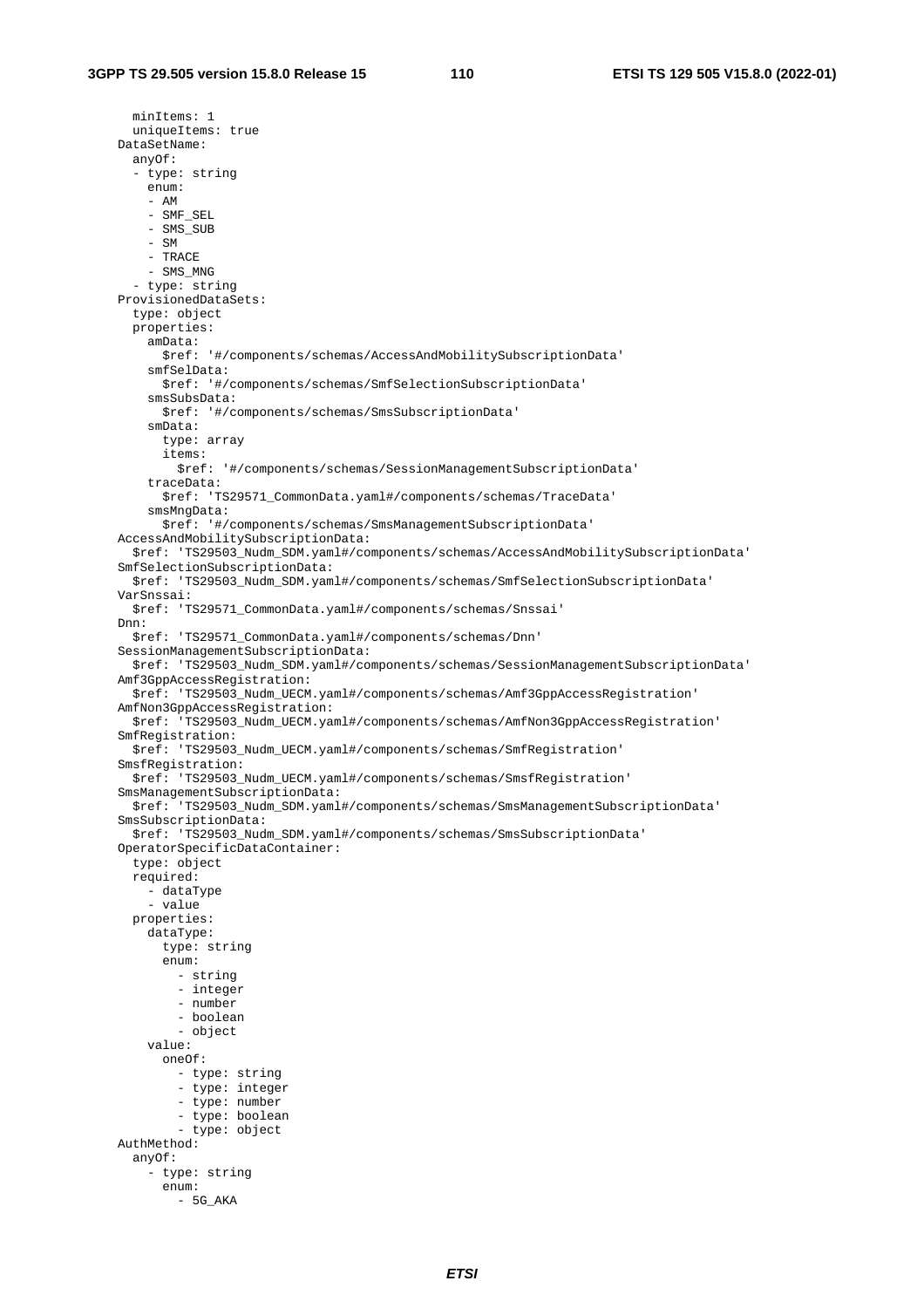- EAP\_AKA\_PRIME - EAP\_TLS - type: string PpData: \$ref: 'TS29503\_Nudm\_PP.yaml#/components/schemas/PpData' EeSubscription: \$ref: 'TS29503\_Nudm\_EE.yaml#/components/schemas/EeSubscription' VarUeGroupId: type: string pattern: '^(extgroupid-[^@]+@[^@]+|anyUE)\$' SdmSubscription: \$ref: 'TS29503\_Nudm\_SDM.yaml#/components/schemas/SdmSubscription' SmfRegList: type: array items: \$ref: '#/components/schemas/SmfRegistration' SubscriptionDataSubscriptions: type: object required: - monitoredResourceUris - callbackReference properties: ueId: \$ref: 'TS29571\_CommonData.yaml#/components/schemas/VarUeId' callbackReference: \$ref: 'TS29571\_CommonData.yaml#/components/schemas/Uri' originalCallbackReference: \$ref: 'TS29571\_CommonData.yaml#/components/schemas/Uri' monitoredResourceUris: type: array items: \$ref: 'TS29571\_CommonData.yaml#/components/schemas/Uri' expiry: \$ref: 'TS29571\_CommonData.yaml#/components/schemas/DateTime' sdmSubscription: \$ref: 'TS29503\_Nudm\_SDM.yaml#/components/schemas/SdmSubscription' subscriptionId: type: string supportedFeatures: \$ref: 'TS29571\_CommonData.yaml#/components/schemas/SupportedFeatures' DataChangeNotify: type: object properties: originalCallbackReference: type: array items: \$ref: 'TS29571\_CommonData.yaml#/components/schemas/Uri' minItems: 1 ueId: \$ref: 'TS29571\_CommonData.yaml#/components/schemas/VarUeId' notifyItems: type: array items: \$ref: 'TS29571\_CommonData.yaml#/components/schemas/NotifyItem' minItems: 1 sdmSubscription: \$ref: 'TS29503\_Nudm\_SDM.yaml#/components/schemas/SdmSubscription' subscriptionDataSubscriptions: type: array items: \$ref: '#/components/schemas/SubscriptionDataSubscriptions' IdentityData: type: object properties: supiList: type: array items: \$ref: 'TS29571\_CommonData.yaml#/components/schemas/Supi' minItems: 1 gpsiList: type: array items: \$ref: 'TS29571\_CommonData.yaml#/components/schemas/Gpsi' minItems: 1 SorData: type: object properties: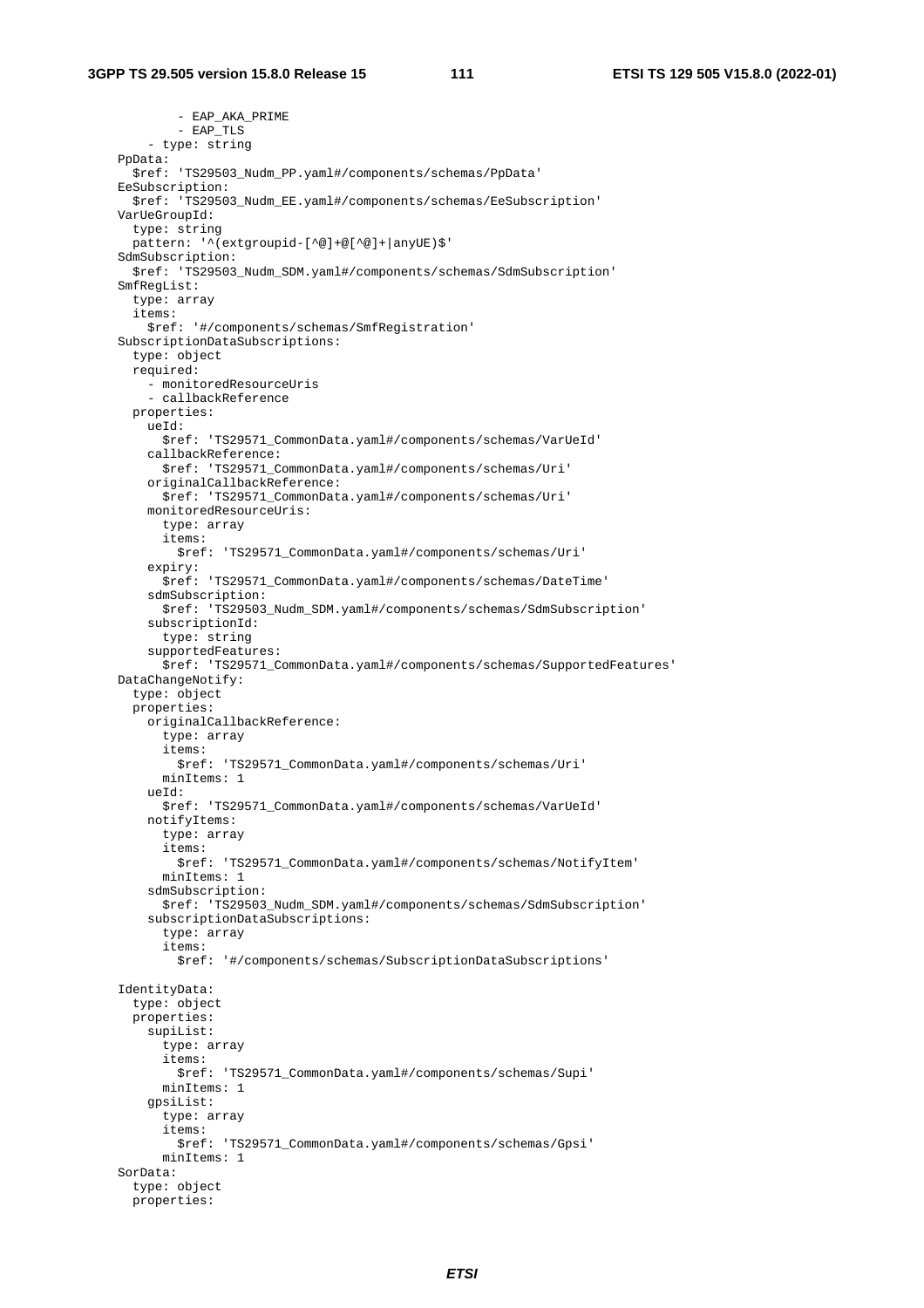provisioningTime: \$ref: 'TS29571\_CommonData.yaml#/components/schemas/DateTime' ueUpdateStatus: \$ref: '#/components/schemas/UeUpdateStatus' sorXmacIue: \$ref: 'TS29509\_Nausf\_SoRProtection.yaml#/components/schemas/SorMac' sorMacIue: \$ref: 'TS29509\_Nausf\_SoRProtection.yaml#/components/schemas/SorMac' required: - provisioningTime - ueUpdateStatus UpuData: type: object properties: provisioningTime: \$ref: 'TS29571\_CommonData.yaml#/components/schemas/DateTime' ueUpdateStatus: \$ref: '#/components/schemas/UeUpdateStatus' upuXmacIue: .<br>\$ref: 'TS29509\_Nausf\_UPUProtection.yaml#/components/schemas/UpuMac' upuMacIue: \$ref: 'TS29509\_Nausf\_UPUProtection.yaml#/components/schemas/UpuMac' required: - provisioningTime - ueUpdateStatus UeUpdateStatus: type: string enum: - NOT SENT - SENT\_NO\_ACK\_REQUIRED - WAITING FOR ACK - ACK RECEIVED EeProfileData: type: object properties: restrictedEventTypes: type: array items: \$ref: 'TS29503\_Nudm\_EE.yaml#/components/schemas/EventType' supportedFeatures: \$ref: 'TS29571\_CommonData.yaml#/components/schemas/SupportedFeatures' AmfSubscriptionInfo: type: object required: - amfInstanceId - subscriptionId properties: amfInstanceId: \$ref: 'TS29571\_CommonData.yaml#/components/schemas/NfInstanceId' subscriptionId: \$ref: 'TS29571\_CommonData.yaml#/components/schemas/Uri' subsChangeNotifyCorrelationId: type: string ContextDatasetNames: type: array items: \$ref: '#/components/schemas/ContextDataSetName' minItems: 1 uniqueItems: true ContextDataSetName: anyOf: - type: string enum: - AMF\_3GPP - AMF\_NON\_3GPP - SDM SUBSCRIPTIONS - EE\_SUBSCRIPTIONS - SMSF\_3GPP - SMSF\_NON\_3GPP - SUBS\_TO\_NOTIFY - type: string ContextDataSets: type: object properties: amf3Gpp: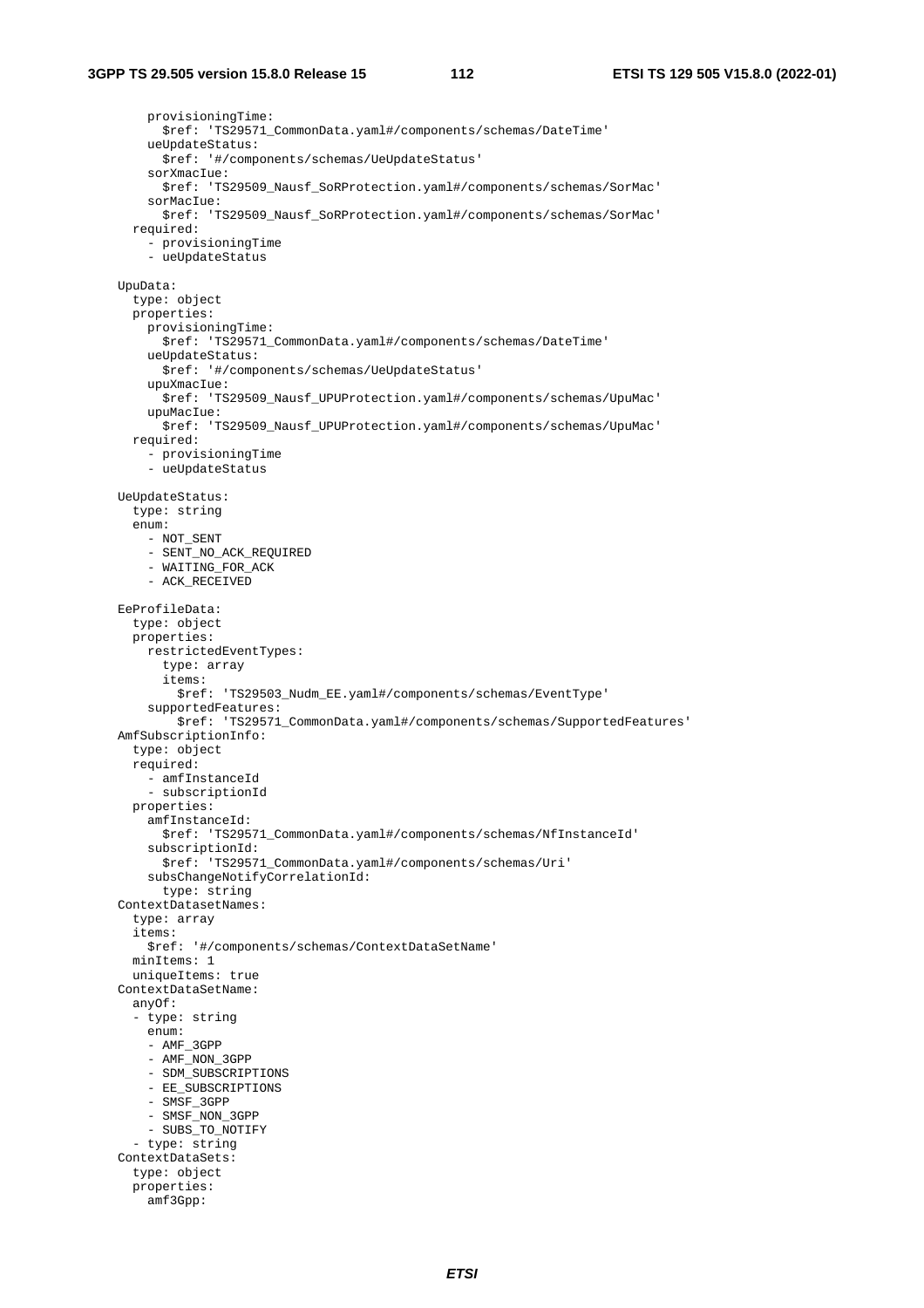\$ref: '#/components/schemas/Amf3GppAccessRegistration' amfNon3Gpp: \$ref: '#/components/schemas/AmfNon3GppAccessRegistration' sdmSubscriptions: type: array items: \$ref: '#/components/schemas/SdmSubscription' minItems: 1 eeSubscriptions: type: array items: \$ref: '#/components/schemas/EeSubscription' minItems: 1 smsf3GppAccess: \$ref: '#/components/schemas/SmsfRegistration' smsfNon3GppAccess: \$ref: '#/components/schemas/SmsfRegistration' subscriptionDataSubscriptions: type: array items: \$ref: '#/components/schemas/SubscriptionDataSubscriptions' minItems: 1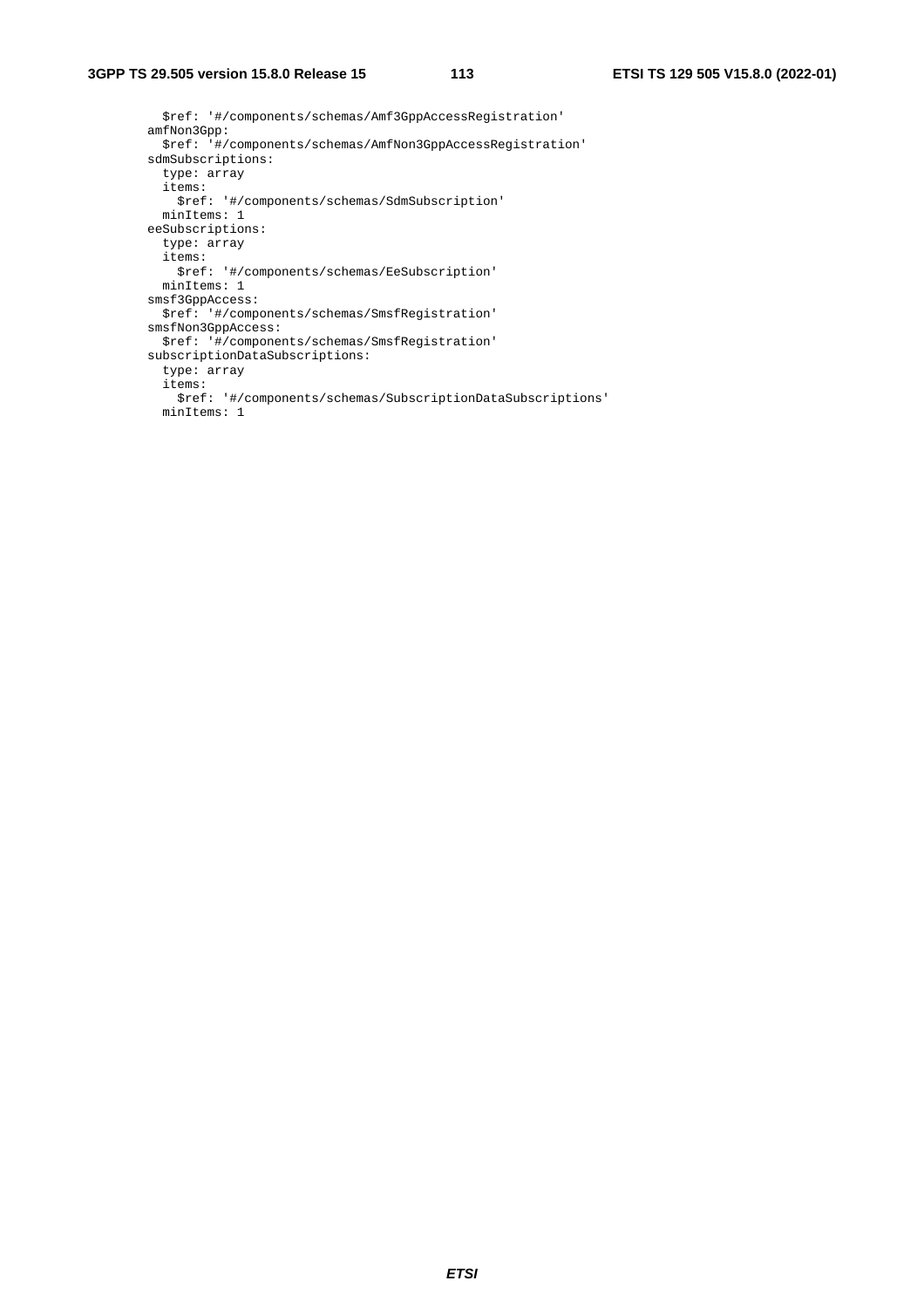Annex B (informative): Change history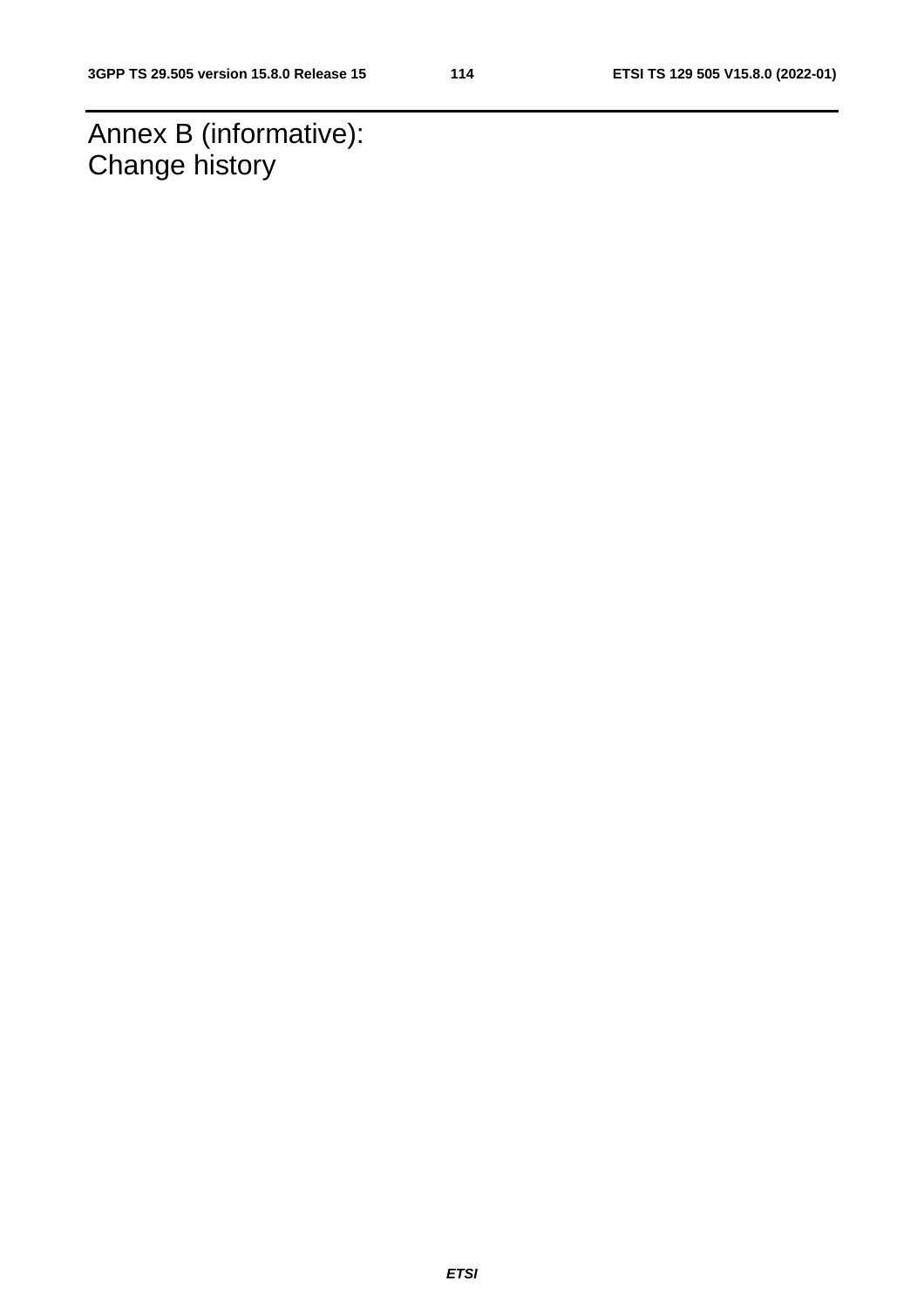|         |                |             |           |                         |     | <b>Change history</b>                                     |                       |
|---------|----------------|-------------|-----------|-------------------------|-----|-----------------------------------------------------------|-----------------------|
| Date    | <b>Meeting</b> | <b>TDoc</b> | <b>CR</b> | Rev                     | Cat | <b>Subject/Comment</b>                                    | <b>New</b><br>version |
| 2018-01 | CT4#82         |             |           |                         |     | TS skeleton of Usage of the Unified Data Repository       | 0.0.0                 |
|         | CT4#82         |             |           |                         |     | service for Subscription Data                             |                       |
| 2018-01 | CT4#83         | C4-181397   |           |                         |     | Version after CT4#82 including agreed pCRs                | 0.1.0                 |
| 2018-03 |                | C4-182442   |           |                         |     | Version after CT4#83 including agreed pCRs                | 0.2.0                 |
| 2018-04 | CT4#84         | C4-183523   |           |                         |     | Version after CT4#84 including agreed pCRs                | 0.3.0                 |
| 2018-05 | CT4#85         | C4-184638   |           |                         |     | Version after CT4#85 including agreed pCRs                | 0.4.0                 |
| 2018-06 | CT#80          | CP-181103   |           |                         |     | Presented for information and approval                    | 1.0.0                 |
| 2018-06 | CT#80          |             |           |                         |     | Approved in CT#80.                                        | 15.0.0                |
| 2018-09 | CT#81          | CP-182058   | 0004      |                         | F   | Path Segment Correction                                   | 15.1.0                |
| 2018-09 | CT#81          | CP-182058   | 0005      | $\blacksquare$          | F   | URI variables for the Resource OperatorSpecificData       | 15.1.0                |
| 2018-09 | CT#81          | CP-182058   | 0008      | $\blacksquare$          | F   | Formatting of query parameter                             | 15.1.0                |
| 2018-09 | CT#81          | CP-182212   | 0009      | $\overline{2}$          | B   | PATCH method for ProvisionedParamenterData                | 15.1.0                |
| 2018-09 | CT#81          | CP-182058   | 0010      | L.                      | F   | JSON structure in query and missing data type reference   | 15.1.0                |
| 2018-09 | CT#81          | CP-182058   | 0014      | ä,                      | F   | Description of Structured data types                      | 15.1.0                |
| 2018-09 | CT#81          | CP-182058   | 0016      | ä,                      | F   | <b>Implicit Subscriptions</b>                             | 15.1.0                |
| 2018-09 | CT#81          | CP-182058   | 0011      | $\mathbf{1}$            | F   | Align security and servers clause in openAPI              | 15.1.0                |
| 2018-09 | CT#81          | CP-182058   | 0013      | $\mathbf{1}$            | F   | VarUeld used in TS 29.505                                 | 15.1.0                |
| 2018-09 | CT#81          | CP-182058   | 0012      | $\overline{2}$          | F   | OpenAPI schema for SubscriptionData                       | 15.1.0                |
| 2018-09 | CT#81          | CP-182058   | 0018      | $\mathbf{1}$            | F   | <b>Supported Features Negotiation</b>                     | 15.1.0                |
| 2018-09 | CT#81          | CP-182041   | 0015      | $\mathbf{1}$            | B   | Nudr Id Translation                                       | 15.1.0                |
| 2018-09 | CT#81          | CP-182043   | 0001      | $\overline{c}$          | B   | Add support for 5G Trace to Nudr                          | 15.1.0                |
| 2018-12 | <b>CT#82</b>   | CP-183016   | 0026      |                         | F   | <b>Corrections in Query Parameters</b>                    | 15.2.0                |
| 2018-12 | CT#82          | CP-183016   | 0030      |                         | F   |                                                           | 15.2.0                |
| 2018-12 | CT#82          | CP-183016   | 0021      | $\mathbf{1}$            | F   | 29505 CR data change notification data type               | 15.2.0                |
| 2018-12 | CT#82          |             | 0022      | $\mathbf{1}$            | F   | Pattern correction                                        |                       |
|         |                | CP-183016   |           |                         |     | Session Management Subscription Data                      | 15.2.0                |
| 2018-12 | CT#82          | CP-183016   | 0019      | $\mathbf{1}$            | F   | <b>Shared Data</b>                                        | 15.2.0                |
| 2018-12 | CT#82          | CP-183016   | 0029      | $\mathbf{1}$            | F   | 29505 CR cardinality                                      | 15.2.0                |
| 2018-12 | CT#82          | CP-183016   | 0025      | $\overline{2}$          | F   | Clarification of contents of SUPI list                    | 15.2.0                |
| 2018-12 | CT#82          | CP-183016   | 0032      |                         | F   | Cache control and conditional request header addition     | 15.2.0                |
| 2018-12 | CT#82          | CP-183016   | 0024      | 3                       | F   | Introduction of Barring of Roaming in 5GC                 | 15.2.0                |
| 2018-12 | CT#82          | CP-183016   | 0037      | $\mathbf{1}$            | F   | Session Management Subscription Data                      | 15.2.0                |
| 2018-12 | CT#82          | CP-183016   | 0039      | $\mathbf{1}$            | F   | <b>Authorized Event Types</b>                             | 15.2.0                |
| 2018-12 | CT#82          | CP-183016   | 0040      | $\mathbf{1}$            | F   | <b>Group Subscriptions</b>                                | 15.2.0                |
| 2018-12 | CT#82          | CP-183016   | 0041      | $\mathbf{1}$            | F   | Location header in 201 response                           | 15.2.0                |
| 2018-12 | CT#82          | CP-183016   | 0038      | $\overline{2}$          | F   | Active AmfSubscriptions storage                           | 15.2.0                |
| 2018-12 | CT#82          | CP-183016   | 0036      | $\overline{2}$          | F   | lifetime of subscription                                  | 15.2.0                |
| 2018-12 | CT#82          | CP-183158   | 0028      | $\overline{3}$          | F   | Definition of Authentication Data for steering of roaming | 15.2.0                |
| 2018-12 | CT#82          | CP-183159   | 0027      | $\overline{4}$          | F   | Definition of Authentication Status                       | 15.2.0                |
| 2018-12 | CT#82          | CP-183160   | 0020      | $5\phantom{.0}$         | F   | Definition of Authentication data                         | 15.2.0                |
| 2018-12 | CT#82          | CP-183187   | 0023      | $\overline{3}$          | F   | Get multiple datasets for ProvisionedData                 | 15.2.0                |
| 2018-12 | CT#82          | CP-183249   | 0042      |                         | F   | Corrections on openAPI                                    | 15.2.0                |
| 2019-03 | CT#83          | CP-190179   | 0043      |                         | F   | CR 0019r1 was not correctly implemented                   | 15.3.0                |
| 2019-03 | CT#83          | CP-190179   | 0044      |                         | F   | CR 0020r5 was not correctly implemented                   | 15.3.0                |
| 2019-03 | CT#83          | CP-190179   | 0045      |                         | F   | CR 0021r1 was not correctly implemented                   | 15.3.0                |
| 2019-03 | CT#83          | CP-190179   | 0046      |                         | F   | CR 0023r3 was not correctly implemented                   | 15.3.0                |
| 2019-03 | CT#83          | CP-190179   | 0047      |                         | F   | CR 0038r2 was not correctly implemented                   | 15.3.0                |
| 2019-03 | CT#83          | CP-190179   | 0048      |                         | F   | CR 0039r1 was not correctly implemented                   | 15.3.0                |
| 2019-03 | CT#83          | CP-190179   | 0049      |                         | F   | CR 0040r1 was not correctly implemented                   | 15.3.0                |
| 2019-03 | CT#83          | CP-190179   | 0050      |                         |     | Correction of annex B                                     | 15.3.0                |
| 2019-03 | CT#83          | CP-190179   | 0052      | $\sqrt{2}$              | F   |                                                           | 15.3.0                |
|         |                |             |           |                         | F   | Clarification on use of PUT                               |                       |
| 2019-03 | CT#83          | CP-190179   | 0054      |                         | F   | <b>Missing Headlines</b>                                  | 15.3.0                |
| 2019-03 | CT#83          | CP-190179   | 0055      | $\overline{c}$          | F   | Sequence Number                                           | 15.3.0                |
| 2019-03 | CT#83          | CP-190179   | 0056      | $\mathbf{1}$            | F   | Retrieval of multiple context data sets                   | 15.3.0                |
| 2019-03 | CT#83          | CP-190179   | 0057      | 3                       | F   | <b>UDR Subscriptions</b>                                  | 15.3.0                |
| 2019-03 | CT#83          | CP-190179   | 0058      | 1                       | F   | Data Set Names in URI Query Parameters                    | 15.3.0                |
| 2019-03 | CT#83          | CP-190179   | 0060      | $\overline{\mathbf{c}}$ | F   | AuthenticationSubscription correction                     | 15.3.0                |
| 2019-03 | CT#83          | CP-190179   | 0061      | $\boldsymbol{2}$        | F   | SOR data update status                                    | 15.3.0                |
| 2019-03 | CT#83          | CP-190168   | 0062      | $\mathbf{1}$            | F   | 3GPP TS 29.505 API version update                         | 15.3.0                |
| 2019-06 | CT#84          | CP-191032   | 0065      |                         | F   | CR 0049 was not correctly implemented                     | 15.4.0                |
| 2019-06 | CT#84          | CP-191032   | 0066      |                         | F   | CR 0050 was not correctly implemented                     | 15.4.0                |
| 2019-06 | CT#84          | CP-191032   | 0067      |                         | F   | CR 0054 was not correctly implemented                     | 15.4.0                |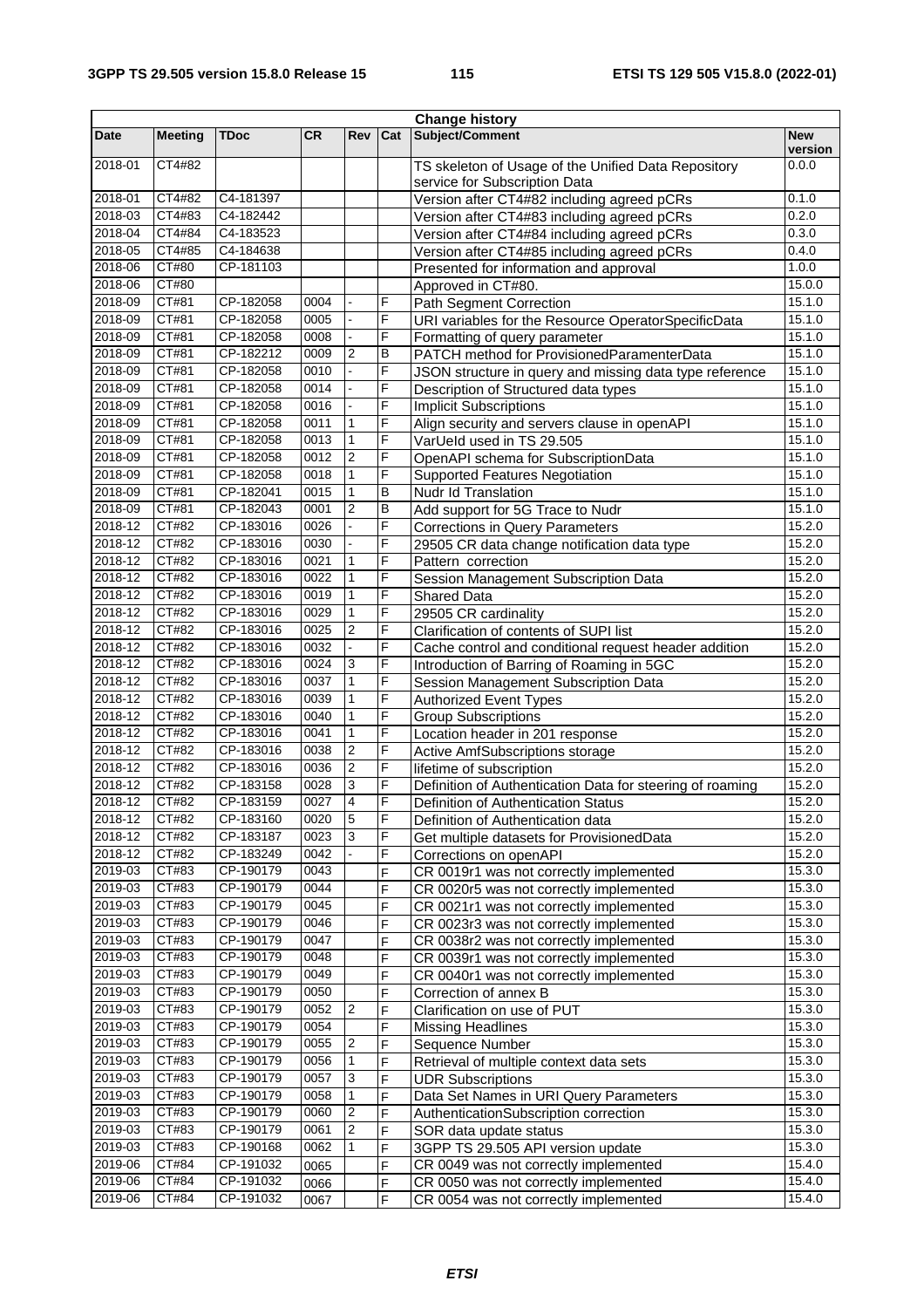| 2019-06     | CT#84   | CP-191032 | 0068 |                | F | CR 0056r1 was not correctly implemented           | 15.4.0 |
|-------------|---------|-----------|------|----------------|---|---------------------------------------------------|--------|
| 2019-06     | CT#84   | CP-191032 | 0070 |                | F | Update of the SubsToNotify                        | 15.4.0 |
| 2019-06     | CT#84   | CP-191032 | 0071 |                | F | Update of the EESubscription                      | 15.4.0 |
| 2019-06     | CT#84   | CP-191032 | 0064 |                | F | Update Individual Subscription                    | 15.4.0 |
| 2019-06     | CT#84   | CP-191032 | 0072 |                | F | missing enties of data type summary table         | 15.4.0 |
| 2019-06     | CT#84   | CP-191032 | 0073 |                | F | correction on operationId                         | 15.4.0 |
| 2019-06     | CT#84   | CP-191032 | 0074 |                | F | 404 error response                                | 15.4.0 |
| 2019-06     | CT#84   | CP-191032 |      |                |   | Correct the GET Request Body of                   | 15.4.0 |
|             |         |           | 0076 | 1              | F | AmfNon3GppAccessRegistration resource             |        |
| 2019-06     | CT#84   | CP-191032 | 0077 | 1              | F | <b>Default Notification URI</b>                   | 15.4.0 |
| 2019-06     | CT#84   | CP-191032 | 0081 | $\mathbf{1}$   | F | <b>OdbData Correction</b>                         | 15.4.0 |
| 2019-06     | CT#84   | CP-191032 | 0086 | $\overline{2}$ | F | Storage of OpenAPI specification files            | 15.4.0 |
| 2019-06     | CT#84   | CP-191032 | 0075 | 3              | F | CR 0062r1 was not correctly implemented           | 15.4.0 |
| 2019-06     | CT#84   | CP-191032 | 0079 | $\overline{2}$ | F | <b>Subscriptions Deletion</b>                     | 15.4.0 |
| 2019-06     | CT#84   | CP-191032 | 0087 |                | F | PduSessionId                                      | 15.4.0 |
| 2019-06     | CT#84   | CP-191032 | 0063 | $\overline{2}$ | F | UE Parameter Update (UPU)                         | 15.4.0 |
| 2019-06     | CT#84   | CP-191032 | 0078 | $\overline{2}$ | F | <b>Group Identifier Translation</b>               | 15.4.0 |
| 2019-06     | CT#84   | CP-191032 | 0080 | $\overline{2}$ | F | Authentication Subscription                       | 15.4.0 |
| 2019-06     | CT#84   | CP-191032 | 0069 | $\overline{2}$ | F | CR 0062r1 was not correctly implemented           | 15.4.0 |
| 2019-06     | CT#84   | CP-191032 | 0088 | $\mathbf{1}$   | F | <b>Protection Parameter ID</b>                    | 15.4.0 |
| 2019-06     | CT#84   | CP-191032 | 0089 |                | F | Copyright Note in YAML file                       | 15.4.0 |
| 2019-06     | CT#84   | CP-191032 | 0083 | 6              | F | SubscriptionDataSubscriptions identification      | 15.4.0 |
| 2019-09     | CT#85   | CP-192105 | 0091 |                | F | Extra parameter in OpenAPI specification          | 15.5.0 |
| 2019-09     | CT#85   | CP-192228 | 0093 | $\mathbf{1}$   | F | Definition of OperatorSpecificDataContainer       | 15.5.0 |
| 2019-09     | CT#85   | CP-192105 | 0102 |                | F | Error in UpuData                                  | 15.5.0 |
| 2019-09     | CT#85   | CP-192105 | 0092 | 1              | F | Cardinality of SUPI in IdentityData               | 15.5.0 |
| 2019-09     | CT#85   | CP-192105 | 0097 |                | F | Storage of Authentication Subscription Data       | 15.5.0 |
| 2019-09     | CT#85   | CP-192119 | 0103 |                | F | 3GPP TS 29.505 externalDoc correction             | 15.5.0 |
| 2019-12     | CT#86   | CP-193029 | 0107 |                | F | Monitored Resurce URI                             | 15.6.0 |
| 2019-12     | CT#86   | CP-193029 | 0262 |                | F | GroupIdentifier resource URI                      | 15.6.0 |
| 2019-12     | CT#86   | CP-193132 | 0264 |                | F | externalDocs correction                           | 15.6.0 |
| 2020-06     | СТ#88-е | CP-201072 | 0289 |                | F | 29.505 Rel15 API version and External doc update  | 15.7.0 |
| $2020 - 06$ | CT#88-e | CP-201021 | 0278 |                | F | Correction of PUT responses                       | 15.7.0 |
| 2021-12     | CT#94-e | CP-213147 | 0411 |                | F | 29.505 Rel-15 API version and External doc update | 15.8.0 |
| 2021-12     | CT#94-e | CP-213149 | 0404 | $\mathbf{1}$   | F | <b>Naming Convention</b>                          | 15.8.0 |